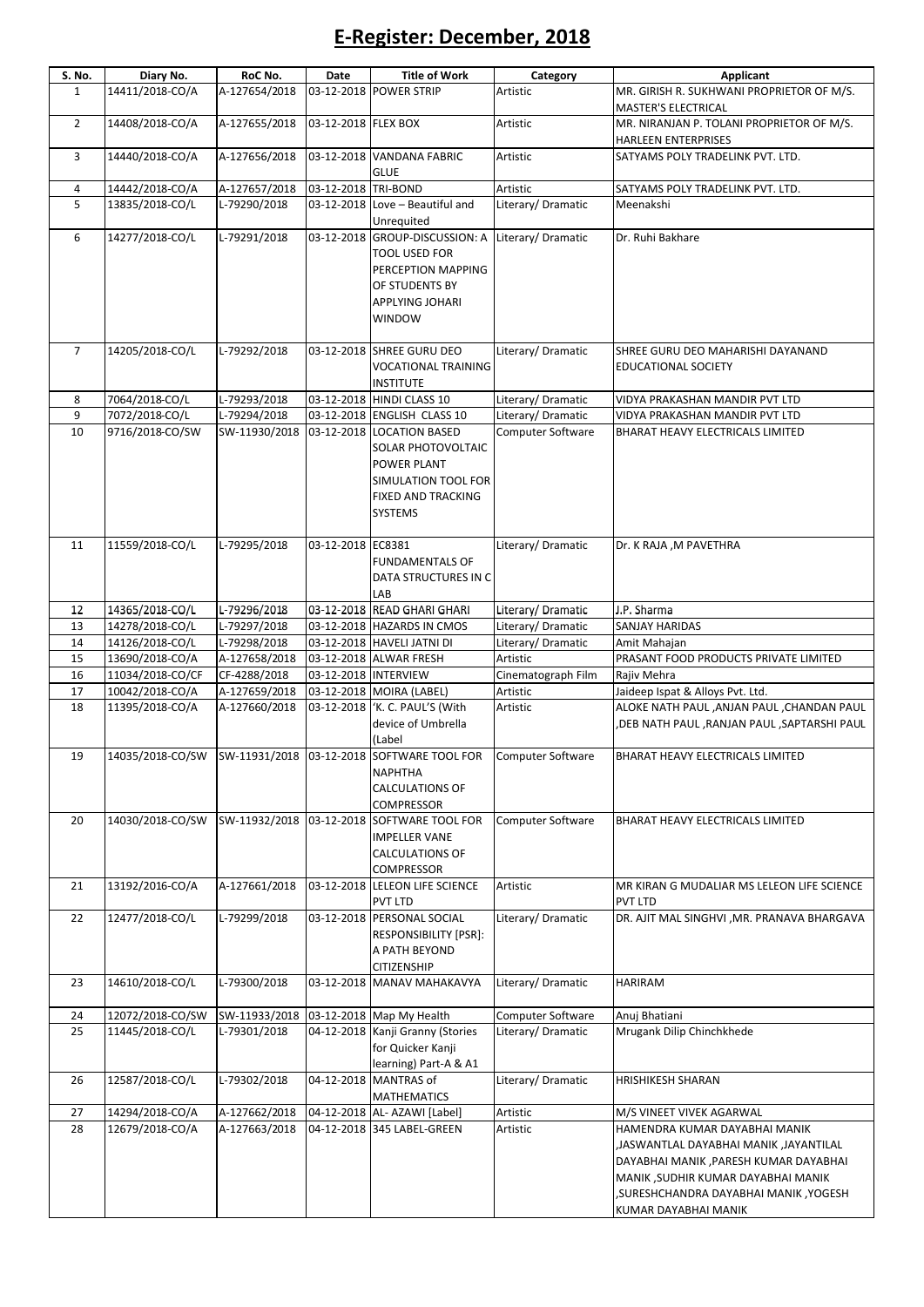| S. No. | Diary No.        | RoC No.                           | Date       | <b>Title of Work</b>                                                                                                                       | Category          | <b>Applicant</b>                                                                                                                                                                                |
|--------|------------------|-----------------------------------|------------|--------------------------------------------------------------------------------------------------------------------------------------------|-------------------|-------------------------------------------------------------------------------------------------------------------------------------------------------------------------------------------------|
| 29     | 12680/2018-CO/A  | A-127664/2018                     | 04-12-2018 | 345 LABEL- ORANGE                                                                                                                          | Artistic          | HEMENDRA KUMAR DAYABHAI MANIK<br>JASWANTLAL DAYABHAI MANIK ,JAYANTILAL<br>DAYABHAI MANIK, PARESH KUMAR DAYABHAI<br>MANIK ,SUDHIR KUMAR DAYABHAI MANIK<br>, SURESHCHANDRA DAYABHAI MANIK, YOGESH |
|        |                  |                                   |            |                                                                                                                                            |                   | KUMAR DAYABHAI MANIK                                                                                                                                                                            |
| 30     | 12535/2018-CO/L  | L-79303/2018                      |            | 04-12-2018 NITYA PRARAMBH<br>PANCHANGAM                                                                                                    | Literary/Dramatic | NITHIANAND SHARMA                                                                                                                                                                               |
| 31     | 12506/2018-CO/SW | SW-11934/2018                     |            | 04-12-2018 Combat Stress<br><b>Behaviour Assessment</b><br>and Management<br>Toolkit                                                       | Computer Software | The Chairman, Def. Res. & Dev. Orgn. Min of Def.,<br>Govt of India, DTE of ER & IPR                                                                                                             |
| 32     | 11392/2018-CO/A  | A-127665/2018                     | 04-12-2018 | 'SISTER SPICES'<br><b>CORIANDER POWDER</b><br>(Label).                                                                                     | Artistic          | [1] SHRI UTTAM PAUL, [2] SMT. SOMA PAUL & [3]<br>SMT. SANGEETA PAUL [TOTAL ALL 3 PARTNER].                                                                                                      |
| 33     | 11389/2018-CO/A  | A-127666/2018                     | 04-12-2018 | 'SISTER SPICES' RED<br>CHILLI POWDER [ Label                                                                                               | Artistic          | [1] SHRI UTTAM PAUL, [2] SMT. SOMA PAUL & [3]<br>SMT. SANGEETA PAUL [ TOTAL ALL 3 PARTNER].                                                                                                     |
| 34     | 11076/2018-CO/L  | L-79304/2018                      |            | 04-12-2018 AKHIL COMPUTER<br>PRASHIKSHAN<br>SANSTHAN                                                                                       | Literary/Dramatic | AKHIL COMPUTER PRASHIKSHAN SANSTHAN                                                                                                                                                             |
| 35     | 13186/2018-CO/L  | L-79305/2018                      |            | 04-12-2018 Solar Photovoltaic<br>Power Systems                                                                                             | Literary/Dramatic | Dr. Sundaravadivelu S, Mr. Suresh R. Norman, Dr.<br>Johnsi Stella I, Dr. Suresh Kumar A                                                                                                         |
| 36     | 12753/2018-CO/L  | L-79306/2018                      |            | 04-12-2018 Gajrabainchya Gramin<br>Ovya                                                                                                    | Literary/Dramatic | Pushpa Jadhav                                                                                                                                                                                   |
| 37     | 14056/2018-CO/SR | SR-13873/2018                     |            | 04-12-2018 Reiki Symphony                                                                                                                  | Sound Recording   | MANIDWEEP POSITIVE ENERGY CENTRE                                                                                                                                                                |
| 38     | 12527/2018-CO/L  | L-79307/2018                      |            | 04-12-2018 Potential Biodiesel<br>Feedstocks                                                                                               | Literary/Dramatic | Avinash A                                                                                                                                                                                       |
| 39     | 13828/2018-CO/A  | A-127667/2018                     |            | 04-12-2018 SOLID WOOD JALI BED                                                                                                             | Artistic          | <b>SARAF FURNITURE</b>                                                                                                                                                                          |
| 40     | 13827/2018-CO/A  | A-127668/2018                     |            | 04-12-2018 SOLID WOOD JODHPUR Artistic<br><b>SOFA SET</b>                                                                                  |                   | <b>SARAF FURNITURE</b>                                                                                                                                                                          |
| 41     | 13826/2018-CO/A  | A-127669/2018                     | 04-12-2018 | SOLID WOOD CUBE TV<br>UNIT                                                                                                                 | Artistic          | <b>SARAF FURNITURE</b>                                                                                                                                                                          |
| 42     | 13824/2018-CO/A  | A-127670/2018                     |            | 04-12-2018 SOLID WOOD CUBE<br><b>SMART TV UNIT</b>                                                                                         | Artistic          | <b>SARAF FURNITURE</b>                                                                                                                                                                          |
| 43     | 13823/2018-CO/A  | A-127671/2018                     |            | 04-12-2018 SOLID WOOD KUBER<br>CONSOLE                                                                                                     | Artistic          | <b>SARAF FURNITURE</b>                                                                                                                                                                          |
| 44     | 14069/2018-CO/L  | L-79308/2018                      |            | 04-12-2018 MSc Clinical<br>Embryology Logbook                                                                                              | Literary/Dramatic | Manipal Academy of Higher Education                                                                                                                                                             |
| 45     | 10092/2018-CO/SW | SW-11935/2018                     | 04-12-2018 | SOFTWARE PROGRAM<br>FOR BHELSONIC-20i<br>SENSORS                                                                                           | Computer Software | BHARAT HEAVY ELECTRICALS LIMITED                                                                                                                                                                |
| 46     | 13808/2018-CO/A  | A-127672/2018                     |            | 05-12-2018 PRO ARTE (WITH<br>LOGO)                                                                                                         | Artistic          | <b>BEAUTY PALACE</b>                                                                                                                                                                            |
| 47     | 7265/2018-CO/A   | A-127673/2018                     |            | 05-12-2018 AFZAL (label)                                                                                                                   | Artistic          | Sopariwala Exports                                                                                                                                                                              |
| 48     | 14841/2018-CO/SW | SW-11936/2018                     |            | 05-12-2018 HomeBridge Mobile<br><b>Application (iOS</b><br>platform) V 1.0.0.69                                                            | Computer Software | Volansys Technologies Private Limited                                                                                                                                                           |
| 49     | 14135/2018-CO/L  | L-79309/2018                      |            | 05-12-2018 STEM ACADEMY OF<br>USA PBL CHALLENGE<br>MODULES 23-43                                                                           | Literary/Dramatic | AMITABH SHARMA                                                                                                                                                                                  |
| 50     | 14772/2018-CO/SW | SW-11937/2018 05-12-2018 Dtnworld |            |                                                                                                                                            | Computer Software | Sachin Tanajirao Patil                                                                                                                                                                          |
| 51     | 7401/2017-CO/L   | L-79310/2018                      |            | 05-12-2018 CAPTAIN VIDYUT                                                                                                                  | Literary/Dramatic | SANGEETA S. TRIPATHI                                                                                                                                                                            |
| 52     | 7763/2018-CO/SW  | SW-11938/2018                     |            | 05-12-2018 Lift Selector Software<br>for Artificial Lift<br>Selector                                                                       | Computer Software | OIL AND NATURAL GAS CORPORATION LTD.                                                                                                                                                            |
| 53     | 14764/2018-CO/SW | SW-11939/2018                     |            | 05-12-2018 WEB BASED ONLINE<br><b>PRODUCTION</b><br>DRAWING VIEWING<br><b>SYSTEM FOR BOILER</b><br><b>AUXILIARIES PRODUCTS</b>             | Computer Software | BHARAT HEAVY ELECTRICALS LIMITED                                                                                                                                                                |
| 54     | 14771/2018-CO/SW |                                   |            | SW-11940/2018 05-12-2018 WEB BASED ONLINE<br><b>ERECTION DRAWING</b><br>VIEWING SYSTEM FOR<br><b>BOILER AUXILIARIES</b><br><b>PRODUCTS</b> | Computer Software | BHARAT HEAVY ELECTRICALS LIMITED                                                                                                                                                                |
| 55     | 2991/2018-CO/L   | L-79311/2018                      |            | 05-12-2018  IVRI PASHU PRAJANAN<br>APP IN ASSAMESE<br>LANGUAGE                                                                             | Literary/Dramatic | INDIAN COUNCIL OF AGRICULTURAL RESEARCH                                                                                                                                                         |
| 56     | 13652/2018-CO/L  | L-79312/2018                      |            | 05-12-2018 Banking Theory and<br>Practice                                                                                                  | Literary/Dramatic | M/s Seven Hills International Publishers                                                                                                                                                        |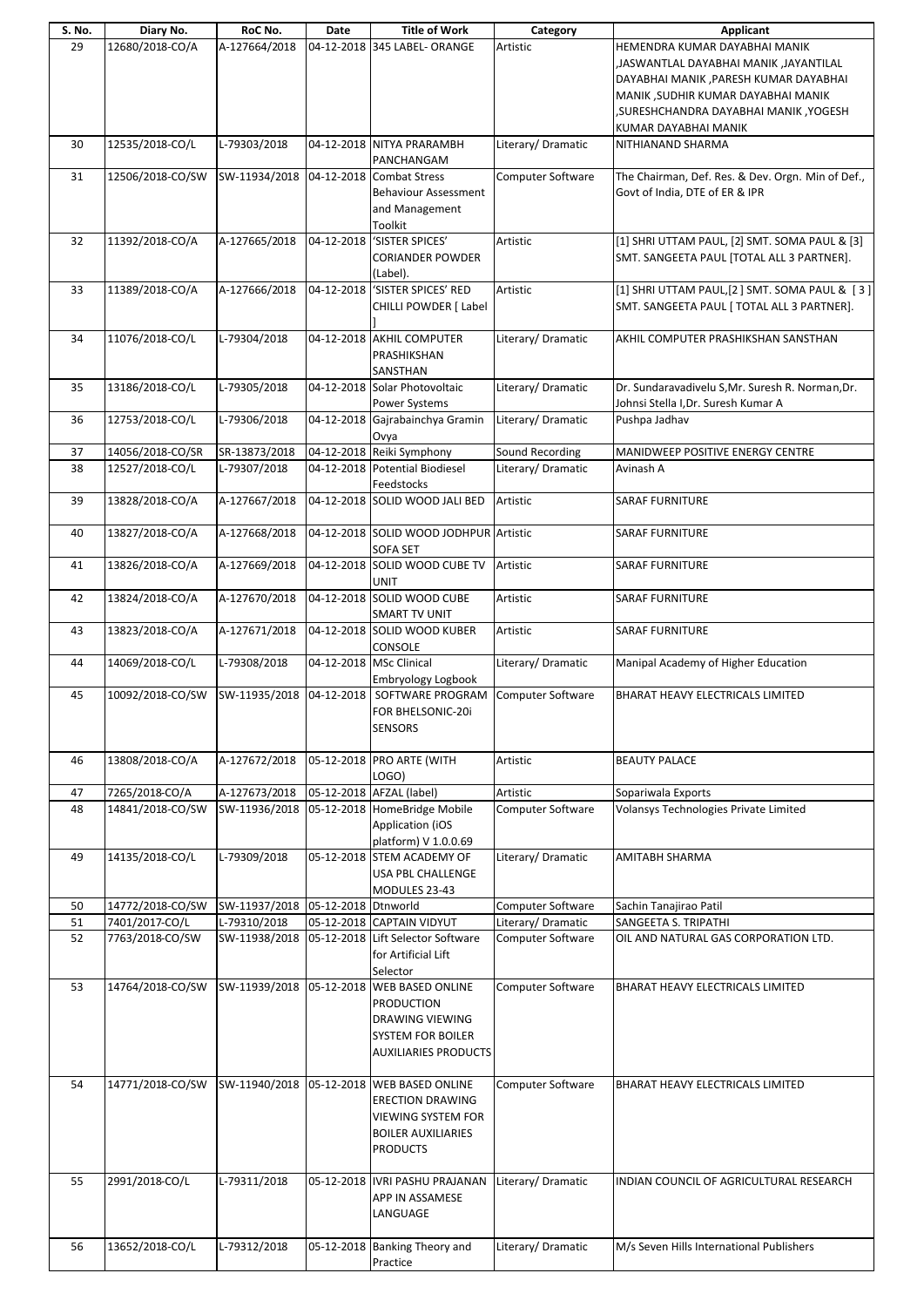| S. No.   | Diary No.                          | RoC No.                                    | Date                 | <b>Title of Work</b>                                                                                                                                                 | Category                               | Applicant                                                                                            |
|----------|------------------------------------|--------------------------------------------|----------------------|----------------------------------------------------------------------------------------------------------------------------------------------------------------------|----------------------------------------|------------------------------------------------------------------------------------------------------|
| 57       | 14888/2018-CO/SW                   | SW-11941/2018                              |                      | 05-12-2018 STUDENT FEEDBACK<br>MANAGEMENT SYSTEM                                                                                                                     | Computer Software                      | ARUN ARORA, ARPANA RAWAL, SARANG PITALE,<br>JAYANT MAHAWAR, MADHURI MAHAWAR AND<br>RASHMI MAHESHWARI |
| 58       | 14341/2018-CO/L                    | L-79313/2018                               |                      | 05-12-2018 MAGICAL REASONING                                                                                                                                         | Literary/Dramatic                      | KOKILA PRAKASHAN                                                                                     |
| 59       | 14219/2018-CO/L                    | L-79314/2018                               |                      | 05-12-2018 A TEXT BOOK OF<br><b>MEDICAL SURGICAL</b><br><b>NURSING</b>                                                                                               | Literary/Dramatic                      | GOKUL PATEL, MISS DEEPIKA PATEL                                                                      |
| 60       | 13990/2018-CO/A                    | A-127674/2018                              |                      | 05-12-2018 BANSIWALA RAKHI                                                                                                                                           | Artistic                               | ANIL SAINI PROPRIETOR OF M/s BANSIWALA<br>RAKHI                                                      |
| 61       | 14297/2018-CO/A                    | A-127675/2018                              |                      | 05-12-2018 ROAD FIGHTER [Label].                                                                                                                                     | Artistic                               | Abhishek Bagri [Proprietor]                                                                          |
| 62       | 13963/2018-CO/L                    | L-79315/2018                               |                      | 05-12-2018 Rules and Regulations<br>to Play I O card game                                                                                                            | Literary/ Dramatic                     | <b>Tom Emmatty</b>                                                                                   |
| 63       | 14449/2018-CO/L                    | L-79316/2018                               |                      | 05-12-2018 Ink and Paper                                                                                                                                             | Literary/Dramatic                      | Tanmay Srivastava                                                                                    |
| 64       | 11018/2018-CO/L                    | L-79317/2018                               |                      | 05-12-2018 IMPACT OF<br><b>DIGITIZATION ON</b><br><b>HUMAN RESOURCES</b><br>PERFORMANCE OF THE<br>MANUFACTURING<br><b>INDUSTRY</b>                                   | Literary/ Dramatic                     | DR.YOGESH MOHAN GOSAVI                                                                               |
| 65       | 14829/2018-CO/SW                   | SW-11942/2018 05-12-2018 HYBRID MLM        |                      |                                                                                                                                                                      | Computer Software                      | Acemero Technologies Private Limited                                                                 |
| 66       | 9777/2018-CO/L                     | L-79318/2018                               |                      | 05-12-2018 Sexual Abuse Free<br>Environment (SAFE)                                                                                                                   | Literary/Dramatic                      | RUZAN A KHAMBATTA , VASAVADA JIGNESH                                                                 |
| 67       | 11387/2018-CO/SW                   | SW-11943/2018                              |                      | 05-12-2018 GENIUS PAY HR                                                                                                                                             | Computer Software                      | <b>GENIUS CONSULTANTS LIMITED</b>                                                                    |
| 68       | 15114/2018-CO/L                    | L-79319/2018                               |                      | 06-12-2018 A hundred red roses                                                                                                                                       | Literary/Dramatic                      | Satya Sudhir                                                                                         |
| 69<br>70 | 15107/2018-CO/L<br>12398/2018-CO/L | L-79320/2018<br>L-79321/2018               | 06-12-2018 OK, TATA  | 06-12-2018 THE NEXT DOOR                                                                                                                                             | Literary/Dramatic<br>Literary/Dramatic | Amit Bagaria<br>Biju Vasudevan                                                                       |
|          |                                    |                                            |                      | <b>RAGHU</b>                                                                                                                                                         |                                        |                                                                                                      |
| 71       | 15246/2018-CO/A                    | A-127676/2018                              |                      | 06-12-2018 GH ELEPHANT<br>PEACOCK B072BY523N                                                                                                                         | Artistic                               | LILAVATI KHATRI                                                                                      |
| 72       | 12818/2018-CO/SW                   | SW-11944/2018                              |                      | 06-12-2018 SOFTWARE TOOL FOR<br>LEAKAGE<br><b>CALCULATIONS ACROSS</b><br><b>END SEALS OF</b><br><b>COMPRESSORS AND ITS</b><br>NITROGEN BOTTLE<br><b>REQUIREMENTS</b> | <b>Computer Software</b>               | BHARAT HEAVY ELECTRICALS LIMITED                                                                     |
| 73       | 11661/2018-CO/L                    | L-79322/2018                               |                      | 06-12-2018 RAY AND MARTIN<br><b>QUESTION BANK 9</b>                                                                                                                  | Literary/Dramatic                      | NILANJAN MONDAL AND MR DEBANJAN MONDAL                                                               |
| 74       | 5896/2018-CO/SW                    | SW-11945/2018                              |                      | 06-12-2018 ANUVANI-A rustic<br>wizard framework for<br>naive users                                                                                                   | Computer Software                      | <b>Akhil Khare</b>                                                                                   |
| 75       | 14426/2018-CO/SW                   | SW-11946/2018                              |                      | 06-12-2018 Wrist Band with Inbuilt<br>Phone                                                                                                                          | Computer Software                      | Divy Garg                                                                                            |
| 76       | 12881/2018-CO/SR                   | SR-13874/2018                              | 06-12-2018 Saajan    |                                                                                                                                                                      | Sound Recording                        | Vinod Krishnan                                                                                       |
| 77       | 7563/2018-CO/SW                    | SW-11947/2018                              |                      | 06-12-2018 Disclosing Mixing<br>Phenomena (DMP 1.0)                                                                                                                  | Computer Software                      | Oil and Natural Gas Corporation Ltd.                                                                 |
| 78       | 15165/2018-CO/A                    | A-127677/2018                              |                      | 06-12-2018 A-1 FRUIT SENTER                                                                                                                                          | Artistic                               | MRS. TANYA LAKHWANI PROPRIETOR OF M/S.<br>MAHALAXMI PRODUCTS                                         |
| 79       | 14902/2018-CO/SW                   | SW-11948/2018                              | 06-12-2018 ACUPOMS   |                                                                                                                                                                      | Computer Software                      | SANDEEP ARUN THENGE                                                                                  |
| 80       | 3444/2018-CO/L                     | L-79323/2018                               |                      | 06-12-2018 THE MAURYA SCHOOL<br>KG-HINDI-B                                                                                                                           | Literary/Dramatic                      | <b>MANAN NARANG</b>                                                                                  |
| 81       | 45811/2014-CO/L                    | L-79324/2018                               |                      | 06-12-2018 CRP (Cancer Research<br>Portal)                                                                                                                           | Literary/Dramatic                      | PULSE INFOFRAME INDIA PVT. LTD.                                                                      |
| 82       | 12357/2018-CO/L                    | L-79325/2018                               |                      | 06-12-2018 kalaa re Pahad pe<br>Bolyo Re Titar                                                                                                                       | Literary/Dramatic                      | Mr Mahendra Mehta                                                                                    |
| 83       | 10978/2018-CO/L                    | L-79326/2018                               |                      | 06-12-2018 Halcyon Card Game<br>Design and Concept<br>Note                                                                                                           | Literary/Dramatic                      | <b>Rohit Roy</b>                                                                                     |
| 84       | 12098/2018-CO/L                    | L-79327/2018                               |                      | 06-12-2018 Meri Kitaab                                                                                                                                               | Literary/ Dramatic                     | Deepak Thakur                                                                                        |
| 85       | 14727/2018-CO/SW                   | SW-11949/2018                              | 06-12-2018   ITRAVEL |                                                                                                                                                                      | Computer Software                      | Tilak Maharashtra Vidyapeeth, through its Vice<br>Chancellor Dr. Deepak Tilak                        |
| 86       | 14532/2018-CO/SW                   | SW-11950/2018 06-12-2018 Plastic Footprint |                      | Calculator for<br>Individuals                                                                                                                                        | Computer Software                      | Richa Malik                                                                                          |
| 87       | 8635/2018-CO/SW                    | SW-11951/2018                              |                      | 06-12-2018 MY CHILD HEALTH<br>celebrate healthy<br>childhood                                                                                                         | Computer Software                      | Little Stars Healthcare Private Limited                                                              |
| 88       | 15162/2018-CO/A                    | A-127678/2018                              |                      | 06-12-2018 CANDYLAKE MILKIEZ                                                                                                                                         | Artistic                               | MRS. MAHAK PAHUJA PROPRIETORS OF M/S.<br>PARAS NUTRITIONS                                            |
| 89       | 14953/2018-CO/A                    | A-127679/2018                              |                      | 06-12-2018 AROGYAKOSH                                                                                                                                                | Artistic                               | MR. BABUULAL BHAVARLAL JAIN                                                                          |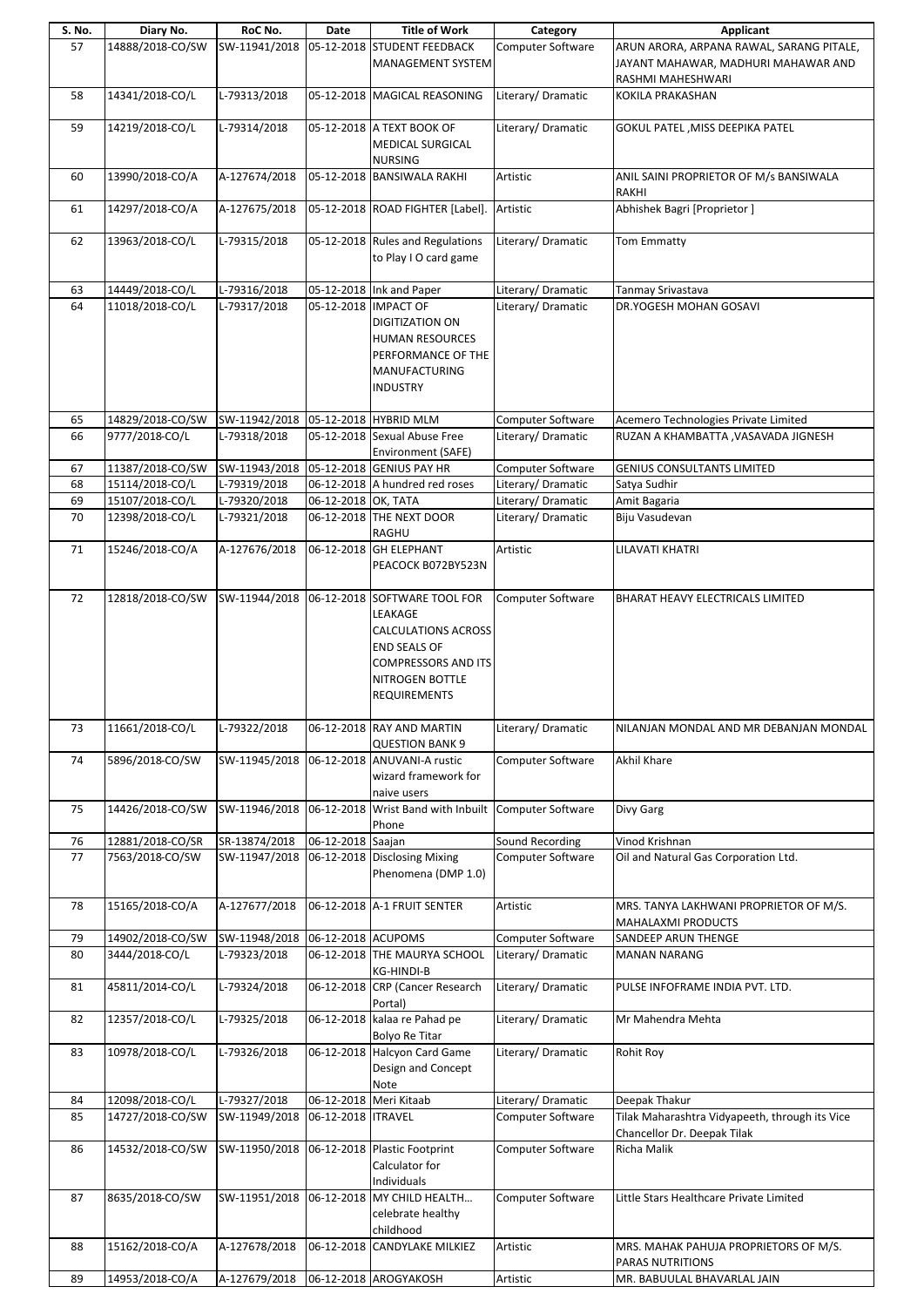| S. No. | Diary No.       | RoC No.       | Date                   | <b>Title of Work</b>                              | Category           | Applicant                                       |
|--------|-----------------|---------------|------------------------|---------------------------------------------------|--------------------|-------------------------------------------------|
| 90     | 11988/2018-CO/L | L-79328/2018  |                        | 06-12-2018 SBMCH-BIHER: MBBS                      | Literary/Dramatic  | Sree Balaji Medical College & Hospital, Bharath |
|        |                 |               |                        | <b>QUESTION BANK FOR</b>                          |                    | Institute of higher Education Research          |
|        |                 |               |                        |                                                   |                    |                                                 |
|        |                 |               |                        | <b>GENERAL MEDICINE</b>                           |                    |                                                 |
|        |                 |               |                        | <b>INCLUDING</b>                                  |                    |                                                 |
|        |                 |               |                        | PSYCHOLOGICAL                                     |                    |                                                 |
|        |                 |               |                        |                                                   |                    |                                                 |
|        |                 |               |                        | MEDICINE-II                                       |                    |                                                 |
| 91     | 15046/2018-CO/L | L-79329/2018  |                        | 06-12-2018 THE CLAIRVOYANT - I                    | Literary/Dramatic  | Urvish Shah                                     |
|        |                 |               |                        | KNOW WHAT YOU                                     |                    |                                                 |
|        |                 |               |                        | <b>THINK</b>                                      |                    |                                                 |
| 92     | 4270/2018-CO/L  | L-79330/2018  |                        | 06-12-2018 GRAFALCO PRE                           | Literary/Dramatic  |                                                 |
|        |                 |               |                        |                                                   |                    | <b>NAVNEET EDUCATION LIMITED</b>                |
|        |                 |               |                        | <b>SCHOOL ABC PICTURE</b>                         |                    |                                                 |
|        |                 |               |                        | <b>BOOK</b>                                       |                    |                                                 |
| 93     | 4213/2018-CO/L  | L-79331/2018  |                        | 06-12-2018 GRAFALCO PRE-                          | Literary/Dramatic  | <b>NAVNEET EDUCATION LIMITED</b>                |
|        |                 |               |                        | <b>SCHOOL DRAWING B</b>                           |                    |                                                 |
|        |                 |               |                        |                                                   |                    |                                                 |
| 94     | 14997/2018-CO/L | L-79332/2018  |                        | 06-12-2018 The Second Chance                      | Literary/ Dramatic | Suhas Inamdar                                   |
| 95     | 15075/2018-CO/L | L-79333/2018  | 06-12-2018 Mandela     |                                                   | Literary/ Dramatic | Madonne M Ashwin                                |
| 96     | 15213/2018-CO/L | L-79334/2018  |                        | 06-12-2018 SHRI RAM CHARIT                        | Literary/Dramatic  | PRAKRITI BANSAL                                 |
|        |                 |               |                        | <b>MANAS AMRIT</b>                                |                    |                                                 |
|        |                 |               |                        |                                                   |                    |                                                 |
|        |                 |               |                        | <b>BOONDEIN</b>                                   |                    |                                                 |
| 97     | 15302/2018-CO/M | L-79335/2018  |                        | 06-12-2018 JATT DI TARAKKI                        | Literary/Dramatic  | SHASHANK SHEKHAR                                |
| 98     | 15262/2018-CO/A | A-127680/2018 | 06-12-2018 PUSHAAN     |                                                   | Artistic           | PUSHAAN TRADELINK PRIVATE LIMITED               |
| 99     | 15245/2018-CO/A | A-127681/2018 |                        | 06-12-2018 VEDANT KIDS                            | Artistic           | SATYAPAL GARHWAL S/O. SH. G.S. GARHWAL          |
| 100    | 15292/2018-CO/A | A-127682/2018 |                        | 06-12-2018 JMJ JEWELLERS                          | Artistic           | KANHAIYA LAL SONI                               |
|        |                 |               |                        |                                                   |                    |                                                 |
|        |                 |               |                        | <b>JHUMAR MAL</b>                                 |                    |                                                 |
|        |                 |               |                        | JANGALWA                                          |                    |                                                 |
| 101    | 15142/2018-CO/L | L-79336/2018  |                        | 06-12-2018 ADNYAN LAKSHAN                         | Literary/Dramatic  | HARIHAR ANGAD KANDE                             |
| 102    | 15160/2018-CO/L | L-79337/2018  |                        | 06-12-2018 HARICHIYA DAASA                        | Literary/Dramatic  | HARIHAR ANGAD KANDE                             |
|        |                 |               |                        |                                                   |                    |                                                 |
| 103    | 15148/2018-CO/L | L-79338/2018  |                        | 06-12-2018  PARMATMA KA                           | Literary/Dramatic  | HARIHAR ANGAD KANDE                             |
|        |                 |               |                        | <b>ADVAITH DARSHAN:</b>                           |                    |                                                 |
|        |                 |               |                        | SHREE RADHAMADHAV                                 |                    |                                                 |
|        |                 |               |                        |                                                   |                    |                                                 |
|        |                 |               |                        |                                                   |                    |                                                 |
| 104    | 15145/2018-CO/A | A-127683/2018 |                        | 06-12-2018 KAMCO HEART                            | Artistic           | M/S. KAMCO CHEW FOODS PVT. LTD.                 |
|        |                 |               |                        | <b>BROWNIE</b>                                    |                    |                                                 |
| 105    | 15143/2018-CO/A | A-127684/2018 | 06-12-2018 FALON       |                                                   | Artistic           | MR. ATEEQ A. MAJID PROPRIETOR OF M/S. FNF       |
|        |                 |               |                        |                                                   |                    | <b>INTERNATIONAL</b>                            |
| 106    | 15149/2018-CO/A | A-127685/2018 | 06-12-2018             | <b>DABANG NEWS</b>                                |                    | M/S. DABANG DUNIA PUBLICATIONS PRIVATE          |
|        |                 |               |                        |                                                   | Artistic           |                                                 |
|        |                 |               |                        |                                                   |                    | LIMITED                                         |
| 107    | 15152/2018-CO/A | A-127686/2018 | 06-12-2018 NARSIMHA    |                                                   | Artistic           | 1. MR. PRASHANT GOYAL 2. MR. ANUJ GOYAL 3.      |
|        |                 |               |                        |                                                   |                    | SMT. SONAL GOYAL 4. SMT. SAVITA GOYAL 5.SMT.    |
|        |                 |               |                        |                                                   |                    | <b>ANKITA GOYAL</b>                             |
| 108    | 15095/2018-CO/L | L-79339/2018  |                        | 06-12-2018 The Dead Don't Talk-A                  | Literary/Dramatic  | Sumit Kumar Ghosal                              |
|        |                 |               |                        |                                                   |                    |                                                 |
|        |                 |               |                        | Byomkesh Bakshi                                   |                    |                                                 |
|        |                 |               |                        | Mystery                                           |                    |                                                 |
| 109    | 15317/2018-CO/L | L-79340/2018  |                        | 06-12-2018 Saheb Yeva Vastila                     | Literary/Dramatic  | Madan M Musale                                  |
| 110    | 15211/2018-CO/L | L-79341/2018  |                        | 06-12-2018 A Tapestry of Tears                    | Literary/Dramatic  | Gita V. Reddy                                   |
|        |                 |               |                        | (Stories of Love, Loss,                           |                    |                                                 |
|        |                 |               |                        |                                                   |                    |                                                 |
|        |                 |               |                        | Life, Family)                                     |                    |                                                 |
| 111    | 15120/2018-CO/L | L-79342/2018  |                        | 06-12-2018 Algorithm for Fill in the              | Literary/ Dramatic | Hanumant Fadewar, Sushama Kulkarni              |
|        |                 |               |                        | <b>Blanks CAPTCHA</b>                             |                    |                                                 |
| 112    | 15187/2018-CO/L | L-79343/2018  |                        | 07-12-2018 LABOUR LAW                             | Literary/Dramatic  | <b>QUESS CORP LIMITED</b>                       |
|        |                 |               |                        |                                                   |                    |                                                 |
|        |                 |               |                        | COMPLIANCE                                        |                    |                                                 |
| 113    | 15310/2018-CO/L | L-79344/2018  | 07-12-2018 Kirat Putra |                                                   | Literary/Dramatic  | Navodit Sharma                                  |
| 114    | 15281/2018-CO/A | A-127687/2018 | 07-12-2018 FALONE      |                                                   | Artistic           | MR. ATEEQ A. MAJID PROPRIETOR OF M/S. FNF       |
|        |                 |               |                        |                                                   |                    | INTERNATIONAL                                   |
| 115    | 15280/2018-CO/A | A-127688/2018 |                        | 07-12-2018 LONELINESS VIRAL                       | Artistic           | MR. RAGHAV SHYAM SULE                           |
|        |                 |               |                        |                                                   |                    |                                                 |
|        |                 |               |                        | <b>TRUTH</b>                                      |                    |                                                 |
| 116    | 15278/2018-CO/A | A-127689/2018 |                        | 07-12-2018 MADHUR BUBBLE POP                      | Artistic           | MR. MAHENDRA GULWANI PROPRIETOR OF M/S.         |
|        |                 |               |                        |                                                   |                    | MAHENDRA FOOD PRODUCTS                          |
| 117    | 14369/2018-CO/L | L-79345/2018  |                        | 07-12-2018 Class VII - IGNITING                   | Literary/Dramatic  | EDUCATION QUALITY FOUNDATION OF INDIA, a        |
|        |                 |               |                        | <b>ASPIRATIONS WITH</b>                           |                    | trust registered under Indian Trust Act, 1882   |
|        |                 |               |                        |                                                   |                    |                                                 |
|        |                 |               |                        | <b>MATH PART-2</b>                                |                    |                                                 |
| 118    | 15275/2018-CO/A | A-127690/2018 |                        | 07-12-2018 RIDHI SIDHI MERE                       | Artistic           | MR. DILIP JAIN PROPRIETOR OF M/S. RAJKAMAL      |
|        |                 |               |                        | <b>BHAGWAN</b>                                    |                    | PERFUMERY WORKS                                 |
| 119    | 15274/2018-CO/A | A-127691/2018 |                        | 07-12-2018 AMIT SONIJI JALJIRA                    | Artistic           | MR. AMIT SONI PROPRIETOR OF M/S. AMIT           |
|        |                 |               |                        |                                                   |                    | <b>UDYOG SADAN</b>                              |
|        | 15273/2018-CO/A | A-127692/2018 |                        | 07-12-2018 GAJRAJ SP. KESARI                      | Artistic           | 1. MR. PRASHANT GOYAL 2. MR. ANUJ GOYAL 3.      |
| 120    |                 |               |                        |                                                   |                    |                                                 |
|        |                 |               |                        | <b>RAWA</b>                                       |                    | SMT. SONAL GOYAL 4. SMT. ANKITA GOYAL           |
| 121    | 15026/2018-CO/L | L-79346/2018  |                        | 07-12-2018 SECURED DATA ACCESS Literary/ Dramatic |                    | Prof. Akhil Anjikar                             |
|        |                 |               |                        | CONTROL IN CLOUD                                  |                    |                                                 |
|        |                 |               |                        | <b>COMPUTING</b>                                  |                    |                                                 |
|        |                 |               |                        |                                                   |                    |                                                 |
| 122    | 15209/2018-CO/L | L-79347/2018  |                        | 07-12-2018 CHENNAYIL ORU                          | Literary/Dramatic  | ROYLINROBERT                                    |
|        |                 |               |                        | MAZHAIKAALAM                                      |                    |                                                 |
|        |                 |               |                        |                                                   |                    |                                                 |
| 123    | 15134/2018-CO/A | A-127693/2018 |                        | 07-12-2018 ALKA JEWELLERS WITH                    | Artistic           | MR. SHIVKARAN BADRIPRASAD JAISWAL               |
|        |                 |               |                        | AJ LOGO                                           |                    | PROPRIETOR OF M/S. ALKA JEWELLERS               |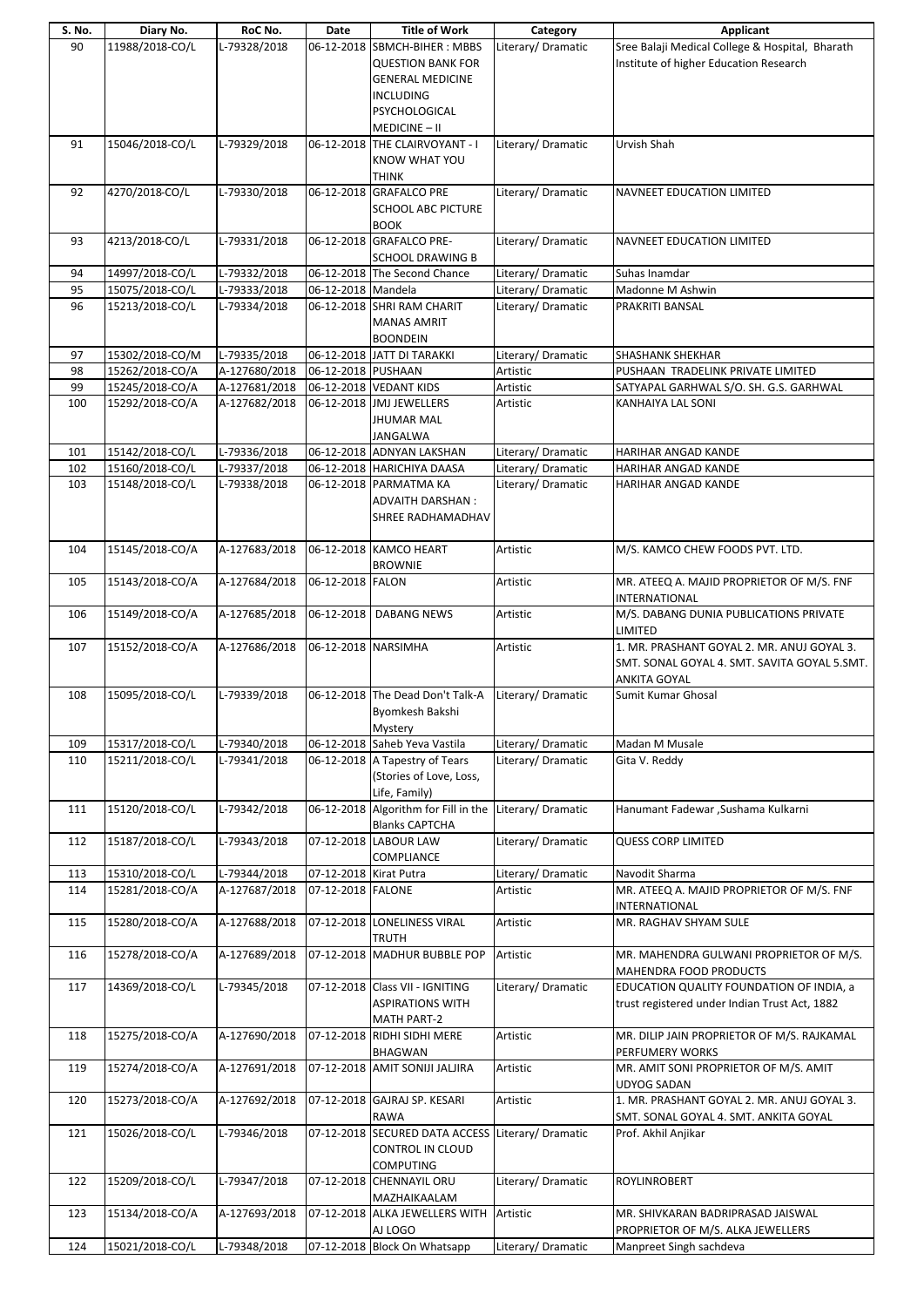| S. No. | Diary No.        | RoC No.       | Date                   | <b>Title of Work</b>                                                                                                                                                                                | Category           | Applicant                                                                                     |
|--------|------------------|---------------|------------------------|-----------------------------------------------------------------------------------------------------------------------------------------------------------------------------------------------------|--------------------|-----------------------------------------------------------------------------------------------|
| 125    | 15110/2018-CO/L  | L-79349/2018  | 07-12-2018             | "INVESTIGATION OF<br><b>SLENDERNESS RATIO</b><br>FOR C-SECTION IN PEB"                                                                                                                              | Literary/Dramatic  | <b>VALSSON VARGHESE</b>                                                                       |
| 126    | 12497/2018-CO/M  | M-557/2018    |                        | 07-12-2018 Yeh Yeh Paausa                                                                                                                                                                           | Music              | Franklin Manickam                                                                             |
| 127    | 15088/2018-CO/A  | A-127694/2018 |                        | 07-12-2018 JEWEL FARMER FLAX                                                                                                                                                                        | Artistic           | TBJ Impex Private Limited                                                                     |
|        |                  |               |                        | POWDER (LABEL)                                                                                                                                                                                      |                    |                                                                                               |
| 128    | 15084/2018-CO/A  | A-127695/2018 |                        | 07-12-2018 JEWEL FARMER<br>ROASTED FLAX SEEDS<br>(LABEL)                                                                                                                                            | Artistic           | TBJ Impex Private Limited                                                                     |
| 129    | 15086/2018-CO/A  | A-127696/2018 |                        | 07-12-2018 JEWEL FARMER FRUITS<br>& BERRIES (LABEL)                                                                                                                                                 | Artistic           | TBJ Impex Private Limited                                                                     |
| 130    | 15082/2018-CO/A  | A-127697/2018 |                        | 07-12-2018 JEWEL FARMER<br><b>SUNFLOWER SEEDS</b><br>(LABEL)                                                                                                                                        | Artistic           | TBJ Impex Private Limited                                                                     |
| 131    | 15081/2018-CO/A  | A-127698/2018 | 07-12-2018             | JEWEL FARMER THAI<br>TRAIL MIX (LABEL)                                                                                                                                                              | Artistic           | TBJ Impex Private Limited                                                                     |
| 132    | 15085/2018-CO/A  | A-127699/2018 |                        | 07-12-2018 JEWEL FARMER NUTS & Artistic<br><b>BERRIES (LABEL)</b>                                                                                                                                   |                    | TBJ Impex Private Limited                                                                     |
| 133    | 15087/2018-CO/A  | A-127700/2018 |                        | 07-12-2018 JEWEL FARMER<br><b>FRESHLY ROASTED</b><br>SEEDS & NUTS (LABEL)                                                                                                                           | Artistic           | TBJ Impex Private Limited                                                                     |
| 134    | 15089/2018-CO/A  | A-127701/2018 |                        | 07-12-2018 JEWEL FARMER                                                                                                                                                                             | Artistic           | TBJ Impex Private Limited                                                                     |
|        |                  |               |                        | BERRYMIX (LABEL)                                                                                                                                                                                    |                    |                                                                                               |
| 135    | 15017/2018-CO/L  | L-79350/2018  |                        | 07-12-2018 GEETA GYAN KI SARITA                                                                                                                                                                     | Literary/Dramatic  | <b>VIRENDER SINGH</b>                                                                         |
| 136    | 15031/2018-CO/L  | L-79351/2018  |                        | 07-12-2018   "To Measure and<br>Showcase IQ and EQ<br>using MAB"                                                                                                                                    | Literary/Dramatic  | NILESH SAMBHE                                                                                 |
| 137    | 15023/2018-CO/L  | L-79352/2018  |                        | 07-12-2018 Z TRANSFORM                                                                                                                                                                              | Literary/ Dramatic | Mrs. Anushree Aserkar                                                                         |
| 138    | 15069/2018-CO/L  | L-79353/2018  |                        | 07-12-2018 Automatic Diagnosis of<br>Diabetic Retinopathy<br>from Fundus Image                                                                                                                      | Literary/Dramatic  | <b>SAGAR LACHURE</b>                                                                          |
| 139    | 13726/2018-CO/L  | L-79354/2018  | 07-12-2018 Khejadli    |                                                                                                                                                                                                     | Literary/Dramatic  | Satyadeep Bishnoi                                                                             |
| 140    | 4670/2017-CO/A   | A-127702/2018 |                        | 07-12-2018 HOTEL SAPTAGIRI                                                                                                                                                                          | Artistic           | CHALUVADI NARAYANA RAO, CHALUVADI<br>PRAKASH RAO, CHALUVADI VENUGOPAL,<br>CHALUVADI RAVINDER, |
| 141    | 15028/2018-CO/L  | L-79355/2018  |                        | 07-12-2018 "Voice Based E-Mail<br>System"                                                                                                                                                           | Literary/Dramatic  | NIKHIL MANGRULKAR                                                                             |
| 142    | 15019/2018-CO/L  | L-79356/2018  |                        | 07-12-2018 Timepass Goshti                                                                                                                                                                          | Literary/ Dramatic | Ulhas Dattatraya Nalavade                                                                     |
| 143    | 14981/2018-CO/L  | L-79357/2018  |                        | 07-12-2018 LAW OF NATURE -<br>NATURAL DISASTER<br>AND IT IS PREDICTION                                                                                                                              | Literary/Dramatic  | TATHAGAT.P.KASHYAP                                                                            |
| 144    | 14739/2018-CO/SW | SW-11952/2018 |                        | 07-12-2018 MyCockpitView                                                                                                                                                                            | Computer Software  | <b>HRISHIKESH PHADKE</b>                                                                      |
| 145    | 15050/2018-CO/L  | L-79358/2018  | 07-12-2018   "Two Tier |                                                                                                                                                                                                     | Literary/Dramatic  | NILIMA JICHKAR                                                                                |
|        |                  |               |                        | Authentication for<br>Electoral System"                                                                                                                                                             |                    |                                                                                               |
| 146    | 15201/2018-CO/SW | SW-11953/2018 |                        | 07-12-2018 DEVELOPMENT OF<br><b>CUSTOM COMPONENT</b><br><b>FOR BUCKSTAY</b><br>FURNACE GUIDE IN<br>TEKLA SOFTWARE                                                                                   | Computer Software  | BHARAT HEAVY ELECTRICALS LIMITED                                                              |
| 147    | 15276/2018-CO/SW | SW-11954/2018 |                        | 07-12-2018 Balanced Resilient Non<br>linear propagation<br>immune true random<br>system                                                                                                             | Computer Software  | Lovely Professional University                                                                |
| 148    | 14954/2018-CO/L  | L-79359/2018  |                        | 07-12-2018 BUDDHA - THE<br><b>MYSTICAL</b>                                                                                                                                                          | Literary/Dramatic  | <b>VISHAL PANDEY</b>                                                                          |
| 149    | 12220/2018-CO/L  | L-79360/2018  |                        | 07-12-2018 Pediatric Quick Review                                                                                                                                                                   | Literary/ Dramatic | <b>MONISHA SAHAI</b>                                                                          |
| 150    | 15194/2018-CO/SW | SW-11955/2018 |                        | System<br>07-12-2018 A USER FRIENDLY<br><b>CONFIGURATION TOOL</b><br>FOR IEC61850 ED-2<br><b>CONFIGURATION IN</b><br><b>BAY CONTROL UNIT</b><br>FOR SUBSTATION<br>AUTOMATION<br><b>APPLICATIONS</b> | Computer Software  | BHARAT HEAVY ELECTRICALS LIMITED                                                              |
| 151    | 14957/2018-CO/L  | L-79361/2018  |                        | 07-12-2018 AGHOR GHAT                                                                                                                                                                               | Literary/ Dramatic | <b>VISHAL PANDEY</b>                                                                          |
| 152    | 11872/2018-CO/L  | L-79362/2018  |                        | 07-12-2018 Digital Intelligence<br>Identifier                                                                                                                                                       | Literary/Dramatic  | Armaan Singh Ahluwalia                                                                        |
| 153    | 11873/2018-CO/L  | L-79363/2018  |                        | 07-12-2018 Greed-o-rater                                                                                                                                                                            | Literary/ Dramatic | Armaan Singh Ahluwalia                                                                        |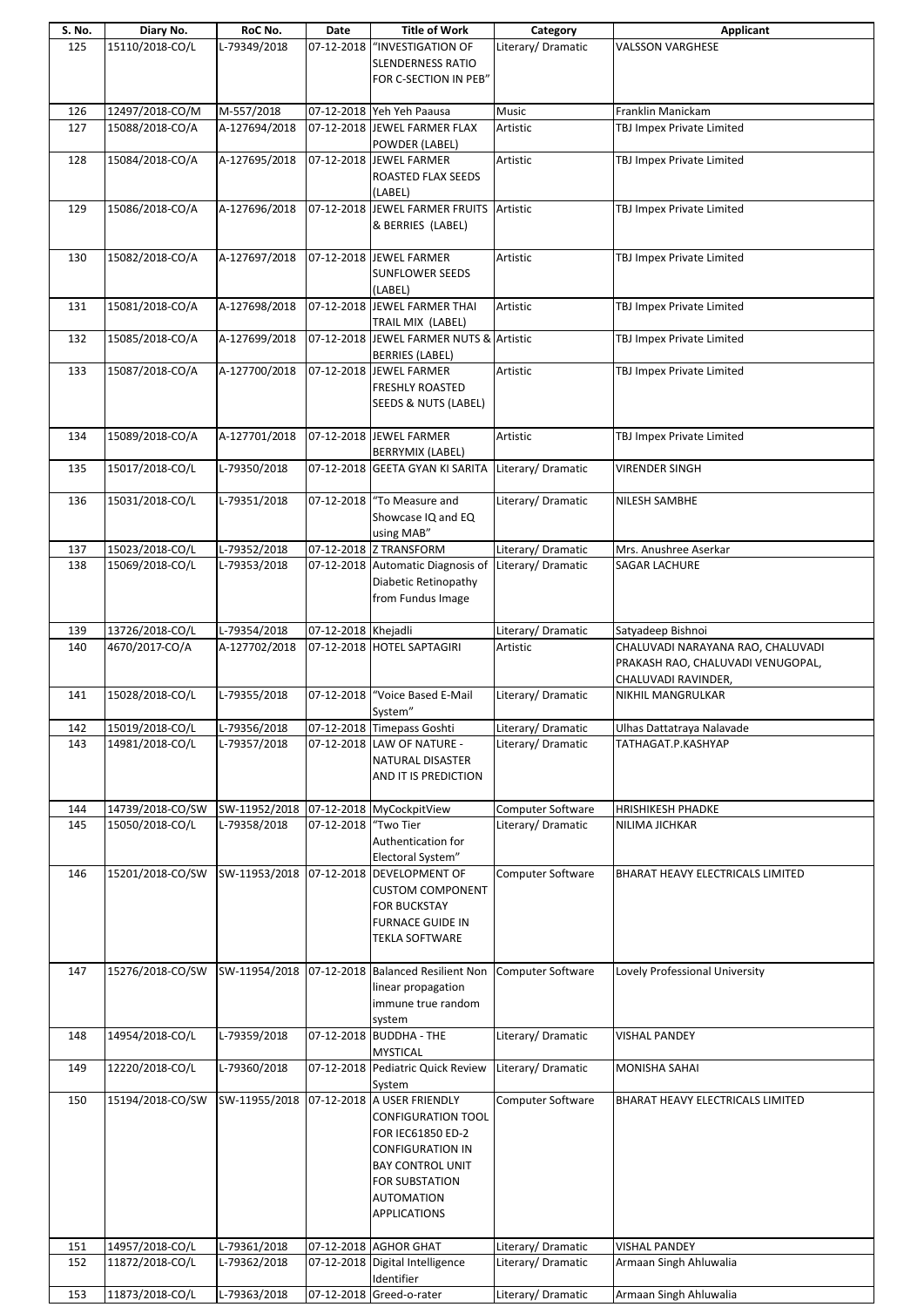| S. No.     | Diary No.                          | RoC No.                                  | Date               | <b>Title of Work</b>                            | Category             | Applicant                                        |
|------------|------------------------------------|------------------------------------------|--------------------|-------------------------------------------------|----------------------|--------------------------------------------------|
| 154        | 14947/2018-CO/L                    | $L-79364/2018$                           |                    | 07-12-2018 SUGUMARAN IAS                        | Literary/Dramatic    | M. IYYAPPAN                                      |
| 155        | 15125/2018-CO/L                    | L-79365/2018                             |                    | 07-12-2018 An Anonymous Guy                     | Literary/Dramatic    | Vineet Ahlawat                                   |
| 156        | 15217/2018-CO/L                    | L-79366/2018                             |                    | 07-12-2018 FEED FORWARD AND                     | Literary/ Dramatic   | COUNCIL OF SCIENTIFIC & INDUSTRIAL RESEARCH,     |
|            |                                    |                                          |                    | <b>FEEDBACK</b>                                 |                      |                                                  |
|            |                                    |                                          |                    | <b>CONTROLLER FOR</b>                           |                      |                                                  |
|            | 15250/2018-CO/L                    | L-79367/2018                             |                    | PIEZO ACTUATOR<br>07-12-2018 NEONATAL CASE      | Literary/ Dramatic   | DR. SUNIL MHASKE                                 |
| 157        |                                    |                                          |                    | PERFORMA                                        |                      |                                                  |
| 158        | 3400/2017-CO/A                     | A-127703/2018                            |                    | 07-12-2018 KCF GOLD WAFERS                      | Artistic             | M/S KAMCO CHEW FOODS PVT. LTD.                   |
| 159        | 15193/2018-CO/SW                   | SW-11956/2018                            |                    | 07-12-2018 SOFTWARE TOOL FOR                    | Computer Software    | BHARAT HEAVY ELECTRICALS LIMITED                 |
|            |                                    |                                          |                    | <b>KEY DESIGN</b>                               |                      |                                                  |
|            |                                    |                                          |                    | <b>CALCULATIONS IN</b>                          |                      |                                                  |
|            |                                    |                                          |                    | <b>COMPRESSORS</b>                              |                      |                                                  |
| 160        | 15312/2018-CO/L                    | L-79368/2018                             |                    | 07-12-2018   Woe - Anterior                     | Literary/ Dramatic   | Salman Shaik                                     |
| 161        | 15290/2018-CO/L                    | L-79369/2018                             |                    | 07-12-2018 A DAY FORWARD                        | Literary/Dramatic    | Vipin Suri                                       |
| 162        | 15286/2018-CO/L                    | L-79370/2018                             | 07-12-2018 JANAHIT |                                                 | Literary/Dramatic    | Mr. Suresh Balkrishna Gate                       |
| 163        | 15225/2018-CO/L                    | L-79371/2018                             |                    | 07-12-2018 PLAYGROUP                            | Literary/Dramatic    | <b>SUNIL MAGANLAL PATEL</b>                      |
|            |                                    |                                          |                    | <b>CLASSWORK BOOK 1</b>                         |                      |                                                  |
| 164        | 15206/2018-CO/SW                   | SW-11957/2018 07-12-2018 Arux Accounting |                    |                                                 | Computer Software    | Fyaz Karim Manknojiya                            |
|            |                                    |                                          |                    | Software<br>07-12-2018 DEVELOPMENT OF           |                      |                                                  |
| 165        | 15197/2018-CO/SW                   | SW-11958/2018                            |                    | <b>CUSTOM</b>                                   | Computer Software    | BHARAT HEAVY ELECTRICALS LIMITED                 |
|            |                                    |                                          |                    | COMPONENT(CONNEC                                |                      |                                                  |
|            |                                    |                                          |                    | TION) FOR                                       |                      |                                                  |
|            |                                    |                                          |                    | STRUCTURAL CHANNEL                              |                      |                                                  |
|            |                                    |                                          |                    | BOX COLUMN IN TEKLA                             |                      |                                                  |
|            |                                    |                                          |                    | SOFTWARE                                        |                      |                                                  |
|            |                                    |                                          |                    |                                                 |                      |                                                  |
| 166        | 15157/2018-CO/A                    | A-127704/2018                            | 10-12-2018 CALAMA  |                                                 | Artistic             | M/S. CALAMA SALES PVT. LTD.                      |
| 167        | 15001/2018-CO/L                    | L-79372/2018                             |                    | 10-12-2018 INDIAN ENKANIDHAM                    | Literary/ Dramatic   | D.N. BABY PINGS , D.N. PINGS HENI , D.N. RENOLD  |
|            |                                    |                                          |                    | PART 2, 1985-2018,                              |                      | HENI, P DAS                                      |
|            |                                    |                                          |                    | <b>BRAHMA NATHAM</b>                            |                      |                                                  |
|            |                                    |                                          |                    |                                                 |                      |                                                  |
| 168        | 14980/2018-CO/L                    | L-79373/2018                             |                    | 10-12-2018 EX- FACTOR                           | Literary/ Dramatic   | Harsha R. Khanna - Film Lion Entertainment       |
| 169        | 13448/2018-CO/M                    | M-558/2018                               |                    | 10-12-2018 Hanuman Chalisa                      | Music                | Nandini Pramod Naik                              |
| 170        | 13174/2018-CO/SW                   |                                          |                    | SW-11959/2018 10-12-2018 Instabill Mobile App   | Computer Software    | DUTCHUNCLE TECH SOLUTIONS PVT LTD                |
| 171        | 15053/2018-CO/L                    | L-79374/2018                             |                    | 10-12-2018 A Chatbot for                        | Literary/ Dramatic   | SHIVKUMAR KARALE                                 |
|            |                                    |                                          |                    | Answering the Queries<br>of Users about         |                      |                                                  |
|            |                                    |                                          |                    | Computer Technology                             |                      |                                                  |
|            |                                    |                                          |                    | Department of YCCE                              |                      |                                                  |
|            |                                    |                                          |                    |                                                 |                      |                                                  |
| 172        | 14958/2018-CO/L                    | L-79375/2018                             |                    | 10-12-2018 Modified Injection                   | Literary/Dramatic    | Krishna Institute of Medical Sciences "Deemed to |
|            |                                    |                                          |                    | Syringe                                         |                      | be University", Karad                            |
| 173        | 15033/2018-CO/L                    | L-79376/2018                             |                    | 10-12-2018 BLUE WHISKY                          | Literary/ Dramatic   | SHRI GURMUKH SINGH                               |
| 174        | 15018/2018-CO/L                    | L-79377/2018                             |                    | 10-12-2018 Includability Quotient               | Literary/Dramatic    | <b>ENABLE INDIA</b>                              |
|            |                                    |                                          |                    |                                                 |                      |                                                  |
| 175        | 14667/2018-CO/L                    | L-79378/2018                             |                    | 10-12-2018 AUTOMATION OF                        | Literary/Dramatic    | BHARAT HEAVY ELECTRICALS LIMITED                 |
|            |                                    |                                          |                    | PLANT LOAD                                      |                      |                                                  |
|            |                                    |                                          |                    | <b>REGULATION SCHEME</b>                        |                      |                                                  |
|            |                                    |                                          |                    | FOR 109FA BASED CCPP<br>PROJECTS.               |                      |                                                  |
| 176        | 14976/2018-CO/L                    | L-79379/2018                             |                    | 10-12-2018 HYBRID CONTROLLER                    | Literary/Dramatic    | COUNCIL OF SCIENTIFIC AND INDUSTRIAL             |
|            |                                    |                                          |                    | FOR LONG TRAVEL                                 |                      | <b>RESEARCH</b>                                  |
|            |                                    |                                          |                    | <b>RANGE WITH SUB-</b>                          |                      |                                                  |
|            |                                    |                                          |                    | MICRON RESOLUTION                               |                      |                                                  |
|            |                                    |                                          |                    |                                                 |                      |                                                  |
| 177        | 15052/2018-CO/A                    | A-127705/2018                            |                    | 10-12-2018 AUTOGRAM                             | Artistic             | AUTOGRAM TECHNOSOFT PRIVATE LIMITED              |
| 178        | 14942/2018-CO/L                    | L-79380/2018                             |                    | 10-12-2018 Antimicrobial Dosing                 | Literary/Dramatic    | Manipal Academy of Higher Education              |
|            |                                    |                                          |                    | Manual                                          |                      |                                                  |
| 179        | 14941/2018-CO/L                    | L-79381/2018                             |                    | 10-12-2018 Proof of the existence               | Literary/Dramatic    | Karan Sanjeev Doshi                              |
|            |                                    |                                          |                    | of Transfinite numbers                          |                      |                                                  |
|            |                                    |                                          |                    | strictly smaller than                           |                      |                                                  |
|            |                                    |                                          |                    | Alpeh Zero                                      |                      |                                                  |
|            |                                    |                                          |                    |                                                 |                      |                                                  |
| 180        | 15315/2018-CO/L                    | L-79382/2018                             |                    | 10-12-2018 Kattadiyanthrangal                   | Literary/Dramatic    | Besto John                                       |
| 181        | 15270/2018-CO/A                    | A-127706/2018                            |                    | 10-12-2018 FEMALE ART 1                         | Artistic             | SAURABH SHUKLA                                   |
| 182        | 15271/2018-CO/A                    | A-127707/2018                            |                    | 10-12-2018 DUMB ART 1                           | Artistic             | SAURABH SHUKLA                                   |
| 183        | 15287/2018-CO/A                    | A-127708/2018                            |                    | 10-12-2018 DUMB ART 2                           | Artistic             | SAURABH SHUKLA                                   |
| 184<br>185 | 15291/2018-CO/A<br>15294/2018-CO/A | A-127709/2018<br>A-127710/2018           |                    | 10-12-2018 DUMB ART 3<br>10-12-2018 ANGRY ART 1 | Artistic<br>Artistic | SAURABH SHUKLA<br>SAURABH SHUKLA                 |
| 186        | 15202/2018-CO/L                    | L-79383/2018                             |                    | 10-12-2018 PAVITHRA VACHAN                      | Literary/ Dramatic   | BIBLE SOCIETY OF INDIA                           |
| 187        | 15185/2018-CO/L                    | L-79384/2018                             |                    | 10-12-2018 Sexton's Wait for God                | Literary/Dramatic    | Anurag Mishra                                    |
|            |                                    |                                          |                    | and Love                                        |                      |                                                  |
| 188        | 15184/2018-CO/L                    | L-79385/2018                             |                    | 10-12-2018 Neha's Post Abdominal                | Literary/Dramatic    | Neha Sharma                                      |
|            |                                    |                                          |                    | surgery Rehabilitation                          |                      |                                                  |
|            |                                    |                                          |                    | Protocol (N-PARP)                               |                      |                                                  |
|            |                                    |                                          |                    |                                                 |                      |                                                  |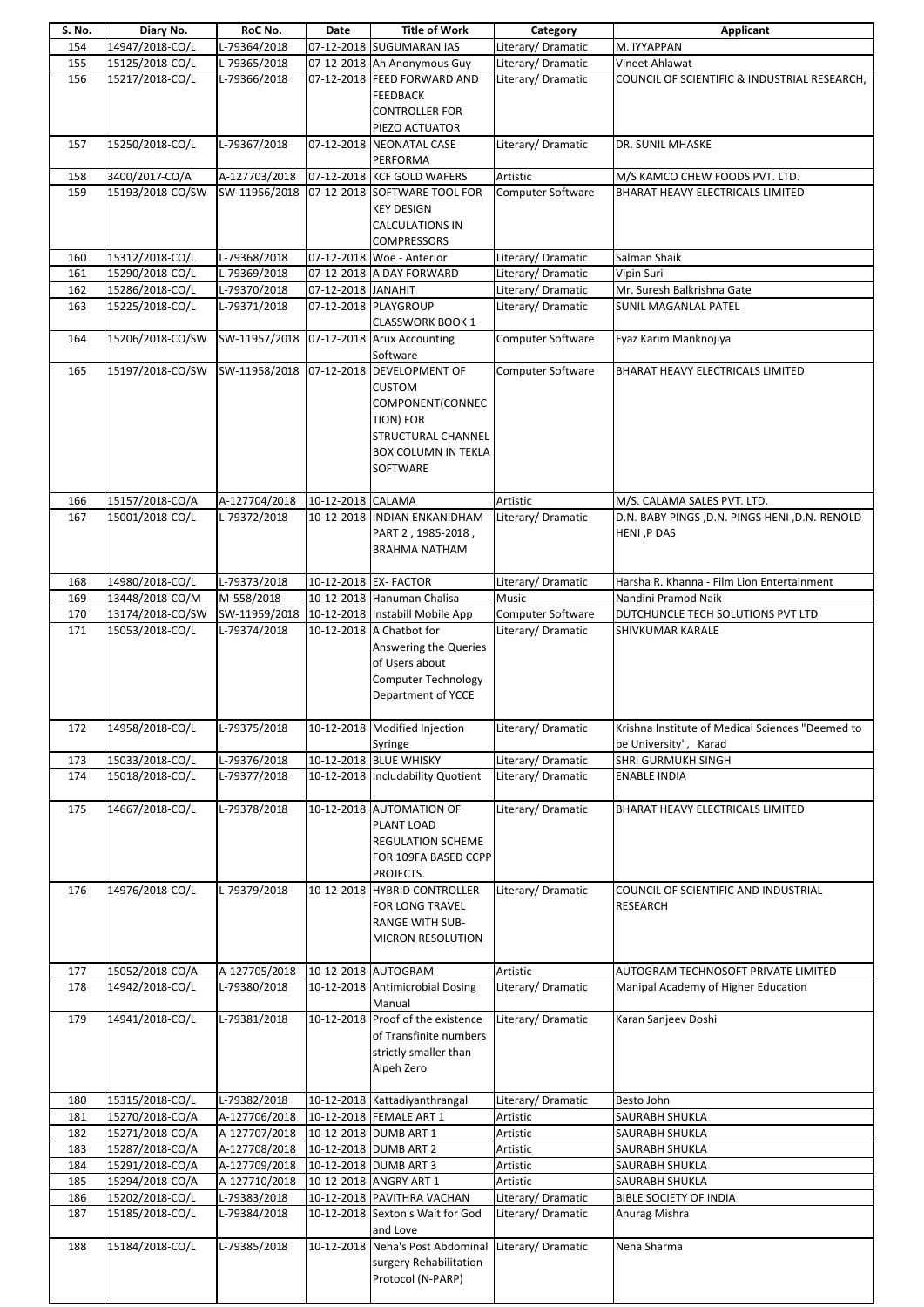| S. No. | Diary No.        | RoC No.       | Date                  | <b>Title of Work</b>                                                                                                                                                    | Category                 | Applicant                                 |
|--------|------------------|---------------|-----------------------|-------------------------------------------------------------------------------------------------------------------------------------------------------------------------|--------------------------|-------------------------------------------|
| 189    | 15182/2018-CO/M  | M-559/2018    | 10-12-2018 The Lights |                                                                                                                                                                         | Music                    | Sandesh Mathew Peter                      |
| 190    | 15122/2018-CO/L  | L-79386/2018  |                       | 10-12-2018 Ozone Layer Depletion                                                                                                                                        | Literary/ Dramatic       | Ankita Yadav                              |
| 191    | 12747/2018-CO/L  | L-79387/2018  |                       | 10-12-2018 THE LIVING PYRAMID                                                                                                                                           | Literary/Dramatic        | Vibgyor Publishing House Pvt Ltd          |
| 192    | 15119/2018-CO/A  | A-127711/2018 |                       | 10-12-2018 DOME LABEL                                                                                                                                                   | Artistic                 | DOME ENTERTAINMENT PVT. LTD.              |
| 193    | 15128/2018-CO/A  | A-127712/2018 |                       | 10-12-2018 KAMCO NARIYAL PIYO                                                                                                                                           | Artistic                 | M/S. KAMCO CHEW FOODS PVT. LTD.           |
| 194    | 15205/2018-CO/L  | L-79388/2018  |                       | 10-12-2018 DEV ARASTU'S<br>UNIVERSAL THEORY OF<br>RELATIVITY                                                                                                            | Literary/Dramatic        | DEV ARASTU PANCHARIYA                     |
| 195    | 2252/2018-CO/L   | L-79389/2018  |                       | 10-12-2018 GRAFALCO PRE<br><b>SCHOOL NUMBERS (1-</b><br>100)                                                                                                            | Literary/ Dramatic       | NAVNEET EDUCATION PVT LTD                 |
| 196    | 2253/2018-CO/L   | L-79390/2018  |                       | 10-12-2018 GRAFALCO PRE-<br><b>SCHOOL NUMBERS (1-</b><br>50)                                                                                                            | Literary/ Dramatic       | NAVNEET EDUCATION PVT LTD                 |
| 197    | 2254/2018-CO/L   | L-79391/2018  |                       | 10-12-2018 GRAFALCO HINDI<br><b>WRITING ALPHABETS</b>                                                                                                                   | Literary/ Dramatic       | NAVNEET EDUCATION PVT LTD                 |
| 198    | 15192/2018-CO/L  | L-79392/2018  |                       | 10-12-2018 DEV ARASTU<br><b>EQUILIBRIUM</b>                                                                                                                             | Literary/ Dramatic       | DEV ARASTU PANCHARIYA                     |
| 199    | 15241/2018-CO/L  | L-79393/2018  |                       | 10-12-2018 7 Secrets of Deep<br>Meditation                                                                                                                              | Literary/ Dramatic       | ATMOVIVEK                                 |
| 200    | 15116/2018-CO/L  | L-79394/2018  |                       | 10-12-2018 Jai Surya Shankar                                                                                                                                            | Literary/ Dramatic       | Debayan Das                               |
| 201    | 15311/2018-CO/L  | L-79395/2018  |                       | 10-12-2018 FPGA Based Adaptive<br><b>Scheduler for Real Time</b><br>System                                                                                              | Literary/Dramatic        | Dr. Mir Sadique Ali , Pravin S. Choudhary |
| 202    | 15238/2018-CO/L  | L-79396/2018  |                       | 10-12-2018 Takshashila, A Research Literary/ Dramatic<br>Case Study                                                                                                     |                          | PIYUSH SHARMA                             |
| 203    | 15123/2018-CO/L  | L-79397/2018  |                       | 10-12-2018 APARAJITA - RITA<br><b>JAIRATH</b>                                                                                                                           | Literary/ Dramatic       | Paramjit Kaur                             |
| 204    | 15301/2018-CO/L  | L-79398/2018  |                       | 10-12-2018 UNIQUE MATHEMATICS Literary/ Dramatic                                                                                                                        |                          | Dev kumar                                 |
| 205    | 15115/2018-CO/L  | L-79399/2018  |                       | 10-12-2018 INVESTIGATION INTO<br>THE EFFECT OF<br>POUNDING ON HIGH                                                                                                      | Literary/Dramatic        | Dr. VALSSON VARGHESE                      |
|        |                  |               |                       | <b>RISE STRUCTURE</b>                                                                                                                                                   |                          |                                           |
| 206    | 15210/2018-CO/L  | L-79400/2018  |                       | 10-12-2018 Power Efficient<br>Classroom With Smart<br>Attendance                                                                                                        | Literary/Dramatic        | Dr. Pravin Raut                           |
| 207    | 14013/2018-CO/L  | L-79401/2018  |                       | 10-12-2018 Fundamentals of<br><b>Electrical Engineering</b>                                                                                                             | Literary/Dramatic        | M/s Spectrum University Press             |
| 208    | 15014/2018-CO/L  | L-79402/2018  |                       | 10-12-2018 Design and Analysis of<br>Algorithm                                                                                                                          | Literary/Dramatic        | Aditi Agrawal                             |
| 209    | 14991/2018-CO/L  | L-79403/2018  | 10-12-2018 Sarah      |                                                                                                                                                                         | Literary/Dramatic        | Bhushan Mahadani                          |
| 210    | 12473/2018-CO/L  | L-79404/2018  |                       | 10-12-2018 Method and<br>application with<br>respect to government<br>and public operation<br>for sale, service,<br>income tax generation<br>with tax reading<br>method | Literary/Dramatic        | ANIL MULCHANDANI                          |
| 211    | 15219/2018-CO/A  | A-127713/2018 |                       | 10-12-2018 BISK FARM GOOGLY<br>SESAME                                                                                                                                   | Artistic                 | SAJ FOOD PRODUCTS PRIVATE LIMITED         |
| 212    | 15218/2018-CO/A  | A-127714/2018 |                       | 10-12-2018 BISK FARM MINI<br><b>CREAMS MANGO</b>                                                                                                                        | Artistic                 | SAJ FOOD PRODUCTS PRIVATE LIMITED,        |
| 213    | 15220/2018-CO/A  | A-127715/2018 |                       | 10-12-2018 BISK FARM MINI<br><b>CREAMS CHOCOLATE</b>                                                                                                                    | Artistic                 | SAJ FOOD PRODUCTS PRIVATE LIMITED         |
| 214    | 3530/2018-CO/L   | L-79405/2018  |                       | 10-12-2018 GRAFALCO PRE<br><b>SCHOOL PICTURE</b><br><b>DICTIONARY</b>                                                                                                   | Literary/Dramatic        | NAVNEET EDUCATION LIMITED                 |
| 215    | 14741/2018-CO/L  | L-79406/2018  |                       | 10-12-2018 The future of<br>healthcare of India                                                                                                                         | Literary/Dramatic        | avik kumar jana                           |
| 216    | 14152/2018-CO/SW | SW-11960/2018 |                       | 10-12-2018 Sulekha Prime                                                                                                                                                | <b>Computer Software</b> | SULEKHA.COM NEW MEDIA PRIVATE LIMITED     |
| 217    | 11180/2018-CO/SR | SR-13875/2018 |                       | 10-12-2018 Naiya Le Chal Parli Paar                                                                                                                                     | Sound Recording          | Gaurav Krishna Goswami                    |
| 218    | 11178/2018-CO/SR | SR-13876/2018 |                       | 10-12-2018 Jo Shyam Par Fida Ho                                                                                                                                         | Sound Recording          | Gaurav Krishna Goswami                    |
| 219    | 15020/2018-CO/L  | L-79407/2018  |                       | 10-12-2018 DESIGN AND ANALYSIS<br>OF IOT BASED LPG<br><b>CYLINDER LEAKAGE</b><br>AND WEIGHT<br><b>DETECTION SYSTEM</b>                                                  | Literary/Dramatic        | Prof. Yogesh Narekar                      |
| 220    | 14850/2018-CO/L  | L-79408/2018  |                       | 10-12-2018 TIRAANGI SAKSH                                                                                                                                               | Literary/ Dramatic       | ATUL GANESH HAWALE                        |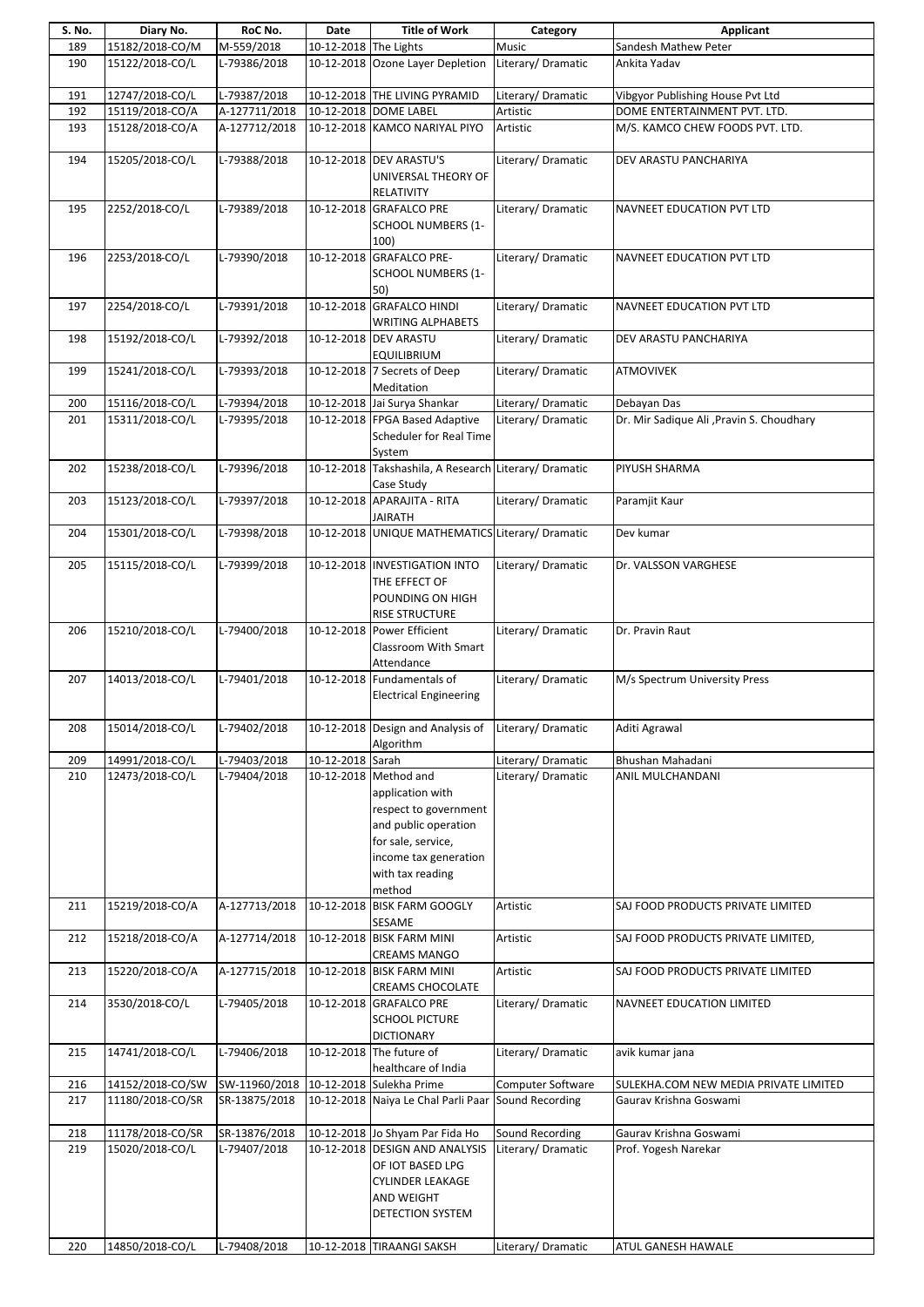| S. No. | Diary No.        | RoC No.       | Date                | <b>Title of Work</b>             | Category           | Applicant                                        |
|--------|------------------|---------------|---------------------|----------------------------------|--------------------|--------------------------------------------------|
| 221    | 15035/2018-CO/L  | L-79409/2018  | 10-12-2018          | <b>DESIGN AND</b>                | Literary/Dramatic  | Prof. Alok Chauhan                               |
|        |                  |               |                     |                                  |                    |                                                  |
|        |                  |               |                     | <b>IMPLEMENTATION OF</b>         |                    |                                                  |
|        |                  |               |                     | <b>IOT BASED SMART</b>           |                    |                                                  |
|        |                  |               |                     |                                  |                    |                                                  |
|        |                  |               |                     | <b>IRRIGATION SYSTEM</b>         |                    |                                                  |
| 222    | 15036/2018-CO/L  | L-79410/2018  |                     | 10-12-2018   SWEAR DETECTION     | Literary/Dramatic  | Prof. Alok Chauhan                               |
|        |                  |               |                     | AND PREVENTION                   |                    |                                                  |
|        |                  |               |                     |                                  |                    |                                                  |
|        |                  |               |                     | SYSTEM USING                     |                    |                                                  |
|        |                  |               |                     | TYPEAHEAD SCRIPT                 |                    |                                                  |
|        |                  |               |                     |                                  |                    |                                                  |
| 223    | 15044/2018-CO/A  | A-127716/2018 | 10-12-2018 BABU JI  |                                  | Artistic           | Mr. Kapil Gupta                                  |
| 224    | 14982/2018-CO/L  | L-79411/2018  |                     | 10-12-2018 AYODHYA KAANDAMU      | Literary/ Dramatic | M/s Sundaradasu M. S. Rama Rao Memorial Trust    |
|        |                  |               |                     |                                  |                    |                                                  |
|        |                  |               |                     |                                  |                    |                                                  |
| 225    | 14988/2018-CO/L  | L-79412/2018  |                     | 10-12-2018 AARANYA KAANDAMU      | Literary/Dramatic  | M/s Sri Sundaradasu M. S. Rama Rao Memorial      |
|        |                  |               |                     |                                  |                    | Trust                                            |
|        |                  |               |                     |                                  |                    |                                                  |
| 226    | 14986/2018-CO/L  | L-79413/2018  |                     | 10-12-2018 BALA KAANDAMU         | Literary/ Dramatic | M/s Sri Sundaradasu M. S. Rama Rao Memorial      |
|        |                  |               |                     |                                  |                    | Trust                                            |
| 227    | 15022/2018-CO/L  | L-79414/2018  |                     | 10-12-2018 DESIGNING OF          | Literary/Dramatic  | Prof. Yogesh Narekar                             |
|        |                  |               |                     |                                  |                    |                                                  |
|        |                  |               |                     | PREDICTION BASED                 |                    |                                                  |
|        |                  |               |                     | <b>SYSTEM FOR TRAINING</b>       |                    |                                                  |
|        |                  |               |                     |                                  |                    |                                                  |
|        |                  |               |                     | & PLACEMENT                      |                    |                                                  |
|        |                  |               |                     |                                  |                    |                                                  |
| 228    | 14984/2018-CO/L  | L-79415/2018  |                     | 10-12-2018 KISHKINDHA            | Literary/Dramatic  | M/s Sri Sundaradasu M. S. Rama Rao Memorial      |
|        |                  |               |                     |                                  |                    |                                                  |
|        |                  |               |                     | KAANDAMU                         |                    | Trust                                            |
| 229    | 3701/2018-CO/A   | A-126215/2018 | 10-12-2018          | "GIRIRAJ KATHIYAWADI Artistic    |                    | Mr. Manishkumar Haribhai Bhut                    |
|        |                  |               |                     |                                  |                    |                                                  |
|        |                  |               |                     | <b>BHOJNALAY GKB along</b>       |                    |                                                  |
|        |                  |               |                     | with logo'                       |                    |                                                  |
|        |                  |               |                     |                                  |                    |                                                  |
|        |                  |               |                     |                                  |                    |                                                  |
| 230    | 13286/2018-CO/L  | L-79416/2018  |                     | 10-12-2018 THE ENGLISH           | Literary/Dramatic  | MS. VASUDHA MALIK                                |
|        |                  |               |                     | LANGUAGE                         |                    |                                                  |
|        |                  |               |                     |                                  |                    |                                                  |
|        |                  |               |                     | COMPANION                        |                    |                                                  |
| 231    | 13421/2018-CO/L  | L-79417/2018  |                     | 10-12-2018 Prachin Bharatacha    | Literary/Dramatic  | Dr. Aditee Kadam                                 |
|        |                  |               |                     |                                  |                    |                                                  |
|        |                  |               |                     | Sankshipt Itihaas Aani           |                    |                                                  |
|        |                  |               |                     | Priyadarshi Ashok                |                    |                                                  |
|        |                  |               |                     |                                  |                    |                                                  |
|        |                  |               |                     |                                  |                    |                                                  |
| 232    | 13285/2018-CO/SW | SW-11961/2018 |                     | 10-12-2018 Mobile Application to | Computer Software  | Somo Media Pvt Ltd                               |
|        |                  |               |                     | share post on Social             |                    |                                                  |
|        |                  |               |                     |                                  |                    |                                                  |
|        |                  |               |                     | Media and Monetize               |                    |                                                  |
|        |                  |               |                     | on every share and to            |                    |                                                  |
|        |                  |               |                     |                                  |                    |                                                  |
|        |                  |               |                     | test influential power           |                    |                                                  |
|        |                  |               |                     | of Social Media users.           |                    |                                                  |
|        |                  |               |                     |                                  |                    |                                                  |
|        |                  |               |                     |                                  |                    |                                                  |
| 233    | 12105/2018-CO/L  | L-79418/2018  |                     | 10-12-2018 "Prakrta Rasa Aranya  | Literary/Dramatic  | SWAMI B. G. NARASINGHA                           |
|        |                  |               |                     | Chedini - Cutting the            |                    |                                                  |
|        |                  |               |                     |                                  |                    |                                                  |
|        |                  |               |                     | Jungle of                        |                    |                                                  |
|        |                  |               |                     | Misconception"                   |                    |                                                  |
|        | 15133/2018-CO/A  | A-127717/2018 |                     | 10-12-2018 SAURAST MOTU KA       | Artistic           |                                                  |
| 234    |                  |               |                     |                                  |                    | MR. SALIM R. PANJWANI PROPRIETOR OF M/S.         |
|        |                  |               |                     | PACHKU                           |                    | PRINCE GRUH UDHYOG                               |
| 235    | 15166/2018-CO/A  | A-127718/2018 |                     | 10-12-2018 A-1 FRUIT SENTER      | Artistic           | MRS. TANYA LAKHWANI PROPRIETOR OF M/S.           |
|        |                  |               |                     |                                  |                    |                                                  |
|        |                  |               |                     |                                  |                    | MAHALAXMI PRODUCTS                               |
| 236    | 10317/2018-CO/A  | A-127719/2018 | 10-12-2018 GRAVITY  |                                  | Artistic           | M/S GRAVITY CREATION                             |
| 237    | 15041/2018-CO/L  | L-79419/2018  |                     | 10-12-2018 THE SELECT - SERIES 1 | Literary/Dramatic  |                                                  |
|        |                  |               |                     |                                  |                    | ARHHAN SINGH, Pavan Anand                        |
| 238    | 14955/2018-CO/L  | L-79420/2018  |                     | 10-12-2018 Dent Economics        | Literary/Dramatic  | Krishna Institute of Medical Sciences "Deemed to |
|        |                  |               |                     |                                  |                    | be University", Karad                            |
|        |                  |               |                     |                                  |                    |                                                  |
| 239    | 15068/2018-CO/L  | L-79421/2018  |                     | 10-12-2018 NCERT at your         | Literary/Dramatic  | MTG Learning Media Private Limited               |
|        |                  |               |                     | FINGERTIPS-RASAYAN-              |                    |                                                  |
|        |                  |               |                     |                                  |                    |                                                  |
|        |                  |               |                     | CLASS 11 & 12                    |                    |                                                  |
|        |                  |               |                     |                                  |                    |                                                  |
| 240    | 15111/2018-CO/L  | L-79422/2018  |                     | 11-12-2018 Life - My Perspective | Literary/Dramatic  | Sonu Kaur                                        |
|        |                  |               |                     |                                  |                    |                                                  |
| 241    | 15129/2018-CO/L  | L-79423/2018  |                     | 11-12-2018 Write Your Script     | Literary/Dramatic  | Dr. Purnima Awasthi , Dr. Sanjay Saxena          |
| 242    | 15223/2018-CO/L  | L-79424/2018  |                     | 11-12-2018 REVOLUTION IN         | Literary/Dramatic  | VIVEK BABARAO KHUNKAR                            |
|        |                  |               |                     |                                  |                    |                                                  |
|        |                  |               |                     | <b>FINANCIAL</b>                 |                    |                                                  |
|        |                  |               |                     | <b>ACCOUNTING AND</b>            |                    |                                                  |
|        |                  |               |                     |                                  |                    |                                                  |
|        |                  |               |                     | <b>DOUBLE ENTRY SYSTEM</b>       |                    |                                                  |
|        |                  |               |                     | IN INDIAN ECONOMY                |                    |                                                  |
|        |                  |               |                     |                                  |                    |                                                  |
|        |                  |               |                     |                                  |                    |                                                  |
| 243    | 15299/2018-CO/L  | L-79425/2018  |                     | 11-12-2018 Raage Onuraage        | Literary/Dramatic  | Arkajit Dasgupta                                 |
| 244    | 15195/2018-CO/L  | L-79426/2018  |                     | 11-12-2018 CENTRAL COUNCIL OF    | Literary/Dramatic  | MANI BHUSHAN SHARMA                              |
|        |                  |               |                     |                                  |                    |                                                  |
|        |                  |               |                     | PARAMEDICAL                      |                    |                                                  |
|        |                  |               |                     | <b>EDUCATION</b>                 |                    |                                                  |
|        |                  |               |                     |                                  |                    |                                                  |
| 245    | 15230/2018-CO/L  | L-79427/2018  |                     | 11-12-2018 FLOWERS OF            | Literary/Dramatic  | A V KRISHNA MURTHY                               |
|        |                  |               |                     | STARDUST                         |                    |                                                  |
|        | 15237/2018-CO/L  | L-79428/2018  |                     | 11-12-2018 Kite To Canada        | Literary/Dramatic  | Kapish Dokania                                   |
| 246    |                  |               |                     |                                  |                    |                                                  |
| 247    | 13012/2018-CO/L  | L-79429/2018  | 11-12-2018 Broucher |                                  | Literary/ Dramatic | Kalva Nanotech                                   |
| 248    | 15309/2018-CO/L  | L-79430/2018  | 11-12-2018 TROLLAN  |                                  | Literary/Dramatic  | SMITH GEO SKARIAH                                |
|        |                  |               |                     |                                  |                    |                                                  |
| 249    | 15198/2018-CO/L  | L-79431/2018  |                     | 11-12-2018 Book of Alphabets,    | Literary/Dramatic  | Shreyas Acharya, Trading as Expert Handwriting   |
|        |                  |               |                     | healthy handwriting-             |                    | <b>Training Institute</b>                        |
|        |                  |               |                     |                                  |                    |                                                  |
|        |                  |               |                     | healthy life                     |                    |                                                  |
| 250    | 13820/2018-CO/L  | L-79432/2018  |                     | 11-12-2018 Hatasha ma Aasha      | Literary/Dramatic  | Rajpara AP [Alias : Rajpara Saheb]               |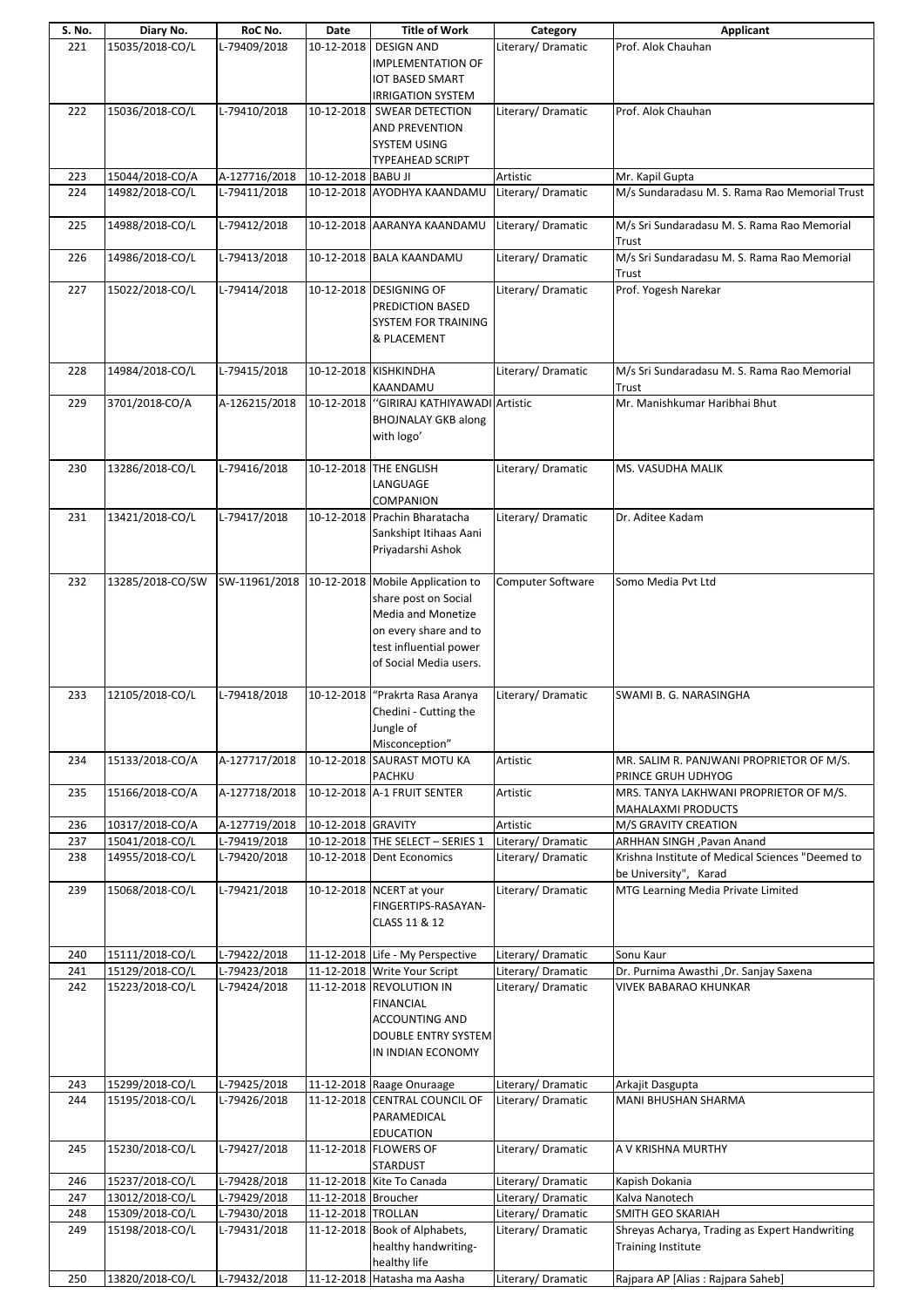| S. No.     | Diary No.                          | RoC No.                             | Date               | <b>Title of Work</b>                                      | Category                                | Applicant                                                                    |
|------------|------------------------------------|-------------------------------------|--------------------|-----------------------------------------------------------|-----------------------------------------|------------------------------------------------------------------------------|
| 251        | 15131/2018-CO/A                    | A-127720/2018                       |                    | 11-12-2018 SR 25 CAKES                                    | Artistic                                | MR. DEEPAK DARIYANI PROPRIETOR OF M/S. ASHA                                  |
|            |                                    |                                     |                    |                                                           |                                         | CONFECTIONERY                                                                |
| 252<br>253 | 15048/2018-CO/L<br>14978/2018-CO/L | L-79433/2018<br>L-79434/2018        |                    | 11-12-2018 Adorer Abdar<br>11-12-2018 TrueCommunicate -An | Literary/ Dramatic<br>Literary/Dramatic | <b>Bikramjit Dawn</b><br>Er. Kunal Narendra Darade                           |
|            |                                    |                                     |                    | Application for                                           |                                         |                                                                              |
|            |                                    |                                     |                    | <b>Connecting People</b>                                  |                                         |                                                                              |
|            |                                    |                                     |                    | through One of the                                        |                                         |                                                                              |
|            |                                    |                                     |                    | Alternate Available                                       |                                         |                                                                              |
|            |                                    |                                     |                    | <b>Mobile Numbers</b>                                     |                                         |                                                                              |
| 254        | 14972/2018-CO/L                    | L-79435/2018                        |                    | 11-12-2018 JUJUB: THE KITCHEN OF Literary/ Dramatic       |                                         | AKSHAYA K GUPTA                                                              |
|            |                                    |                                     |                    | <b>ALL TIME</b>                                           |                                         |                                                                              |
| 255        | 15010/2018-CO/L                    | L-79436/2018                        |                    | 11-12-2018 PERFORMANCE STUDY                              | Literary/Dramatic                       | AMOD PRASHANT GURJAR                                                         |
|            |                                    |                                     |                    | OF TUBE SETTLERS                                          |                                         |                                                                              |
|            |                                    |                                     |                    | <b>MODULE</b>                                             | Artistic                                |                                                                              |
| 256        | 15161/2018-CO/A                    | A-127721/2018                       |                    | 11-12-2018 PRESIDENT PREMIUM                              |                                         | MR. JAI KUMAR BANGEJA PROPRIETOR OF M/S.<br>AMOOL OIL & CHEMICALS INDUSTRIES |
| 257        | 14939/2018-CO/L                    | L-79437/2018                        |                    | 11-12-2018 Proof of the Continuum Literary/ Dramatic      |                                         | Karan Sanjeev Doshi                                                          |
|            |                                    |                                     |                    | Hypothesis                                                |                                         |                                                                              |
|            |                                    |                                     |                    |                                                           |                                         |                                                                              |
| 258        | 15163/2018-CO/A                    | A-127722/2018                       |                    | 11-12-2018 HUGS MERLYN                                    | Artistic                                | M/S. SHELLZ OVERSEAS PRIVATE LIMITED                                         |
| 259        | 15140/2018-CO/A                    | A-127723/2018                       |                    | 11-12-2018 SHAPE OF BOTTLE                                | Artistic                                | M/S. M.P. BEER PRODUCTS PVT. LTD.                                            |
| 260        | 10084/2018-CO/CF                   | L-79438/2018                        | 11-12-2018 Nasty   |                                                           | Literary/Dramatic                       | MOLLESHREE KARNA                                                             |
| 261        | 15222/2018-CO/A                    | A-127724/2018                       |                    | 11-12-2018 DEVICE OF COMMON                               | Artistic                                | USHA LAXMAN                                                                  |
| 262        | 15277/2018-CO/A                    | A-127725/2018                       |                    | <b>WOMAN</b><br>11-12-2018 IMLEE TADKA                    | Artistic                                | M/S. H.P. NUTRITION PVT. LTD.                                                |
| 263        | 15282/2018-CO/A                    | A-127726/2018                       |                    | 11-12-2018 COCOA FANTASY                                  | Artistic                                | MR. DANISH ABDUL RAZAK PANDROWALA                                            |
|            |                                    |                                     |                    |                                                           |                                         | PROPRIETOR OF M/S. DFFI IMPEX                                                |
| 264        | 15150/2018-CO/A                    | A-127727/2018                       |                    | 11-12-2018 WOW WORLD OF                                   | Artistic                                | MR. NITESH WADHWANI                                                          |
|            |                                    |                                     |                    | <b>WINWAY</b>                                             |                                         |                                                                              |
| 265        | 15153/2018-CO/A                    | A-127728/2018                       |                    | 11-12-2018 GAJRAJ SP. KESARI                              | Artistic                                | 1. MR. PRASHANT GOYAL 2. MR. ANUJ GOYAL 3.                                   |
|            |                                    |                                     |                    | <b>RAWA</b>                                               |                                         | SMT. SONAL GOYAL 4. SMT. SAVITA GOYAL 5.SMT.                                 |
|            |                                    |                                     |                    |                                                           |                                         | ANKITA GOYAL                                                                 |
| 266        | 15155/2018-CO/A                    | A-127729/2018                       | 11-12-2018 JBF     |                                                           | Artistic                                | MR. MANOJ BANIK PROPRIETOR OF M/S. BAJRANG                                   |
| 267        | 13494/2018-CO/A                    | A-127730/2018                       |                    | 11-12-2018 FARM CRAFT WITH                                | Artistic                                | <b>FOOD PRODUCTS</b><br>YUVI IMPEX PRIVATE LIMITED                           |
|            |                                    |                                     |                    | LOGO OF CARROT AND                                        |                                         |                                                                              |
|            |                                    |                                     |                    | <b>FRUITS</b>                                             |                                         |                                                                              |
| 268        | 15037/2018-CO/SW                   | SW-11962/2018 11-12-2018 WATER WALL |                    |                                                           | Computer Software                       | BHARAT HEAVY ELECTRICALS LIMITED                                             |
|            |                                    |                                     |                    | THERMAL HYDRAULIC                                         |                                         |                                                                              |
|            |                                    |                                     |                    | ANALYSIS PROGRAM                                          |                                         |                                                                              |
|            |                                    |                                     |                    | WITH ORIFICE                                              |                                         |                                                                              |
|            |                                    |                                     |                    | OPTIMIZATION AND                                          |                                         |                                                                              |
|            |                                    |                                     |                    | <b>STABILITY ANALYSIS</b>                                 |                                         |                                                                              |
|            |                                    |                                     |                    | FOR VERTICAL AND<br>SPIRAL WALL OTSC                      |                                         |                                                                              |
|            |                                    |                                     |                    | <b>STEAM GENERATOR</b>                                    |                                         |                                                                              |
| 269        | 15029/2018-CO/SW                   |                                     |                    | SW-11963/2018 11-12-2018 SOFTWARE TOOL FOR                | Computer Software                       | BHARAT HEAVY ELECTRICALS LIMITED                                             |
|            |                                    |                                     |                    | THRUST CALCULATIONS                                       |                                         |                                                                              |
|            |                                    |                                     |                    | OF COMPRESSOR                                             |                                         |                                                                              |
|            |                                    |                                     |                    |                                                           |                                         |                                                                              |
| 270        | 15039/2018-CO/SW                   | SW-11964/2018                       |                    | 11-12-2018 DEVELOPMENT OF                                 | Computer Software                       | BHARAT HEAVY ELECTRICALS LIMITED                                             |
|            |                                    |                                     |                    | <b>CUSTOM COMPONENT</b>                                   |                                         |                                                                              |
|            |                                    |                                     |                    | FOR DETAILING PPSL                                        |                                         |                                                                              |
|            |                                    |                                     |                    | <b>BEAM CONNECTIONS</b><br>AT CEILING LEVEL IN            |                                         |                                                                              |
|            |                                    |                                     |                    | <b>TEKLA SOFTWARE</b>                                     |                                         |                                                                              |
|            |                                    |                                     |                    |                                                           |                                         |                                                                              |
| 271        | 7791/2015-CO/A                     | A-127731/2018                       | 11-12-2018 MBOSS   |                                                           | Artistic                                | CHIRAG GADA                                                                  |
| 272        | 3667/2018-CO/A                     | A-127732/2018                       | 11-12-2018 BLUEON  |                                                           | Artistic                                | DEEPAK JATANA                                                                |
| 273        | 15064/2018-CO/L                    | L-79439/2018                        |                    | 12-12-2018 Aalo Proyojon                                  | Literary/Dramatic                       | Bikramjit Dawn                                                               |
| 274        | 15045/2018-CO/A                    | A-127733/2018                       |                    | 12-12-2018 STAR 555 SWEET                                 | Artistic                                | NAIR AND ASSOCIATES                                                          |
|            |                                    |                                     |                    | <b>SUPARI</b>                                             |                                         |                                                                              |
| 275        | 15003/2018-CO/L                    | L-79440/2018                        |                    | 12-12-2018 The Hindi Music<br>Jukebox                     | Literary/ Dramatic                      | Manek Premchand                                                              |
| 276        | 15051/2018-CO/L                    | L-79441/2018                        |                    | 12-12-2018 Object Detection From                          | Literary/Dramatic                       | <b>RAKHI WAJGI</b>                                                           |
|            |                                    |                                     |                    | an Image                                                  |                                         |                                                                              |
| 277        | 4956/2018-CO/L                     | L-79442/2018                        |                    | 12-12-2018 BOILING POINT                                  | Literary/ Dramatic                      | AKSHAY WADHWA                                                                |
|            |                                    |                                     |                    | <b>PREDICTION</b>                                         |                                         |                                                                              |
| 278        | 18340/2017-CO/A                    | A-127734/2018                       | 12-12-2018 X-OUT   |                                                           | Artistic                                | PELSTRA MANUFACTURING COMPANY                                                |
| 279        | 14695/2018-CO/A                    | A-127735/2018                       |                    | 12-12-2018 VISHNU DIVYAROOP                               | Artistic                                | BHAGWAN R. SATWANI S/o. SH. ROOP CHAND JI                                    |
|            |                                    |                                     |                    |                                                           |                                         |                                                                              |
| 280        | 14983/2018-CO/A                    | A-127736/2018                       | 12-12-2018 KANGANA |                                                           | Artistic                                | MOHIT AGRAWAL, SOLE PROPRIETOR OF M/S.                                       |
| 281        | 14985/2018-CO/A                    | A-127737/2018                       | 12-12-2018 MDPH    |                                                           | Artistic                                | AMOR LIFESTYLE PRODUCTS<br>M/S. MYSORE DEEP PERFUMERY HOUSE, A               |
|            |                                    |                                     |                    |                                                           |                                         | PARTNERSHIP FIRM                                                             |
| 282        | 14987/2018-CO/A                    | A-127738/2018                       | 12-12-2018 CHAKRA  |                                                           | Artistic                                | M/S. MYSORE DEEP PERFUMERY HOUSE, A                                          |
|            |                                    |                                     |                    |                                                           |                                         | PARTNERSHIP FIRM                                                             |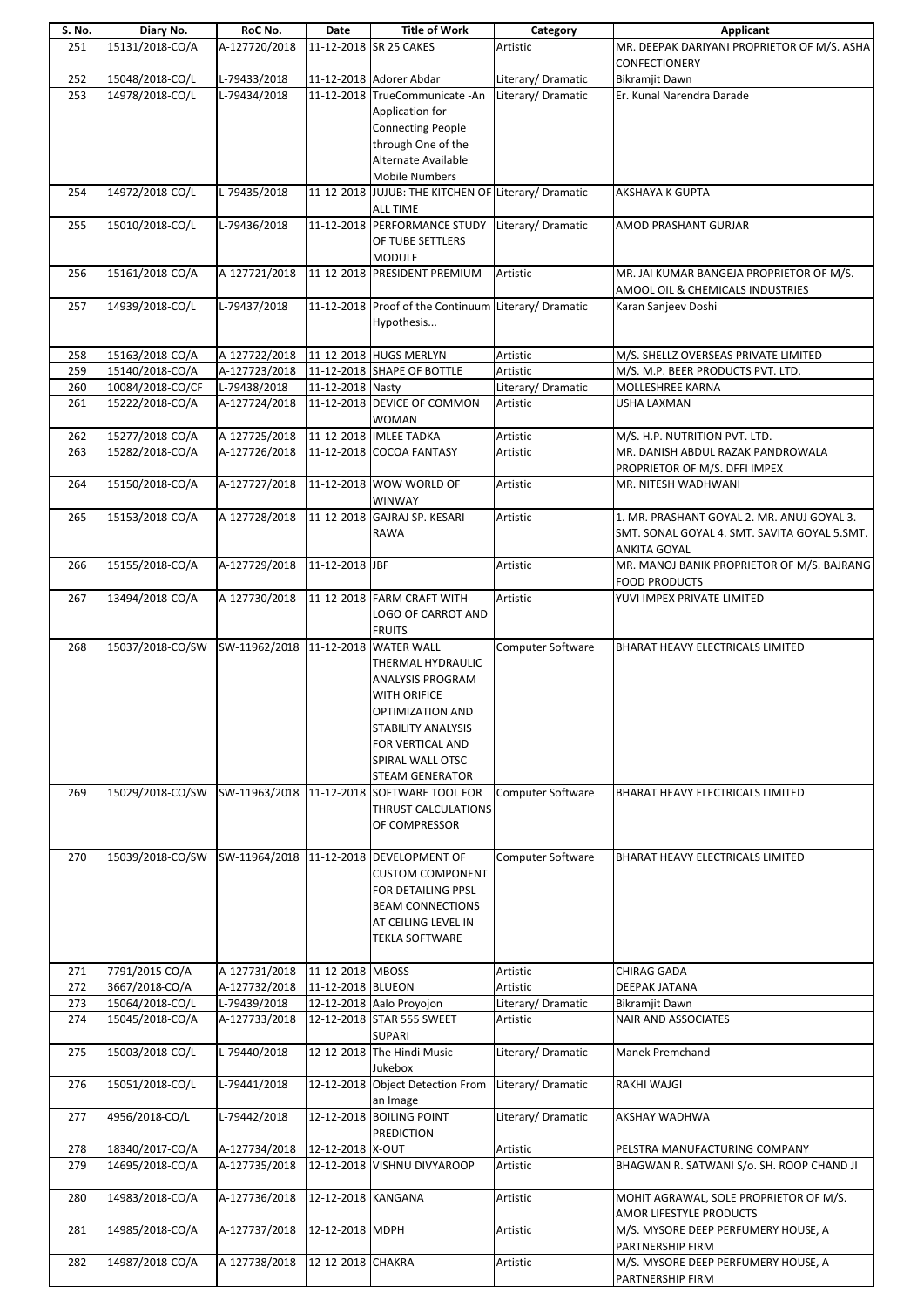| S. No.     | Diary No.                          | RoC No.                               | Date                | <b>Title of Work</b>                               | Category                                | Applicant                                                                   |
|------------|------------------------------------|---------------------------------------|---------------------|----------------------------------------------------|-----------------------------------------|-----------------------------------------------------------------------------|
| 283        | 14989/2018-CO/A                    | A-127739/2018                         | 12-12-2018 CHAKRA   |                                                    | Artistic                                | M/S. MYSORE DEEP PERFUMERY HOUSE, A                                         |
|            |                                    |                                       |                     |                                                    |                                         | PARTNERSHIP FIRM                                                            |
| 284        | 11659/2018-CO/L                    | L-79443/2018                          |                     | 12-12-2018 VIRTUAL EXPO                            | Literary/Dramatic                       | 4pinfotech                                                                  |
| 285        | 2444/2018-CO/A                     | A-127740/2018                         | 12-12-2018 KUBER    |                                                    | Artistic                                | JUGAL KISHORE JOSHI PROPRIETOR OF KUBER                                     |
|            |                                    |                                       |                     |                                                    |                                         | <b>TRADING COMPANY</b>                                                      |
| 286        | 15385/2018-CO/L                    | L-79444/2018                          |                     | 12-12-2018 GURU RAVIDAS - LA                       | Literary/Dramatic                       | RADHA SOAMI SATSANG BEAS                                                    |
| 287        | 15314/2018-CO/SW                   | SW-11965/2018 13-12-2018 Dishmize     |                     | PIEDRA FILOSOFAL                                   | Computer Software                       | Happy Raouf Reda Dawood                                                     |
| 288        | 15117/2018-CO/SW                   | SW-11966/2018 13-12-2018 TUTORIAL WEB |                     |                                                    | <b>Computer Software</b>                | Deepak Singh, Dr. Vishal Bharti                                             |
|            |                                    |                                       |                     | <b>APPLICATION BUILD IN</b>                        |                                         |                                                                             |
|            |                                    |                                       |                     | PYTHON (TWABP)                                     |                                         |                                                                             |
| 289        | 15457/2018-CO/L                    | L-79445/2018                          |                     | 13-12-2018 JESUS CHRIST KA                         | Literary/Dramatic                       | RADHA SOAMI SATSANG BEAS                                                    |
|            |                                    |                                       |                     | <b>UPDESH BHAG 1 (ST.</b>                          |                                         |                                                                             |
|            |                                    |                                       |                     | (JOHN                                              |                                         |                                                                             |
| 290        | 15394/2018-CO/L                    | L-79446/2018                          |                     | 13-12-2018 MISTER BIDI                             | Literary/ Dramatic                      | SHRIRANG KISANLAL SARDA                                                     |
| 291        | 15240/2018-CO/A                    | A-127741/2018                         | 13-12-2018 BLACKBOX |                                                    | Artistic                                | SUDHIR GOYAL S/o. SH. RAM NATH GOYAL                                        |
| 292        | 11041/2017-CO/L                    | L-79447/2018                          | 13-12-2018 ROSHNI   |                                                    | Literary/ Dramatic                      | N KALYAN RAMAN                                                              |
| 293        | 11936/2018-CO/L                    | L-79448/2018                          |                     | 13-12-2018 RASHTRA BHAKTI                          | Literary/ Dramatic                      | Govind Deo Agarawal                                                         |
|            | 2200/2017-CO/A                     |                                       |                     | GEET"                                              |                                         |                                                                             |
| 294<br>295 | 15080/2018-CO/A                    | A-127742/2018<br>A-127743/2018        |                     | 13-12-2018 MADHUR COFILO<br>13-12-2018 SHYAM PIPES | Artistic<br>Artistic                    | MR MAHENDRA GULWANI, PARTNERS<br>SAWALRAM GHASIKA PROPRIETOR OF SREE        |
|            |                                    |                                       |                     |                                                    |                                         | SHYAM INDUSTRIAL COMPANY                                                    |
| 296        | 15013/2018-CO/A                    | A-127744/2018                         | 13-12-2018 SEBONAC  |                                                    | Artistic                                | TRICOS DERMATOLOGICS PVT. LTD.                                              |
| 297        | 15024/2018-CO/L                    | L-79449/2018                          |                     | 13-12-2018 AN AUTOMATED                            | Literary/Dramatic                       | Prof. Komal Ramteke                                                         |
|            |                                    |                                       |                     | REMINDER SYSTEM                                    |                                         |                                                                             |
|            |                                    |                                       |                     | FOR CERVICAL CANCER                                |                                         |                                                                             |
|            |                                    |                                       |                     | <b>PATIENT</b>                                     |                                         |                                                                             |
| 298        | 9086/2018-CO/L                     | L-79450/2018                          | 13-12-2018 Ramona   |                                                    | Literary/Dramatic                       | Manoj V Jain                                                                |
| 299        | 14594/2018-CO/L                    | L-79451/2018                          |                     | 13-12-2018 LAB MANUAL OF                           | Literary/Dramatic                       | TUSHAR MURATKAR                                                             |
|            |                                    |                                       |                     | <b>ELECTRONIC DEVICES</b>                          |                                         |                                                                             |
|            |                                    |                                       |                     | <b>AND CIRCUITS</b>                                |                                         |                                                                             |
| 300<br>301 | 15030/2018-CO/L<br>10398/2018-CO/L | L-79452/2018<br>L-79453/2018          | 13-12-2018 QUETUS   | 13-12-2018 Drops of life                           | Literary/ Dramatic<br>Literary/Dramatic | Dr. Manish Goswami<br>Ashish Saran                                          |
| 302        | 15032/2018-CO/L                    | L-79454/2018                          |                     | 13-12-2018 AN ENCRYPTED AND                        | Literary/Dramatic                       | Dr. Manish Goswami                                                          |
|            |                                    |                                       |                     | <b>DYNAMIC</b>                                     |                                         |                                                                             |
|            |                                    |                                       |                     | MULTIKEYWORD                                       |                                         |                                                                             |
|            |                                    |                                       |                     | RANKED SEARCH IN                                   |                                         |                                                                             |
|            |                                    |                                       |                     | CLOUD STORAGE                                      |                                         |                                                                             |
| 303        | 15027/2018-CO/L                    | L-79455/2018                          |                     | 13-12-2018 ALGORITHM FOR                           | Literary/ Dramatic                      | Prof. Akhil Anjikar                                                         |
|            |                                    |                                       |                     | <b>DISTRIBUTED</b>                                 |                                         |                                                                             |
|            |                                    |                                       |                     | <b>DATABASE USING</b>                              |                                         |                                                                             |
|            |                                    |                                       |                     | <b>ASSOCIATION RULE</b>                            |                                         |                                                                             |
| 304        | 13429/2018-CO/CF                   | CF-4289/2018                          |                     | <b>MINING</b><br>13-12-2018 Swaminarayan Film -    |                                         |                                                                             |
|            |                                    |                                       |                     | Shreehari ni Swabhavik                             | Cinematograph Film                      | Swami Gyanjivandasji                                                        |
|            |                                    |                                       |                     | Chesta                                             |                                         |                                                                             |
| 305        | 9079/2018-CO/L                     | L-79456/2018                          | 13-12-2018 Summer   |                                                    | Literary/Dramatic                       | Chaaru                                                                      |
| 306        | 13655/2018-CO/L                    | L-79457/2018                          |                     | 13-12-2018 Entrepreneurship                        | Literary/Dramatic                       | M/s Seven Hills International Publishers                                    |
| 307        | 583/2018-CO/A                      | A-127745/2018                         |                     | 13-12-2018 SS SURABHI logo                         | Artistic                                | Shah Ashulal & Sons HUF                                                     |
| 308        | 14441/2018-CO/A                    | A-127746/2018                         |                     | 13-12-2018 BLUE TURBAN by                          | Artistic                                | <b>BIRDHICHAND GHANSHYAMDAS</b>                                             |
|            |                                    |                                       |                     | <b>BIRDHICHAND</b>                                 |                                         |                                                                             |
|            |                                    |                                       |                     | <b>GHANSHYAMDAS</b>                                |                                         |                                                                             |
| 309        | 12108/2018-CO/L                    | L-79458/2018                          |                     | 13-12-2018 Love, Arranged by                       | Literary/ Dramatic                      | Gauri Mittal                                                                |
|            | 14743/2018-CO/A                    | A-127747/2018                         |                     | <b>Mother Nature</b><br>13-12-2018 GHEE CHURMA     |                                         |                                                                             |
| 310<br>311 | 15073/2018-CO/L                    | L-79459/2018                          |                     | 13-12-2018 Application for                         | Artistic<br>Literary/ Dramatic          | SHRI. VIJALAXMI GINNING & PRESSING<br>ANSHUMAN SINGH , DHEERAJ RATHEE , DR. |
|            |                                    |                                       |                     | Networking between                                 |                                         | PARAMDEEP S. SAHNI, SUJIT ROY                                               |
|            |                                    |                                       |                     | aspirants to the experts                           |                                         |                                                                             |
|            |                                    |                                       |                     | in their aspired fields                            |                                         |                                                                             |
|            |                                    |                                       |                     |                                                    |                                         |                                                                             |
| 312        | 14508/2018-CO/L                    | L-79460/2018                          |                     | 13-12-2018 Crocodile Tears                         | Literary/Dramatic                       | Jaideep Manohar Walimbe                                                     |
| 313        | 14509/2018-CO/L                    | L-79461/2018                          |                     | 13-12-2018 Prayer for John Lennon                  | Literary/Dramatic                       | Jaideep Manohar Walimbe                                                     |
|            |                                    |                                       |                     |                                                    |                                         |                                                                             |
| 314        | 13653/2018-CO/L                    | L-79462/2018                          |                     | 13-12-2018 Cost Accounting                         | Literary/ Dramatic                      | M/s Seven Hills International Publishers                                    |
| 315        | 13358/2018-CO/L                    | L-79463/2018                          |                     | 13-12-2018 EVALUATION OF                           | Literary/Dramatic                       | SreeBalaji Medical College & Hospital, Bharath                              |
|            |                                    |                                       |                     | <b>INTRAPARTUM</b>                                 |                                         | Institute of higher Education Research                                      |
|            |                                    |                                       |                     | <b>OBSTETRIC AND</b><br>PERINATAL OUTCOME          |                                         |                                                                             |
|            |                                    |                                       |                     | IN PREMATURE                                       |                                         |                                                                             |
|            |                                    |                                       |                     | <b>RUPTURE OF</b>                                  |                                         |                                                                             |
|            |                                    |                                       |                     | <b>MEMBRANES</b>                                   |                                         |                                                                             |
|            |                                    |                                       |                     |                                                    |                                         |                                                                             |
| 316        | 11725/2018-CO/L                    | L-79464/2018                          |                     | 13-12-2018 MODERN ENGLISH                          | Literary/Dramatic                       | Sanjay sanyal , Sanyal, Mukti                                               |
|            |                                    |                                       |                     | <b>GRAMMAR AND</b>                                 |                                         |                                                                             |
|            |                                    |                                       |                     | COMPOSITION                                        |                                         |                                                                             |
| 317        | 7887/2018-CO/A                     | A-127748/2018                         |                     | 13-12-2018 PATEL KADAK CTC                         | Artistic                                | PATEL VINODBHAI MADHAVLAL HUF                                               |
|            |                                    |                                       |                     | PATTI CHAY                                         |                                         |                                                                             |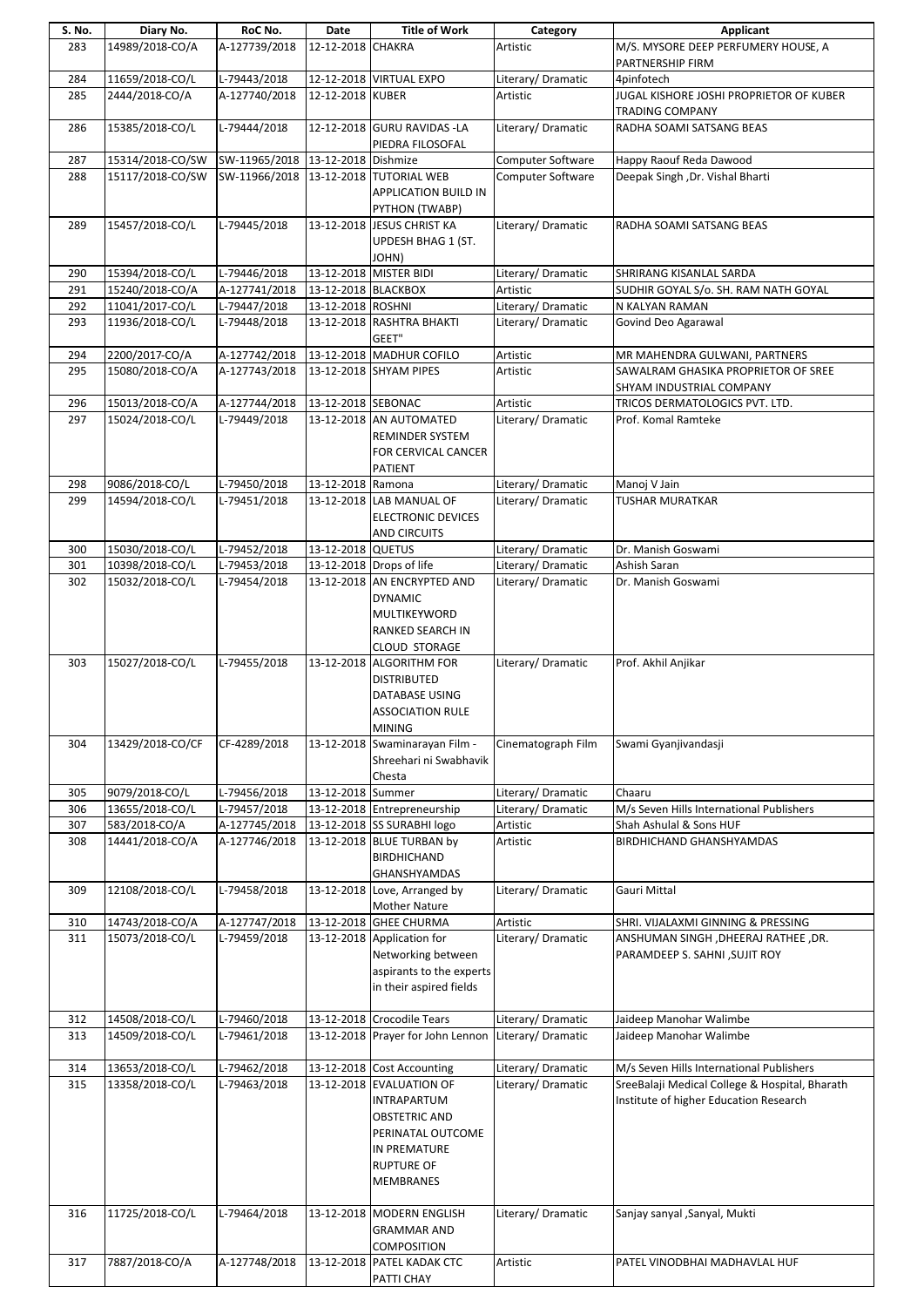|     | Diary No.        | RoC No.       | Date                 | <b>Title of Work</b>                                              | Category           | Applicant                                            |
|-----|------------------|---------------|----------------------|-------------------------------------------------------------------|--------------------|------------------------------------------------------|
| 318 | 15380/2018-CO/L  | L-79465/2018  | 13-12-2018           | Aaj Tumhe Ye Gyan                                                 | Literary/ Dramatic | Birendra Kumar Yadav                                 |
|     |                  |               |                      | Karayen, Kyun Mahan                                               |                    |                                                      |
|     |                  |               |                      | <b>Bharat Batlayen</b>                                            |                    |                                                      |
|     |                  |               |                      |                                                                   |                    |                                                      |
|     |                  |               |                      |                                                                   |                    |                                                      |
| 319 | 13466/2017-CO/L  | L-79467/2018  |                      | 13-12-2018 WRITERS TOWN                                           | Literary/ Dramatic | NAVINDER OBEROI                                      |
| 320 | 13467/2017-CO/L  | L-79469/2018  |                      | 13-12-2018 INDIAN BEAUTY                                          | Literary/ Dramatic | <b>NAVINDER OBEROI</b>                               |
| 321 | 15407/2018-CO/L  | L-79470/2018  | 13-12-2018 MATA-PITA |                                                                   | Literary/Dramatic  | BIRENDRA KUMAR YADAV                                 |
| 322 | 15364/2018-CO/L  | L-79471/2018  | 13-12-2018 Selfish   |                                                                   | Literary/ Dramatic | Kanish Paul                                          |
| 323 | 15431/2018-CO/L  | L-79472/2018  |                      | 13-12-2018 WEIGHT BASED                                           | Literary/ Dramatic | <b>SUDALAIMUTHU T</b>                                |
|     |                  |               |                      | <b>DYNAMIC REPLICA</b>                                            |                    |                                                      |
|     |                  |               |                      | REPLACEMENT                                                       |                    |                                                      |
|     |                  |               |                      | ALGORITHM IN DATA                                                 |                    |                                                      |
|     |                  |               |                      | GRID                                                              |                    |                                                      |
|     |                  |               |                      | 13-12-2018 Unravel Relationship                                   |                    |                                                      |
| 324 | 15438/2018-CO/L  | L-79473/2018  |                      |                                                                   | Literary/ Dramatic | Divya Vikas Amarnath                                 |
|     |                  |               |                      | Algorithms                                                        |                    |                                                      |
| 325 | 8390/2018-CO/L   | L-79474/2018  |                      | 13-12-2018 Mrithyu Uprant Jeevan - Literary/ Dramatic             |                    | Tejgyan Global Foundation                            |
|     |                  |               |                      | Mrithyu Moka Ki Dhoka                                             |                    |                                                      |
|     |                  |               |                      | (Marathi)                                                         |                    |                                                      |
|     |                  |               |                      |                                                                   |                    |                                                      |
| 326 | 13040/2018-CO/L  | L-79475/2018  | 13-12-2018 RTAA      |                                                                   | Literary/Dramatic  | Dr.Janardan Pawar , Prajwal Vitthal Bhalsing , Suhas |
|     |                  |               |                      |                                                                   |                    | Dani Prabhakar                                       |
| 327 | 14136/2018-CO/A  | A-127749/2018 |                      | 13-12-2018 LABEL DIKSHA                                           | Artistic           | PARASKUNWAR MODSINGH RAJPUT                          |
|     |                  |               |                      | <b>INTERNATIONAL</b>                                              |                    |                                                      |
| 328 | 14405/2018-CO/L  | L-79476/2018  | 13-12-2018 Literary  |                                                                   | Literary/Dramatic  | Akshay Kumar Bramhane                                |
|     |                  |               |                      |                                                                   |                    |                                                      |
| 329 | 14428/2018-CO/A  | A-127750/2018 | 13-12-2018 FLEX BOX  |                                                                   | Artistic           | MR. NIRANJAN P. TOLANI PROPRIETOR OF M/S.            |
|     |                  |               |                      |                                                                   |                    | <b>HARLEEN ENTERPRISES</b>                           |
| 330 | 15444/2018-CO/L  | L-79477/2018  |                      | 13-12-2018 PINKLAY-DESIGN                                         | Literary/ Dramatic | Pinklay Retail Private Limited                       |
|     |                  |               |                      | <b>BROCHURE</b>                                                   |                    |                                                      |
| 331 | 13468/2017-CO/L  | L-79478/2018  |                      | 13-12-2018 INDIAN BEAUTY                                          | Literary/Dramatic  | NAVINDER OBEROI                                      |
|     |                  |               |                      | <b>AWARDS</b>                                                     |                    |                                                      |
| 332 | 13787/2015-CO/L  | L-79479/2018  |                      | 13-12-2018 GOLDEN GULZAR                                          | Literary/ Dramatic | NAVINDER OBEROI                                      |
| 333 | 13788/2015-CO/L  | L-79480/2018  |                      | 13-12-2018 CRUISE 2 CHOOSE A                                      | Literary/Dramatic  | <b>NAVINDER OBEROI</b>                               |
|     |                  |               |                      | DREAM JOURNEY OF                                                  |                    |                                                      |
|     |                  |               |                      | LOVE                                                              |                    |                                                      |
| 334 | 13360/2018-CO/CF | CF-4290/2018  |                      | 13-12-2018 VELLA COAT                                             | Cinematograph Film | SreeBalaji Medical College & Hospital, Bharath       |
|     |                  |               |                      |                                                                   |                    |                                                      |
|     |                  |               |                      |                                                                   |                    | Institute of higher Education Research               |
|     |                  |               |                      |                                                                   |                    |                                                      |
|     |                  |               |                      |                                                                   |                    |                                                      |
| 335 | 14815/2018-CO/L  | L-79481/2018  |                      | 13-12-2018 From A Teenager's                                      | Literary/Dramatic  | Shreya Vijay                                         |
|     |                  |               |                      | Diary                                                             |                    |                                                      |
| 336 | 8084/2017-CO/M   | SR-13877/2018 | 13-12-2018 SHIV OM   |                                                                   | Sound Recording    | YASMIN SINGH                                         |
| 337 | 8086/2017-CO/M   | SR-13878/2018 |                      | 13-12-2018 THE DIVINE KRISHNA                                     | Sound Recording    | YASMIN SINGH                                         |
| 338 | 8088/2017-CO/M   | SR-13879/2018 |                      | 13-12-2018 SHAKTI SWAROOPA                                        | Sound Recording    | YASMIN SINGH                                         |
| 339 | 14605/2018-CO/L  | L-79482/2018  |                      | 13-12-2018 Feelings & Warmth                                      | Literary/Dramatic  | Salonii Khemani                                      |
| 340 | 14899/2018-CO/L  | L-79483/2018  |                      | 13-12-2018 Prem Shri Radhe                                        | Literary/Dramatic  | Dr. Archana Sehgal                                   |
|     |                  |               |                      |                                                                   |                    |                                                      |
|     |                  |               |                      | Krishna                                                           |                    |                                                      |
| 341 | 15420/2018-CO/SW |               |                      | SW-11967/2018 14-12-2018 SxForestry-Forestry                      | Computer Software  | STESALIT SYSTEMS LIMITED                             |
|     |                  |               |                      | <b>Monitoring System</b>                                          |                    |                                                      |
| 342 | 15279/2018-CO/A  | A-127751/2018 |                      | 14-12-2018 BM JEWELLERS                                           | Artistic           | BHANWAR LAL MAHENDRA KUMAR SONI                      |
| 343 | 15268/2018-CO/A  | A-127752/2018 | 14-12-2018 MANSI     |                                                                   | Artistic           | ASHA JHALANI W/o. SH. SHYAM SUNDER JHALANI           |
|     |                  |               |                      |                                                                   |                    |                                                      |
| 344 | 13361/2018-CO/CF | CF-4291/2018  |                      | 14-12-2018 DRUG ABUSE                                             | Cinematograph Film | SreeBalaji Medical College & Hospital, Bharath       |
|     |                  |               |                      |                                                                   |                    | Institute of higher Education Research               |
|     |                  |               |                      |                                                                   |                    |                                                      |
| 345 | 15395/2018-CO/L  | L-79484/2018  |                      | 14-12-2018 ALPHABETS IN THE                                       | Literary/ Dramatic | CERIL JEOFFREY A                                     |
|     |                  |               |                      | NOMENCLATURE OF DI-                                               |                    |                                                      |
|     |                  |               |                      | SUBSTITUTED BENZENE                                               |                    |                                                      |
|     |                  |               |                      |                                                                   |                    |                                                      |
|     |                  |               |                      | - AN EASY PERCEPTION -                                            |                    |                                                      |
|     |                  |               |                      | TEACHING LEARNING                                                 |                    |                                                      |
|     |                  |               |                      | CHEMISTRY, CERIL                                                  |                    |                                                      |
|     |                  |               |                      | <b>JEOFFREY</b>                                                   |                    |                                                      |
|     |                  |               |                      |                                                                   |                    |                                                      |
| 346 | 15460/2018-CO/L  | L-79485/2018  |                      | 14-12-2018 ANAND SAHIB                                            | Literary/Dramatic  | RADHA SOAMI SATSANG BEAS                             |
| 347 | 15454/2018-CO/L  | L-79486/2018  | 14-12-2018           | Dr. Sunil                                                         | Literary/Dramatic  | DR .SUNIL MHASKE                                     |
|     |                  |               |                      | Mhaske's                                                          |                    |                                                      |
|     |                  |               |                      | Administrative Model                                              |                    |                                                      |
|     |                  |               |                      | for Medical College                                               |                    |                                                      |
|     |                  |               |                      | Students                                                          |                    |                                                      |
| 348 | 15439/2018-CO/A  | A-127753/2018 |                      | 14-12-2018 QFX ARTISTIC LABEL                                     | Artistic           | Mr. ANUJ AGRAWAL                                     |
| 349 | 15422/2018-CO/L  | L-79487/2018  |                      | 14-12-2018 Dawn of the Origins--                                  | Literary/Dramatic  | Jitendra C Tiwari                                    |
|     |                  |               |                      | Leroy Loria and the                                               |                    |                                                      |
|     |                  |               |                      |                                                                   |                    |                                                      |
|     |                  |               |                      | Bequest.                                                          |                    |                                                      |
| 350 | 15346/2018-CO/L  | L-79488/2018  |                      | 14-12-2018 MAA TERI SHARAN                                        | Literary/ Dramatic | DEVENDRA KR. SAHU                                    |
| 351 | 15354/2018-CO/L  | L-79489/2018  |                      | <b>MEIN</b><br>14-12-2018 PLAY SCRIPT- BACHCHU Literary/ Dramatic |                    | <b>VIKRAM SINGH</b>                                  |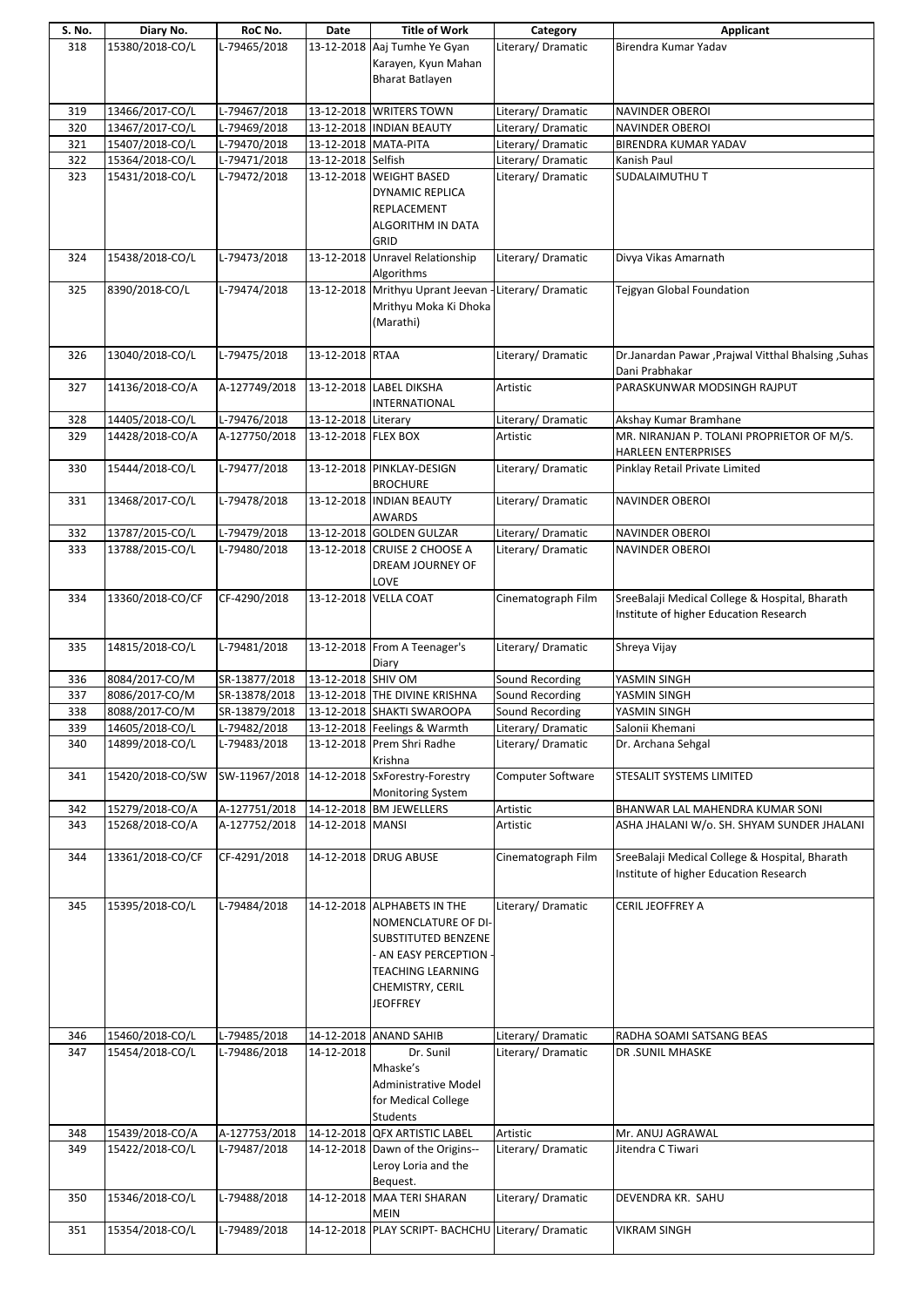| S. No. | Diary No.                           | RoC No.       | Date                    | <b>Title of Work</b>                       | Category           | Applicant                                              |
|--------|-------------------------------------|---------------|-------------------------|--------------------------------------------|--------------------|--------------------------------------------------------|
| 352    | 15353/2018-CO/L                     | L-79490/2018  | 14-12-2018              | <b>CHEMISTRY -</b>                         | Literary/ Dramatic | CERIL JEOFFREY A                                       |
|        |                                     |               |                         | <b>INTRODUCTION - A</b>                    |                    |                                                        |
|        |                                     |               |                         | RELEVANT TEACHING,                         |                    |                                                        |
|        |                                     |               |                         | <b>CERIL JEOFFREY</b>                      |                    |                                                        |
|        |                                     |               |                         |                                            |                    |                                                        |
| 353    | 15337/2018-CO/A                     | A-127754/2018 |                         | 14-12-2018 NEO VERTEBRAE                   | Artistic           | M/S. KEWAL KIRAN CLOTHING LTD.                         |
|        |                                     |               |                         | STITCH AND WASH                            |                    |                                                        |
| 354    | 15335/2018-CO/A                     | A-127755/2018 | 14-12-2018 GOA KILLER   |                                            | Artistic           | M/S. KEWAL KIRAN CLOTHING LTD.                         |
| 355    | 15336/2018-CO/A                     | A-127756/2018 |                         | 14-12-2018 SYMBOL SERIES                   | Artistic           | M/S. KEWAL KIRAN CLOTHING LTD.                         |
| 356    | 15402/2018-CO/A                     | A-127757/2018 |                         | 14-12-2018 BOOST ELECTRONICS               | Artistic           | VIVEK NARENDRA BHAMARE TRADING AS M/S                  |
|        |                                     |               |                         | (LOGO)                                     |                    | <b>BOOST ELECTRONICS</b>                               |
| 357    | 15363/2018-CO/L                     | L-79491/2018  | 14-12-2018 Smile        |                                            | Literary/ Dramatic | Kanish Paul                                            |
| 358    | 15362/2018-CO/L                     | L-79492/2018  | 14-12-2018 Let's go     |                                            | Literary/ Dramatic | Kanish Paul                                            |
| 359    | 15352/2018-CO/A                     | A-127758/2018 |                         | 14-12-2018 Focus on Quality                | Artistic           | Tushar Gulhane                                         |
| 360    | 15351/2018-CO/A                     | A-127759/2018 |                         | 14-12-2018 From 2D to 3D<br>Environment    | Artistic           | <b>Tushar Gulhane</b>                                  |
| 361    | 18416/2017-CO/L                     | L-79493/2018  |                         | 14-12-2018 GOLDEN GULZAR                   | Literary/Dramatic  | <b>NAVINDER OBEROI</b>                                 |
| 362    | 13333/2018-CO/L                     | L-79494/2018  |                         | 14-12-2018 A STUDY ON THE                  | Literary/Dramatic  | SreeBalaji Medical College & Hospital, Bharath         |
|        |                                     |               |                         | <b>INFLUENCE OF</b>                        |                    | Institute of higher Education Research                 |
|        |                                     |               |                         | <b>FEEDING PATTERNS ON</b>                 |                    |                                                        |
|        |                                     |               |                         | <b>NUTRITIONAL STATUS</b>                  |                    |                                                        |
|        |                                     |               |                         | OF CHILDREN UPTO 2                         |                    |                                                        |
|        |                                     |               |                         | <b>YEARS</b>                               |                    |                                                        |
| 363    | 13732/2018-CO/L                     | L-79495/2018  |                         | 14-12-2018 BAASANTHI FOODS                 | Literary/Dramatic  | Niharendu Bhuyan Mohapatra                             |
| 364    | 12202/2017-CO/SW                    | SW-11968/2018 | 14-12-2018 Boost I-Net  |                                            | Computer Software  | Mr. Vishal R. Warudkar                                 |
| 365    | 13791/2015-CO/L                     | L-79496/2018  |                         | 14-12-2018 TEACHER VEACHER                 | Literary/ Dramatic | NAVINDER OBEROI                                        |
| 366    | 13149/2018-CO/SR                    | CF-4292/2018  |                         | 14-12-2018 School Ke Din                   | Cinematograph Film | Jet Studio                                             |
| 367    | 13324/2018-CO/SW                    | SW-11969/2018 | 14-12-2018 UNIFI        |                                            | Computer Software  | <b>Unimity Solutions Pvt Ltd</b>                       |
| 368    | 14849/2018-CO/L                     | L-79497/2018  |                         | 14-12-2018 CA FOUNDATION                   | Literary/ Dramatic | Sanjay N Thadhani N Shah                               |
|        |                                     |               |                         | <b>FINANCIAL</b>                           |                    |                                                        |
|        |                                     |               |                         | <b>ACCOUNTING BY N-</b>                    |                    |                                                        |
|        |                                     |               |                         | SHAH                                       |                    |                                                        |
| 369    | 13789/2015-CO/L                     | L-79498/2018  | 14-12-2018 CRUISE       |                                            | Literary/Dramatic  | NAVINDER OBEROI                                        |
| 370    | 15062/2018-CO/L                     | L-79499/2018  |                         | 14-12-2018 COMPETITIVE                     | Literary/Dramatic  | PRAHLAD RAM YADAV                                      |
|        |                                     |               |                         | <b>HANDBOOK OF</b>                         |                    |                                                        |
|        |                                     |               |                         | <b>NURSING (VOLUME-I</b>                   |                    |                                                        |
|        |                                     |               |                         | <b>COMPREHENSIVE</b>                       |                    |                                                        |
|        |                                     |               |                         | <b>REVIEW OF ALL</b>                       |                    |                                                        |
|        |                                     |               |                         |                                            |                    |                                                        |
|        |                                     |               |                         |                                            |                    |                                                        |
|        |                                     |               |                         | <b>NURSING SUBJECT)</b>                    |                    |                                                        |
| 371    | 13603/2015-CO/A                     | A-127760/2018 |                         | 14-12-2018 SCHOOL LEAP LOGO                | Artistic           | M/S. IL & FS EDUCATION AND TECHNOLOGY                  |
| 372    | 13134/2018-CO/A                     | A-127761/2018 | 14-12-2018 GOZWELL      |                                            | Artistic           | <b>SERVICES LIMITED</b><br>RUDRANSHE WELLNESS PVT.LTD. |
| 373    |                                     | SR-13880/2018 |                         | 14-12-2018 Zara Sa- Neethusha              | Sound Recording    | Neethusha Vaisiamveettil Cherckal                      |
| 374    | 11953/2018-CO/SR<br>13033/2015-CO/A | A-127762/2018 |                         | 14-12-2018 SARVOME LOGO                    | Artistic           | JOTINDRA STEEL & TUBES LIMITED                         |
| 375    | 6068/2018-CO/L                      | L-79500/2018  |                         | 14-12-2018 The Legend of                   | Literary/ Dramatic | MADHAWENDRA BHARTIA S/o. LATE SH. SHYAM                |
|        |                                     |               |                         | Shalivahan                                 |                    | <b>SUNDER BHARTIA</b>                                  |
| 376    | 15393/2018-CO/L                     | L-79501/2018  |                         | 17-12-2018 A SPIRITUAL PRIMER              | Literary/ Dramatic | RADHA SOAMI SATSANG BEAS                               |
| 377    | 15401/2018-CO/L                     | L-79502/2018  |                         | 17-12-2018 USPESNA MEDITACIJA              | Literary/ Dramatic | THE SECRETARY, RADHA SOAMI SATSANG BEAS                |
|        |                                     |               |                         | (LIVING MEDITATION)                        |                    |                                                        |
|        |                                     |               |                         |                                            |                    |                                                        |
| 378    | 15396/2018-CO/L                     | L-79503/2018  | 17-12-2018 LIFE IS FAIR |                                            | Literary/Dramatic  | RADHA SOAMI SATSANG BEAS                               |
| 379    | 15456/2018-CO/L                     | L-79504/2018  |                         | 17-12-2018 AASA KI VAAR                    | Literary/Dramatic  | RADHA SOAMI SATSANG BEAS                               |
| 380    | 15459/2018-CO/L                     | L-79505/2018  |                         | 17-12-2018 AASA KI VAAR                    | Literary/ Dramatic | RADHA SOAMI SATSANG BEAS                               |
| 381    | 15403/2018-CO/L                     | L-79506/2018  |                         | 17-12-2018 JAGADARADHYA                    | Literary/ Dramatic | <b>HRISHIKESH SHARAN</b>                               |
|        |                                     |               |                         | TATHAGATA                                  |                    |                                                        |
| 382    | 15404/2018-CO/L                     | L-79507/2018  |                         | 17-12-2018 SIDDHARTHA KA                   | Literary/ Dramatic | HRISHIKESH SHARAN                                      |
|        |                                     |               |                         | JEEVAN : SAHASRA                           |                    |                                                        |
|        |                                     |               |                         | PRASHNA AUR UTTAR                          |                    |                                                        |
| 383    | 15360/2018-CO/L                     | L-79508/2018  |                         | 17-12-2018 SCANNER Strategies of           | Literary/Dramatic  | Rajamanickam Rajkumar                                  |
|        |                                     |               |                         | Raj for Cervical Cancer                    |                    |                                                        |
|        |                                     |               |                         | Control.                                   |                    |                                                        |
| 384    | 15408/2018-CO/A                     | A-127763/2018 |                         | 17-12-2018 DHANADHAN [SILVER]              | Artistic           | JAVED ABDUL GAFFAR MEMON                               |
|        |                                     |               |                         |                                            |                    |                                                        |
| 385    | 15409/2018-CO/A                     | A-127764/2018 |                         | 17-12-2018 DHANADHAN [PINK]                | Artistic           | JAVED ABDUL GAFFAR MEMON                               |
| 386    | 15412/2018-CO/A                     | A-127765/2018 | 17-12-2018 JOGI         |                                            | Artistic           | 1. BINIT H. PATEL 2. JAIMIN H. PATEL                   |
| 387    | 15411/2018-CO/A                     | A-127766/2018 | 17-12-2018 ROSE         |                                            | Artistic           | MOHAMMED SHAFI HASHAM KASMANI                          |
| 388    | 14138/2018-CO/L                     | L-79509/2018  |                         | 17-12-2018 DYNAMICS OF SYSTEM -            | Literary/Dramatic  | <b>MANOHAR MANOJ</b>                                   |
|        |                                     |               |                         | <b>CHANGE AND ITS HINDI</b>                |                    |                                                        |
|        |                                     |               |                         | <b>VYAWASTHA</b>                           |                    |                                                        |
|        |                                     |               |                         | PARIVATAN KE YAKSHA                        |                    |                                                        |
|        |                                     |               |                         | PRASHAN                                    |                    |                                                        |
|        |                                     |               |                         |                                            |                    |                                                        |
| 389    | 15415/2018-CO/L                     | L-79510/2018  | 17-12-2018 Exters       |                                            | Literary/Dramatic  | Arush Nath                                             |
| 390    | 15405/2018-CO/L                     | L-79511/2018  |                         | 17-12-2018 INDUCTION OF NANCY              | Literary/Dramatic  | AAKASH DHAWAN                                          |
|        |                                     |               |                         | SAPRA                                      |                    |                                                        |
| 391    | 15424/2018-CO/A                     | A-127767/2018 |                         | 17-12-2018 RUPA JON AISHWARYA              | Artistic           | RUPA AND COMPANY LIMITED                               |
| 392    | 15428/2018-CO/A                     | A-127768/2018 |                         | <b>PANTIES</b><br>17-12-2018 RUPA SOFTLINE | Artistic           | RUPA AND COMPANY LIMITED                               |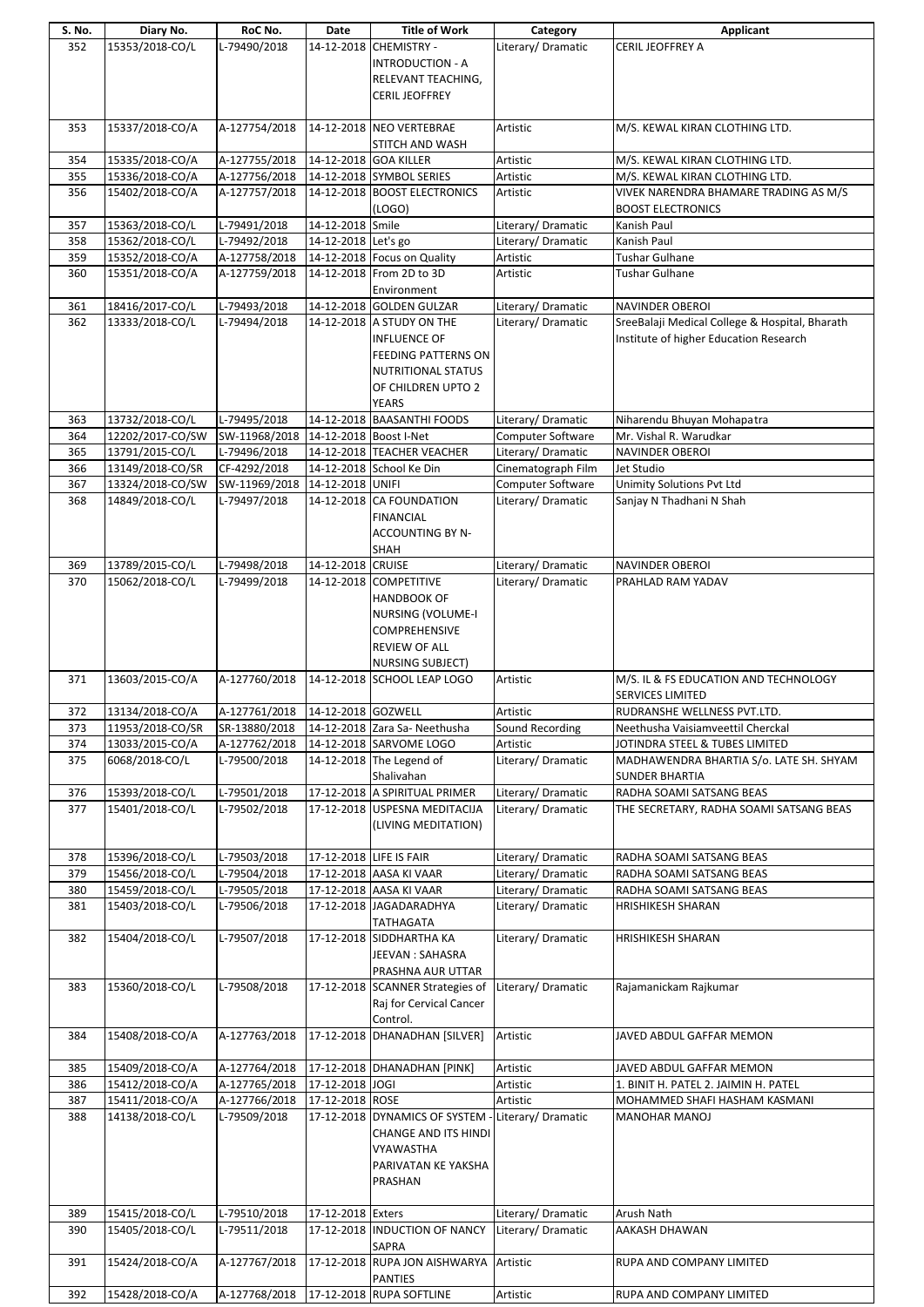| S. No.     | Diary No.                            | RoC No.                                   | Date                 | <b>Title of Work</b>                                             | Category                                | Applicant                                                         |
|------------|--------------------------------------|-------------------------------------------|----------------------|------------------------------------------------------------------|-----------------------------------------|-------------------------------------------------------------------|
| 393        | 15458/2018-CO/L                      | L-79512/2018                              |                      | 17-12-2018 DÖ FÖR ATT LEVA (DIE                                  | Literary/Dramatic                       | RADHA SOAMI SATSANG BEAS                                          |
|            | 15434/2018-CO/L                      | L-79513/2018                              |                      | TO LIVE)<br>17-12-2018 Rajendranshul                             | Literary/ Dramatic                      |                                                                   |
| 394        |                                      |                                           |                      | Recurring deposit                                                |                                         | RAJENDRA AGRAWAL                                                  |
|            |                                      |                                           |                      | Product                                                          |                                         |                                                                   |
| 395        | 15338/2018-CO/A                      | A-127769/2018                             | 17-12-2018  IMMORTAL |                                                                  | Artistic                                | M/S. KEWAL KIRAN CLOTHING LTD.                                    |
| 396        | 15379/2018-CO/L                      | L-79514/2018                              |                      | 17-12-2018 The Boss Calls the                                    | Literary/ Dramatic                      | Sundaram Sampath                                                  |
|            |                                      |                                           |                      | Shots                                                            |                                         |                                                                   |
| 397        | 15369/2018-CO/L<br>15365/2018-CO/L   | L-79515/2018<br>L-79516/2018              | 17-12-2018 Satyam    | 17-12-2018 Keep it simple                                        | Literary/Dramatic<br>Literary/Dramatic  | Srinivas Kishan Anapu<br>Kanish Paul                              |
| 398<br>399 | 15139/2018-CO/L                      | L-79517/2018                              |                      | 17-12-2018 Innovation @Yoga                                      | Literary/ Dramatic                      | Joydip Chakladar                                                  |
|            |                                      |                                           |                      | <b>Education - The Sri</b>                                       |                                         |                                                                   |
|            |                                      |                                           |                      | Joydip Ashram Story                                              |                                         |                                                                   |
| 400        | 15097/2018-CO/L                      | L-79518/2018                              |                      | 17-12-2018 London da lak tera karri Literary/ Dramatic           |                                         | Sukhwinder singh                                                  |
|            |                                      |                                           |                      | jahnda karre nu                                                  |                                         |                                                                   |
| 401        | 10255/2018-CO/L                      | L-79519/2018                              |                      | 17-12-2018 Lord Shiva Loved Tamil                                | Literary/Dramatic                       | Dr.C.KANNAN                                                       |
| 402        | 10068/2018-CO/L                      | L-79520/2018                              |                      | Language<br>17-12-2018 An Unwanted                               | Literary/Dramatic                       | Remya A.K                                                         |
|            |                                      |                                           |                      | Relationship                                                     |                                         |                                                                   |
| 403        | 15092/2018-CO/L                      | L-79521/2018                              |                      | 17-12-2018 Kissa AAP Ka                                          | Literary/Dramatic                       | Munish Raizada                                                    |
| 404        | 13714/2018-CO/L                      | L-79522/2018                              |                      | 17-12-2018 SHREENATHJI BOLO                                      | Literary/ Dramatic                      | <b>GEETA HARISH SHAH</b>                                          |
| 405        | 15339/2018-CO/A                      | A-127770/2018                             |                      | 17-12-2018 NEO WINDER STITCH                                     | Artistic                                | M/S. KEWAL KIRAN CLOTHING LTD.                                    |
| 406        | 8175/2018-CO/L                       | L-79523/2018                              |                      | 17-12-2018 Mastering The Art of                                  | Literary/ Dramatic                      | Tejgyan Global Foundation                                         |
|            |                                      |                                           |                      | Decision Making - How                                            |                                         |                                                                   |
|            |                                      |                                           |                      | to Make the Best                                                 |                                         |                                                                   |
|            |                                      |                                           |                      | Choices in Life                                                  |                                         |                                                                   |
| 407        | 15332/2018-CO/A                      | A-127771/2018                             |                      | 17-12-2018 VIVA SWITCH                                           | <b>WITH INDICATOR</b>                   | Artistic                                                          |
|            |                                      |                                           |                      |                                                                  | ASSEMBLY-1 M<br><b>SWITCH</b>           |                                                                   |
| 408        | 15423/2018-CO/A                      | A-127772/2018                             |                      | 17-12-2018 GP Monogram                                           | Artistic                                | M/S. GREENPANEL INDUSTRIES LIMITED                                |
| 409        | 8922/2018-CO/SW                      |                                           |                      | SW-11970/2018 17-12-2018 TruckEasy Backend and Computer Software |                                         | Loginomic Tech Solutions Pvt Ltd                                  |
|            |                                      |                                           |                      | Web Application                                                  |                                         |                                                                   |
| 410        | 8921/2018-CO/SW                      | SW-11971/2018                             |                      | 17-12-2018 TruckEasy Driver                                      | Computer Software                       | Loginomic Tech Solutions Pvt Ltd                                  |
|            |                                      |                                           |                      | Android application                                              |                                         |                                                                   |
| 411        | 8920/2018-CO/SW                      |                                           |                      | SW-11972/2018 17-12-2018 TruckEasy Customer                      | Computer Software                       | Loginomic Tech Solutions Pvt Ltd                                  |
|            |                                      |                                           |                      | application                                                      |                                         |                                                                   |
| 412        | 13289/2018-CO/A                      | A-127773/2018                             | 17-12-2018 SSG       |                                                                  | Artistic                                | <b>SSG FURNISHING LLP</b>                                         |
| 413        | 13646/2018-CO/L                      | L-79524/2018                              |                      | 17-12-2018 Kaal Chakra Darpan                                    | Literary/ Dramatic                      | Ramchandra Govind Bhopi                                           |
|            |                                      |                                           |                      | v3.0                                                             |                                         |                                                                   |
| 414        | 14783/2018-CO/L                      | L-79525/2018                              |                      | 17-12-2018 French Language<br>Immerssion                         | Literary/Dramatic                       | Shomaela Virani                                                   |
|            |                                      |                                           |                      | Programme                                                        |                                         |                                                                   |
| 415        | 15074/2018-CO/SW                     | SW-11973/2018 17-12-2018 Inout Blockchain |                      |                                                                  | Computer Software                       | Nesote Technologies Private Limited                               |
|            |                                      |                                           |                      | AltExchanger                                                     |                                         |                                                                   |
| 416        | 13395/2018-CO/L                      | L-79526/2018                              |                      | 17-12-2018 University of subtle                                  | Literary/Dramatic                       | Attam Vijay Gupta                                                 |
|            |                                      |                                           |                      | energies, A launch pad                                           |                                         |                                                                   |
|            |                                      |                                           |                      | for special spiritual                                            |                                         |                                                                   |
|            |                                      |                                           |                      | zones                                                            |                                         |                                                                   |
| 417        | 13127/2018-CO/L                      | L-79527/2018                              |                      | 17-12-2018 KHADAK SINGH                                          | Literary/Dramatic                       | OPTIMYSTIX ENTERTAINMENT INDIA PVT LTD                            |
| 418        | 13548/2018-CO/L                      | L-79528/2018                              |                      | 17-12-2018 ELECTRIC VEHICLE<br>ENGINEERING                       | Literary/ Dramatic                      | VINOD KUMAR GUPTTA                                                |
| 419        | 13464/2018-CO/L                      | L-79529/2018                              |                      | 17-12-2018 RAJ EFL ENGLISH                                       | Literary/ Dramatic                      | <b>IMRAN KHAN</b>                                                 |
| 420        | 15061/2018-CO/L                      | L-79530/2018                              |                      | 17-12-2018 COMPETITIVE                                           | Literary/Dramatic                       | PRAHLAD RAM YADAV                                                 |
|            |                                      |                                           |                      | <b>HANDBOOK OF</b>                                               |                                         |                                                                   |
|            |                                      |                                           |                      | NURSING (volume II                                               |                                         |                                                                   |
|            |                                      |                                           |                      | MCQ'S with Rationale)                                            |                                         |                                                                   |
|            |                                      |                                           |                      |                                                                  |                                         |                                                                   |
| 421        | 13366/2018-CO/L                      | L-79531/2018                              |                      | 17-12-2018 FREQUENCY DOMAIN                                      | Literary/ Dramatic                      | DR. SANJEEV KUMAR                                                 |
|            |                                      |                                           |                      | PARALLEL ALGORITHM                                               |                                         |                                                                   |
|            |                                      |                                           |                      | FOR RS DECODING                                                  |                                         |                                                                   |
|            |                                      |                                           |                      | WITH VLSI                                                        |                                         |                                                                   |
| 422        | 13242/2018-CO/A                      | A-127774/2018                             |                      | <b>IMPLEMENTATION</b><br>17-12-2018 Parametric Louis XV          | Artistic                                | Saket                                                             |
|            |                                      |                                           |                      | headboard 2025                                                   |                                         |                                                                   |
| 423        | 14597/2018-CO/L                      | L-79532/2018                              |                      | 17-12-2018 Dhyan : Kaise aur Kyon                                | Literary/Dramatic                       | Tejgyan Global Foundation                                         |
|            |                                      |                                           |                      | Karein?                                                          |                                         |                                                                   |
| 424        | 13725/2018-CO/L                      | L-79533/2018                              |                      | 17-12-2018 Art of Indian Coiffures                               | Literary/Dramatic                       | Ms. Seema V. Jerajani                                             |
|            |                                      |                                           |                      |                                                                  |                                         |                                                                   |
| 425        | 15452/2018-CO/SW                     | SW-11974/2018 18-12-2018 GPSIR-LIVE       |                      |                                                                  | Computer Software                       | PRAVEEN BADAMI , VINAYAK GRAMPUROHIT                              |
| 426        | 14367/2018-CO/SW                     | SW-11975/2018                             |                      | 18-12-2018 AutoBond - Trusted                                    | <b>Computer Software</b>                | Basecamp Starups Pvt. Ltd.                                        |
|            |                                      |                                           |                      | personal vehicle                                                 |                                         |                                                                   |
|            |                                      |                                           |                      | management app                                                   |                                         |                                                                   |
| 427<br>428 | 12312/2018-CO/CF<br>10926/2018-CO/SW | CF-4293/2018<br>SW-11976/2018             | 18-12-2018 ECLIPSED  | 18-12-2018 VEHICLE MILEAGE                                       | Cinematograph Film<br>Computer Software | ADITYA CHOWDHURY<br>Saint Sita Ram Innovation Lab Private Limited |
|            |                                      |                                           |                      | OPTIMIZATION SYSTEM                                              |                                         |                                                                   |
|            |                                      |                                           |                      |                                                                  |                                         |                                                                   |
| 429        | 14968/2018-CO/A                      | A-127775/2018 18-12-2018 OTY LOGO         |                      |                                                                  | Artistic                                | OTAYA INTERNATIONAL                                               |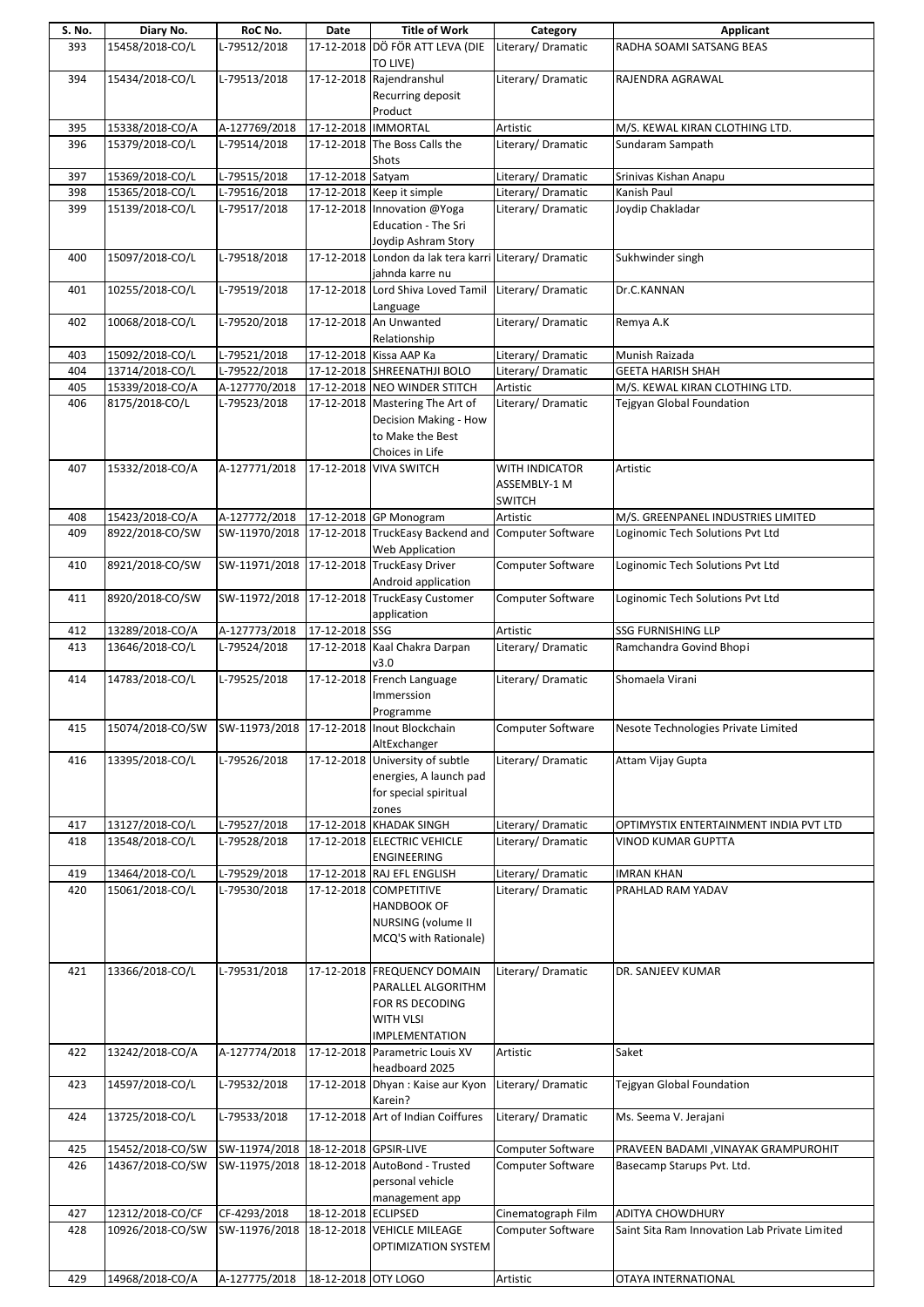| S. No. | Diary No.       | RoC No.       | Date             | <b>Title of Work</b>                                                                                                                         | Category           | Applicant                             |
|--------|-----------------|---------------|------------------|----------------------------------------------------------------------------------------------------------------------------------------------|--------------------|---------------------------------------|
| 430    | 14977/2018-CO/A | A-127776/2018 |                  | 18-12-2018 JTW ORIGINAL JANTA<br>SHAWLS LOGO                                                                                                 | Artistic           | JANTA TEXTILE WORKS                   |
| 431    | 14970/2018-CO/A | A-127777/2018 |                  | 18-12-2018 VIRA CLUTCH ASSY<br><b>COMPLETE</b>                                                                                               | Artistic           | <b>VIRA INDUSTRIES</b>                |
| 432    | 14971/2018-CO/A | A-127778/2018 |                  | 18-12-2018 VIRA BRAKE SHOE<br>LOGO                                                                                                           | Artistic           | <b>VIRA INDUSTRIES</b>                |
| 433    | 14973/2018-CO/A | A-127779/2018 |                  | 18-12-2018 SURINDRA BROTHERS                                                                                                                 | Artistic           | <b>SURINDRA BROTHERS</b>              |
|        | 14974/2018-CO/A | A-127780/2018 |                  |                                                                                                                                              | Artistic           | JOHAL MULTISPECIALITY HOSPITAL        |
| 434    |                 |               | 18-12-2018 JOHAL | MULTISPECIALITY<br><b>HOSPITAL LOGO</b>                                                                                                      |                    |                                       |
| 435    | 14975/2018-CO/A | A-127781/2018 |                  | 18-12-2018 OKAY DEVICE                                                                                                                       | Artistic           | UNITECH RUBBER COMPANY                |
| 436    | 532/2018-CO/L   | L-79534/2018  |                  | 18-12-2018 DIAMOND DRIVE                                                                                                                     | Literary/ Dramatic | <b>NAVINDER OBEROI</b>                |
| 437    | 13637/2018-CO/L | L-79535/2018  |                  | 18-12-2018 Life Changing English                                                                                                             | Literary/Dramatic  | UTTAM KUMAR BISWAS                    |
|        | 14813/2018-CO/A |               |                  | <b>Speaking Course</b><br>18-12-2018 HOTEL DURGA                                                                                             | Artistic           | DATTATRAY G DHAPSE & MANGESH G DHAPSE |
| 438    |                 | A-127782/2018 |                  |                                                                                                                                              |                    | PARTNER OF M/S. HOTEL DURGA           |
| 439    | 4141/2018-CO/L  | L-79536/2018  |                  | 18-12-2018 SHIVSWARODAYA<br><b>SHASTRA</b>                                                                                                   | Literary/Dramatic  | SADGURU ACADEMY                       |
| 440    | 13124/2018-CO/L | L-79537/2018  | 18-12-2018 AVAL  | VISUDHAYAYIRUNNU                                                                                                                             | Literary/Dramatic  | Mathew Kurian                         |
| 441    | 15740/2018-CO/L | L-79538/2018  |                  | 18-12-2018 ICON 7 BASED ON<br>WINDOWS 7 WITH MS<br>OFFICE 2007 VERSION<br>WITH MS OFFICE 2013<br><b>BASICS &amp; WINDOWS 8</b><br>GLIMPSES-8 | Literary/ Dramatic | KIPS LEARNING SOLUTIONS PVT. LTD.     |
| 442    | 15772/2018-CO/L | L-79539/2018  |                  | 18-12-2018 LINUX BASED CLOUD<br>FIRST OPEN SOURCE<br><b>INTERACTIVE</b><br><b>COMPUTER SERIES</b><br>PART-5                                  | Literary/Dramatic  | KIPS LEARNING SOLUTIONS PVT. LTD.     |
| 443    | 15788/2018-CO/L | L-79540/2018  |                  | 18-12-2018 POINTERZ BASED ON<br>WINDOWS 10 WITH MS<br>OFFICE 2016 VERSION-4                                                                  | Literary/Dramatic  | KIPS LEARNING SOLUTIONS PVT. LTD.     |
| 444    | 15784/2018-CO/L | L-79541/2018  |                  | 18-12-2018 POINTERZ BASED ON<br>WINDOWS 10 WITH MS<br>OFFICE 2016 VERSION-3                                                                  | Literary/Dramatic  | KIPS LEARNING SOLUTIONS PVT. LTD.     |
| 445    | 15674/2018-CO/L | L-79542/2018  |                  | 18-12-2018 POINTERZ BASED ON<br>WINDOWS 10 WITH MS<br>OFFICE 2016 VERSION<br><b>COMPUTER ACTIVITY</b><br>BOOK-2                              | Literary/ Dramatic | KIPS LEARNING SOLUTIONS PVT. LTD.     |
| 446    | 15769/2018-CO/L | L-79543/2018  |                  | 18-12-2018 LINUX BASED CLOUD<br>FIRST OPEN SOURCE<br><b>INTERACTIVE</b><br><b>COMPUTER SERIES</b><br>PART-7                                  | Literary/Dramatic  | KIPS LEARNING SOLUTIONS PVT. LTD.     |
| 447    | 15764/2018-CO/L | L-79544/2018  |                  | 18-12-2018 HYPERLINK BASED ON<br>WINDOWS 7 WITH MS<br>OFFICE 2007 VERSION<br><b>COMPUTER ACTIVITY</b><br>BOOK-1                              | Literary/Dramatic  | KIPS LEARNING SOLUTIONS PVT. LTD.     |
| 448    | 15702/2018-CO/L | L-79545/2018  |                  | 18-12-2018 I.T. APPS BASED ON<br>WINDOWS 7 WITH MS<br>OFFICE 2007 VERSION-3                                                                  | Literary/Dramatic  | KIPS LEARNING SOLUTIONS PVT. LTD.     |
| 449    | 15747/2018-CO/L | L-79546/2018  |                  | 18-12-2018 ICON 7 BASED ON<br>WINDOWS 7 WITH MS<br>OFFICE 2007 VERSION<br>WITH MS OFFICE 2013<br><b>BASICS &amp; WINDOWS 8</b><br>GLIMPSES-3 | Literary/Dramatic  | KIPS LEARNING SOLUTIONS PVT. LTD.     |
| 450    | 15771/2018-CO/L | L-79547/2018  |                  | 18-12-2018 LINUX BASED CLOUD<br><b>FIRST OPEN SOURCE</b><br><b>INTERACTIVE</b><br><b>COMPUTER SERIES</b><br>PART-6                           | Literary/Dramatic  | KIPS LEARNING SOLUTIONS PVT. LTD.     |
| 451    | 15706/2018-CO/L | L-79548/2018  |                  | 18-12-2018 LOGIX BASED ON<br>WINDOWS 7 WITH MS<br>OFFICE 2010 VERSION<br>PART-6                                                              | Literary/Dramatic  | KIPS LEARNING SOLUTIONS PVT. LTD.     |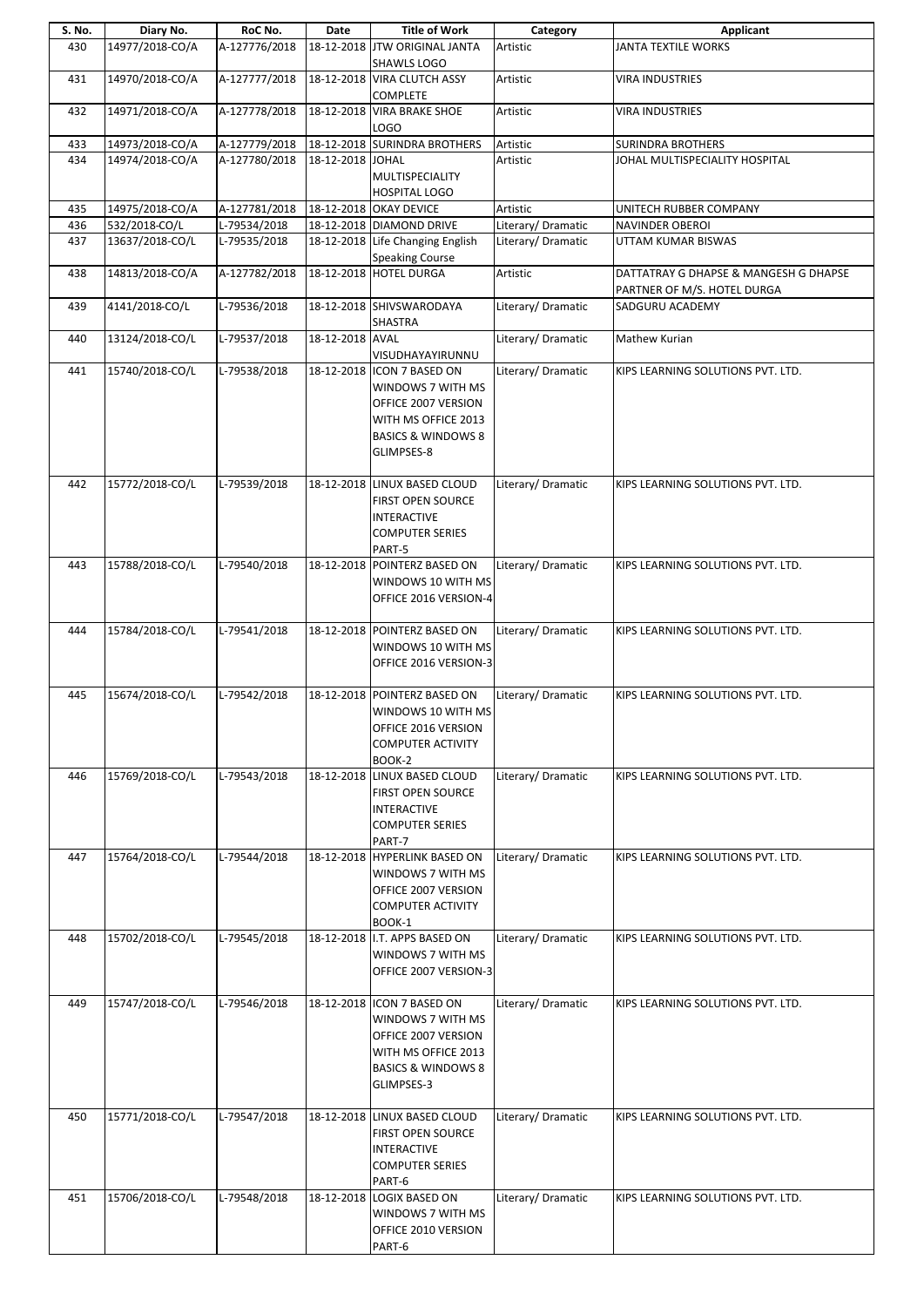| S. No. | Diary No.        | RoC No.                              | Date                 | <b>Title of Work</b>                                                                                                                                              | Category           | <b>Applicant</b>                                                                                                                             |
|--------|------------------|--------------------------------------|----------------------|-------------------------------------------------------------------------------------------------------------------------------------------------------------------|--------------------|----------------------------------------------------------------------------------------------------------------------------------------------|
| 452    | 15673/2018-CO/L  | L-79549/2018                         |                      | 18-12-2018 POINTERZ BASED ON<br>WINDOWS 10 WITH MS<br>OFFICE 2016 VERSION<br><b>COMPUTER ACTIVITY</b>                                                             | Literary/Dramatic  | KIPS LEARNING SOLUTIONS PVT. LTD.                                                                                                            |
|        |                  |                                      |                      | BOOK-1                                                                                                                                                            |                    |                                                                                                                                              |
| 453    | 15488/2018-CO/SR | SR-13881/2018                        |                      | 18-12-2018 GOLD TAMBA - BATTI<br><b>GUL METER CHALU</b>                                                                                                           | Sound Recording    | SUPER CASSETTES INDUSTRIES PRIVATE LTD.                                                                                                      |
| 454    | 15489/2018-CO/SR | SR-13882/2018                        |                      | 18-12-2018 DEKHTE DEKHTE -<br><b>BATTI GUL METER</b><br>CHALU                                                                                                     | Sound Recording    | SUPER CASSETTES INDUSTRIES PRIVATE LTD.                                                                                                      |
| 455    | 15491/2018-CO/SR | SR-13883/2018                        | 18-12-2018           | <b>DEKHTE DEKHTE -</b><br><b>BATTI GUL METER</b><br>CHALU                                                                                                         | Sound Recording    | SUPER CASSETTES INDUSTRIES PRIVATE LTD.                                                                                                      |
| 456    | 15492/2018-CO/SR | SR-13884/2018                        |                      | 18-12-2018 HARD HARD - BATTI<br><b>GUL METER CHALU</b>                                                                                                            | Sound Recording    | SUPER CASSETTES INDUSTRIES PRIVATE LTD.                                                                                                      |
| 457    | 15495/2018-CO/SR | SR-13885/2018                        |                      | 18-12-2018 HAR HAR GANGE -<br><b>BATTI GUL METER</b><br>CHALU                                                                                                     | Sound Recording    | SUPER CASSETTES INDUSTRIES PRIVATE LTD.                                                                                                      |
| 458    | 15642/2018-CO/L  | L-79550/2018                         |                      | 18-12-2018 VANTAGE POINT                                                                                                                                          | Literary/Dramatic  | Nandan U                                                                                                                                     |
| 459    | 15773/2018-CO/A  | A-127783/2018                        |                      | 18-12-2018 GOKUL HANDLOOM<br>B07HG5KJJ3                                                                                                                           | Artistic           | <b>LILAVATI KHATRI</b>                                                                                                                       |
| 460    | 15679/2018-CO/A  | A-127784/2018                        |                      | 18-12-2018 GOKUL HANDLOOM<br>B07HB1WLFY                                                                                                                           | Artistic           | <b>LILAVATI KHATRI</b>                                                                                                                       |
| 461    | 15693/2018-CO/A  | A-127785/2018                        |                      | 18-12-2018 GOKUL HANDLOOM<br>B07H9YWM4Z                                                                                                                           | Artistic           | LILAVATI KHATRI                                                                                                                              |
| 462    | 14226/2018-CO/SW | SW-11977/2018   18-12-2018 LugLug VR |                      |                                                                                                                                                                   | Computer Software  | mobpair technologies pvt ltd                                                                                                                 |
| 463    | 15647/2018-CO/L  | L-79551/2018                         |                      | 18-12-2018 Vartaman Ek Jadoo -<br>Ujjwal Bhavishyachi<br>Nirmiti Aani Pratyeka<br>Samasyevaril Upay                                                               | Literary/Dramatic  | Tejgyan Global Foundation                                                                                                                    |
| 464    | 15701/2018-CO/L  | L-79552/2018                         |                      | 18-12-2018 PRAKASH EK DIVE ANEK<br>(EK NOOR TE SAB JAG<br>UPAJEAA)                                                                                                | Literary/Dramatic  | RADHA SOAMI SATSANG BEAS                                                                                                                     |
| 465    | 15634/2018-CO/L  | L-79553/2018                         |                      | 18-12-2018 GRAFALCO PRE-<br>SCHOOL PRINT SMALL<br>LETTERS                                                                                                         | Literary/Dramatic  | NAVNEET EDUCATION LTD                                                                                                                        |
| 466    | 15574/2018-CO/L  | L-79554/2018                         |                      | 18-12-2018 MUMBAI'S BEST<br>SECURED LOCALS,<br>THANE/PUNE AND<br>MMR CONNECTING LRT<br>AND LOW CARBON<br>AND WESTERN GHAT<br>FRIENDLY RING LRT<br><b>NETWORKS</b> | Literary/ Dramatic | MR. ANIL KALLUSHA SAUDAGAR                                                                                                                   |
| 467    | 15533/2018-CO/L  | L-79555/2018                         |                      | 18-12-2018 GRAFALCO PRE-<br><b>SCHOOL PRINT CAPITAL</b><br>AND SMALL LETTERS                                                                                      | Literary/Dramatic  | <b>NAVNEET EDUCATION LTD</b>                                                                                                                 |
| 468    | 15636/2018-CO/L  | L-79556/2018                         |                      | 18-12-2018 GRAFALCO PRE-<br><b>SCHOOL CURSIVE</b><br><b>CAPITAL &amp; SMALL</b><br>LETTERS                                                                        | Literary/Dramatic  | NAVNEET EDUCATION LTD                                                                                                                        |
| 469    | 15591/2018-CO/L  | L-79557/2018                         |                      | 18-12-2018 JIVAN DAYINI                                                                                                                                           | Literary/Dramatic  | Prof. Manisha Upasani , Prof. Megha Kurma , Prof.<br>Komal Tumsare , Prof. Manish Kurwale , Prof. Milind<br>Tote                             |
| 470    | 15579/2018-CO/L  | L-79558/2018                         | 18-12-2018 CAR THEFT | PREVENTION SYSTEM                                                                                                                                                 | Literary/Dramatic  | Dr. Boskey Bahoria , Prof. Abhijit Pande , Prof.<br>Ashish Golghate , Prof. Devika Deshmukh , Prof.<br>Sandip Kamble , Prof. Shashant Jaykar |
| 471    | 15557/2018-CO/L  | L-79559/2018                         | 18-12-2018           | "WHO AM I"                                                                                                                                                        | Literary/Dramatic  | Chandra pratap singh gehlot                                                                                                                  |
| 472    | 15616/2018-CO/L  | L-79560/2018                         |                      | 18-12-2018 My Mother, T KRISHNA<br><b>KUMARI</b>                                                                                                                  | Literary/Dramatic  | Dipika V Maiya                                                                                                                               |
| 473    | 15651/2018-CO/L  | L-79561/2018                         |                      | 18-12-2018 Sevak No. 1 Awards                                                                                                                                     | Literary/ Dramatic | Robin                                                                                                                                        |
| 474    | 15493/2018-CO/L  | L-79562/2018                         | 18-12-2018 Pareeksha |                                                                                                                                                                   | Literary/ Dramatic | PRAKASH JHA PRODUCTIONS                                                                                                                      |
| 475    | 14462/2018-CO/L  | L-79563/2018                         |                      | 18-12-2018 MERCURY ISLAND-END<br>OF THE WORLD-                                                                                                                    | Literary/Dramatic  | akhil p dharmajan                                                                                                                            |
| 476    | 15646/2018-CO/L  | L-79564/2018                         | 18-12-2018 Interval  |                                                                                                                                                                   | Literary/Dramatic  | NISHANT SHISHODIA                                                                                                                            |
| 477    | 14256/2018-CO/L  | L-79565/2018                         |                      | 18-12-2018 AAKHIR KAUN THA -<br><b>HEMU</b>                                                                                                                       | Literary/Dramatic  | SUBODH K. GUPTA                                                                                                                              |
| 478    | 15654/2018-CO/A  | A-127786/2018                        | 18-12-2018 Monkey    |                                                                                                                                                                   | Artistic           | Navajivan Trust                                                                                                                              |
| 479    | 14407/2018-CO/A  | A-127787/2018                        | 18-12-2018 SRB       |                                                                                                                                                                   | Artistic           | NEHA BANSAL W/o. SH. GOPAL BANSAL                                                                                                            |
| 480    | 15272/2018-CO/A  | A-127788/2018                        |                      | 18-12-2018 THE FITNESS PRO                                                                                                                                        | Artistic           | NEETU BAGRI W/o. SH. SHIVRAJ KHATIK                                                                                                          |
| 481    | 15334/2018-CO/A  | A-127789/2018                        |                      | 18-12-2018 X-PULSE PLATE WITH<br><b>SWITCH ASSEMBLY -3</b><br>M PLATE                                                                                             |                    | Artistic                                                                                                                                     |
| 482    | 15589/2018-CO/A  | A-127790/2018 18-12-2018 LOGO        |                      |                                                                                                                                                                   | Artistic           | NATURAL PROJECTS PRIVATE LIMITED                                                                                                             |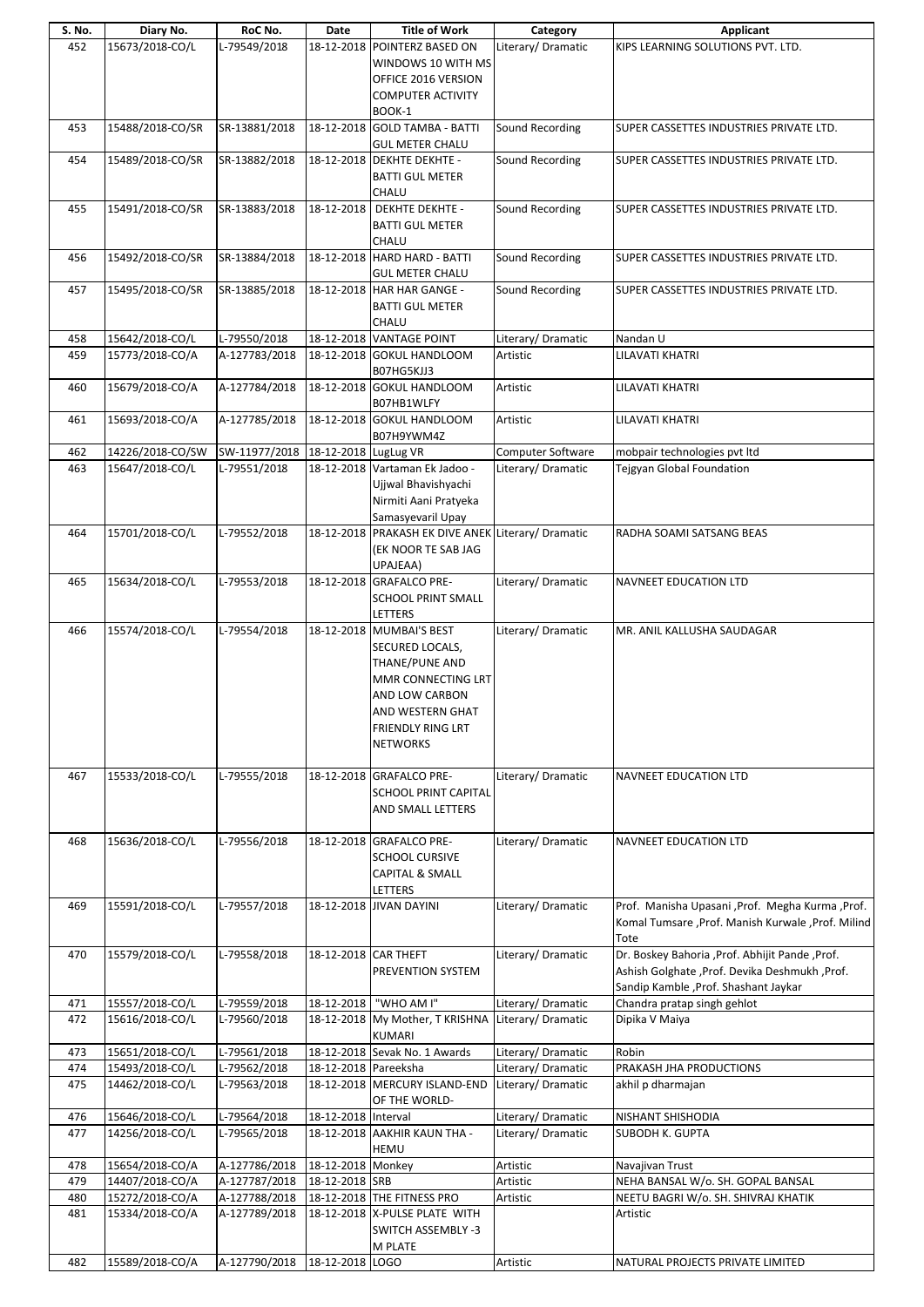| S. No.     | Diary No.                          | RoC No.                        | Date              | <b>Title of Work</b>                                 | Category             | Applicant                                                  |
|------------|------------------------------------|--------------------------------|-------------------|------------------------------------------------------|----------------------|------------------------------------------------------------|
| 483        | 15738/2018-CO/L                    | L-79566/2018                   |                   | 19-12-2018  I.T. BEANS BASED ON                      | Literary/Dramatic    |                                                            |
|            |                                    |                                |                   | WINDOWS 7 WITH MS                                    |                      |                                                            |
|            |                                    |                                |                   | OFFICE 2010 VERSION                                  |                      |                                                            |
|            |                                    |                                |                   | <b>COMPUTER ACTIVITY</b>                             |                      |                                                            |
|            | 15749/2018-CO/L                    | L-79567/2018                   |                   | BOOK-1<br>19-12-2018 ICON 7 BASED ON                 | Literary/Dramatic    |                                                            |
| 484        |                                    |                                |                   | WINDOWS 7 WITH MS                                    |                      |                                                            |
|            |                                    |                                |                   | OFFICE 2007 VERSION                                  |                      |                                                            |
|            |                                    |                                |                   | <b>COMPUTER ACTIVITY</b>                             |                      |                                                            |
|            |                                    |                                |                   | BOOK-1                                               |                      |                                                            |
| 485        | 15700/2018-CO/L                    | L-79568/2018                   |                   | 19-12-2018 I.T. APPS BASED ON                        | Literary/Dramatic    |                                                            |
|            |                                    |                                |                   | WINDOWS 7 WITH MS                                    |                      |                                                            |
|            |                                    |                                |                   | OFFICE 2007 VERSION-4                                |                      |                                                            |
|            |                                    |                                |                   |                                                      |                      |                                                            |
| 486        | 15688/2018-CO/L                    | L-79569/2018                   |                   | 19-12-2018 ONE LIGHT MANY<br>LAMPS                   | Literary/Dramatic    | RADHA SOAMI SATSANG BEAS                                   |
| 487        | 15523/2018-CO/L                    | L-79570/2018                   |                   | 19-12-2018 1914: NaMo or MoNa                        | Literary/Dramatic    | Amit Bagaria                                               |
| 488        | 2963/2018-CO/SW                    | SW-11978/2018                  |                   | 19-12-2018 WetBuddy"                                 | Computer Software    | TelecomOne Teleservices India Pvt.Ltd                      |
| 489        | 15208/2018-CO/SW                   | SW-11979/2018                  | 19-12-2018 HCPM   |                                                      | Computer Software    | Angshuman Das                                              |
| 490        | 15532/2018-CO/L                    | L-79571/2018                   |                   | 19-12-2018 GRAFALCO PRE-                             | Literary/Dramatic    | NAVNEET EDUCATION LTD                                      |
|            |                                    |                                |                   | <b>SCHOOL MATHS</b>                                  |                      |                                                            |
|            |                                    |                                |                   | <b>ACTIVITY BOOK A</b>                               |                      |                                                            |
| 491        | 15535/2018-CO/L                    | L-79572/2018                   |                   | 19-12-2018 GRAFALCO PRE-                             | Literary/ Dramatic   | NAVNEET EDUCATION LTD                                      |
|            |                                    |                                |                   | <b>SCHOOL ENGLISH</b>                                |                      |                                                            |
| 492        | 15741/2018-CO/L                    | L-79573/2018                   |                   | <b>ACTIVITY BOOK B</b><br>19-12-2018 ICON 7 BASED ON | Literary/Dramatic    | KIPS LEARNING SOLUTIONS PVT.                               |
|            |                                    |                                |                   | WINDOWS 7 WITH MS                                    |                      |                                                            |
|            |                                    |                                |                   | OFFICE 2007 VERSION                                  |                      |                                                            |
|            |                                    |                                |                   | WITH MS OFFICE 2013                                  |                      |                                                            |
|            |                                    |                                |                   | <b>BASICS &amp; WINDOWS 8</b>                        |                      |                                                            |
|            |                                    |                                |                   | GLIMPSES-7                                           |                      |                                                            |
|            |                                    |                                |                   |                                                      |                      |                                                            |
| 493        | 15748/2018-CO/L                    | L-79574/2018                   |                   | 19-12-2018 ICON 7 BASED ON                           | Literary/Dramatic    |                                                            |
|            |                                    |                                |                   | WINDOWS 7 WITH MS                                    |                      |                                                            |
|            |                                    |                                |                   | OFFICE 2007 VERSION                                  |                      |                                                            |
|            |                                    |                                |                   | <b>COMPUTER ACTIVITY</b><br>BOOK-2                   |                      |                                                            |
| 494        | 15448/2018-CO/L                    | L-79575/2018                   |                   | 19-12-2018 KESHAV GYANALOK                           | Literary/Dramatic    | M/s Keshav Prakashan                                       |
| 495        | 15447/2018-CO/L                    | L-79576/2018                   |                   | 19-12-2018 KESHAV PARIKSHALOK                        | Literary/ Dramatic   | M/s Keshav Prakashan                                       |
|            |                                    |                                |                   |                                                      |                      |                                                            |
| 496        | 15446/2018-CO/L                    | L-79577/2018                   |                   | 19-12-2018 KESHAV PRAYOGIK                           | Literary/Dramatic    | M/s Keshav Prakashan                                       |
|            | 15429/2018-CO/L                    | L-79578/2018                   |                   | <b>PUSTIKA</b><br>19-12-2018 Fidelitous Institute of | Literary/Dramatic    |                                                            |
| 497        |                                    |                                |                   | Technology                                           |                      | Suman Saurabh                                              |
| 498        | 14096/2018-CO/A                    | A-127792/2018                  |                   | 19-12-2018 VATAHAR BIJLI TEL                         | Artistic             | MANISH SHARMA proprietor of                                |
| 499        | 15770/2018-CO/L                    | L-79579/2018                   |                   | 19-12-2018 Stories for Curious                       | Literary/Dramatic    | Tilottama                                                  |
|            |                                    |                                |                   | Children                                             |                      |                                                            |
| 500        | 17570/2018-CO/A                    | A-127793/2018                  |                   | 19-12-2018 Drawings of                               | Artistic             | Ateliers francois S.A.                                     |
|            |                                    |                                |                   | Compressor: model                                    |                      |                                                            |
|            | 15691/2018-CO/L                    | L-79580/2018                   |                   | OPC55 Standard<br>19-12-2018 EK NOOR TE SAB JAG      | Literary/Dramatic    |                                                            |
| 501        |                                    |                                |                   | <b>UPAJEAA</b>                                       |                      | RADHA SOAMI SATSANG BEAS                                   |
| 502        | 17567/2018-CO/A                    | A-127794/2018                  |                   | 19-12-2018 drawings of a                             | Artistic             | Ateliers Francois S.A.                                     |
|            |                                    |                                |                   | compressor: Model                                    |                      |                                                            |
|            |                                    |                                |                   | OPC75 with CE24C                                     |                      |                                                            |
|            |                                    |                                |                   | Interstage                                           |                      |                                                            |
| 503        | 15708/2018-CO/L                    | L-79581/2018                   | 19-12-2018        | <b>ONE LIGHT MANY</b>                                | Literary/ Dramatic   | RADHA SOAMI SATSANG BEAS                                   |
|            |                                    |                                |                   | LAMPS                                                |                      |                                                            |
| 504        | 15573/2018-CO/L                    | L-79582/2018                   |                   | 19-12-2018 DR. BABASAHEB<br>AMBEDKAR SLUM            | Literary/ Dramatic   | MR. ANIL KALLUSHA SAUDAGAR                                 |
|            |                                    |                                |                   | <b>REHABILITATION</b>                                |                      |                                                            |
| 505        | 15620/2018-CO/L                    | L-79583/2018                   |                   | 19-12-2018 Bhagwan Mahaveer -                        | Literary/Dramatic    | Tejgyan Global Foundation                                  |
|            |                                    |                                |                   | Manavar Vijay Prapta                                 |                      |                                                            |
|            |                                    |                                |                   | Karnyacha Marg                                       |                      |                                                            |
| 506        | 14101/2018-CO/A                    | A-127795/2018                  | 19-12-2018        | <b>ALSAIF PLASTIC BIB</b>                            | Artistic             | MURTZA BADSHAH                                             |
|            |                                    |                                |                   | <b>COCK</b>                                          |                      |                                                            |
| 507        | 14130/2018-CO/A                    | A-127796/2018                  |                   | 19-12-2018 MANGAL JI TITTOS                          | Artistic             | RAJESH MANGAL trading as                                   |
| 508<br>509 | 14104/2018-CO/A<br>14093/2018-CO/A | A-127797/2018<br>A-127798/2018 | 19-12-2018 TITTOS | 19-12-2018 JAI FROOTNUT RABDI                        | Artistic<br>Artistic | MURLIDHAR SEVANI proprietor of<br>RAJESH MANGAL trading as |
| 510        | 15761/2018-CO/L                    | L-79584/2018                   |                   | 19-12-2018 HYPERLINK BASED ON                        | Literary/Dramatic    |                                                            |
|            |                                    |                                |                   | WINDOWS 7 WITH MS                                    |                      |                                                            |
|            |                                    |                                |                   | OFFICE 2007 VERSION                                  |                      |                                                            |
|            |                                    |                                |                   | <b>COMPUTER ACTIVITY</b>                             |                      |                                                            |
|            |                                    |                                |                   | BOOK-4                                               |                      |                                                            |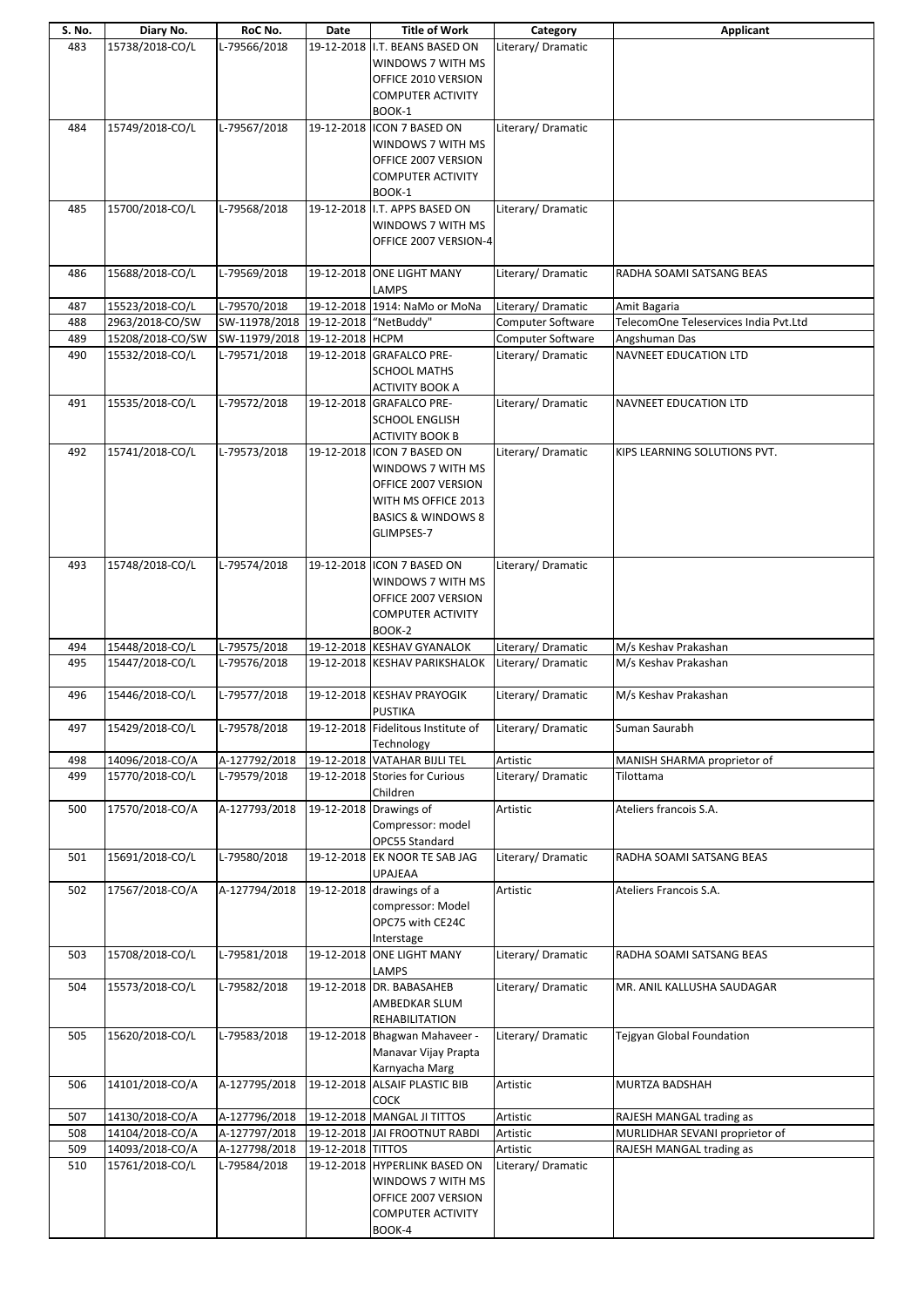| S. No. | Diary No.        | RoC No.                                | Date               | <b>Title of Work</b>                              | Category                 | Applicant                                    |
|--------|------------------|----------------------------------------|--------------------|---------------------------------------------------|--------------------------|----------------------------------------------|
| 511    | 15675/2018-CO/SW | SW-11980/2018                          |                    | 19-12-2018 METQUAY - An ISO                       | Computer Software        | Sandeep Jayasree Sreedharan Nair             |
|        |                  |                                        |                    | 17025 Compliant                                   |                          |                                              |
|        |                  |                                        |                    | Calibration, Testing &                            |                          |                                              |
|        |                  |                                        |                    |                                                   |                          |                                              |
|        |                  |                                        |                    | Asset Management                                  |                          |                                              |
|        |                  |                                        |                    | System                                            |                          |                                              |
| 512    | 15490/2018-CO/SW | SW-11981/2018 19-12-2018 UDP INTERFACE |                    |                                                   | Computer Software        | <b>BHARAT HEAVY ELECTRICALS LIMITED</b>      |
| 513    | 15678/2018-CO/SW | SW-11982/2018                          |                    | 19-12-2018 Predicting the                         | <b>Computer Software</b> | Mukesh Kumar Gupta                           |
|        |                  |                                        |                    | transplantation dose                              |                          |                                              |
|        |                  |                                        |                    | and tracing the lineage                           |                          |                                              |
|        |                  |                                        |                    | upon testicular                                   |                          |                                              |
|        |                  |                                        |                    |                                                   |                          |                                              |
|        |                  |                                        |                    | transplantation of male                           |                          |                                              |
|        |                  |                                        |                    | germ-line stem cells                              |                          |                                              |
|        |                  |                                        |                    | into testes                                       |                          |                                              |
|        |                  |                                        |                    |                                                   |                          |                                              |
| 514    | 15663/2018-CO/SW | SW-11983/2018 19-12-2018 Zero IoT      |                    |                                                   | Computer Software        | Sujanavan Tiruvayipati                       |
| 515    | 8753/2018-CO/L   | L-79585/2018                           |                    | 19-12-2018 THE HEAD GEAR                          | Literary/Dramatic        | DR. ASHOK KUMAR                              |
| 516    | 14247/2018-CO/L  | L-79586/2018                           |                    | 19-12-2018 AN ETERNAL CRY                         | Literary/Dramatic        | <b>SUDIP CHAKRABARTI</b>                     |
| 517    | 15366/2018-CO/SW | SW-11984/2018                          |                    | 19-12-2018 SMART ERP SYSTEM                       | Computer Software        | Shubham Milind Purandare                     |
|        |                  |                                        |                    |                                                   |                          |                                              |
| 518    | 15445/2018-CO/L  | L-79587/2018                           |                    | 19-12-2018 KESHAV SAMPLE                          | Literary/Dramatic        | M/s Keshav Prakashan                         |
|        |                  |                                        |                    | <b>PAPERS</b>                                     |                          |                                              |
| 519    | 11540/2018-CO/L  | L-79588/2018                           |                    | 19-12-2018 Business Organization                  | Literary/Dramatic        | M/s Seven Hills International Publishers     |
|        |                  |                                        |                    | and Management                                    |                          |                                              |
|        |                  |                                        |                    |                                                   |                          |                                              |
| 520    | 15751/2018-CO/A  | A-127799/2018                          |                    | 19-12-2018 GOKUL HANDLOOM                         | Artistic                 | LILAVATI KHATRI                              |
|        |                  |                                        |                    | B07HG5N84C                                        |                          |                                              |
|        |                  |                                        |                    |                                                   |                          |                                              |
| 521    | 15745/2018-CO/A  | A-127800/2018                          |                    | 19-12-2018 GOKUL HANDLOOM                         | Artistic                 | LILAVATI KHATRI                              |
|        |                  |                                        |                    | B07HG5RC1W                                        |                          |                                              |
| 522    | 15684/2018-CO/A  | A-127801/2018                          |                    | 19-12-2018 GOKUL HANDLOOM                         | Artistic                 | LILAVATI KHATRI                              |
|        |                  |                                        |                    | <b>B07HB1N85J</b>                                 |                          |                                              |
| 523    | 15681/2018-CO/L  | L-79589/2018                           |                    | 19-12-2018 STREET STARS FORMAT Literary/ Dramatic |                          | Payal Mathur Bhagat                          |
|        |                  |                                        |                    | <b>BIBLE</b>                                      |                          |                                              |
| 524    | 15677/2018-CO/A  | A-127802/2018                          |                    | 19-12-2018 GOKUL HANDLOOM                         | Artistic                 | LILAVATI KHATRI                              |
|        |                  |                                        |                    |                                                   |                          |                                              |
|        |                  |                                        |                    | B07H9ZLFMM                                        |                          |                                              |
| 525    | 15635/2018-CO/L  | L-79590/2018                           |                    | 19-12-2018 GRAFALCO PRE-                          | Literary/ Dramatic       | <b>NAVNEET EDUCATION LTD</b>                 |
|        |                  |                                        |                    | <b>SCHOOL PRINT CAPITAL</b>                       |                          |                                              |
|        |                  |                                        |                    | LETTERS                                           |                          |                                              |
| 526    | 15510/2018-CO/SR | SR-13886/2018                          |                    | 19-12-2018 HEARTQUAKE                             | Sound Recording          | SUPER CASSETTES INDUSTRIES PRIVATE LTD.      |
|        |                  |                                        |                    | [AFTERSHOCKS] -                                   |                          | formerly known as SUPER CASSETTES INDUSTRIES |
|        |                  |                                        |                    | <b>KARWAAN</b>                                    |                          | Itd.                                         |
| 527    |                  | SR-13887/2018                          |                    |                                                   |                          | SUPER CASSETTES INDUSTRIES PRIVATE LTD.      |
|        | 15509/2018-CO/SR |                                        |                    | 19-12-2018 BHAR DE HAMAARA                        | Sound Recording          |                                              |
|        |                  |                                        |                    | <b>GLASS - KARWAAN</b>                            |                          | formerly known as SUPER CASSETTES INDUSTRIES |
|        |                  |                                        |                    |                                                   |                          | ltd.                                         |
| 528    | 15508/2018-CO/SR | SR-13888/2018                          |                    | 19-12-2018 KADAM - KARWAAN                        | Sound Recording          | SUPER CASSETTES INDUSTRIES PRIVATE LTD       |
|        |                  |                                        |                    |                                                   |                          | formerly known as SUPER CASSETTES INDUSTRIES |
|        |                  |                                        |                    |                                                   |                          | Itd.                                         |
| 529    | 15507/2018-CO/SR | SR-13889/2018                          |                    | 19-12-2018 DHAAI KILO BAKWAAS - Sound Recording   |                          | SUPER CASSETTES INDUSTRIES PRIVATE LTD.      |
|        |                  |                                        |                    |                                                   |                          |                                              |
|        |                  |                                        |                    | <b>KARWAAN</b>                                    |                          | formerly known as SUPER CASSETTES INDUSTRIES |
|        |                  |                                        |                    |                                                   |                          | Itd.                                         |
| 530    | 15506/2018-CO/SR | SR-13890/2018                          |                    | 19-12-2018 HEARTQUAKE -                           | Sound Recording          | SUPER CASSETTES INDUSTRIES PRIVATE LTD.      |
|        |                  |                                        |                    | KARWAAN                                           |                          | formerly known as SUPER CASSETTES INDUSTRIES |
|        |                  |                                        |                    |                                                   |                          | Itd.                                         |
| 531    | 15505/2018-CO/SR | SR-13891/2018                          |                    | 19-12-2018 SAANSEIN - KARWAAN                     | Sound Recording          | SUPER CASSETTES INDUSTRIES PRIVATE LTD.      |
|        |                  |                                        |                    |                                                   |                          | formerly known as SUPER CASSETTES INDUSTRIES |
|        |                  |                                        |                    |                                                   |                          |                                              |
|        |                  |                                        |                    |                                                   |                          | ltd.                                         |
| 532    | 15504/2018-CO/SR | SR-13892/2018                          |                    | 19-12-2018 CHOTA SA FASANA -                      | Sound Recording          | SUPER CASSETTES INDUSTRIES PRIVATE LTD.      |
|        |                  |                                        |                    | KARWAAN                                           |                          | formerly known as SUPER CASSETTES INDUSTRIES |
|        |                  |                                        |                    |                                                   |                          | Itd.                                         |
| 533    | 15512/2018-CO/L  | L-79591/2018                           |                    | 19-12-2018 TERE PYAR MAIN                         | Literary/ Dramatic       | <b>ALISHGO</b>                               |
| 534    | 15524/2018-CO/L  | L-79592/2018                           | 19-12-2018 JALPARI |                                                   | Literary/ Dramatic       | Zee Entertainment Enterprises Limited        |
| 535    | 15517/2018-CO/A  | A-127803/2018                          |                    | 19-12-2018 SPORTS SALON[ Label ]. Artistic        |                          | KHIROD NATH PROP.                            |
|        |                  |                                        |                    |                                                   |                          |                                              |
|        |                  |                                        | 19-12-2018         |                                                   |                          |                                              |
| 536    | 15515/2018-CO/A  | A-127804/2018                          |                    | 'LONGTHARAI GARAM                                 | Artistic                 | RATAN DEB NATH [PROP].                       |
|        |                  |                                        |                    | MASALA' [ Label]                                  |                          |                                              |
|        |                  |                                        |                    |                                                   |                          |                                              |
| 537    | 15514/2018-CO/A  | A-127805/2018                          |                    | 19-12-2018 SHIBA BIRI [ Label -                   | Artistic                 | MD. TAIMUR SK prop.                          |
|        |                  |                                        |                    | AUTHOR / PROP.                                    |                          |                                              |
|        |                  |                                        |                    | <b>IMAGE APPEAR ON</b>                            |                          |                                              |
|        |                  |                                        |                    | LABEL]                                            |                          |                                              |
|        | 15375/2018-CO/L  | L-79593/2018                           |                    | 19-12-2018 DEMYTHSIFYING                          | Literary/Dramatic        |                                              |
| 538    |                  |                                        |                    |                                                   |                          | Amit Bagaria                                 |
|        |                  |                                        |                    | <b>MYTHS</b>                                      |                          |                                              |
| 539    | 15392/2018-CO/L  | L-79594/2018                           |                    | 19-12-2018 ABOT- Application                      | Literary/ Dramatic       | Joseph Job John                              |
|        |                  |                                        |                    | <b>Based Optimization</b>                         |                          |                                              |
|        |                  |                                        |                    | and Tuning                                        |                          |                                              |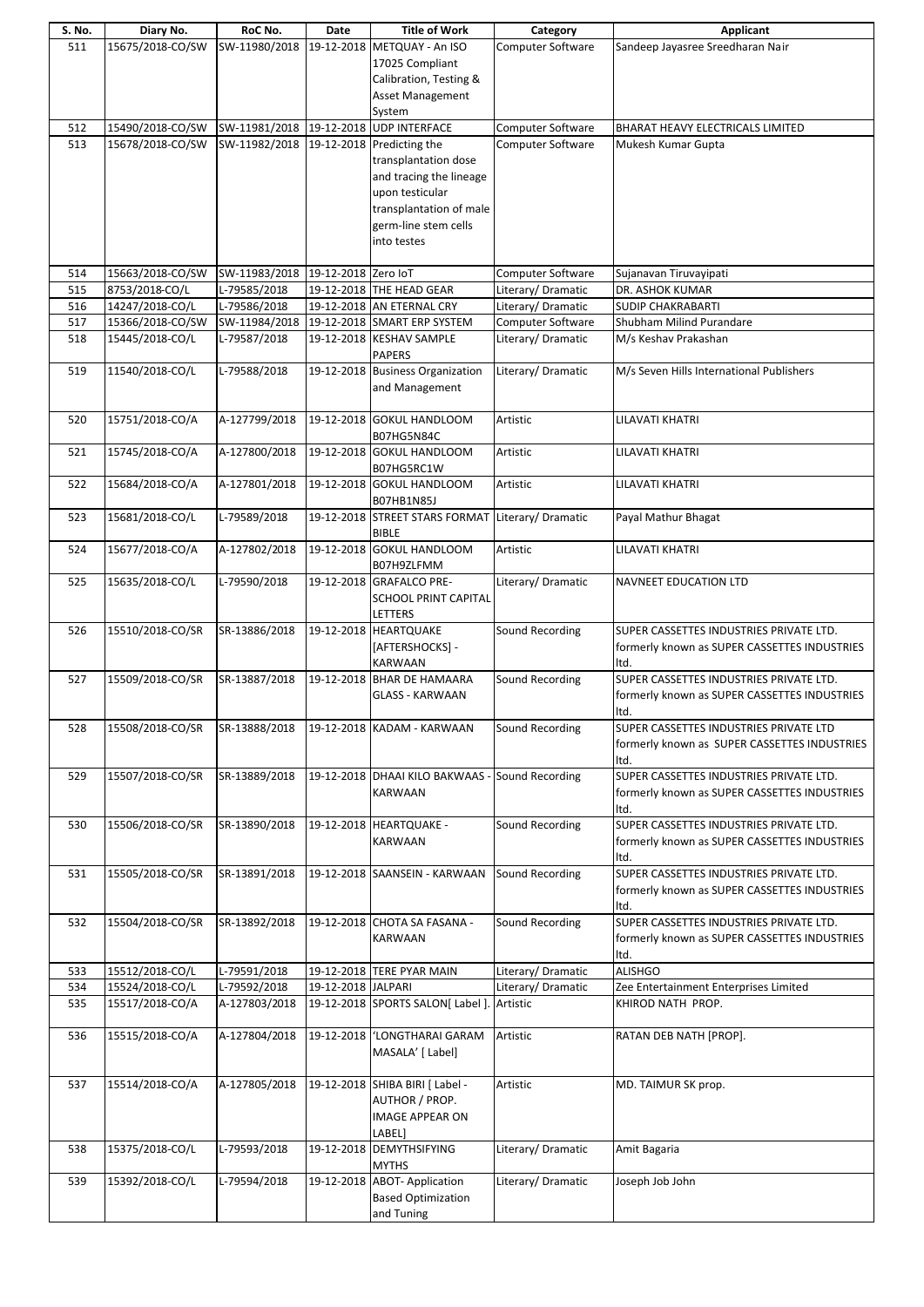| S. No. | Diary No.       | RoC No.       | Date                | <b>Title of Work</b>                                                                                                                          | Category           | Applicant                                                                      |
|--------|-----------------|---------------|---------------------|-----------------------------------------------------------------------------------------------------------------------------------------------|--------------------|--------------------------------------------------------------------------------|
| 540    | 15744/2018-CO/L | L-79595/2018  | 19-12-2018          | ICON 7 BASED ON<br>WINDOWS 7 WITH MS<br>OFFICE 2007 VERSION<br>WITH MS OFFICE 2013<br><b>BASICS &amp; WINDOWS 8</b>                           | Literary/Dramatic  |                                                                                |
|        |                 |               |                     | GLIMPSES-8                                                                                                                                    |                    |                                                                                |
| 541    | 15344/2018-CO/A | A-127806/2018 | 19-12-2018 G-GOUSIA |                                                                                                                                               | Artistic           | ABDUL MAJEED MIR                                                               |
| 542    | 14273/2018-CO/L | L-79596/2018  | 19-12-2018          | Introduction to<br>Thermodynamics                                                                                                             | Literary/ Dramatic | BHOJRAJ N KALE , SANDEEP V LUTADE                                              |
| 543    | 15188/2018-CO/M | M-560/2018    |                     | 19-12-2018 Maula Saheb Ji                                                                                                                     | Music              | Ashish Kumar Sharma                                                            |
| 544    | 14317/2018-CO/L | L-79597/2018  |                     | 19-12-2018 SHIRDI GAZETTER,<br><b>UNTOLD STORY SAI</b><br><b>AGAAMAN SE</b><br>SAMADHI SHTABDI                                                | Literary/ Dramatic | PRAMOD DEORAM AHER                                                             |
| 545    | 15322/2018-CO/L | L-79598/2018  | 20-12-2018          | DHRUVANAKSHATHRA<br>м                                                                                                                         | Literary/ Dramatic | <b>ROYLIN ROBERT</b>                                                           |
| 546    | 15387/2018-CO/L | L-79599/2018  |                     | 20-12-2018 TEEN INDIA WEBSITE<br>CONTENT                                                                                                      | Literary/ Dramatic | TEEN INDIA PRODUCTIONS PVT. LTD.                                               |
| 547    | 15399/2018-CO/L | L-79600/2018  | 20-12-2018          | OSNOVE DUHOVNOSTI<br>(A SPIRITUAL PRIMER)                                                                                                     | Literary/ Dramatic | RADHA SOAMI SATSANG BEAS                                                       |
| 548    | 14206/2018-CO/M | M-561/2018    |                     | 20-12-2018 Naa tera hua main.                                                                                                                 | Music              | Kartikye Gupta                                                                 |
| 549    | 15440/2018-CO/A | A-127807/2018 | 20-12-2018          | <b>GOLD EAGLE TEA</b>                                                                                                                         | Artistic           | NATHU RAM P/O M/S ASHAPURI TEA COMPANY                                         |
| 550    | 15406/2018-CO/L | L-79601/2018  |                     | 20-12-2018 C3G Framework to<br>Tackle Economic<br>Downturn                                                                                    | Literary/Dramatic  | Dr. Vimal Deep Saxena                                                          |
| 551    | 15386/2018-CO/A | A-127808/2018 | 20-12-2018 AMIRAS   |                                                                                                                                               | Artistic           | MR. UPENDRABHAI POPATBHAI NANDASANA, MR.<br><b>BHAVESHBHAI MAGANBHAI HINSU</b> |
| 552    | 15443/2018-CO/L | L-79602/2018  |                     | 20-12-2018 Programming, Data<br>Structures and<br>Algorithms through<br>Python                                                                | Literary/Dramatic  | <b>B</b> Padmaja                                                               |
| 553    | 15442/2018-CO/A | A-127809/2018 | 20-12-2018 SANJOG   |                                                                                                                                               | Artistic           | RAMCHANDRA TAMBOLI P/O M/s MEWAR GRAH<br><b>UDYOG</b>                          |
| 554    | 15356/2018-CO/L | L-79603/2018  |                     | 20-12-2018 PAN'S MULTI-<br>LANGUAGE<br>SHORTHAND ENGLISH<br><b>DICTIONARY</b>                                                                 | Literary/ Dramatic | PRASHANT ABASAHEB NAIK                                                         |
| 555    | 15774/2018-CO/L | L-79604/2018  |                     | 20-12-2018 LINUX BASED CLOUD<br><b>FIRST OPEN SOURCE</b><br><b>INTERACTIVE</b><br><b>COMPUTER SERIES</b><br>PART-4                            | Literary/Dramatic  | KIPS LEARNING SOLUTIONS PVT. LTD.                                              |
| 556    | 15743/2018-CO/L | L-79605/2018  |                     | 20-12-2018  ICON 7 BASED ON<br>WINDOWS 7 WITH MS<br>OFFICE 2007 VERSION<br>WITH MS OFFICE 2013<br><b>BASICS &amp; WINDOWS 8</b><br>GLIMPSES-6 | Literary/ Dramatic | KIPS LEARNING SOLUTIONS PVT. LTD.                                              |
| 557    | 15739/2018-CO/L | L-79606/2018  |                     | 20-12-2018 LOGIX BASED ON<br>WINDOWS 7 WITH MS<br>OFFICE 2010 VERSION<br>PART-8                                                               | Literary/Dramatic  | KIPS LEARNING SOLUTIONS PVT. LTD.                                              |
| 558    | 15737/2018-CO/L | L-79607/2018  |                     | 20-12-2018 I.T. BEANS BASED ON<br>WINDOWS 7 WITH MS<br>OFFICE 2010 VERSION<br><b>COMPUTER ACTIVITY</b><br>BOOK-2                              | Literary/ Dramatic | KIPS LEARNING SOLUTIONS PVT. LTD.                                              |
| 559    | 15729/2018-CO/L | L-79608/2018  |                     | 20-12-2018 I.T. BEANS BASED ON<br>WINDOWS 7 WITH MS<br>OFFICE 2010 VERSION-8                                                                  | Literary/Dramatic  | KIPS LEARNING SOLUTIONS PVT. LTD.                                              |
| 560    | 15726/2018-CO/L | L-79609/2018  |                     | 20-12-2018 GETTING IN TOUCH<br><b>BASED ON WINDOWS 7</b><br>WITH MS OFFICE 2007<br><b>VERSION COMPUTER</b><br><b>ACTIVITY BOOK-1</b>          | Literary/ Dramatic | KIPS LEARNING SOLUTIONS PVT. LTD.                                              |
| 561    | 15725/2018-CO/L | L-79610/2018  |                     | 20-12-2018 GETTING IN TOUCH<br><b>BASED ON WINDOWS 7</b><br>WITH MS OFFICE 2007<br><b>VERSION COMPUTER</b><br><b>ACTIVITY BOOK-2</b>          | Literary/Dramatic  | KIPS LEARNING SOLUTIONS PVT. LTD.                                              |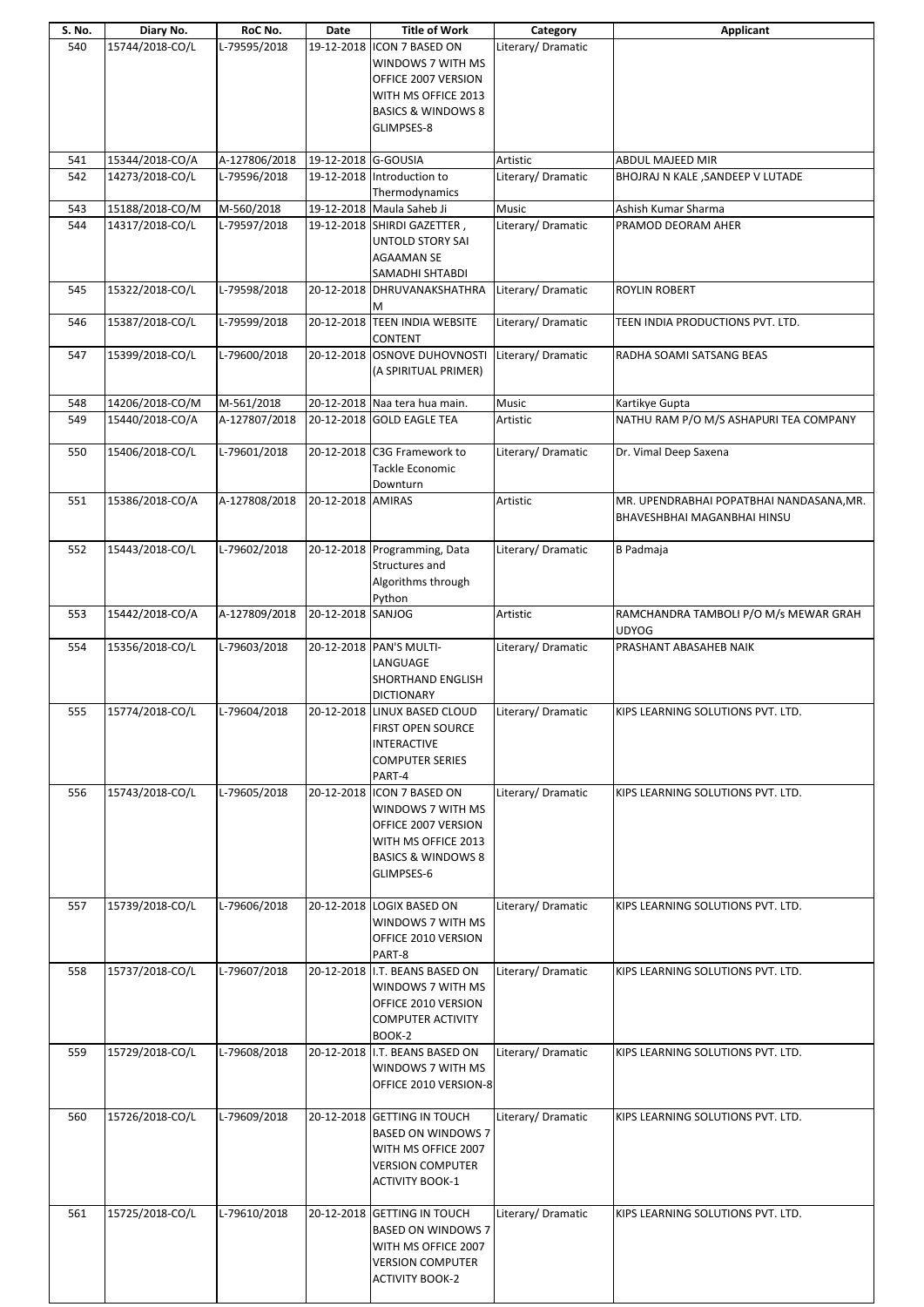| S. No. | Diary No.                           | RoC No.                               | Date | <b>Title of Work</b>                                           | Category                                | Applicant                                          |
|--------|-------------------------------------|---------------------------------------|------|----------------------------------------------------------------|-----------------------------------------|----------------------------------------------------|
| 562    | 15723/2018-CO/L                     | L-79611/2018                          |      | 20-12-2018 GETTING IN TOUCH                                    | Literary/Dramatic                       | KIPS LEARNING SOLUTIONS PVT. LTD.                  |
|        |                                     |                                       |      | <b>BASED ON WINDOWS 7</b>                                      |                                         |                                                    |
|        |                                     |                                       |      | WITH MS OFFICE 2007                                            |                                         |                                                    |
|        |                                     |                                       |      | VERSION-3                                                      |                                         |                                                    |
| 563    | 15722/2018-CO/L                     | L-79612/2018                          |      | 20-12-2018 GETTING IN TOUCH                                    | Literary/ Dramatic                      | KIPS LEARNING SOLUTIONS PVT. LTD.                  |
|        |                                     |                                       |      | <b>BASED ON WINDOWS 7</b>                                      |                                         |                                                    |
|        |                                     |                                       |      | WITH MS OFFICE 2007<br><b>VERSION-4</b>                        |                                         |                                                    |
| 564    | 15718/2018-CO/L                     | L-79613/2018                          |      | 20-12-2018 GETTING IN TOUCH                                    | Literary/Dramatic                       | KIPS LEARNING SOLUTIONS PVT. LTD.                  |
|        |                                     |                                       |      | <b>BASED ON WINDOWS 7</b>                                      |                                         |                                                    |
|        |                                     |                                       |      | WITH MS OFFICE 2007                                            |                                         |                                                    |
|        |                                     |                                       |      | VERSION-7                                                      |                                         |                                                    |
| 565    | 15710/2018-CO/L                     | L-79614/2018                          |      | 20-12-2018 LOGIX BASED ON                                      | Literary/Dramatic                       | KIPS LEARNING SOLUTIONS PVT. LTD.                  |
|        |                                     |                                       |      | WINDOWS 7 WITH MS                                              |                                         |                                                    |
|        |                                     |                                       |      | OFFICE 2010 VERSION                                            |                                         |                                                    |
| 566    | 15694/2018-CO/L                     | L-79615/2018                          |      | PART-4<br>20-12-2018 I.T. APPS BASED ON                        |                                         |                                                    |
|        |                                     |                                       |      | WINDOWS 7 WITH MS                                              | Literary/ Dramatic                      | KIPS LEARNING SOLUTIONS PVT. LTD.                  |
|        |                                     |                                       |      | OFFICE 2007 VERSION-7                                          |                                         |                                                    |
|        |                                     |                                       |      |                                                                |                                         |                                                    |
| 567    | 15575/2018-CO/L                     | L-79616/2018                          |      | 20-12-2018 CAREER GUIDANCE                                     | Literary/Dramatic                       | RAJU SUKADEO MULEY                                 |
| 568    | 15538/2018-CO/L                     | L-79617/2018                          |      | 20-12-2018 chhote bhajan samrath                               | Literary/Dramatic                       | anoop kailasia                                     |
|        |                                     |                                       |      |                                                                |                                         |                                                    |
| 569    | 15520/2018-CO/L<br>15480/2018-CO/SW | L-79618/2018                          |      | 20-12-2018 Qeemat/Keemat<br>20-12-2018 ELECTROMAGNETIC         | Literary/ Dramatic<br>Computer Software | Jasinder Singh<br>BHARAT HEAVY ELECTRICALS LIMITED |
| 570    |                                     | SW-11985/2018                         |      | <b>NOISE ESTIMATION IN</b>                                     |                                         |                                                    |
|        |                                     |                                       |      | <b>ELECTRIC MOTORS</b>                                         |                                         |                                                    |
| 571    | 15204/2018-CO/SW                    |                                       |      | SW-11986/2018 20-12-2018 PRODUCT SHARE LOGIC Computer Software |                                         | Adhokshaj Adya                                     |
|        |                                     |                                       |      |                                                                |                                         |                                                    |
| 572    | 15343/2018-CO/A                     | A-127810/2018                         |      | 20-12-2018 X-PULSE PLATE WITH                                  | Artistic                                | M/s GM MODULAR Pvt Ltd                             |
|        |                                     |                                       |      | SWITCH ASSEMBLY -12                                            |                                         |                                                    |
| 573    | 15329/2018-CO/A                     | A-127811/2018                         |      | M PLATE<br>20-12-2018 SOCKET ASSEMBLY-2M Artistic              |                                         | M/s GM MODULAR Pvt Ltd                             |
|        |                                     |                                       |      | <b>6A SOCKET</b>                                               |                                         |                                                    |
| 574    | 15331/2018-CO/A                     | A-127812/2018                         |      | 20-12-2018 VIVA SWITCH WITHOUT Artistic                        |                                         | M/s GM MODULAR Pvt Ltd                             |
|        |                                     |                                       |      | INDICATOR ASSEMBLY-                                            |                                         |                                                    |
|        |                                     |                                       |      | 1 M SWITCH                                                     |                                         |                                                    |
|        |                                     |                                       |      |                                                                |                                         |                                                    |
| 575    | 15328/2018-CO/A                     | A-127813/2018                         |      | 20-12-2018 X-BRILLO PLATE WITH<br>SWITCH ASSEMBLY-3            | Artistic                                | M/s GM MODULAR Pvt Ltd                             |
|        |                                     |                                       |      | M PLATE                                                        |                                         |                                                    |
| 576    | 15327/2018-CO/A                     | A-127814/2018 20-12-2018 GENIA SWITCH |      |                                                                | Artistic                                | M/s GM MODULAR Pvt Ltd                             |
|        |                                     |                                       |      | ASSEMBLY - 1M                                                  |                                         |                                                    |
|        |                                     |                                       |      | SWITCH                                                         |                                         |                                                    |
| 577    | 15333/2018-CO/A                     | A-127815/2018                         |      | 20-12-2018 X-PLANA PLATE WITH                                  | Artistic                                | M/s GM MODULAR Pvt Ltd                             |
|        |                                     |                                       |      | SWITCH ASSEMBLY-3 M                                            |                                         |                                                    |
| 578    | 15453/2018-CO/L                     | L-79619/2018                          |      | <b>PLATE</b><br>20-12-2018 Happy Kids Book -                   | Literary/Dramatic                       | KAMINI RAVICHANDRAN                                |
|        |                                     |                                       |      | Blends & Sight words                                           |                                         |                                                    |
| 579    | 15623/2018-CO/L                     | L-79620/2018                          |      | 20-12-2018 Daiv Aur Asur Ke Paar                               | Literary/ Dramatic                      | <b>Tejgyan Global Foundation</b>                   |
|        |                                     |                                       |      | Shraddha Gita                                                  |                                         |                                                    |
| 580    | 15648/2018-CO/L                     | L-79621/2018                          |      | 20-12-2018 The Mana-Kemiti Heba Literary/Dramatic              |                                         | <b>Tejgyan Global Foundation</b>                   |
|        |                                     |                                       |      | Mana: Namana,                                                  |                                         |                                                    |
|        |                                     |                                       |      | Sumana, Amana Au                                               |                                         |                                                    |
| 581    | 12791/2018-CO/L                     | L-79622/2018                          |      | Akampa<br>20-12-2018 WANDERINGS IN THE                         | Literary/Dramatic                       | Central Chinmaya Mission Trust - CCMT              |
|        |                                     |                                       |      | HIMALAYAS                                                      |                                         |                                                    |
| 582    | 15586/2018-CO/SW                    | SW-11987/2018                         |      | 20-12-2018 Rule Engine for                                     | Computer Software                       | Andrei Boulgakov                                   |
|        |                                     |                                       |      | Payment Gateway                                                |                                         |                                                    |
| 583    | 15716/2018-CO/L                     | L-79623/2018                          |      | 20-12-2018 GETTING IN TOUCH                                    | Literary/ Dramatic                      | KIPS LEARNING SOLUTIONS PVT. LTD.                  |
|        |                                     |                                       |      | <b>BASED ON WINDOWS 7</b><br>WITH MS OFFICE 2007               |                                         |                                                    |
|        |                                     |                                       |      | VERSION-8                                                      |                                         |                                                    |
| 584    | 2284/2015-CO/SW                     |                                       |      | SW-11988/2018 20-12-2018 CIPI-1 AUTOMATED                      | Computer Software                       | BHARAT HEAVY ELECTRICALS LIMITED                   |
|        |                                     |                                       |      | <b>GENERATION OF STAAD-</b>                                    |                                         |                                                    |
|        |                                     |                                       |      | FILE FOR INTERNAL                                              |                                         |                                                    |
|        |                                     |                                       |      | PLATFORMS OF SINGLE                                            |                                         |                                                    |
|        |                                     |                                       |      | <b>STEEL FLUE CHIMNEYS</b>                                     |                                         |                                                    |
|        |                                     |                                       |      |                                                                |                                         |                                                    |
| 585    | 2293/2015-CO/SW                     |                                       |      | SW-11989/2018 20-12-2018 AUTOMATION OF                         | Computer Software                       | BHARAT HEAVY ELECTRICALS LIMITED                   |
|        |                                     |                                       |      | <b>CALCULATION OF FIRE</b>                                     |                                         |                                                    |
|        |                                     |                                       |      | DETECTORS IN A                                                 |                                         |                                                    |
|        |                                     |                                       |      | <b>BUILDING</b>                                                |                                         |                                                    |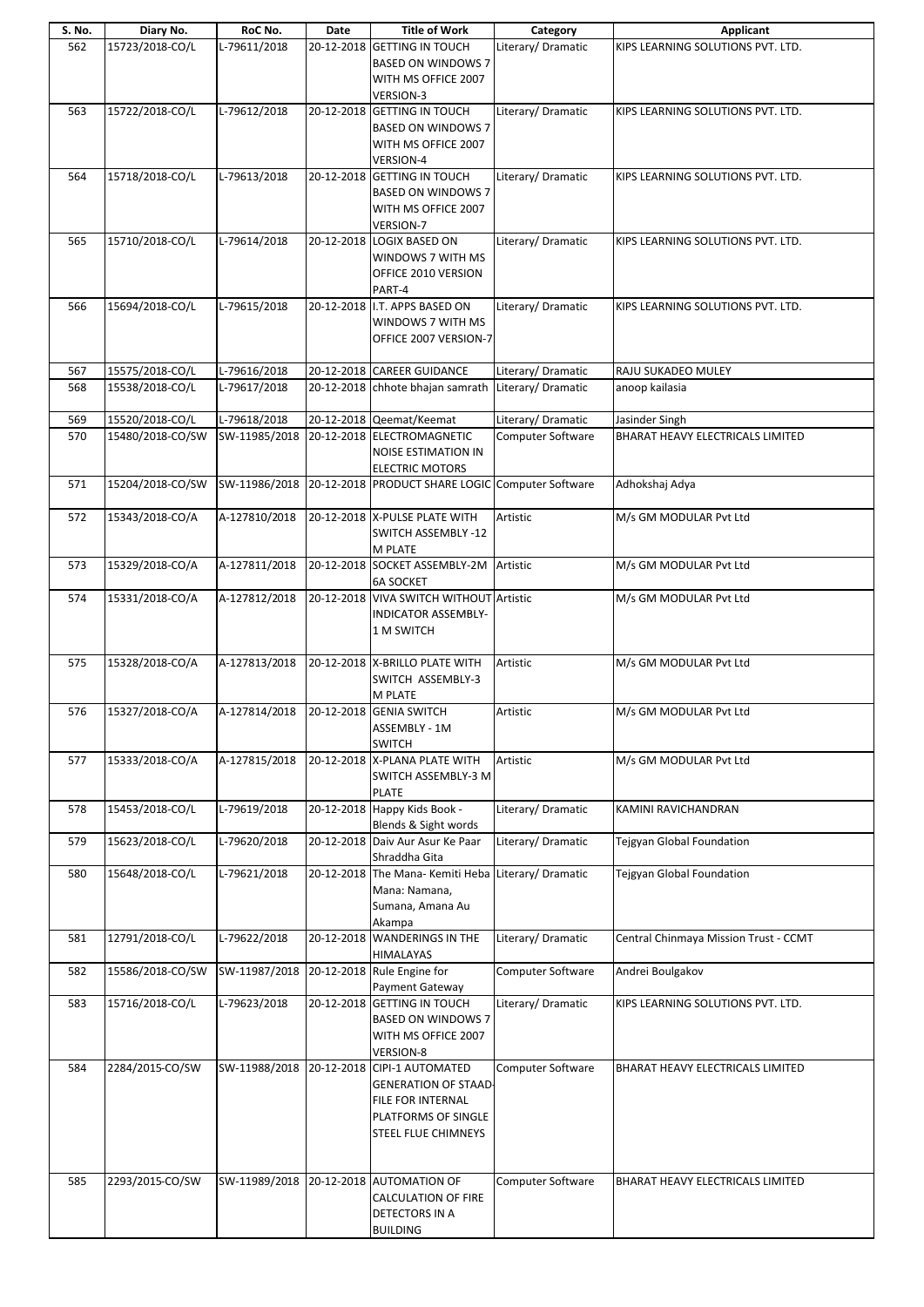|            | Diary No.                          | RoC No.                                 | Date                 | <b>Title of Work</b>                                                                                                                                                                   | Category                      | <b>Applicant</b>                                     |
|------------|------------------------------------|-----------------------------------------|----------------------|----------------------------------------------------------------------------------------------------------------------------------------------------------------------------------------|-------------------------------|------------------------------------------------------|
| 586        | 2323/2015-CO/SW                    | SW-11990/2018                           |                      | 20-12-2018 AUTOMATION FOR<br><b>GENERATION OF BOQ</b><br>FOR GENERATOR SCAP<br>(SYNCHRONIZING<br><b>CONTROL AND</b><br>ANNUNCIATION<br>PANEL) FOR POWER<br><b>PLANTS</b>               | <b>Computer Software</b>      | BHARAT HEAVY ELECTRICALS LIMITED                     |
| 587        | 14488/2018-CO/L                    | L-79624/2018                            |                      | 20-12-2018 Parking at Ease(PoE)                                                                                                                                                        | Literary/Dramatic             | Anshul Chhabra , Madhurima Hooda , Shradha<br>Sapra  |
| 588        | 14031/2015-CO/L                    | L-79625/2018                            |                      | 20-12-2018 Jeevaagni Udgeetham                                                                                                                                                         | Literary/Dramatic             | Madhava Chaitanya                                    |
| 589        | 15843/2018-CO/L                    | L-79626/2018                            |                      | 20-12-2018 Discover The Power of<br>Affirmation                                                                                                                                        | Literary/Dramatic             | Nitin Mohan Lal                                      |
| 590        | 14712/2018-CO/L                    | L-79627/2018                            |                      | 20-12-2018 KALAM, KAGAD NE<br>KAVITA                                                                                                                                                   | Literary/ Dramatic            | Chintan Bipinbhai Thakkar                            |
| 591        | 14697/2018-CO/A                    | A-127816/2018                           | 20-12-2018 Go> ahead |                                                                                                                                                                                        | Artistic                      | KAPIL PAREEK S/o. SHRI PRABHU DAYAL PAREEK           |
| 592        | 15876/2018-CO/A                    | A-127817/2018                           |                      | 20-12-2018 DOUBLE CHAND LABEL                                                                                                                                                          | Artistic                      | M/S CHAMUNDA AGRO PVT. LTD.,                         |
| 593        | 13257/2018-CO/L                    | L-79628/2018                            | 20-12-2018 Tera Rang |                                                                                                                                                                                        | Literary/ Dramatic            | Varun Sahoo                                          |
| 594        | 17112/2017-CO/SW                   | SW-11991/2018                           |                      | 20-12-2018 INDUSTRIAL MASTER<br>DATA BUILDING AND E-<br>COMMERCE                                                                                                                       | <b>Computer Software</b>      | NARENDRA NATH CHATTOPADHYAY                          |
| 595        | 15619/2018-CO/L                    | L-79629/2018                            |                      | 20-12-2018 Santanmadhye Sant<br>Tukaram Maharaj -<br>Abhang Rahasya Aani<br>Jeevan Charitra                                                                                            | Literary/Dramatic             | <b>Tejgyan Global Foundation</b>                     |
| 596        | 15630/2018-CO/SW                   | SW-11992/2018                           |                      | 21-12-2018 RAAGAMORPH                                                                                                                                                                  | Computer Software             | Kaushal Chandrasen                                   |
| 597        | 15465/2018-CO/L                    | L-79630/2018                            |                      | 21-12-2018 Factors That Influence<br><b>Outsourcing of Human</b><br>Resource Functions in<br><b>Banking and</b><br>Information<br><b>Technology Services</b><br>Organizations in India | Literary/Dramatic             | <b>SUPLAB KANTI PODDER</b>                           |
| 598        | 15536/2018-CO/SW                   | SW-11993/2018 21-12-2018 ProPigmyOnline |                      |                                                                                                                                                                                        | Computer Software             | Manish Ramdas Watkar                                 |
| 599        | 15597/2018-CO/L                    | L-79631/2018                            |                      | 21-12-2018 RESCUE- FOR THE<br>PEOPLE, BY THE<br>PEOPLE                                                                                                                                 | Literary/Dramatic             | Keshav Shekar H E                                    |
| 600        | 15787/2018-CO/L                    | L-79632/2018                            |                      | 21-12-2018 POINTERZ BASED ON                                                                                                                                                           | Literary/Dramatic             | KIPS LEARNING SOLUTIONS PVT. LTD.                    |
|            |                                    |                                         |                      | WINDOWS 10 WITH MS<br>OFFICE 2016 VERSION-5                                                                                                                                            |                               |                                                      |
| 601        | 15785/2018-CO/L                    | L-79633/2018                            |                      | 21-12-2018 POINTERZ BASED ON<br>WINDOWS 10 WITH MS<br>OFFICE 2016 VERSION -<br>7                                                                                                       | Literary/Dramatic             | KIPS LEARNING SOLUTIONS PVT. LTD.                    |
| 602        | 15780/2018-CO/L                    | L-79634/2018                            |                      | 21-12-2018 TOOLS 16 MS OFFICE<br>2016 BASED ON<br>WINDOWS 10 PART 3                                                                                                                    | Literary/Dramatic             | KIPS LEARNING SOLUTIONS PVT. LTD.                    |
| 603        | 15779/2018-CO/L                    | L-79635/2018                            |                      | 21-12-2018 TOOLS 16 MS OFFICE<br>2016 BASED ON<br>WINDOWS 10 PART-4                                                                                                                    | Literary/ Dramatic            | KIPS LEARNING SOLUTIONS PVT.                         |
| 604        | 15766/2018-CO/L                    | L-79636/2018                            |                      | 21-12-2018 HYPERLINK BASED ON<br>WINDOWS 7 WITH MS<br>OFFICE 2007 VERSION<br>MS EXCEL 2010<br>GLIMPSES-7                                                                               | Literary/Dramatic             | KIPS LEARNING SOLUTIONS PVT. LTD.                    |
| 605        | 15763/2018-CO/L                    | L-79637/2018                            |                      | 21-12-2018 HYPERLINK BASED ON<br>WINDOWS 7 WITH MS<br>OFFICE 2007 VERSION<br><b>COMPUTER ACTIVITY</b><br>BOOK-2                                                                        | Literary/Dramatic             | KIPS LEARNING SOLUTIONS PVT. LTD.                    |
| 606<br>607 | 15760/2018-CO/L<br>15759/2018-CO/A | L-79638/2018<br>A-127818/2018           |                      | 21-12-2018 HYPERLINK BASED ON<br>WINDOWS 7 WITH MS<br>OFFICE 2007 VERSION<br><b>MS WORD 2010</b><br>GLIMPSES-5<br>21-12-2018 GOKUL HANDLOOM                                            | Literary/Dramatic<br>Artistic | KIPS LEARNING SOLUTIONS PVT. LTD.<br>LILAVATI KHATRI |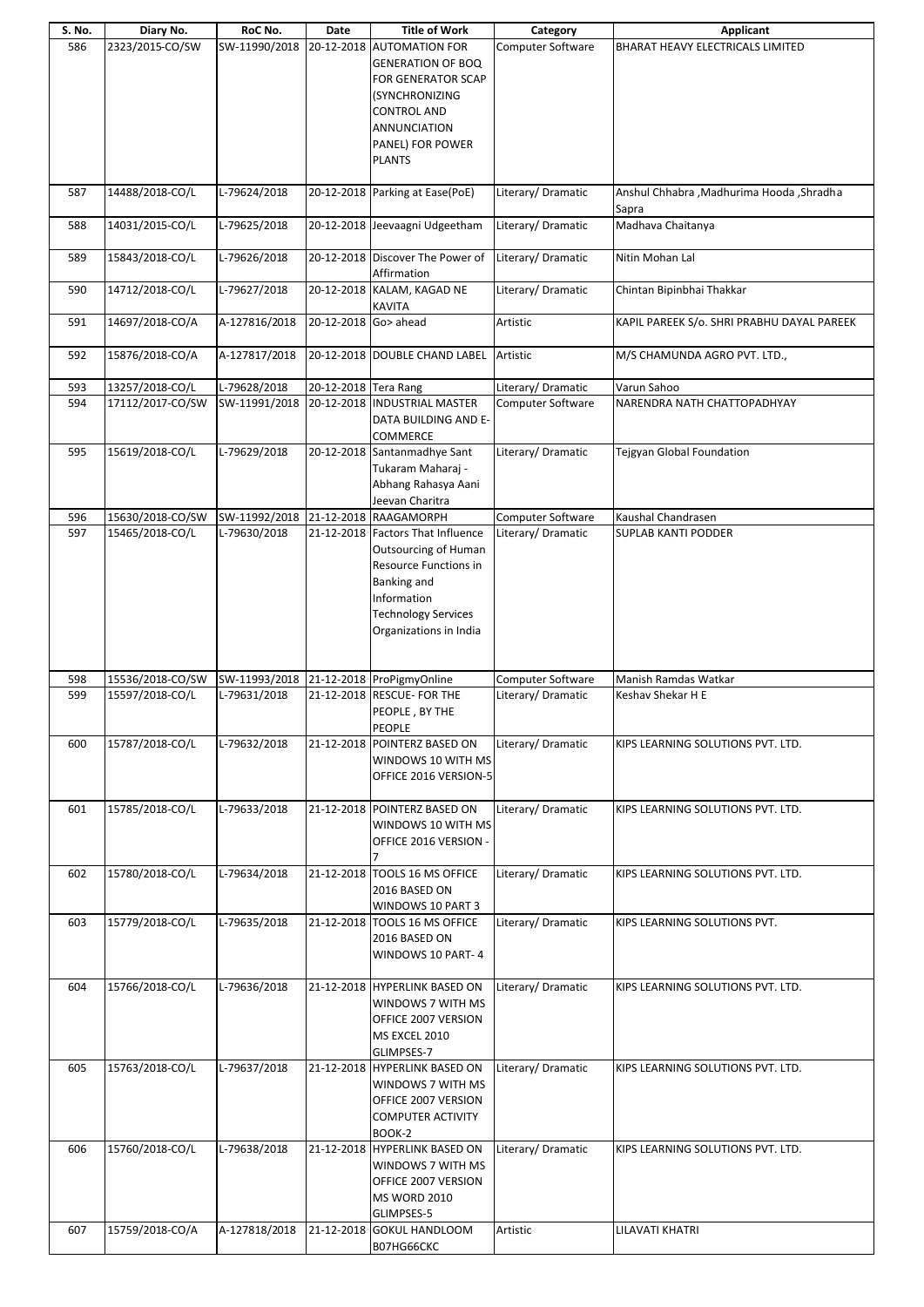| S. No. | Diary No.        | RoC No.       | Date                 | <b>Title of Work</b>                              | Category           | <b>Applicant</b>                      |
|--------|------------------|---------------|----------------------|---------------------------------------------------|--------------------|---------------------------------------|
| 608    | 15756/2018-CO/L  | L-79639/2018  |                      | 21-12-2018 SYNTAX BASED ON                        | Literary/Dramatic  | KIPS LEARNING SOLUTIONS PVT. LTD.     |
|        |                  |               |                      | WINDOWS 7 WITH MS                                 |                    |                                       |
|        |                  |               |                      |                                                   |                    |                                       |
|        |                  |               |                      | OFFICE 2007 VERSION                               |                    |                                       |
|        |                  |               |                      | MS OFFICE 2010 BASICS                             |                    |                                       |
|        |                  |               |                      |                                                   |                    |                                       |
|        |                  |               |                      |                                                   |                    |                                       |
| 609    | 15752/2018-CO/L  | L-79640/2018  |                      | 21-12-2018 SYNTAX BASED ON                        | Literary/Dramatic  | KIPS LEARNING SOLUTIONS PVT. LTD.     |
|        |                  |               |                      | WINDOWS 7 WITH MS                                 |                    |                                       |
|        |                  |               |                      | OFFICE 2007 VERSION                               |                    |                                       |
|        |                  |               |                      |                                                   |                    |                                       |
|        |                  |               |                      | MS OFFICE 2010 BASICS-                            |                    |                                       |
|        |                  |               |                      |                                                   |                    |                                       |
|        |                  |               |                      |                                                   |                    |                                       |
| 610    | 15750/2018-CO/L  | L-79641/2018  |                      | 21-12-2018 SYNTAX BASED ON                        | Literary/Dramatic  | KIPS LEARNING SOLUTIONS PVT. LTD.     |
|        |                  |               |                      | WINDOWS 7 WITH MS                                 |                    |                                       |
|        |                  |               |                      | OFFICE 2007 VERSION                               |                    |                                       |
|        |                  |               |                      |                                                   |                    |                                       |
|        |                  |               |                      | MS OFFICE 2010 BASICS-                            |                    |                                       |
|        |                  |               |                      | 8                                                 |                    |                                       |
| 611    | 15732/2018-CO/L  | L-79642/2018  |                      | 21-12-2018 I.T. BEANS BASED ON                    | Literary/Dramatic  | KIPS LEARNING SOLUTIONS PVT. LTD.     |
|        |                  |               |                      |                                                   |                    |                                       |
|        |                  |               |                      | WINDOWS 7 WITH MS                                 |                    |                                       |
|        |                  |               |                      | OFFICE 2010 VERSION-6                             |                    |                                       |
|        |                  |               |                      |                                                   |                    |                                       |
|        |                  |               |                      |                                                   |                    |                                       |
| 612    | 15730/2018-CO/L  | L-79643/2018  |                      | 21-12-2018 I.T. BEANS BASED ON                    | Literary/Dramatic  | KIPS LEARNING SOLUTIONS PVT. LTD.     |
|        |                  |               |                      | WINDOWS 7 WITH MS                                 |                    |                                       |
|        |                  |               |                      | OFFICE 2010 VERSION-7                             |                    |                                       |
|        |                  |               |                      |                                                   |                    |                                       |
|        |                  |               |                      |                                                   |                    |                                       |
| 613    | 15721/2018-CO/A  | A-127819/2018 |                      | 21-12-2018 GOKUL HANDLOOM                         | Artistic           | LILAVATI KHATRI                       |
|        |                  |               |                      | B07HB232DQ                                        |                    |                                       |
|        |                  |               |                      |                                                   |                    |                                       |
| 614    | 15720/2018-CO/L  | L-79644/2018  |                      | 21-12-2018 GETTING IN TOUCH                       | Literary/Dramatic  | KIPS LEARNING SOLUTIONS PVT. LTD.     |
|        |                  |               |                      | <b>BASED ON WINDOWS 7</b>                         |                    |                                       |
|        |                  |               |                      | WITH MS OFFICE 2007                               |                    |                                       |
|        |                  |               |                      |                                                   |                    |                                       |
|        |                  |               |                      | <b>VERSION-5</b>                                  |                    |                                       |
| 615    | 15719/2018-CO/L  | L-79645/2018  |                      | 21-12-2018 GETTING IN TOUCH                       | Literary/Dramatic  | KIPS LEARNING SOLUTIONS PVT. LTD.     |
|        |                  |               |                      | <b>BASED ON WINDOWS 7</b>                         |                    |                                       |
|        |                  |               |                      |                                                   |                    |                                       |
|        |                  |               |                      | WITH MS OFFICE 2007                               |                    |                                       |
|        |                  |               |                      | <b>VERSION-6</b>                                  |                    |                                       |
| 616    | 15717/2018-CO/L  | L-79646/2018  |                      | 21-12-2018 EK NOOR TE SAB JAG                     | Literary/Dramatic  | RADHA SOAMI SATSANG BEAS              |
|        |                  |               |                      |                                                   |                    |                                       |
|        |                  |               |                      | UPAJEAA                                           |                    |                                       |
| 617    | 15696/2018-CO/L  | L-79647/2018  |                      | 21-12-2018 EK NOOR TE SAB JAG                     | Literary/Dramatic  | RADHA SOAMI SATSANG BEAS              |
|        |                  |               |                      | <b>UPAJEAA</b>                                    |                    |                                       |
| 618    | 15680/2018-CO/L  | L-79648/2018  |                      | 21-12-2018 EK NOOR TE SAB JAG                     | Literary/Dramatic  | RADHA SOAMI SATSANG BEAS              |
|        |                  |               |                      |                                                   |                    |                                       |
|        |                  |               |                      | <b>UPAJEAA</b>                                    |                    |                                       |
| 619    | 15671/2018-CO/L  | L-79649/2018  |                      | 21-12-2018 JIVATMA PARMATMA                       | Literary/Dramatic  | MUNI DEV MISHRA                       |
|        |                  |               |                      | BRAHMVIVECHAN                                     |                    |                                       |
| 620    | 15659/2018-CO/L  | L-79650/2018  |                      | 21-12-2018 TOOLS 16 MS OFFICE                     | Literary/Dramatic  | KIPS LEARNING SOLUTIONS PVT. LTD.     |
|        |                  |               |                      |                                                   |                    |                                       |
|        |                  |               |                      | 2016 BASED ON                                     |                    |                                       |
|        |                  |               |                      | WINDOWS 10 PART-7                                 |                    |                                       |
| 621    | 15644/2018-CO/L  | L-79651/2018  | 21-12-2018 TERE BINA |                                                   | Literary/Dramatic  | RANDHIR KUMAR                         |
| 622    | 15559/2018-CO/A  | A-127820/2018 | 21-12-2018 SABU      |                                                   | Artistic           | SABU TRADE PRIVATE LIMITED            |
| 623    | 15621/2018-CO/SR | SR-13893/2018 |                      | 21-12-2018 TERA CHEHRA                            | Sound Recording    | RAHUL SHARMA                          |
|        |                  |               |                      |                                                   |                    |                                       |
| 624    | 15614/2018-CO/L  | L-79652/2018  |                      | 21-12-2018 Ponniyin Selvan Comics                 | Literary/ Dramatic | PSN Entertainemnt Private Limited     |
|        |                  |               |                      |                                                   |                    |                                       |
| 625    | 15613/2018-CO/L  | L-79653/2018  | 21-12-2018 POSITIVE  |                                                   | Literary/Dramatic  | NILIMA BALIRAM GADGE, RAHUL KRISHNAJI |
|        |                  |               |                      |                                                   |                    |                                       |
|        |                  |               |                      | DISPLACEMENT                                      |                    | <b>BAWANE</b>                         |
|        |                  |               |                      | RECIPROCATING AND                                 |                    |                                       |
|        |                  |               |                      |                                                   |                    |                                       |
|        |                  |               |                      |                                                   |                    |                                       |
|        |                  |               |                      | ROTARY COMPRESSOR                                 |                    |                                       |
| 626    |                  |               |                      |                                                   |                    |                                       |
|        | 15612/2018-CO/L  | L-79654/2018  |                      | 21-12-2018 IC ENGINE SYSTEMS                      | Literary/Dramatic  | NILIMA BALIRAM GADGE, RAHUL KRISHNAJI |
|        |                  |               |                      |                                                   |                    |                                       |
|        |                  |               |                      |                                                   |                    | <b>BAWANE</b>                         |
| 627    | 15611/2018-CO/L  | L-79655/2018  |                      | 21-12-2018 TESTING OF IC ENGINE                   | Literary/Dramatic  | NILIMA BALIRAM GADGE, RAHUL KRISHNAJI |
|        |                  |               |                      |                                                   |                    | <b>BAWANE</b>                         |
|        |                  |               |                      |                                                   |                    |                                       |
| 628    | 15608/2018-CO/L  | L-79656/2018  |                      | 21-12-2018 COMPRESSION                            | Literary/Dramatic  | NILIMA BALIRAM GADGE, RAHUL KRISHNAJI |
|        |                  |               |                      | <b>IGNITION ENGINE</b>                            |                    | <b>BAWANE</b>                         |
| 629    | 15605/2018-CO/L  | L-79657/2018  |                      | 21-12-2018 SPARK IGNITION                         | Literary/Dramatic  | NILIMA BALIRAM GADGE, RAHUL KRISHNAJI |
|        |                  |               |                      |                                                   |                    |                                       |
|        |                  |               |                      | <b>ENGINE</b>                                     |                    | BAWANE                                |
| 630    | 15602/2018-CO/L  | L-79658/2018  |                      | 21-12-2018 BASIC OF IC ENGINE                     | Literary/Dramatic  | NILIMA BALIRAM GADGE, RAHUL KRISHNAJI |
|        |                  |               |                      |                                                   |                    | <b>BAWANE</b>                         |
| 631    | 15689/2018-CO/A  | A-127821/2018 |                      | 21-12-2018 GOKUL HANDLOOM                         | Artistic           |                                       |
|        |                  |               |                      |                                                   |                    | LILAVATI KHATRI                       |
|        |                  |               |                      | B07HB2JDBB                                        |                    |                                       |
| 632    | 11596/2018-CO/L  | L-79659/2018  |                      | 21-12-2018 Database Management Literary/ Dramatic |                    | M/s Spectrum University Press         |
|        |                  |               |                      | Systems(RDBMS)                                    |                    |                                       |
|        |                  |               |                      |                                                   |                    |                                       |
|        |                  |               |                      |                                                   |                    |                                       |
| 633    | 15342/2018-CO/A  | A-127822/2018 |                      | 21-12-2018 X-PLANA PLATE WITH                     | Artistic           | M/s GM MODULAR Pvt Ltd                |
|        |                  |               |                      | SWITCH ASSEMBLY-12                                |                    |                                       |
|        |                  |               |                      |                                                   |                    |                                       |
|        |                  |               |                      | M PLATE                                           |                    |                                       |
|        |                  |               |                      |                                                   |                    |                                       |
| 634    | 15484/2018-CO/A  | A-127823/2018 |                      | 21-12-2018   WOOD CRRESTS                         | Artistic           | M/S. GREENPLY INDUSTRIES LIMITED      |
|        |                  |               |                      |                                                   |                    |                                       |
| 635    | 15593/2018-CO/A  | A-127824/2018 |                      | 21-12-2018 JEWEL FARMER                           | Artistic           | TBJ Impex Private Limited             |
|        |                  |               |                      | ROASTED NUTMIX<br>(LABEL)                         |                    |                                       |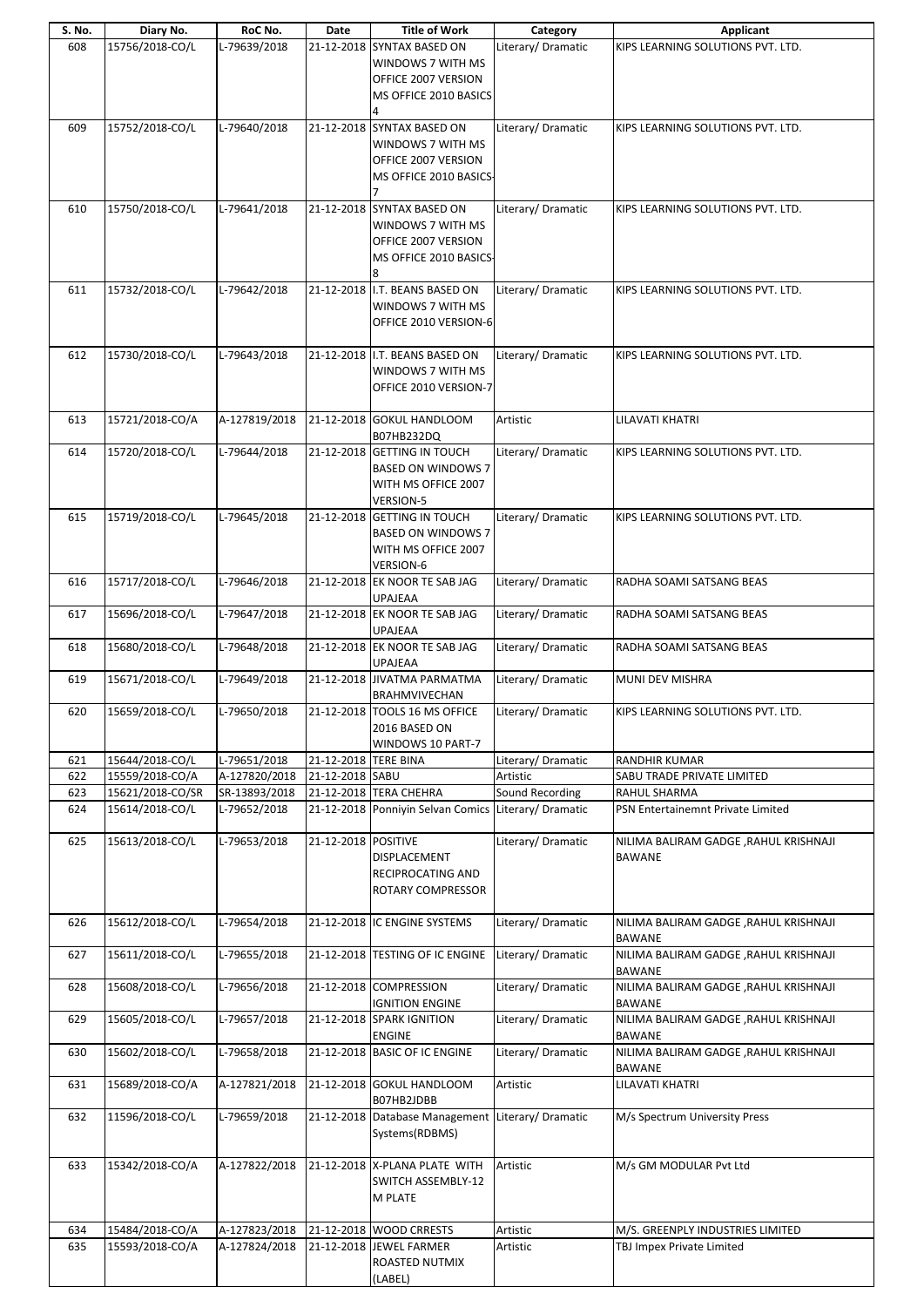| S. No. | Diary No.        | RoC No.       | Date                 | <b>Title of Work</b>                                                                                                               | Category           | Applicant                                |
|--------|------------------|---------------|----------------------|------------------------------------------------------------------------------------------------------------------------------------|--------------------|------------------------------------------|
| 636    | 14094/2018-CO/A  | A-127825/2018 | 21-12-2018           | <b>CHANTU PINEAPPLE</b><br>CHATCHATI                                                                                               | Artistic           | <b>RAJESH MANGAL</b>                     |
| 637    | 14103/2018-CO/A  | A-127826/2018 |                      | 21-12-2018 AHUJA'S 5 IN 1 UMANG Artistic                                                                                           |                    | MOHAN KUMAR AHUJA                        |
| 638    | 14106/2018-CO/A  | A-127827/2018 |                      | 21-12-2018 KABRA CHAI                                                                                                              | Artistic           | <b>BALKRISHNA KABRA</b>                  |
| 639    | 14114/2018-CO/A  | A-127828/2018 |                      | 21-12-2018 SHREE GANGOUR                                                                                                           | Artistic           | SHREE GANGOUR FOOD PRODUCTS [I] PVT. LTD |
| 640    | 14111/2018-CO/A  | A-127829/2018 |                      | 21-12-2018 TALENTED INDIA                                                                                                          | Artistic           | <b>VIVEK TYAGI</b>                       |
| 641    | 14119/2018-CO/A  | A-127830/2018 |                      | 21-12-2018 AHUJA'S MADHU<br>SUDAN NO.100                                                                                           | Artistic           | MOHAN KUMAR AHUJA                        |
| 642    | 15503/2018-CO/A  | A-127831/2018 |                      | 21-12-2018 BF 2 HELMET [ Label ].                                                                                                  | Artistic           | PREETI GHOSAL [ AUTHOR & PROP. ]         |
| 643    | 13796/2018-CO/L  | L-79660/2018  |                      | 21-12-2018 NEERAJ KI YAADON KA                                                                                                     | Literary/Dramatic  | <b>MILAN PRABHAT</b>                     |
|        |                  |               |                      | <b>KARWAN</b>                                                                                                                      |                    |                                          |
| 644    | 1040/2018-CO/L   | L-79661/2018  |                      | 21-12-2018 P D FORMULA                                                                                                             | Literary/Dramatic  | Digvijay Rajesh Patil                    |
| 645    | 888/2018-CO/L    | L-79662/2018  |                      | 21-12-2018 Sell & Buy Flight Tickets Literary/ Dramatic                                                                            |                    | sagar gupta                              |
|        |                  |               |                      |                                                                                                                                    |                    |                                          |
| 646    | 15883/2018-CO/L  | L-79663/2018  | 21-12-2018 Supari    |                                                                                                                                    | Literary/ Dramatic | Sanjay Dutt                              |
| 647    | 15881/2018-CO/L  | L-79664/2018  | 21-12-2018 The Trial |                                                                                                                                    | Literary/Dramatic  | Sanjay Dutt                              |
| 648    | 15885/2018-CO/L  | L-79665/2018  |                      | 21-12-2018 Om Namah Shivaye                                                                                                        | Literary/Dramatic  | Sanjay Dutt                              |
| 649    | 15888/2018-CO/L  | L-79666/2018  | 21-12-2018 Yudh Kand |                                                                                                                                    | Literary/Dramatic  | Sanjay DUtt                              |
| 650    | 15886/2018-CO/L  | L-79667/2018  | 21-12-2018 Shaitaan  |                                                                                                                                    | Literary/ Dramatic | Sanjay Dutt                              |
| 651    | 15887/2018-CO/L  | L-79668/2018  |                      | 21-12-2018 Lallu - Panju                                                                                                           | Literary/ Dramatic | Sanjay Dutt                              |
| 652    | 15485/2018-CO/SW | SW-11994/2018 |                      | 21-12-2018 DEVELOPMENT OF<br><b>MACHINE</b><br>LEARNING/DATA<br><b>SCIENCE SYSTEM FOR</b><br><b>SOLAR CELL</b><br>MANUFACTURING AT | Computer Software  | BHARAT HEAVY ELECTRICALS LIMITED         |
|        |                  |               |                      | EDN, BANGALORE                                                                                                                     |                    |                                          |
| 653    | 12909/2015-CO/A  | A-127832/2018 |                      | 21-12-2018 Hockey India League<br>Black White Logo 3                                                                               | Artistic           | Hockey India                             |
| 654    | 15765/2018-CO/L  | L-79669/2018  |                      | 21-12-2018 HYPERLINK BASED ON<br>WINDOWS 7 WITH MS<br>OFFICE 2007 VERSION<br>MS ACCESS 2010<br><b>GLIMPSES 8</b>                   | Literary/Dramatic  | KIPS LEARNING SOLUTIONS PVT. LTD.        |
| 655    | 12914/2015-CO/A  | A-127833/2018 |                      | 21-12-2018 Hockey India League<br>Black White Logo 2                                                                               | Artistic           | Hockey India                             |
| 656    | 15703/2018-CO/L  | L-79670/2018  |                      | 21-12-2018 I.T. APPS BASED ON<br>WINDOWS 7 WITH MS<br>OFFICE 2007 VERSION<br><b>COMPUTER ACTIVITY</b>                              | Literary/ Dramatic | KIPS LEARNING SOLUTIONS PVT. LTD.        |
| 657    | 15660/2018-CO/L  | L-79671/2018  | 21-12-2018           | BOOK-2<br>TOOLS 16 MS OFFICE<br>2016 BASED ON<br>WINDOWS 10 PART-8                                                                 | Literary/ Dramatic | KIPS LEARNING SOLUTIONS PVT. LTD.        |
| 658    | 12915/2015-CO/A  | A-127834/2018 |                      | 21-12-2018 Hockey India League<br>Black White Logo 1                                                                               | Artistic           | Hockey India                             |
| 659    | 12917/2015-CO/A  | A-127835/2018 |                      | 21-12-2018 Hockey India League<br>Blue White Logo 2                                                                                | Artistic           | Hockey India                             |
| 660    | 12918/2015-CO/A  | A-127836/2018 |                      | 21-12-2018 Hockey India League                                                                                                     | Artistic           | Hockey India                             |
| 661    | 15692/2018-CO/L  | L-79672/2018  |                      | Blue White Logo 1<br>21-12-2018 I.T. APPS BASED ON                                                                                 | Literary/ Dramatic | KIPS LEARNING SOLUTIONS PVT. LTD.        |
|        |                  |               |                      | WINDOWS 7 WITH MS<br>OFFICE 2007 VERSION-8                                                                                         |                    |                                          |
| 662    | 15698/2018-CO/L  | L-79673/2018  |                      | 21-12-2018 I.T. APPS BASED ON<br>WINDOWS 7 WITH MS<br>OFFICE 2007 VERSION-5                                                        | Literary/ Dramatic | KIPS LEARNING SOLUTIONS PVT. LTD.        |
| 663    | 15572/2018-CO/L  | L-79674/2018  | 21-12-2018 CARE      |                                                                                                                                    | Literary/Dramatic  | MOHSIN ALI KHAN                          |
| 664    | 15735/2018-CO/L  | L-79675/2018  |                      | 21-12-2018 I.T. BEANS BASED ON<br>WINDOWS 7 WITH MS<br>OFFICE 2010 VERSION-3                                                       | Literary/Dramatic  | KIPS LEARNING SOLUTIONS PVT. LTD.        |
| 665    | 15221/2018-CO/A  | A-127837/2018 |                      | 21-12-2018 DEVICE OF HUMAN<br>CARICATURE                                                                                           | Artistic           | USHA LAXMAN                              |
| 666    | 15777/2018-CO/L  | L-79676/2018  |                      | 21-12-2018 LINUX BASED CLOUD<br><b>FIRST OPEN SOURCE</b><br><b>INTERACTIVE</b><br><b>COMPUTER SERIES</b><br>PART-1                 | Literary/Dramatic  | KIPS LEARNING SOLUTIONS PVT. LTD.        |
| 667    | 15704/2018-CO/L  | L-79677/2018  |                      | 21-12-2018 LOGIX BASED ON<br>WINDOWS 7 WITH MS<br>OFFICE 2010 VERSION<br>PART-7                                                    | Literary/ Dramatic | KIPS LEARNING SOLUTIONS PVT. LTD.        |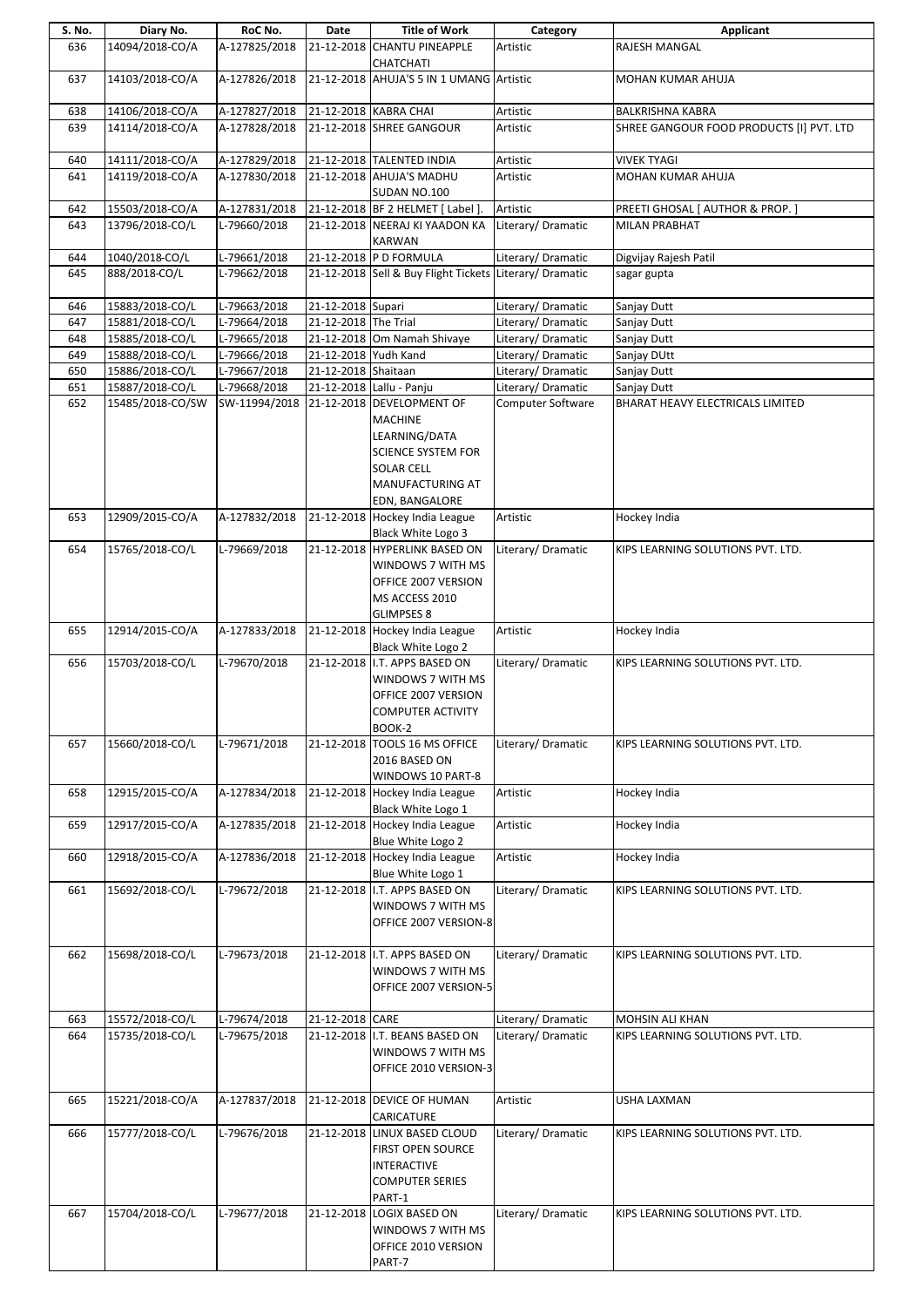| S. No. | Diary No.        | RoC No.       | Date                   | <b>Title of Work</b>                              | Category                 | Applicant                                       |
|--------|------------------|---------------|------------------------|---------------------------------------------------|--------------------------|-------------------------------------------------|
| 668    | 15767/2018-CO/L  | L-79678/2018  |                        | 21-12-2018 HYPERLINK BASED ON                     | Literary/Dramatic        | KIPS LEARNING SOLUTIONS PVT. LTD.               |
|        |                  |               |                        | WINDOWS 7 WITH MS                                 |                          |                                                 |
|        |                  |               |                        | OFFICE 2007 VERSION                               |                          |                                                 |
|        |                  |               |                        | MS POWERPOINT 2010                                |                          |                                                 |
|        |                  |               |                        | GLIMPSES-6                                        |                          |                                                 |
|        |                  |               |                        |                                                   |                          |                                                 |
|        |                  |               |                        |                                                   |                          |                                                 |
| 669    | 6725/2018-CO/CF  | CF-4294/2018  | 21-12-2018 Sanitation  |                                                   | Cinematograph Film       | LOVELY PROFESSIONAL UNIVERSITY                  |
| 670    | 10668/2018-CO/A  | A-127838/2018 |                        | 21-12-2018 RAVIMAGIC TOMATO                       | Artistic                 | JAIN SPICES AND AGRO PRODUCTS INDIA PRIVATE     |
|        |                  |               |                        | <b>KETCHUP (LABEL)</b>                            |                          | LIMITED.                                        |
| 671    | 15707/2018-CO/A  | A-127839/2018 |                        | 21-12-2018 GOKUL HANDLOOM                         | Artistic                 | <b>LILAVATI KHATRI</b>                          |
|        |                  |               |                        | B07HB1L28F                                        |                          |                                                 |
| 672    | 15890/2018-CO/A  | A-127840/2018 |                        | 21-12-2018 MEDtalks Discover.                     | Artistic                 | M/s. IJCP Publications Ltd.                     |
|        |                  |               |                        | Learn. Discuss. (Logo)                            |                          |                                                 |
| 673    | 15786/2018-CO/L  | L-79679/2018  |                        | 21-12-2018 POINTERZ BASED ON                      | Literary/ Dramatic       | KIPS LEARNING SOLUTIONS PVT. LTD.               |
|        |                  |               |                        | WINDOWS 10 WITH MS                                |                          |                                                 |
|        |                  |               |                        | OFFICE 2016 VERSION-6                             |                          |                                                 |
|        |                  |               |                        |                                                   |                          |                                                 |
| 674    | 15873/2018-CO/A  | A-127841/2018 |                        | 21-12-2018 VIMAL GOLD WORLD                       | Artistic                 | RATAN LAL S/O. SH. DEVARAM                      |
|        |                  |               |                        | <b>CLASS</b>                                      |                          |                                                 |
| 675    | 15799/2018-CO/L  | L-79680/2018  |                        | 21-12-2018 Lab Manual of                          | Literary/Dramatic        | PCET's Pimpri Chinchawad College of Engineering |
|        |                  |               |                        | Microcontrollers and                              |                          |                                                 |
|        |                  |               |                        | Applications                                      |                          |                                                 |
| 676    | 15248/2018-CO/A  | A-127842/2018 |                        | 21-12-2018 OLITIA FOODS                           | Artistic                 | M/s. OLITIA FOODS PRIVATE LIMITED               |
| 677    | 15667/2018-CO/L  | L-79681/2018  |                        | 21-12-2018 Empowerment Through Literary/ Dramatic |                          | <b>Hariom Jindal</b>                            |
|        |                  |               |                        | Knowledge                                         |                          |                                                 |
| 678    | 12278/2018-CO/L  | L-79682/2018  |                        | 21-12-2018 Class VIII - Channelising              | Literary/Dramatic        | EDUCATION QUALITY FOUNDATION OF INDIA, a        |
|        |                  |               |                        | Potential with Math                               |                          | trust registered under Indian Trust Act, 1882   |
|        |                  |               |                        | Part 2                                            |                          |                                                 |
|        |                  |               |                        |                                                   |                          |                                                 |
| 679    | 13661/2018-CO/SW | SW-11995/2018 | 21-12-2018 VODO        |                                                   | Computer Software        | GlobalSpace Technologies Limited                |
| 680    | 15853/2018-CO/L  | L-79683/2018  |                        | 21-12-2018 THE FAINT ASSERTIONS                   | Literary/Dramatic        | <b>SNEHA SINGH</b>                              |
|        |                  |               |                        |                                                   |                          |                                                 |
| 681    | 15768/2018-CO/L  | L-79684/2018  |                        | 21-12-2018 LINUX BASED CLOUD                      | Literary/ Dramatic       | KIPS LEARNING SOLUTIONS PVT. LTD.               |
|        |                  |               |                        | <b>FIRST OPEN SOURCE</b>                          |                          |                                                 |
|        |                  |               |                        | <b>INTERACTIVE</b>                                |                          |                                                 |
|        |                  |               |                        | <b>COMPUTER SERIES</b>                            |                          |                                                 |
|        |                  |               |                        | PART-8                                            |                          |                                                 |
| 682    | 10308/2018-CO/L  | L-79685/2018  |                        | 21-12-2018 Journey of the Spirit                  | Literary/Dramatic        | Kiran Pillai                                    |
| 683    | 15568/2018-CO/A  | A-127843/2018 | 21-12-2018             | 'FLOWERWARE'                                      | Artistic                 | PREM AGARWAL [PROP].                            |
|        |                  |               |                        | [Label].                                          |                          |                                                 |
| 684    | 13508/2018-CO/CF | CF-4295/2018  |                        | 21-12-2018 Aliens Ka Dance                        | Cinematograph Film       | Tejonidhi Bhandare                              |
| 685    | 15757/2018-CO/L  | L-79686/2018  |                        | 21-12-2018 SYNTAX BASED ON                        | Literary/Dramatic        | KIPS LEARNING SOLUTIONS PVT. LTD.               |
|        |                  |               |                        | WINDOWS 7 WITH MS                                 |                          |                                                 |
|        |                  |               |                        | OFFICE 2007 VERSION                               |                          |                                                 |
|        |                  |               |                        | MS OFFICE 2010 BASICS                             |                          |                                                 |
|        |                  |               |                        |                                                   |                          |                                                 |
| 686    | 11711/2018-CO/A  | A-127844/2018 |                        | 21-12-2018 M logo Manyavar                        | Artistic                 | Vedant Fashions Private Limited                 |
| 687    | 15905/2018-CO/L  | L-79687/2018  |                        | 21-12-2018 BINDING BRAIN By                       | Literary/ Dramatic       | Sairam                                          |
|        |                  |               |                        | <b>CORPORATE KRISHNA</b>                          |                          |                                                 |
|        |                  |               |                        |                                                   |                          |                                                 |
| 688    | 15846/2018-CO/L  | L-79688/2018  |                        | 21-12-2018 VERSES ON WATER                        | Literary/Dramatic        | Venugopal                                       |
| 689    | 15809/2018-CO/L  | L-79689/2018  |                        | 21-12-2018 OPPORTUNITY LOSE                       | Literary/Dramatic        | Mr. AKSHAY VISHNU                               |
| 690    | 15855/2018-CO/L  | L-79690/2018  | 21-12-2018 Ganpat      |                                                   | Literary/ Dramatic       | Sanjay Dutt                                     |
| 691    | 15858/2018-CO/L  | L-79691/2018  | 21-12-2018 Jail        |                                                   | Literary/Dramatic        | Sanjay Dutt                                     |
| 692    | 15854/2018-CO/L  | L-79692/2018  |                        | 21-12-2018 Dance Gangs                            | Literary/Dramatic        | Sanjay Dutt                                     |
| 693    | 15857/2018-CO/L  | L-79693/2018  | 21-12-2018 Hit Or Miss |                                                   | Literary/ Dramatic       | Sanjay Dutt                                     |
| 694    | 15899/2018-CO/L  | L-79694/2018  |                        | 21-12-2018 ALAPER APEKHAYA                        | Literary/Dramatic        | JUIN CHAKRABORTY                                |
| 695    | 15869/2018-CO/SW | SW-11996/2018 |                        | 21-12-2018 Smart Admin App                        | Computer Software        | DataReady Technology Corp                       |
| 696    | 15872/2018-CO/SW | SW-11997/2018 |                        | 21-12-2018 Smart Parent App                       | <b>Computer Software</b> | DataReady Technology Corp                       |
| 697    | 15879/2018-CO/L  | L-79695/2018  |                        | 21-12-2018 Introduction To Code                   | Literary/Dramatic        | Rubana Khan                                     |
|        |                  |               |                        | Optimization                                      |                          |                                                 |
| 698    | 15875/2018-CO/SW | SW-11998/2018 |                        | 21-12-2018 Smart Teacher App                      | Computer Software        | DataReady Technology Corp                       |
| 699    | 15838/2018-CO/L  | L-79696/2018  |                        | 21-12-2018 ELIDICT MOBILE                         | Literary/Dramatic        | ELICO HEALTHCARE SERVICES LTD                   |
|        |                  |               |                        | DICTATION PRODUCT                                 |                          |                                                 |
|        |                  |               |                        | MANUAL                                            |                          |                                                 |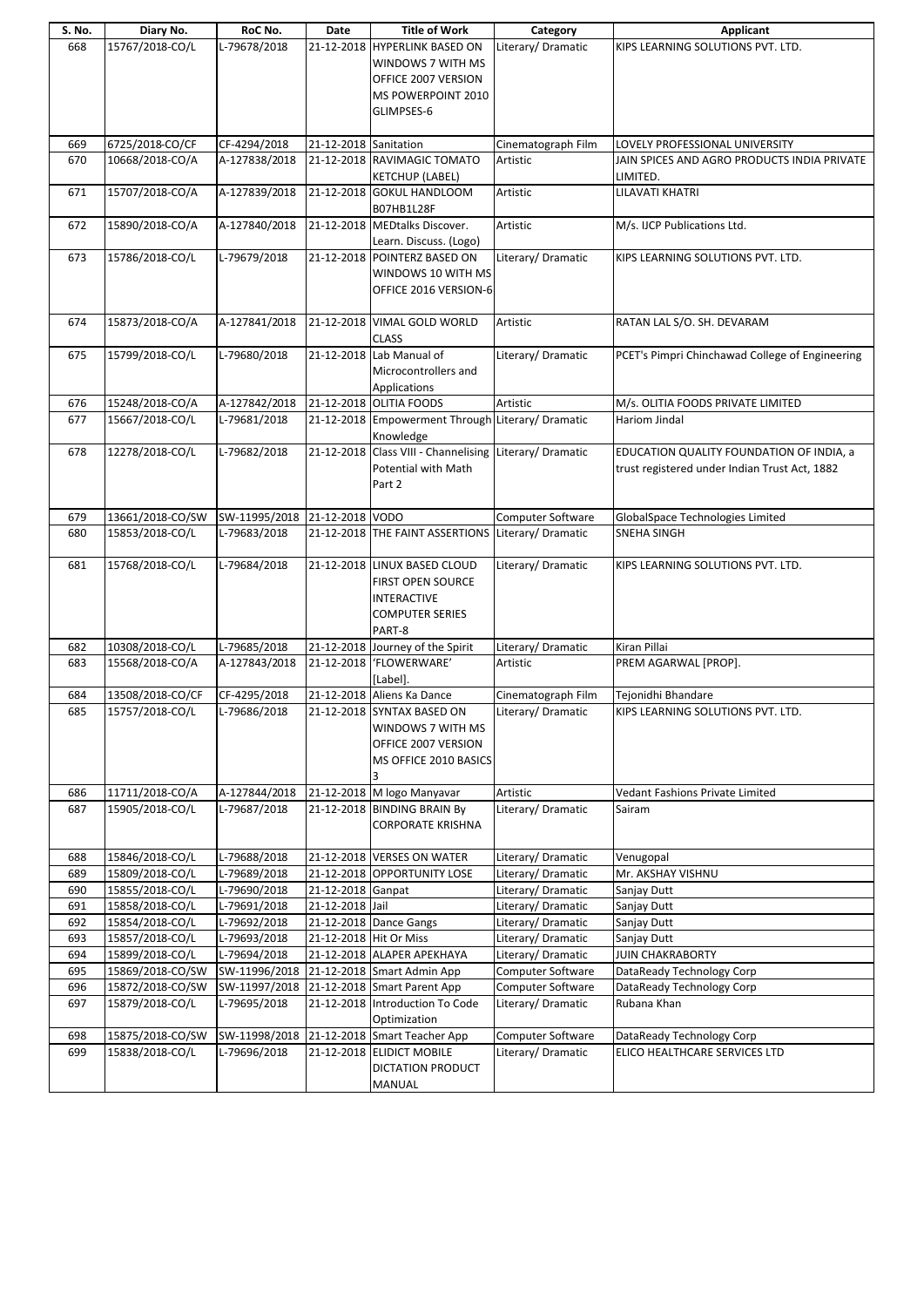| S. No. | Diary No.        | RoC No.       | Date                 | <b>Title of Work</b>            | Category           | Applicant                                       |
|--------|------------------|---------------|----------------------|---------------------------------|--------------------|-------------------------------------------------|
| 700    | 15856/2018-CO/L  | L-79697/2018  | 21-12-2018           | Diploma, Post                   | Literary/ Dramatic | Abhijeet Madhukar Deshpande                     |
|        |                  |               |                      | Graduate Diploma,               |                    |                                                 |
|        |                  |               |                      |                                 |                    |                                                 |
|        |                  |               |                      | Master's Diploma,               |                    |                                                 |
|        |                  |               |                      | Bachelor's Degree, Post         |                    |                                                 |
|        |                  |               |                      | Graduate Degree,                |                    |                                                 |
|        |                  |               |                      |                                 |                    |                                                 |
|        |                  |               |                      | Master's Degree,                |                    |                                                 |
|        |                  |               |                      | Certificate - Diploma &         |                    |                                                 |
|        |                  |               |                      | Degree Courses,                 |                    |                                                 |
|        |                  |               |                      |                                 |                    |                                                 |
|        |                  |               |                      | <b>Specialization Extreme</b>   |                    |                                                 |
|        |                  |               |                      | (in) Strategic &                |                    |                                                 |
|        |                  |               |                      | <b>Terrestrial Engineering</b>  |                    |                                                 |
|        |                  |               |                      |                                 |                    |                                                 |
|        |                  |               |                      |                                 |                    |                                                 |
|        |                  |               |                      |                                 |                    |                                                 |
|        |                  |               |                      |                                 |                    |                                                 |
|        |                  |               |                      |                                 |                    |                                                 |
| 701    | 15795/2018-CO/L  | L-79698/2018  |                      | 21-12-2018 DENGUE RISK          | Literary/Dramatic  | DR.V.D.AMBETH KUMAR, G.GOKUL                    |
|        |                  |               |                      | <b>PREDICTION</b>               |                    |                                                 |
|        |                  |               |                      | <b>ALGORITHM</b>                |                    |                                                 |
| 702    | 15849/2018-CO/L  | L-79699/2018  | 21-12-2018 Brhmastra |                                 | Literary/ Dramatic | Chandrakant Narsappa Jakkan                     |
| 703    | 13956/2018-CO/L  | L-79700/2018  |                      |                                 | Literary/ Dramatic | INSTITUTE OF PRIMARY HEALTH TRAINING            |
|        |                  |               |                      | 21-12-2018 RURAL HEALTH         |                    |                                                 |
|        |                  |               |                      | PRACTITIONER (R.H.P)            |                    |                                                 |
|        |                  |               |                      | <b>COURSES UNDER</b>            |                    |                                                 |
|        |                  |               |                      | 'INSTITUTE OF                   |                    |                                                 |
|        |                  |               |                      |                                 |                    |                                                 |
|        |                  |               |                      | PRIMARY HEALTH                  |                    |                                                 |
|        |                  |               |                      | TRAINING"                       |                    |                                                 |
| 704    | 15801/2018-CO/L  | L-79701/2018  |                      | 21-12-2018 Lab Manual of Power  | Literary/Dramatic  | PCET's Pimpri Chinchawad College of Engineering |
|        |                  |               |                      | Electronics                     |                    |                                                 |
|        |                  |               |                      |                                 |                    |                                                 |
| 705    | 15821/2018-CO/L  | L-79702/2018  |                      | 21-12-2018 Aru's Balcony Garden | Literary/Dramatic  | Arundhati Nithiyanandhan                        |
| 706    | 10315/2017-CO/SW | SW-11999/2018 | 21-12-2018 InfoDocs  |                                 | Computer Software  | Writer Business Services Private Limited        |
| 707    | 10755/2017-CO/L  | L-79703/2018  |                      | 21-12-2018 Smart Learning and   | Literary/Dramatic  | Ranjan Das                                      |
|        |                  |               |                      | Transformation                  |                    |                                                 |
|        |                  |               |                      |                                 |                    |                                                 |
|        |                  |               |                      | Solution(SLTS)                  |                    |                                                 |
| 708    | 1877/2017-CO/SW  | SW-12000/2018 |                      | 21-12-2018 ELECTRODE            | Computer Software  | BHARAT HEAVY ELECTRICALS LIMITED                |
|        |                  |               |                      | <b>ESTIMATION FOR PIPE</b>      |                    |                                                 |
|        |                  |               |                      |                                 |                    |                                                 |
|        |                  |               |                      | <b>BUTT WELDS</b>               |                    |                                                 |
| 709    | 15826/2018-CO/L  | L-79704/2018  |                      | 21-12-2018 IMPACT OF REALITY    | Literary/Dramatic  | Dr. SUBRAMANIAM SESHAN                          |
|        |                  |               |                      | <b>SHOWS ON COMMON</b>          |                    |                                                 |
|        |                  |               |                      | <b>MAN AND ITS</b>              |                    |                                                 |
|        |                  |               |                      |                                 |                    |                                                 |
|        |                  |               |                      | <b>SUSTAINABILITY</b>           |                    |                                                 |
| 710    | 11642/2018-CO/L  | L-79705/2018  |                      | 21-12-2018 Improvers Level 2 -  | Literary/Dramatic  | <b>KAMLESH NEMA</b>                             |
|        |                  |               |                      | <b>Book A</b>                   |                    |                                                 |
| 711    | 15016/2018-CO/L  | L-79706/2018  |                      | 21-12-2018 Detection and        | Literary/Dramatic  | PRAFUL BAREKAR                                  |
|        |                  |               |                      |                                 |                    |                                                 |
|        |                  |               |                      | Conversion of Sign              |                    |                                                 |
|        |                  |               |                      | Language to Text                |                    |                                                 |
| 712    | 11639/2018-CO/L  | L-79707/2018  |                      | 21-12-2018 Beginners Level 1 -  | Literary/Dramatic  | KAMLESH NEMA                                    |
|        |                  |               |                      | <b>Book A</b>                   |                    |                                                 |
|        |                  |               |                      |                                 |                    |                                                 |
| 713    | 14513/2018-CO/A  | A-127845/2018 | 21-12-2018 KILKARI   |                                 | Artistic           | KILOL FABRICS PRIVATE LIMITED                   |
| 714    | 15699/2018-CO/A  | A-127846/2018 |                      | 21-12-2018 GOKUL HANDLOOM       | Artistic           | <b>LILAVATI KHATRI</b>                          |
|        |                  |               |                      | B07HB3CYVT                      |                    |                                                 |
|        |                  | L-79708/2018  |                      |                                 | Literary/Dramatic  |                                                 |
| 715    | 11641/2018-CO/L  |               |                      | 21-12-2018 Beginners Level 1 -  |                    | KAMLESH NEMA                                    |
|        |                  |               |                      | <b>Book B</b>                   |                    |                                                 |
| 716    | 11644/2018-CO/L  | L-79709/2018  |                      | 21-12-2018 Book A - Level 1     | Literary/Dramatic  | <b>KAMLESH NEMA</b>                             |
| 717    | 14861/2018-CO/L  | L-79710/2018  |                      | 21-12-2018 Analysis of Water    | Literary/Dramatic  | Dr.Rajendra R.Dighade                           |
|        |                  |               |                      |                                 |                    |                                                 |
|        |                  |               |                      | <b>Distribution Networks</b>    |                    |                                                 |
|        |                  |               |                      |                                 |                    |                                                 |
| 718    | 15906/2018-CO/L  | L-79711/2018  | 21-12-2018 Nithallu  |                                 | Literary/ Dramatic | Vivek Kunwar                                    |
| 719    | 14115/2018-CO/A  | A-127847/2018 |                      | 21-12-2018 METRU BIRI           | Artistic           | <b>KUSAL MONDAL</b>                             |
|        |                  |               |                      |                                 |                    |                                                 |
| 720    | 15901/2018-CO/L  | L-79712/2018  |                      | 21-12-2018 Mir Qasim's Tunnel   | Literary/ Dramatic | Swarnendu Bhushan                               |
| 721    | 15796/2018-CO/L  | L-79713/2018  |                      | 21-12-2018 Lab Manual of        | Literary/Dramatic  | PCET's Pimpri Chinchawad College of Engineering |
|        |                  |               |                      | <b>Electrical Circuits and</b>  |                    |                                                 |
|        |                  |               |                      | machines                        |                    |                                                 |
|        |                  |               |                      |                                 |                    |                                                 |
| 722    | 15242/2018-CO/A  | A-127848/2018 | 21-12-2018 Gandhi-2  |                                 | Artistic           | Navajivan Trust                                 |
| 723    | 13403/2018-CO/A  | A-127849/2018 | 21-12-2018 CARMINO   |                                 | Artistic           | MEDILIFE IMPEX PRIVATE LIMITED                  |
| 724    | 13404/2018-CO/A  | A-127850/2018 | 21-12-2018 Medilife  |                                 | Artistic           | MEDILIFE IMPEX PRIVATE LIMITED                  |
|        |                  |               |                      |                                 |                    |                                                 |
| 725    | 13405/2018-CO/A  | A-127851/2018 | 21-12-2018 GLOBULES  |                                 | Artistic           | MEDILIFE IMPEX PRIVATE LIMITED                  |
| 726    | 15830/2018-CO/A  | A-127852/2018 |                      | 21-12-2018 SHREE MAKHAN BHOG    | Artistic           | PREM CHAND JAIN PROPRIETOR OF RISHABH           |
|        |                  |               |                      | GOLD                            |                    | <b>ENTERPRISES</b>                              |
| 727    | 15836/2018-CO/A  | A-127853/2018 |                      | 21-12-2018 SUBH LAXMI           | Artistic           | BHAGWAN KUMAR TAPRIA PROPRIETOR OF              |
|        |                  |               |                      |                                 |                    |                                                 |
|        |                  |               |                      |                                 |                    | SHUBH LAXMI OIL INDUSTRIES                      |
| 728    | 15837/2018-CO/A  | A-127854/2018 |                      | 21-12-2018 SHUBH LAKSHMI        | Artistic           | BHAGWAN KUMAR TAPRIA PROPRIETOR OF              |
|        |                  |               |                      |                                 |                    | SHUBH LAXMI OIL INDUSTRIES                      |
|        |                  |               |                      |                                 |                    |                                                 |
| 729    | 15840/2018-CO/A  | A-127855/2018 | 21-12-2018 ALARAM    |                                 | Artistic           | VANSHON DIVERSIFIED SOLUTIONS PRIVATE           |
|        |                  |               |                      |                                 |                    | LIMITED                                         |
| 730    | 15847/2018-CO/A  | A-127856/2018 |                      | 21-12-2018 G.O. MILLS JAIPUR    | Artistic           | JAI NARAIN GOYAL PROPRIETOR OF G.O. MILLS       |
|        |                  |               |                      |                                 |                    |                                                 |
|        |                  |               |                      |                                 |                    |                                                 |
| 731    | 11643/2018-CO/L  | L-79714/2018  |                      | 21-12-2018 Improvers Level 2 -  | Literary/Dramatic  | <b>KAMLESH NEMA</b>                             |
|        |                  |               |                      | Book B                          |                    |                                                 |
| 732    | 12424/2018-CO/A  | SW-12001/2018 |                      | 21-12-2018 HTML and CSS design  | Computer Software  | Pratik vadariya                                 |
|        |                  |               |                      | of website                      |                    |                                                 |
|        |                  |               |                      |                                 |                    |                                                 |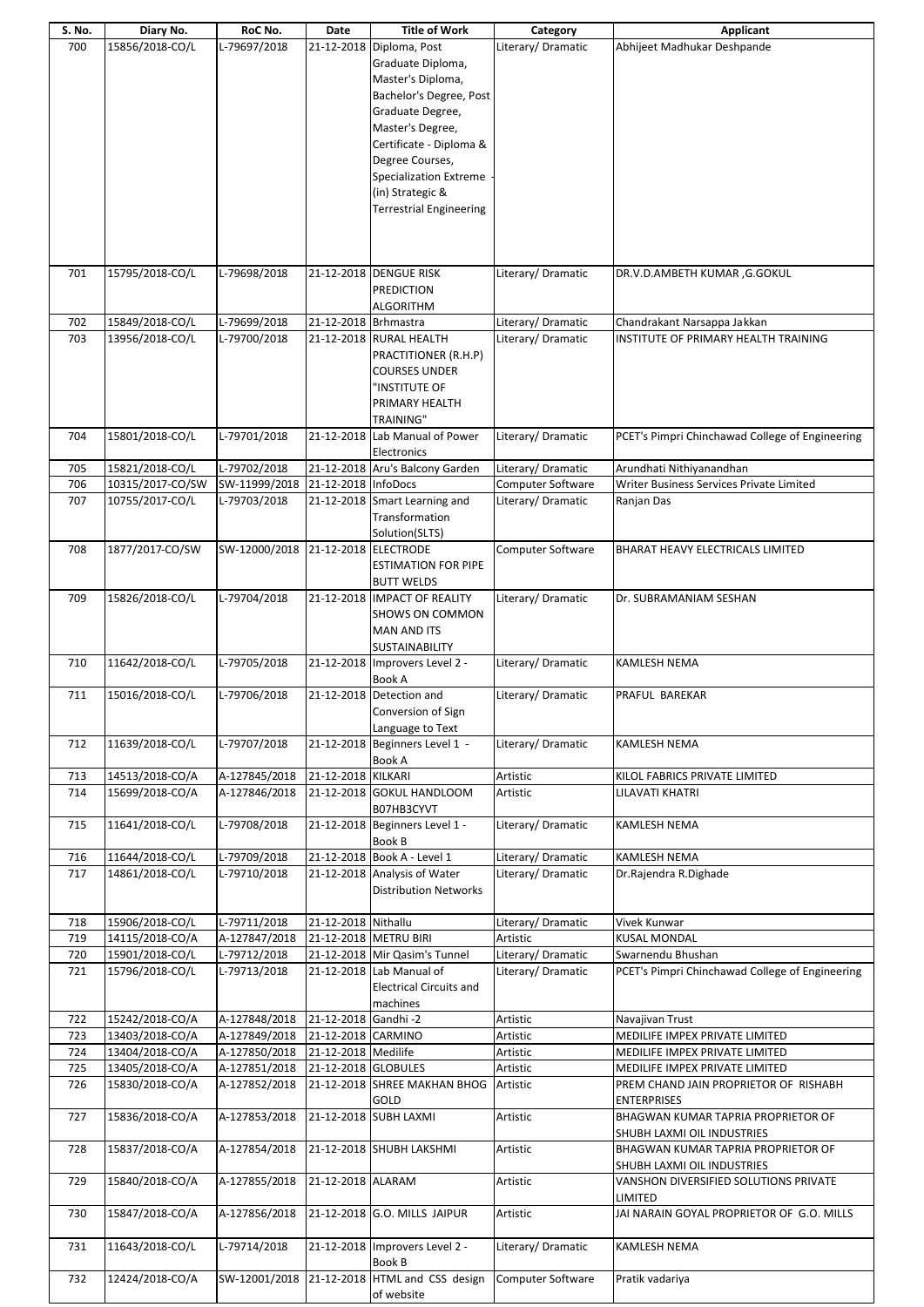| S. No. | Diary No.        | RoC No.       | Date                 | <b>Title of Work</b>                                                                                                                                                                        | Category                 | Applicant                                       |
|--------|------------------|---------------|----------------------|---------------------------------------------------------------------------------------------------------------------------------------------------------------------------------------------|--------------------------|-------------------------------------------------|
| 733    | 15421/2018-CO/SW | SW-12002/2018 |                      | 21-12-2018 Fund Easy- Mutual                                                                                                                                                                | Computer Software        | Ankit Seth                                      |
|        |                  |               |                      | Fund & SIP                                                                                                                                                                                  |                          |                                                 |
| 734    | 14177/2018-CO/SR | SR-13894/2018 |                      | 21-12-2018 Born for Revenge                                                                                                                                                                 | Sound Recording          | Noel Malekar                                    |
| 735    | 14728/2018-CO/L  | L-79715/2018  |                      | 21-12-2018 EMOTIONAL BALANCE                                                                                                                                                                | Literary/Dramatic        | Dr. Triveni Jha                                 |
| 736    | 15397/2018-CO/L  | L-79716/2018  |                      | 21-12-2018 Tissue Papers and<br>People                                                                                                                                                      | Literary/Dramatic        | Kushal Raut                                     |
| 737    | 14120/2018-CO/A  | A-127857/2018 |                      | 21-12-2018 H.N.T., A-1, SADA<br>KHARRA                                                                                                                                                      | Artistic                 | <b>SHAKIL KHAN</b>                              |
| 738    | 14098/2018-CO/A  | A-127858/2018 |                      | 21-12-2018 SURAJ HUKKA<br><b>GUDAKHU</b>                                                                                                                                                    | Artistic                 | SANJAY KUMAR SHARMA                             |
| 739    | 14099/2018-CO/A  | A-127859/2018 | 21-12-2018 SUN & SUN |                                                                                                                                                                                             | Artistic                 | MAHESH SHARMA                                   |
| 740    | 14129/2018-CO/A  | A-127860/2018 |                      | 21-12-2018 VICKY'S AAM TAP TAP<br>KE                                                                                                                                                        | Artistic                 | NARESH MANKANI                                  |
| 741    | 14090/2018-CO/A  | A-127861/2018 |                      | 21-12-2018 RICH CRUST DESI RABDI Artistic                                                                                                                                                   |                          | <b>SURESH ROCHWANI</b>                          |
| 742    | 14092/2018-CO/A  | A-127862/2018 |                      | 21-12-2018 CHANTU IMLI<br>CHATCHATI                                                                                                                                                         | Artistic                 | RAJESH MANGAL                                   |
| 743    | 14121/2018-CO/A  | A-127863/2018 |                      | 21-12-2018 AMBER TANGY TWIST                                                                                                                                                                | Artistic                 | AMBER CONFECTIONERY PVT. LTD.,                  |
| 744    | 14125/2018-CO/A  | A-127864/2018 |                      | 21-12-2018 COPRO BATTERY 4G                                                                                                                                                                 | Artistic                 | SHIVALIK VYAPAAR PVT. LTD                       |
| 745    | 14128/2018-CO/A  | A-127865/2018 |                      | 21-12-2018 JAI FROOTNUT KHATTI-<br>MITTHI EMLEE                                                                                                                                             | Artistic                 | MURLIDHAR SEVANI                                |
| 746    | 13376/2018-CO/A  | A-127866/2018 | 21-12-2018 SHAZIA    |                                                                                                                                                                                             | Artistic                 | H.R. EXPORTS PVT. LTD.                          |
| 747    | 13510/2018-CO/CF | CF-4296/2018  | 21-12-2018           |                                                                                                                                                                                             | Cinematograph Film       | <b>BIG Animation India Pvt. Ltd</b>             |
| 748    | 13743/2018-CO/L  | L-79717/2018  |                      | 21-12-2018 FINENESS EFFECT ON<br><b>COMPRESSIVE</b><br>STRENGTH OF<br><b>CONCRETE WITH</b><br>PARTIAL REPLACEMENT<br>OF CEMENT BY<br>SUGARCANE BAGASSE<br>ASH, RICE HUSK ASH<br>AND FLY ASH | Literary/ Dramatic       | SAGAR WASUDEO DHENGARE                          |
| 749    | 14698/2018-CO/L  | L-79718/2018  |                      | 21-12-2018 A TREATISE ON<br>ARTIFICIAL<br>INTELLIGENCE                                                                                                                                      | Literary/Dramatic        | Dr. Goutam Sarker                               |
| 750    | 15841/2018-CO/SW | SW-12003/2018 |                      | 21-12-2018 DASHBOARD<br><b>FRAMEWORK</b>                                                                                                                                                    | Computer Software        | Centre for Development of Telematics            |
| 751    | 15794/2018-CO/SW |               |                      | SW-12004/2018 21-12-2018 AUTOMATIC VOLUME<br>LEVEL ADAPTER FOR<br>PORTABLE DEVICE                                                                                                           | <b>Computer Software</b> | DR.S.MALATHI , DR.V.D.AMBETH KUMAR              |
| 752    | 15874/2018-CO/SW |               |                      | SW-12005/2018 21-12-2018 Smart Driver App                                                                                                                                                   | Computer Software        | DataReady Technology Corp                       |
| 753    | 13724/2018-CO/L  | L-79719/2018  |                      | 21-12-2018 THEY TOO HAD A<br><b>STORY</b>                                                                                                                                                   | Literary/Dramatic        | POOJA PRASUN                                    |
| 754    | 15839/2018-CO/SW | SW-12006/2018 | 21-12-2018 M2M EMS   |                                                                                                                                                                                             | Computer Software        | Centre for Development of Telematics            |
| 755    | 14691/2018-CO/L  | L-79720/2018  |                      | 21-12-2018 Elements of Object<br><b>Oriented Programming</b><br>using Java                                                                                                                  | Literary/ Dramatic       | Adhikari Academy of Learning Private Limited    |
| 756    | 13445/2018-CO/A  | A-127867/2018 |                      | 21-12-2018 VFS. VFS GLOBAL. EST<br>2001. Partnering<br>Governments.<br>Providing Solutions.                                                                                                 | Artistic                 | VFS GLOBAL SERVICES PVT. LTD.                   |
| 757    | 15816/2018-CO/L  | L-79721/2018  |                      | 21-12-2018 LET IT "BLOOM" !                                                                                                                                                                 | Literary/ Dramatic       | Mayuresh A. Kulkarni                            |
| 758    | 15851/2018-CO/L  | L-79722/2018  |                      | 21-12-2018 Garden in a Graveyard                                                                                                                                                            | Literary/Dramatic        | Michelle Rungsung                               |
| 759    | 14696/2018-CO/A  | A-127868/2018 |                      | 21-12-2018 ASTRO RATNAM                                                                                                                                                                     | Artistic                 | ANKIT AGARWAL S/o. SH. JUGAL KISHORE<br>AGARWAL |
| 760    | 15845/2018-CO/L  | L-79723/2018  |                      | 21-12-2018 The Art Of Effective<br>Coaching                                                                                                                                                 | Literary/Dramatic        | Sonu Chacko                                     |
| 761    | 14521/2018-CO/SW | SW-12007/2018 |                      | 21-12-2018 Program code for<br>Calibration of Stereo<br>Vision camera and<br>Laser Range Finder                                                                                             | Computer Software        | Director                                        |
| 762    | 15835/2018-CO/L  | L-79724/2018  |                      | 21-12-2018 KADHALUKUM<br>KARPUNDU                                                                                                                                                           | Literary/Dramatic        | A. Lakshmi Pathi , N.B.S. BABUJI                |
| 763    | 15712/2018-CO/L  | L-79725/2018  |                      | 24-12-2018 LOGIX BASED ON<br>WINDOWS 7 WITH MS<br>OFFICE 2010 VERSION<br>PART-3                                                                                                             | Literary/ Dramatic       | KIPS LEARNING SOLUTIONS PVT. LTD.               |
| 764    | 15734/2018-CO/L  | L-79726/2018  |                      | 24-12-2018 I.T. BEANS BASED ON<br>WINDOWS 7 WITH MS<br>OFFICE 2010 VERSION-4                                                                                                                | Literary/Dramatic        | KIPS LEARNING SOLUTIONS PVT. LTD.               |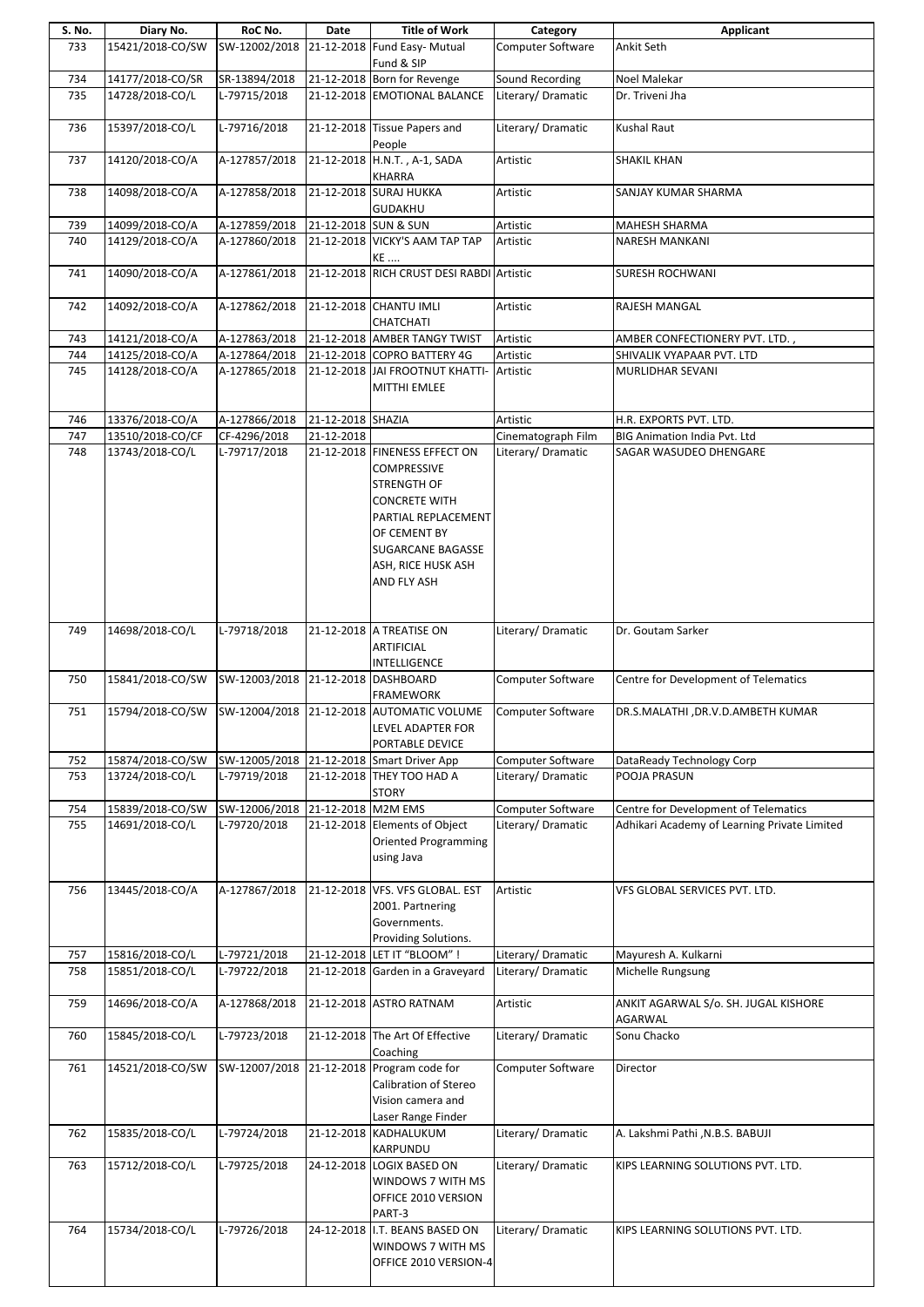| S. No. | Diary No.        | RoC No.                                 | Date             | <b>Title of Work</b>                                                                                                                                                                                         | Category                 | <b>Applicant</b>                    |
|--------|------------------|-----------------------------------------|------------------|--------------------------------------------------------------------------------------------------------------------------------------------------------------------------------------------------------------|--------------------------|-------------------------------------|
| 765    | 15695/2018-CO/L  | L-79727/2018                            |                  | 24-12-2018 I.T. APPS BASED ON<br>WINDOWS 7 WITH MS<br>OFFICE 2007 VERSION-6                                                                                                                                  | Literary/ Dramatic       | KIPS LEARNING SOLUTIONS PVT. LTD.   |
| 766    | 15758/2018-CO/L  | L-79728/2018                            |                  | 24-12-2018 SYNTAX BASED ON<br>WINDOWS 7 WITH MS<br>OFFICE 2007 VERSION<br><b>COMPUTER ACTIVITY</b><br>BOOK-2                                                                                                 | Literary/ Dramatic       | KIPS LEARNING SOLUTIONS PVT. LTD.   |
| 767    | 15709/2018-CO/L  | L-79729/2018                            |                  | 24-12-2018 LOGIX BASED ON<br>WINDOWS 7 WITH MS<br>OFFICE 2010 VERSION<br>PART-5                                                                                                                              | Literary/Dramatic        | KIPS LEARNING SOLUTIONS PVT. LTD.   |
| 768    | 12614/2018-CO/L  | L-79730/2018                            |                  | 24-12-2018 Entrepreneurs Guide<br>for Conceptual<br>Understanding of<br>Tradmark and its<br><b>Registration Process in</b><br>India                                                                          | Literary/Dramatic        | Bathiya Legal                       |
| 769    | 14095/2018-CO/A  | A-127869/2018                           | 24-12-2018       | <b>STRONG AMBER PAIN</b><br><b>BALM</b>                                                                                                                                                                      | Artistic                 | MANISH SHARMA                       |
| 770    | 14105/2018-CO/A  | A-127870/2018                           |                  | 24-12-2018 OM MASALE                                                                                                                                                                                         | Artistic                 | SHRI RAMESH CHANDRA SURAJ KUMAR     |
| 771    | 11671/2018-CO/SW | SW-12008/2018                           |                  | 24-12-2018 Web application / ERP<br>Package                                                                                                                                                                  | Computer Software        | European Passage India Pvt. Ltd.    |
| 772    | 12450/2018-CO/L  | L-79731/2018                            | 24-12-2018 Hadsa |                                                                                                                                                                                                              | Literary/Dramatic        | Aarifa Shaikh                       |
| 773    | 14327/2018-CO/SW |                                         |                  | SW-12009/2018 24-12-2018 TRIAL N SHOP.COM                                                                                                                                                                    | Computer Software        | Delight Shoppers Private Limited    |
| 774    | 14153/2018-CO/L  | L-79732/2018                            | 24-12-2018       | <b>Engineering Chemistry</b>                                                                                                                                                                                 | Literary/Dramatic        | M/s Spectrum University Press       |
| 775    | 15762/2018-CO/L  | L-79733/2018                            |                  | 24-12-2018 HYPERLINK BASED ON<br>WINDOWS 7 WITH MS<br>OFFICE 2007 VERSION<br><b>COMPUTER ACTIVITY</b><br>BOOK-3                                                                                              | Literary/Dramatic        | KIPS LEARNING SOLUTIONS PVT. LTD.   |
| 776    | 15595/2018-CO/SW | SW-12010/2018 24-12-2018 Let's Connect  |                  |                                                                                                                                                                                                              | Computer Software        | SS Supply Chain Solutions Pvt. Ltd. |
| 777    | 15685/2018-CO/A  | L-79734/2018                            |                  | 24-12-2018 DSLR Photography<br>from Auto mode to<br>manual mode                                                                                                                                              | Literary/Dramatic        | savyasanchi tripathi                |
| 778    | 15478/2018-CO/SW | SW-12011/2018                           |                  | 24-12-2018 INTEGRATION<br>SOFTWARE FOR<br><b>DESIGN AUTOMATION</b><br>OF CENTRIFUGAL<br><b>COMPRESSOR</b>                                                                                                    | Computer Software        | BHARAT HEAVY ELECTRICALS LIMITED    |
| 779    | 15494/2018-CO/SW | SW-12012/2018 24-12-2018 SOFTWARE       |                  | <b>IMPLEMENTATION OF</b><br><b>CHANNEL LEVEL</b><br>ANALOG OUTPUT LINE<br><b>MONITORING IN</b><br><b>DISTRIBUTED</b><br>PROCESSING<br>UNIT(DPU)                                                              | <b>Computer Software</b> | BHARAT HEAVY ELECTRICALS LIMITED    |
| 780    | 15594/2018-CO/A  | A-127871/2018                           |                  | 24-12-2018 JEWEL FARMER<br><b>BLUEBERRY</b><br><b>CRANBERRY MIX</b><br>(LABEL)                                                                                                                               | Artistic                 | TBJ Impex Private Limited           |
| 781    | 15519/2018-CO/SW |                                         |                  | SW-12013/2018 24-12-2018 SOFTWARE TOOL FOR<br><b>RESTRICTIVE FLOW</b><br>ORIFICE SIZING                                                                                                                      | Computer Software        | BHARAT HEAVY ELECTRICALS LIMITED    |
| 782    | 15479/2018-CO/SW | SW-12014/2018                           |                  | 24-12-2018 PROGRAM FOR<br><b>ESTIMATION OF CRACK</b><br>LENGTH AND STRESS<br><b>INTENSITY FACTOR</b><br>FROM DIRECT<br><b>CURRENT POTENTIAL</b><br>DIFFERENCE DURING<br><b>CREEP CRACK GROWTH</b><br>TESTING | Computer Software        | BHARAT HEAVY ELECTRICALS LIMITED    |
| 783    | 15472/2018-CO/SW | SW-12015/2018 24-12-2018 BUILD INFINITY |                  | [CONVERSATION<br>APPLICATION<br>RESULTING GOOD<br>HEALTH ]                                                                                                                                                   | Computer Software        | NIRANJAN MAKARAND KULKARNI          |
| 784    | 15633/2018-CO/L  | L-79735/2018                            |                  | 24-12-2018 A TO Z SHARE MARKET                                                                                                                                                                               | Literary/Dramatic        | <b>GAUTAM KUMAR</b>                 |
|        |                  |                                         |                  | <b>INTRADAY TRADING</b><br>(ENGLISH)                                                                                                                                                                         |                          |                                     |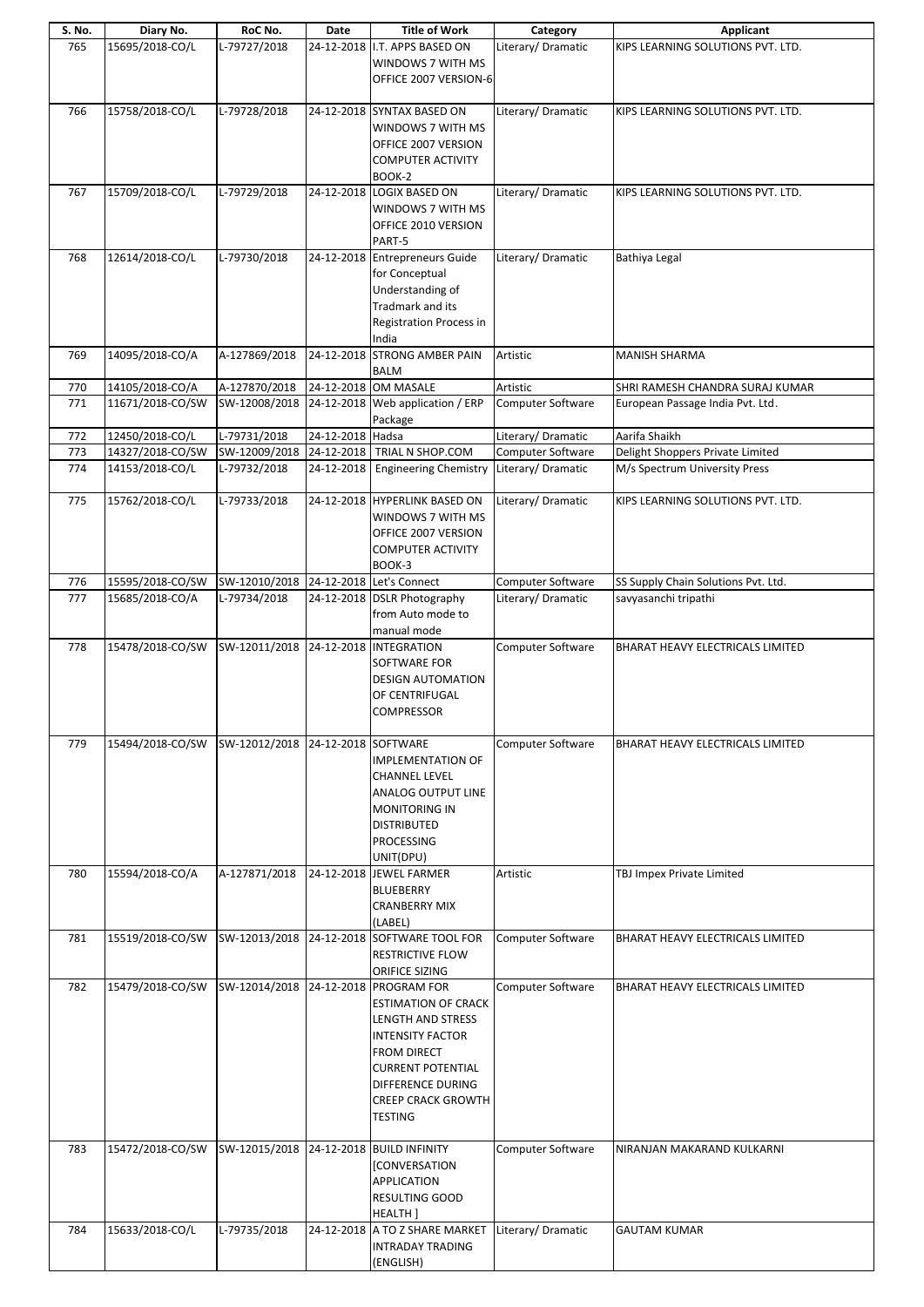| S. No. | Diary No.        | RoC No.                               | Date                  | <b>Title of Work</b>                    | Category           | <b>Applicant</b>                          |
|--------|------------------|---------------------------------------|-----------------------|-----------------------------------------|--------------------|-------------------------------------------|
| 785    | 15733/2018-CO/L  | L-79736/2018                          |                       | 24-12-2018 I.T. BEANS BASED ON          | Literary/Dramatic  | KIPS LEARNING SOLUTIONS PVT. LTD.         |
|        |                  |                                       |                       | WINDOWS 7 WITH MS                       |                    |                                           |
|        |                  |                                       |                       |                                         |                    |                                           |
|        |                  |                                       |                       | OFFICE 2010 VERSION-5                   |                    |                                           |
|        |                  |                                       |                       |                                         |                    |                                           |
| 786    | 1494/2018-CO/SW  |                                       |                       | SW-12016/2018 24-12-2018 E-Max Computer | Computer Software  | Rajesh Kumar                              |
|        |                  |                                       |                       |                                         |                    |                                           |
|        |                  |                                       |                       | <b>Education (Education</b>             |                    |                                           |
|        |                  |                                       |                       | Maximum)                                |                    |                                           |
| 787    | 15496/2018-CO/L  | L-79737/2018                          |                       | 24-12-2018 DESIGN OF HMI                | Literary/Dramatic  | BHARAT HEAVY ELECTRICALS LIMITED          |
|        |                  |                                       |                       |                                         |                    |                                           |
|        |                  |                                       |                       | <b>DISPLAYS FOR</b>                     |                    |                                           |
|        |                  |                                       |                       | <b>EXCITATION SYSTEM IN</b>             |                    |                                           |
|        |                  |                                       |                       | LINE WITH DCS                           |                    |                                           |
|        |                  |                                       |                       |                                         |                    |                                           |
| 788    | 15501/2018-CO/L  | L-79738/2018                          |                       | 24-12-2018 CONTROL SCHEME FOR           | Literary/Dramatic  | BHARAT HEAVY ELECTRICALS LIMITED          |
|        |                  |                                       |                       | AIR CONDITIONING &                      |                    |                                           |
|        |                  |                                       |                       |                                         |                    |                                           |
|        |                  |                                       |                       | <b>VENTILATION SYSTEM</b>               |                    |                                           |
|        |                  |                                       |                       | OF THERMAL POWER                        |                    |                                           |
|        |                  |                                       |                       | PLANT                                   |                    |                                           |
|        |                  |                                       |                       |                                         |                    |                                           |
|        |                  |                                       |                       |                                         |                    |                                           |
| 789    | 11006/2018-CO/SR | SR-13895/2018                         |                       | 24-12-2018 Meri Vrishbhanu Lali         | Sound Recording    | Gaurav Krishna Goswami                    |
| 790    | 14233/2018-CO/A  | A-127872/2018                         | 24-12-2018 XENO       |                                         | Artistic           | <b>INFINITY BLISS LLP</b>                 |
|        |                  |                                       |                       |                                         |                    |                                           |
| 791    | 15596/2018-CO/L  | L-79739/2018                          | 24-12-2018 Expo APP   |                                         | Literary/Dramatic  | VirtualX Exhibits & Media Pvt. Ltd        |
| 792    | 1379/2018-CO/L   | L-79740/2018                          | 24-12-2018 Bhavai     |                                         | Literary/ Dramatic | Triangle Film Company                     |
| 793    | 10586/2018-CO/A  | A-127873/2018                         |                       | 26-12-2018 Radha Krishna                | Artistic           | Mohan Lal BHardwaj                        |
|        |                  |                                       |                       |                                         |                    |                                           |
|        |                  |                                       |                       | <b>Embracing The Cow</b>                |                    |                                           |
| 794    | 15815/2018-CO/SW | SW-12017/2018                         | 26-12-2018 CAMPUS     |                                         | Computer Software  | RAMA KRISHNA REDDY PABBATHIREDDY          |
|        |                  |                                       |                       |                                         |                    |                                           |
|        |                  |                                       |                       | MANAGEMENT                              |                    |                                           |
|        |                  |                                       |                       | <b>SOLUTION ERP SUITE</b>               |                    |                                           |
|        |                  |                                       |                       | WITH COMMUNITY                          |                    |                                           |
|        |                  |                                       |                       |                                         |                    |                                           |
|        |                  |                                       |                       | DIGITAL LIBRARY V 2.0                   |                    |                                           |
|        |                  |                                       |                       |                                         |                    |                                           |
| 795    | 12159/2018-CO/SW | SW-12018/2018 26-12-2018 AUTOSHAK     |                       |                                         | Computer Software  | RAJESH KIRIT MANKAD                       |
|        |                  |                                       |                       |                                         |                    |                                           |
| 796    | 11942/2018-CO/SR | SR-13896/2018                         |                       | 26-12-2018 Apne Sab Roothe              | Sound Recording    | Gaurav Krishna Goswami                    |
| 797    | 11944/2018-CO/SR | SR-13897/2018                         |                       | 26-12-2018 Mere Banke Bihari            | Sound Recording    | Gaurav Krishna Goswami                    |
|        |                  |                                       |                       | Aagaya Mein Sharan                      |                    |                                           |
|        |                  |                                       |                       |                                         |                    |                                           |
|        |                  |                                       |                       | Teri                                    |                    |                                           |
| 798    | 9521/2018-CO/SW  | SW-12019/2018                         | 26-12-2018            | Vehicle Diagnostic and                  | Computer Software  | Lemon Street Ventures Private Limited     |
|        |                  |                                       |                       | Monitoring                              |                    |                                           |
|        |                  |                                       |                       |                                         |                    |                                           |
| 799    | 14272/2018-CO/L  | L-79741/2018                          |                       | 26-12-2018 SEA ROCK AGRO                | Literary/ Dramatic | RAEES BASHIR AHMED SHAIKH                 |
|        |                  |                                       |                       | <b>CONCEPT</b>                          |                    |                                           |
| 800    | 14131/2018-CO/A  | L-79742/2018                          | 26-12-2018            | <b>VOICE CONTROLLED</b>                 | Literary/Dramatic  | Yogesh Golhar                             |
|        |                  |                                       |                       |                                         |                    |                                           |
|        |                  |                                       |                       | ROBOTIC VEHICLE                         |                    |                                           |
|        |                  |                                       |                       | <b>USING ANDROID</b>                    |                    |                                           |
|        |                  |                                       |                       |                                         |                    |                                           |
|        |                  |                                       |                       | <b>APPLICATION</b>                      |                    |                                           |
| 801    | 14357/2018-CO/L  | L-79743/2018                          |                       | 26-12-2018 Micro Environment            | Literary/Dramatic  | Amol Narayan Dumbare, Jameer Gulab Kotwal |
|        |                  |                                       |                       | Sensing for                             |                    | Vaishali Prasad Latke                     |
|        |                  |                                       |                       |                                         |                    |                                           |
|        |                  |                                       |                       | Smartphones                             |                    |                                           |
| 802    | 13945/2018-CO/A  | A-127874/2018                         |                       | 26-12-2018 SARDA FARMS                  | Artistic           | SHRIRANG KISANLAL SARDA                   |
| 803    | 13938/2018-CO/A  | A-127875/2018                         | 26-12-2018 UNT BIDI   |                                         | Artistic           | M/S. KISANLAL BASTIRAM SARDA              |
|        |                  |                                       |                       |                                         |                    |                                           |
| 804    | 13932/2018-CO/A  | A-127876/2018                         | 26-12-2018 UNT BIDI   |                                         | Artistic           | KISANLAL BASTIRAM SARDA                   |
| 805    | 13929/2018-CO/A  | A-127877/2018                         | 26-12-2018 UNT BIDI   |                                         | Artistic           | M/S KISANLAL BASTIRAM SARDA               |
|        |                  |                                       |                       |                                         | Artistic           |                                           |
| 806    | 11788/2018-CO/A  | A-127878/2018                         |                       | 26-12-2018 BIRLA GOLD-PREMIUM           |                    | CENTURY TEXTILES AND INDUSTRIES LIMITED   |
|        |                  |                                       |                       | <b>CEMENT PACKAGING</b>                 |                    |                                           |
|        |                  |                                       |                       |                                         |                    |                                           |
|        |                  |                                       |                       |                                         |                    |                                           |
| 807    | 15891/2018-CO/SW | SW-12020/2018 26-12-2018 Demand Curve |                       |                                         | Computer Software  | SS SUPPLY CHAIN SOUTIONS PVT. LTD.        |
| 808    | 15324/2018-CO/SW | SW-12021/2018                         |                       | 26-12-2018 Camera firmware              | Computer Software  | M/S. LOOKMAN ELECTROPLAST INDUSTRIES LTD  |
|        |                  |                                       |                       |                                         |                    |                                           |
| 809    | 15548/2018-CO/CF | CF-4297/2018                          | 26-12-2018 Ravan      |                                         | Cinematograph Film | Swami Vivekanand Shubharti University     |
|        |                  |                                       |                       |                                         |                    |                                           |
| 810    | 15367/2018-CO/L  | L-79744/2018                          |                       | 26-12-2018 Takht Rakhito                | Literary/Dramatic  | <b>Bharat Datar</b>                       |
| 811    | 15361/2018-CO/L  | L-79745/2018                          | 26-12-2018 Love house |                                         | Literary/ Dramatic | Kanish Paul                               |
| 812    | 15359/2018-CO/L  | L-79746/2018                          |                       | 26-12-2018 SHUSHRUSHEY                  | Literary/Dramatic  | sathyanath                                |
|        |                  |                                       |                       |                                         |                    |                                           |
| 813    | 15645/2018-CO/L  | L-79747/2018                          |                       | 26-12-2018 Swa sanwad Vandu             | Literary/Dramatic  | Tejgyan Global Foundation                 |
|        |                  |                                       |                       | Jadoo                                   |                    |                                           |
| 814    | 14000/2018-CO/L  | L-79748/2018                          | 26-12-2018            | Madhavbaug                              | Literary/Dramatic  | Vaidya Sane Ayurved Lab Pvt. Ltd.         |
|        |                  |                                       |                       |                                         |                    |                                           |
|        |                  |                                       |                       | <b>Medicines Handbook</b>               |                    |                                           |
|        |                  |                                       |                       | Version 1.0                             |                    |                                           |
|        |                  |                                       |                       |                                         |                    |                                           |
| 815    | 10969/2018-CO/CF | CF-4298/2018                          |                       | 26-12-2018 SENN PRODUCTIONS             | Cinematograph Film | <b>SUBHASH BHAGAT</b>                     |
| 816    | 13660/2018-CO/SW | SW-12022/2018                         | 26-12-2018 GloRMSS    |                                         | Computer Software  | GlobalSpace Technologies Limited          |
| 817    | 11775/2018-CO/L  | L-79749/2018                          |                       | 26-12-2018 Passwords to a Happy         | Literary/ Dramatic | Tejgyan Global Foundation                 |
|        |                  |                                       |                       |                                         |                    |                                           |
|        |                  |                                       |                       | Life - The Art of Being                 |                    |                                           |
|        |                  |                                       |                       | Happy in all Situations                 |                    |                                           |
|        |                  |                                       |                       |                                         |                    |                                           |
|        |                  |                                       |                       |                                         |                    |                                           |
| 818    | 14361/2018-CO/L  | L-79750/2018                          |                       | 26-12-2018 SECANT PILE WALL BY          | Literary/Dramatic  | PALLAVI CHAKOLE                           |
|        |                  |                                       |                       | UTILIZING NON-                          |                    |                                           |
|        |                  |                                       |                       |                                         |                    |                                           |
|        |                  |                                       |                       | BIODEGRADABLE                           |                    |                                           |
|        |                  |                                       |                       | <b>WASTE</b>                            |                    |                                           |
| 819    | 8969/2018-CO/A   | A-127879/2018                         |                       | 26-12-2018 ALEMBIC (LOGO)               | Artistic           | ALEMBIC PHARMACEUTICALS LIMITED           |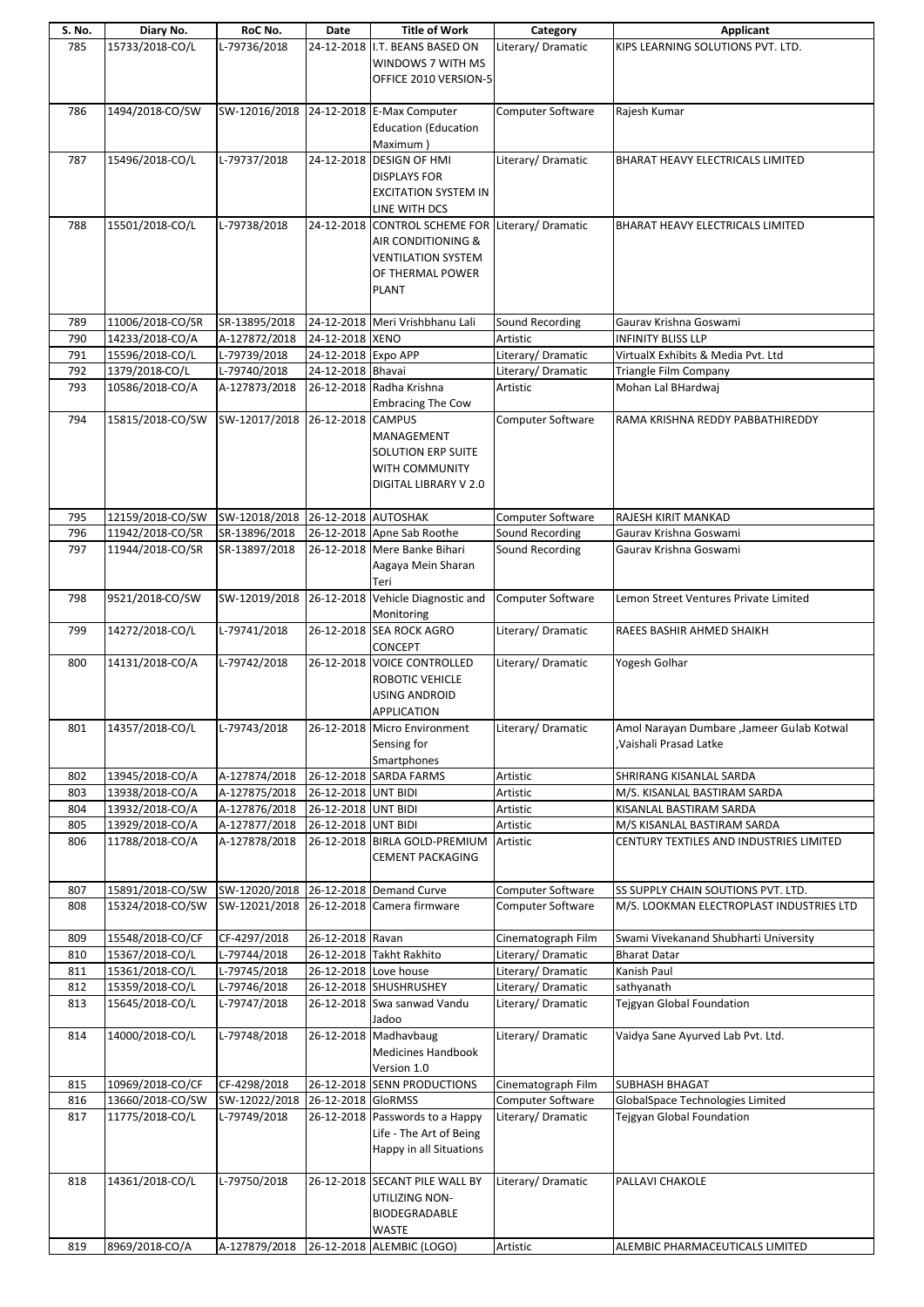| S. No.     | Diary No.                          | RoC No.                       | Date                | <b>Title of Work</b>                                                                                                                                        | Category                      | Applicant                                                               |
|------------|------------------------------------|-------------------------------|---------------------|-------------------------------------------------------------------------------------------------------------------------------------------------------------|-------------------------------|-------------------------------------------------------------------------|
| 820        | 15563/2018-CO/L                    | L-79751/2018                  |                     | 26-12-2018 CAPACITY ESTIMATION<br>OF REAR AXLE<br><b>BUISNESS UNIT AND</b><br>LAYOUT MAPPING.                                                               | Literary/Dramatic             | Manish R. Moroliya                                                      |
| 821        | 15247/2018-CO/A                    | A-127880/2018                 |                     | 26-12-2018 OLITIA FOODS                                                                                                                                     | Artistic                      | M/s. OLITIA FOODS PRIVATE LIMITED                                       |
| 822        | 15487/2018-CO/L                    | L-79752/2018                  |                     | 26-12-2018 THE CAREER IMMRSE<br><b>EXPERIENCE</b>                                                                                                           | Literary/Dramatic             | <b>Immrse Education Private Limited</b>                                 |
| 823        | 15482/2018-CO/L                    | L-79753/2018                  |                     | 26-12-2018 THE PROGRAM OF<br><b>NATURE</b>                                                                                                                  | Literary/Dramatic             | Manjula Naraynan                                                        |
| 824        | 11564/2018-CO/A                    | A-127881/2018                 |                     | 26-12-2018 YOGASHRAY<br>SEWAYATAN                                                                                                                           | Artistic                      | YOGASHRAY SEWAYATAN TRUST                                               |
| 825        | 2379/2018-CO/L                     | L-79754/2018                  |                     | 26-12-2018 WRITER NUMBER 1                                                                                                                                  | Literary/Dramatic             | NAVINDER OBEROI                                                         |
| 826        | 10254/2018-CO/L                    | L-79755/2018                  |                     | 26-12-2018 Stuck In Space                                                                                                                                   | Literary/Dramatic             | Aarav Mehta                                                             |
| 827        | 11562/2018-CO/A                    | A-127882/2018                 |                     | 26-12-2018 METAL FOLDS                                                                                                                                      | Artistic                      | M/S WIRE & WIRE INDUSTRIES                                              |
| 828        | 15657/2018-CO/L                    | L-79756/2018                  |                     | 26-12-2018 TEACHER OF THE YEAR                                                                                                                              | Literary/Dramatic             | MR. SHAUNAK G. VYAS , MR. VIKRAM PANCHAL                                |
| 829        | 14409/2018-CO/A                    | A-127883/2018                 | 26-12-2018 FLEX BOX |                                                                                                                                                             | Artistic                      | MR. NIRANJAN P. TOLANI PROPRIETOR OF M/S.<br><b>HARLEEN ENTERPRISES</b> |
| 830        | 14171/2018-CO/A                    | A-127884/2018                 |                     | 26-12-2018 R R KABEL FIREX LSOH                                                                                                                             | Artistic                      | R R KABEL LIMITED                                                       |
| 831        | 14178/2018-CO/A<br>14176/2018-CO/A | A-127885/2018                 |                     | 26-12-2018 R R KABEL UNILAY<br>26-12-2018 R R KABEL SUPEREX                                                                                                 | Artistic<br>Artistic          | R R KABEL LIMITED                                                       |
| 832<br>833 | 15643/2018-CO/L                    | A-127886/2018<br>L-79757/2018 |                     | 26-12-2018 Mulancha Sampurna                                                                                                                                | Literary/ Dramatic            | R R KABEL LIMITED<br>Tejgyan Global Foundation                          |
|            |                                    |                               |                     | Vikas Kasa Karava                                                                                                                                           |                               |                                                                         |
| 834        | 5023/2018-CO/L                     | L-79758/2018                  |                     | 26-12-2018 NOTARY ITIHASER<br>SAKSHI                                                                                                                        | Literary/Dramatic             | <b>INDRAJEET DAS</b>                                                    |
| 835        | 14848/2018-CO/A                    | A-127887/2018                 | 26-12-2018 IMPACT   |                                                                                                                                                             | Artistic                      | DEV PLAST INDUSTRIES                                                    |
| 836<br>837 | 14845/2018-CO/A<br>12887/2018-CO/L | A-127888/2018<br>L-79759/2018 | 26-12-2018 SUNRISE  | 26-12-2018 Mergers and                                                                                                                                      | Artistic<br>Literary/Dramatic | DEV PLAST INDUSTRIES<br>Raghunath TV                                    |
|            |                                    |                               |                     | Acquisitions                                                                                                                                                |                               |                                                                         |
| 838        | 14847/2018-CO/SW                   | SW-12023/2018                 |                     | 26-12-2018 Lobster Version 1.0                                                                                                                              | Computer Software             | Sanjay Narhari Mhatre                                                   |
| 839<br>840 | 14833/2018-CO/A<br>15025/2018-CO/L | A-127889/2018<br>L-79760/2018 |                     | 26-12-2018 MARATHON<br>26-12-2018 Cocktail Protocol for                                                                                                     | Artistic<br>Literary/Dramatic | SWIFT FINVEST PVT. LTD.<br>Manipal Academy of Higher Education          |
|            |                                    |                               |                     | preparation of<br>Autologous Platelet<br><b>Fibrin Glue</b>                                                                                                 |                               |                                                                         |
| 841        | 9770/2018-CO/L                     | L-79761/2018                  |                     | 26-12-2018 KRISHNA THI<br>DWARKADHISH                                                                                                                       | Literary/ Dramatic            | KALPESH PARSOTAMBHAI UMRETIYA                                           |
| 842        | 10231/2018-CO/L                    | L-79762/2018                  |                     | 26-12-2018 Performance<br>Enhancement of<br>Distributed<br>Transactions through<br>Scalable Workload<br>Driven Data<br>Partitioning                         | Literary/Dramatic             | Dr. Vahida Attar, Rajesh Bharati                                        |
| 843        | 15587/2018-CO/A                    | A-127890/2018                 |                     | 26-12-2018 BINAY JI KA MASALA<br>CHOWMIN [AS PER<br>LABEL ]                                                                                                 | Artistic                      | <b>BINAY KUMAR GUPTA</b>                                                |
| 844        | 15570/2018-CO/A                    | A-127891/2018                 | 26-12-2018 Surves   |                                                                                                                                                             | Artistic                      | Mr. Madhav Sampatrao Surve trading as M/s.<br>Surves Pure Non-Veg       |
| 845        | 15582/2018-CO/L                    | L-79763/2018                  |                     | 26-12-2018 Battle without Arms                                                                                                                              | Literary/Dramatic             | Rahul Pandey                                                            |
| 846        | 14750/2018-CO/L                    | L-79764/2018                  |                     | 26-12-2018 Elt Duke and The<br>Company of Gold<br>Hunters                                                                                                   | Literary/Dramatic             | Ajay Setia                                                              |
| 847        | 13565/2018-CO/A                    | A-127892/2018                 |                     | 26-12-2018 SPECIAL HARIYANA BIDI Artistic<br>NO.702                                                                                                         |                               | M/s Hariyana Bidi Udhyog                                                |
| 848        | 14936/2018-CO/L                    | L-79765/2018                  |                     | 26-12-2018 GOD FATHER BV<br>GOVINDASWAMI SKIN<br>MUSCLE WAY<br><b>CLEARING BORN BABY</b><br>HUMAN HEALTH TIPS.                                              | Literary/Dramatic             | <b>B.V. GOVINDASWAMI</b>                                                |
| 849        | 13369/2018-CO/A                    | A-127893/2018                 |                     | 26-12-2018 Shreeramji (Hindi)                                                                                                                               | Artistic                      | Shreeramji Commerce Private Limited                                     |
| 850        | 3913/2018-CO/L                     | L-79766/2018                  |                     | 26-12-2018 APPLICATION<br><b>DEVELOPERS GUIDE</b><br>FOR HAL'S REAL TIME<br>OPERATING SYSTEM<br>DOC NO<br>MCSRDC/RTOS/APP_G<br>UIDE/01/00, DT<br>28/11/2017 | Literary/Dramatic             | MISSION & COMBAT SYSTEMS RESEARCH AND<br>DESIGN CENTER MCSRDC,          |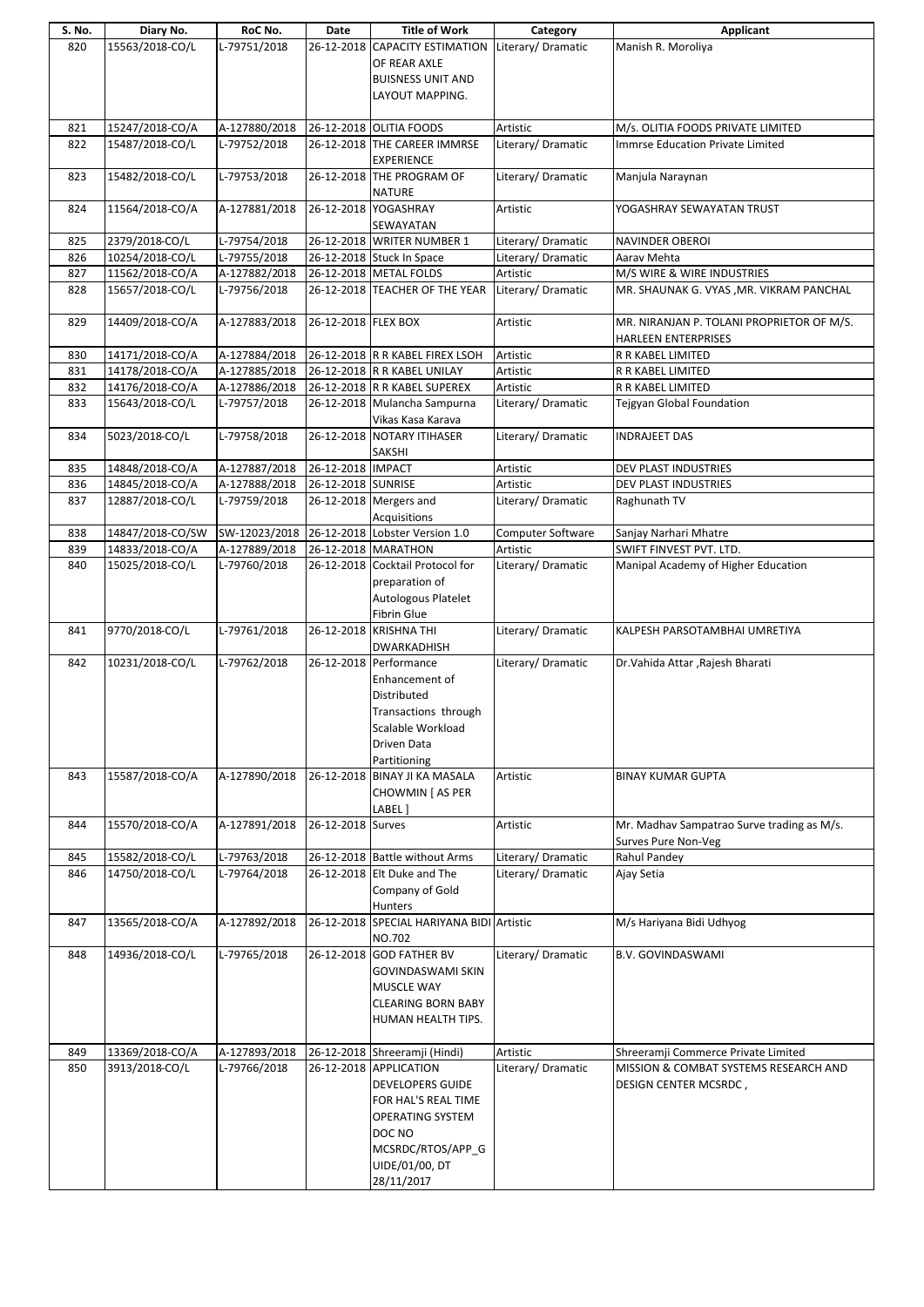| 851 | Diary No.        | RoC No.       | Date                 | <b>Title of Work</b>                                                                                                                                                         | Category                 | Applicant                                                             |
|-----|------------------|---------------|----------------------|------------------------------------------------------------------------------------------------------------------------------------------------------------------------------|--------------------------|-----------------------------------------------------------------------|
|     | 3910/2018-CO/L   | L-79767/2018  |                      | 26-12-2018 SOFTWARE<br>REQUIREMENT<br><b>SPECIFICATION FOR</b><br>SYMBOL GENERATOR<br>AND DISPLAY DOC NO<br>MCSRDC/JD3 OSA/SRS<br>/SYM/06/00 DT<br>29/12/2017                | Literary/Dramatic        | MISSION & COMBAT SYSTEMS RESEARCH AND<br><b>DESIGN CENTER MCSRDC</b>  |
| 852 | 3915/2018-CO/L   | L-79768/2018  |                      | 26-12-2018 SOFTWARE INTERFACE<br><b>CONTROL DEFINITION</b><br>FOR HARDWARE<br><b>FUNCTIONALITY TEST</b><br>OF EFDU DOC NO<br>MCSRDC/EFDU_HFT/SI<br>CD/01/00 DT<br>07/02/2018 | Literary/Dramatic        | MISSION & COMBAT SYSTEMS RESEARCH AND<br><b>DESIGN CENTER MCSRDC</b>  |
| 853 | 3908/2018-CO/L   | L-79769/2018  | 26-12-2018 SOFTWARE  | REQUIREMENT<br>SPECIFICATION FOR<br><b>INTERFACE AND</b><br><b>ALGORITHM MODULE</b><br>FOR SYMBOLOGY DOC<br><b>NO</b><br>MCSRDC/JD3 OSA/SRS<br>/IA/06/00                     | Literary/Dramatic        | MISSION & COMBAT SYSTEMS RESEARCH AND<br><b>DESIGN CENTER MCSRDC,</b> |
| 854 | 14625/2018-CO/L  | L-79770/2018  |                      | 26-12-2018 Title of research work                                                                                                                                            | Literary/Dramatic        | DNYANDA NAMDEO HIRE                                                   |
| 855 | 14945/2018-CO/SR | SR-13898/2018 |                      | 26-12-2018 TOHAR HOTHWA<br>LAAGELA CHAKLATE                                                                                                                                  | Sound Recording          | Ratnakar Kumar                                                        |
| 856 | 11850/2018-CO/SW | SW-12024/2018 |                      | 26-12-2018 Chaos Theory Based<br>Image Cryptography<br>Using STA Algorithm                                                                                                   | Computer Software        | Kamalraj Subramaniam , Renjith V Ravi                                 |
| 857 | 12064/2018-CO/L  | L-79771/2018  |                      | 26-12-2018 10 UNIVERSALLY BEST<br><b>AFFIRMATIONS TO</b><br><b>CHANGE YOUR LIFE</b><br><b>POSITIVELY</b>                                                                     | Literary/Dramatic        | GANRAJ VENKATESH MEGHRAJ                                              |
| 858 | 1224/2018-CO/A   | A-127894/2018 |                      | 26-12-2018 MONA CAFE WITH                                                                                                                                                    | Artistic                 | UNIVERSAL IMPORT EXPORT INDIA PRIVATE                                 |
|     |                  |               |                      | PRESENTATION                                                                                                                                                                 |                          | LIMITED                                                               |
| 859 | 11969/2018-CO/A  | A-127895/2018 | 26-12-2018 ViData    |                                                                                                                                                                              | Artistic                 | Securens Systems Private Limited                                      |
| 860 | 15864/2018-CO/SW | SW-12025/2018 |                      | 26-12-2018 www.addinbusiness.co<br>m                                                                                                                                         | <b>Computer Software</b> | Siva Vignesh Velayutham                                               |
| 861 | 1284/2018-CO/L   | L-79772/2018  |                      | 26-12-2018 MANAGING<br>PREGNANCY AND<br><b>NURSING</b>                                                                                                                       | Literary/Dramatic        | <b>G PADMA VIJAY</b>                                                  |
| 862 | 9195/2018-CO/L   | L-79773/2018  |                      | 27-12-2018 Lightweight Algorithm<br>for Embedded Security<br>in Machine to Machine<br>communication<br>towards Internet of<br>Things.                                        | Literary/ Dramatic       | MAHENDRA B SALUNKE , PARIKSHIT N MAHALLE<br>PRASHANT S DHOTRE         |
| 863 | 13618/2018-CO/SW | SW-12026/2018 |                      | 27-12-2018 AN INFORMATIONAL<br>MANAGEMENT SYSTEM<br><b>FOR MANAGING</b><br><b>RESEARCH SUPPORT</b><br><b>GROUP ACTIVITIES</b><br>ELECTRONICALLY                              | Computer Software        | COUNCIL OF SCIENTIFIC AND INDUSTRIAL<br><b>RESEARCH</b>               |
| 864 | 13791/2018-CO/A  | A-127896/2018 |                      | 27-12-2018 WG-RIGHT SIEVE BOX<br>(TSEP-6011-A-01)                                                                                                                            | Artistic                 | Milltec Machinery Private Limited                                     |
| 865 | 13788/2018-CO/A  | A-127897/2018 |                      | 27-12-2018 WG-LEFT SIEVE BOX<br>(TSEP-6010-A-01)                                                                                                                             | Artistic                 | Milltec Machinery Private Limited                                     |
| 866 | 13787/2018-CO/A  | A-127898/2018 |                      | 27-12-2018 WG-BASE-ASSY (TSEP-<br>6001-A-01)                                                                                                                                 | Artistic                 | Milltec Machinery Private Limited                                     |
| 867 | 13786/2018-CO/A  | A-127899/2018 |                      | 27-12-2018 DRIVE ASSY (TSEP-6038-Artistic<br>$A-01)$                                                                                                                         |                          | Milltec Machinery Private Limited                                     |
| 868 | 13785/2018-CO/A  | A-127900/2018 |                      | 27-12-2018 SS-MALE PUNCHED<br>SIEVE (TSEP-6027-A-01)                                                                                                                         | Artistic                 | Milltec Machinery Private Limited                                     |
| 869 | 14188/2018-CO/A  | A-127901/2018 | 27-12-2018 RR GLOBAL |                                                                                                                                                                              | Artistic                 | RAM RATNA RESEARCH AND HOLDINGS PVT. LTD.                             |
| 870 | 15235/2018-CO/L  | L-79774/2018  | 27-12-2018 MURABBA   |                                                                                                                                                                              | Literary/ Dramatic       | <b>VISHAVJOT MANN</b>                                                 |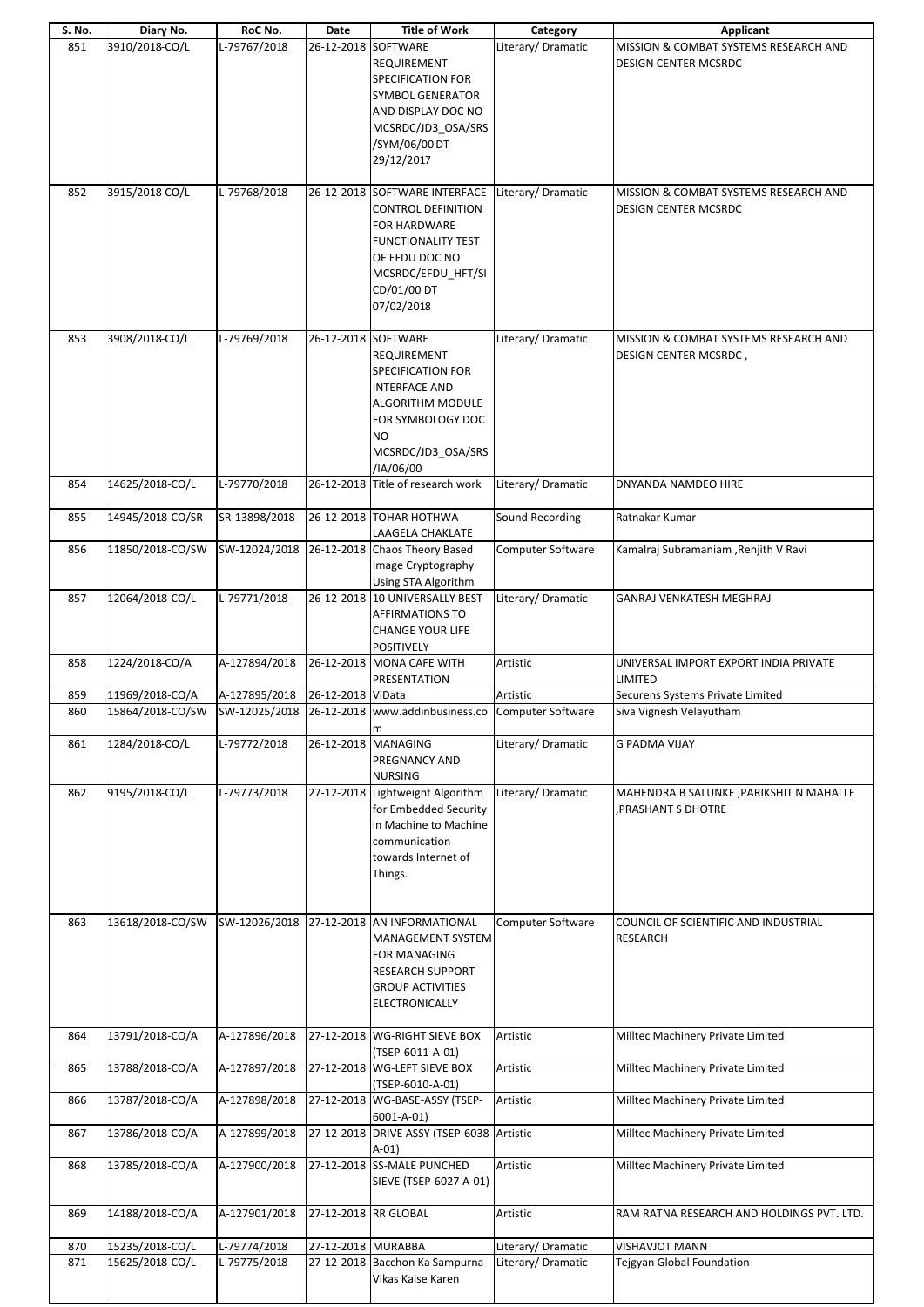| S. No. | Diary No.       | RoC No.       | Date               | <b>Title of Work</b>                | Category           | Applicant                                           |
|--------|-----------------|---------------|--------------------|-------------------------------------|--------------------|-----------------------------------------------------|
| 872    | 15649/2018-CO/L | L-79776/2018  |                    | 27-12-2018 Sir Isaac Newton -       | Literary/ Dramatic | <b>Tejgyan Global Foundation</b>                    |
|        |                 |               |                    | Seemit Vicharana New                |                    |                                                     |
|        |                 |               |                    | <b>Turn Denare</b>                  |                    |                                                     |
| 873    | 15581/2018-CO/A | A-127902/2018 |                    | 27-12-2018 K J C K Coffee King      | Artistic           | <b>KAILASH JOSHI</b>                                |
|        |                 |               |                    |                                     |                    |                                                     |
| 874    | 15584/2018-CO/L | L-79777/2018  |                    | 27-12-2018 BIG SHADOW-              | Literary/ Dramatic | PRASHANT KUMAR SHARMA                               |
|        |                 |               |                    | <b>DICTIONARY</b>                   |                    |                                                     |
| 875    | 15545/2018-CO/L | L-79778/2018  |                    | 27-12-2018 SCREENPLAY: SOORYA-      | Literary/Dramatic  | Ajay sharma                                         |
|        |                 |               |                    | <b>KAAL</b>                         |                    |                                                     |
| 876    | 15670/2018-CO/L | L-79779/2018  |                    | 27-12-2018 GYAN'S RULES             | Literary/Dramatic  | Gyanendra Singh Maurya                              |
| 877    | 15687/2018-CO/A | A-127903/2018 |                    | 27-12-2018 GOKUL HANDLOOM           | Artistic           | LILAVATI KHATRI                                     |
|        |                 |               |                    |                                     |                    |                                                     |
|        |                 |               |                    | B07HB2SCPT                          |                    |                                                     |
| 878    | 15731/2018-CO/A | A-127904/2018 |                    | 27-12-2018 GOKUL HANDLOOM           | Artistic           | LILAVATI KHATRI                                     |
|        |                 |               |                    | B07HB2G48D                          |                    |                                                     |
| 879    | 15736/2018-CO/A | A-127905/2018 |                    | 27-12-2018 GOKUL HANDLOOM           | Artistic           | LILAVATI KHATRI                                     |
|        |                 |               |                    | B07HG4VQ58                          |                    |                                                     |
| 880    | 15727/2018-CO/A | A-127906/2018 | 27-12-2018         | <b>GOKUL HANDLOOM</b>               | Artistic           | LILAVATI KHATRI                                     |
|        |                 |               |                    | B07HB1MN1C                          |                    |                                                     |
|        |                 |               |                    |                                     |                    |                                                     |
| 881    | 14186/2018-CO/A | A-127907/2018 |                    | 27-12-2018 BRAND ONE POHA           | Artistic           | Mr. ALOK KUMAR SHARMA                               |
| 882    | 12793/2018-CO/L | L-79780/2018  |                    | 27-12-2018 SRI SOUMYA KASEESA       | Literary/Dramatic  | Central Chinmaya Mission Trust - CCMT               |
|        |                 |               |                    | <b>STOTRAM</b>                      |                    |                                                     |
| 883    | 15599/2018-CO/L | L-79781/2018  |                    | 27-12-2018 MY SAFETY & ME           | Literary/Dramatic  | DIL SE, A Registered Indian Public Charitable Trust |
|        |                 |               |                    |                                     |                    | founded by Mr. Ravinder Pal Singh                   |
| 884    | 15481/2018-CO/L | L-79782/2018  |                    | 27-12-2018 Digital Image            | Literary/Dramatic  | Neeraj Bhanot                                       |
|        |                 |               |                    |                                     |                    |                                                     |
|        |                 |               |                    | Processing and Industry             |                    |                                                     |
|        |                 |               |                    | 4.0 based Conceptual                |                    |                                                     |
|        |                 |               |                    | Surveillance                        |                    |                                                     |
|        |                 |               |                    | Architecture for Line               |                    |                                                     |
|        |                 |               |                    | and Functional Layout               |                    |                                                     |
|        |                 |               |                    | in Manufacturing                    |                    |                                                     |
|        |                 |               |                    |                                     |                    |                                                     |
|        |                 |               |                    | Industry                            |                    |                                                     |
|        |                 |               |                    |                                     |                    |                                                     |
|        |                 |               |                    |                                     |                    |                                                     |
| 885    | 12999/2018-CO/L | L-79783/2018  |                    | 27-12-2018 River Linking Project In | Literary/Dramatic  | Er. Pundlikrao Rangrao Deshmukh - P.R. Deshmukh     |
|        |                 |               |                    | Maharashtra, Linking                |                    |                                                     |
|        |                 |               |                    | Marathwada, Vidarbha                |                    |                                                     |
|        |                 |               |                    |                                     |                    |                                                     |
|        |                 |               |                    | & Khandesh. Godavari                |                    |                                                     |
|        |                 |               |                    | - Tapi River Link                   |                    |                                                     |
|        |                 |               |                    | (Pranhita Project)                  |                    |                                                     |
|        |                 |               |                    |                                     |                    |                                                     |
| 886    | 14185/2018-CO/A | A-127908/2018 |                    | 27-12-2018 ROBILO RAJ BHANDAR       | Artistic           | ALOK KUMAR SHARMA                                   |
|        |                 |               |                    |                                     |                    |                                                     |
|        |                 |               |                    |                                     |                    |                                                     |
| 887    | 5071/2018-CO/L  | L-79784/2018  |                    | 27-12-2018 The Dominion of Quan     | Literary/Dramatic  | Rajat Prasad                                        |
|        |                 |               |                    | and Doms                            |                    |                                                     |
| 888    | 15577/2018-CO/L | L-79785/2018  |                    | 27-12-2018   IOT BASED GARBAGE      | Literary/ Dramatic | Prof. Devika Deshmukh                               |
|        |                 |               |                    | MONITORING USING                    |                    |                                                     |
|        |                 |               |                    | <b>LOCATION TRACKING</b>            |                    |                                                     |
|        |                 |               |                    | SYSTEM                              |                    |                                                     |
|        | 15669/2018-CO/L | L-79786/2018  |                    | 27-12-2018 LOCKER INC               | Literary/ Dramatic | RAVI MADAAN                                         |
| 889    |                 |               |                    |                                     |                    |                                                     |
| 890    | 15542/2018-CO/L | L-79787/2018  |                    | 27-12-2018 GUDDAN-TUMSE NA          | Literary/ Dramatic | Zee Entertainment Enterprises Limited               |
|        |                 |               |                    | <b>HO PAYEGA</b>                    |                    |                                                     |
| 891    | 15537/2018-CO/L | L-79788/2018  |                    | 27-12-2018 GRAFALCO PRE-            | Literary/ Dramatic | NAVNEET EDUCATION LTD                               |
|        |                 |               |                    | <b>SCHOOL CURSIVE</b>               |                    |                                                     |
|        |                 |               |                    | <b>CAPITAL LETTERS</b>              |                    |                                                     |
|        |                 |               |                    |                                     |                    |                                                     |
| 892    | 15686/2018-CO/L | L-79789/2018  |                    | 27-12-2018 ONE LIGHT MANY           | Literary/ Dramatic | RADHA SOAMI SATSANG BEAS                            |
|        |                 |               |                    | LAMPS                               |                    |                                                     |
| 893    | 15683/2018-CO/L | L-79790/2018  |                    | 27-12-2018 ONE LIGHT MANY           | Literary/ Dramatic | RADHA SOAMI SATSANG BEAS                            |
|        |                 |               |                    | <b>LAMPS</b>                        |                    |                                                     |
| 894    | 15541/2018-CO/L | L-79791/2018  |                    | 27-12-2018 Augmented                | Literary/ Dramatic | Mengage Technologies Pvt. Ltd.                      |
|        |                 |               |                    | Prescription                        |                    |                                                     |
| 895    | 15469/2018-CO/L | L-79792/2018  | 27-12-2018 KALIJAI |                                     | Literary/Dramatic  | M/s. ODISHA TELEVISION LIMITED.                     |
|        |                 |               |                    |                                     |                    |                                                     |
| 896    | 15662/2018-CO/L | L-79793/2018  |                    | 27-12-2018 VETTAYAR KAMBU           | Literary/Dramatic  | C. BAGAVATHY                                        |
|        |                 |               |                    | VILAYATTU PADA NOOL                 |                    |                                                     |
|        |                 |               |                    |                                     |                    |                                                     |
| 897    | 14180/2018-CO/A | A-127909/2018 |                    | 27-12-2018 VIBE HOME                | Artistic           | M/S.V.K. INDUSTRIES                                 |
|        |                 |               |                    | <b>AUTOMATION</b>                   |                    |                                                     |
|        |                 |               |                    |                                     |                    |                                                     |
| 898    | 15583/2018-CO/L | L-79794/2018  |                    | 27-12-2018 Gamers are               | Literary/ Dramatic | Rahul Pandey                                        |
|        |                 |               |                    | Satoshinakamoto                     |                    |                                                     |
|        |                 |               |                    | 27-12-2018 Rhymes and Reasons       | Literary/ Dramatic | Cindy Pereira                                       |
| 899    | 15470/2018-CO/L | L-79795/2018  |                    |                                     |                    |                                                     |
| 900    | 15742/2018-CO/A | A-127910/2018 |                    | 27-12-2018 GOKUL HANDLOOM           | Artistic           | LILAVATI KHATRI                                     |
|        |                 |               |                    |                                     |                    |                                                     |
|        |                 |               |                    | B07HG68NHM                          |                    |                                                     |
| 901    | 15715/2018-CO/A | A-127911/2018 |                    | 27-12-2018 GOKUL HANDLOOM           | Artistic           | LILAVATI KHATRI                                     |
|        |                 |               |                    | B07H9ZY3R8                          |                    |                                                     |
| 902    | 15711/2018-CO/A | A-127912/2018 |                    | 27-12-2018 GOKUL HANDLOOM           | Artistic           | LILAVATI KHATRI                                     |
|        |                 |               |                    | B07H9ZGRCS                          |                    |                                                     |
| 903    | 15714/2018-CO/L | L-79796/2018  |                    | 27-12-2018 LOGIX BASED ON           | Literary/Dramatic  | KIPS LEARNING SOLUTIONS PVT. LTD.                   |
|        |                 |               |                    |                                     |                    |                                                     |
|        |                 |               |                    | WINDOWS 7 WITH MS                   |                    |                                                     |
|        |                 |               |                    | OFFICE 2010 VERSION<br>PART-1       |                    |                                                     |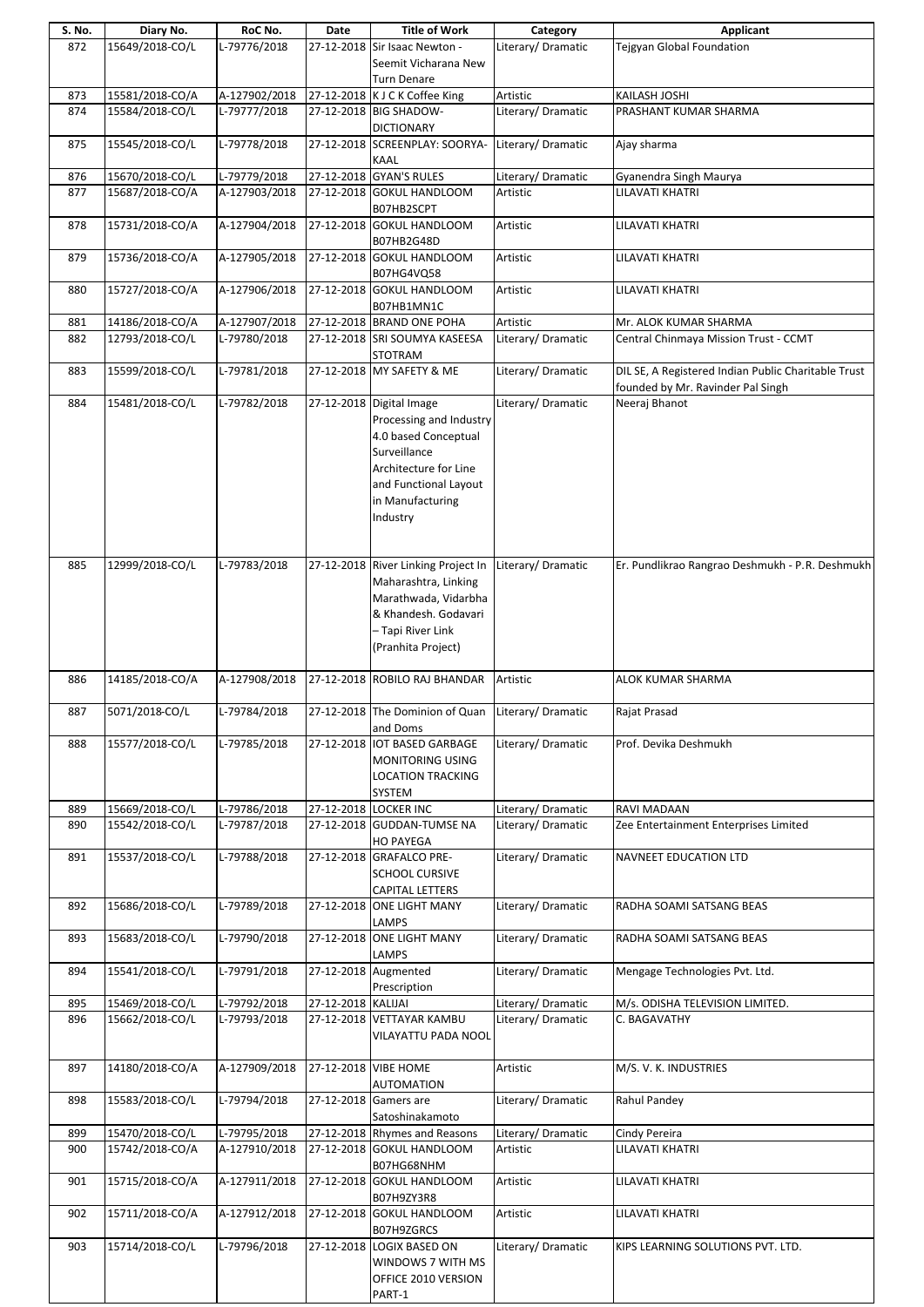| S. No.     | Diary No.                          | RoC No.                        | Date | <b>Title of Work</b>                                                                                                                         | Category             | <b>Applicant</b>                     |
|------------|------------------------------------|--------------------------------|------|----------------------------------------------------------------------------------------------------------------------------------------------|----------------------|--------------------------------------|
| 904        | 15781/2018-CO/L                    | L-79797/2018                   |      | 27-12-2018 TOOLS 16 COMPUTER<br><b>ACTIVITY BOOK BASED</b><br>ON WINDOWS 10 PART-                                                            | Literary/Dramatic    | KIPS LEARNING SOLUTIONS PVT. LTD.    |
| 905        | 15782/2018-CO/L                    | L-79798/2018                   |      | 27-12-2018 TOOLS 16 COMPUTER<br><b>ACTIVITY BOOK BASED</b><br>ON WINDOWS 10 PART                                                             | Literary/ Dramatic   | KIPS LEARNING SOLUTIONS PVT. LTD.    |
| 906        | 15778/2018-CO/L                    | L-79799/2018                   |      | 27-12-2018 TOOLS 16 MS OFFICE<br>2016 BASED ON<br>WINDOWS 10 PART-5                                                                          | Literary/Dramatic    | KIPS LEARNING SOLUTIONS PVT. LTD.    |
| 907        | 15728/2018-CO/L                    | L-79800/2018                   |      | 27-12-2018 SYNTAX BASED ON<br>WINDOWS 7 WITH MS<br>OFFICE 2007 VERSION<br><b>COMPUTER ACTIVITY</b><br>BOOK-1                                 | Literary/Dramatic    | KIPS LEARNING SOLUTIONS PVT. LTD.    |
| 908        | 15713/2018-CO/L                    | L-79801/2018                   |      | 27-12-2018 LOGIX BASED ON<br>WINDOWS 7 WITH MS<br>OFFICE 2010 VERSION<br>PART-2                                                              | Literary/Dramatic    | KIPS LEARNING SOLUTIONS PVT. LTD.    |
| 909        | 15746/2018-CO/L                    | L-79802/2018                   |      | 27-12-2018 ICON 7 BASED ON<br>WINDOWS 7 WITH MS<br>OFFICE 2007 VERSION<br>WITH MS OFFICE 2013<br><b>BASICS &amp; WINDOWS 8</b><br>GLIMPSES-4 | Literary/Dramatic    | KIPS LEARNING SOLUTIONS PVT. LTD.    |
| 910        | 15658/2018-CO/L                    | L-79803/2018                   |      | 27-12-2018 TOOLS 16 MS OFFICE<br>2016 BASED ON<br>WINDOWS 10 PART-6                                                                          | Literary/Dramatic    | KIPS LEARNING SOLUTIONS PVT. LTD.    |
| 911        | 15783/2018-CO/L                    | L-79804/2018                   |      | 27-12-2018 POINTERZ BASED ON<br>WINDOWS 10 WITH MS<br>OFFICE 2016 VERSION-8                                                                  | Literary/Dramatic    | KIPS LEARNING SOLUTIONS PVT. LTD.    |
| 912        | 15775/2018-CO/L                    | L-79805/2018                   |      | 27-12-2018 LINUX BASED CLOUD<br>FIRST OPEN SOURCE<br><b>INTERACTIVE</b><br><b>COMPUTER SERIES</b><br>PART-3                                  | Literary/Dramatic    | KIPS LEARNING SOLUTIONS PVT. LTD.    |
| 913        | 15776/2018-CO/L                    | L-79806/2018                   |      | 27-12-2018 LINUX BASED CLOUD<br><b>FIRST OPEN SOURCE</b><br><b>INTERACTIVE</b><br><b>COMPUTER SERIES</b><br>PART-2                           | Literary/Dramatic    | KIPS LEARNING SOLUTIONS PVT. LTD.    |
| 914        | 15754/2018-CO/L                    | L-79807/2018                   |      | 27-12-2018 SYNTAX BASED ON<br>WINDOWS 7 WITH MS<br>OFFICE 2007 VERSION<br>MS OFFICE 2010 BASICS-<br>5                                        | Literary/Dramatic    | KIPS LEARNING SOLUTIONS PVT. LTD.    |
| 915        | 15753/2018-CO/L                    | L-79808/2018                   |      | 27-12-2018 SYNTAX BASED ON<br>WINDOWS 7 WITH MS<br>OFFICE 2007 VERSION<br>MS OFFICE 2010 BASICS-<br>6                                        | Literary/Dramatic    | KIPS LEARNING SOLUTIONS PVT. LTD.    |
| 916        | 14193/2018-CO/A                    | A-127913/2018                  |      | 27-12-2018 THE JOREHAUT TEA<br>LIMITED                                                                                                       | Artistic             | THE JOREHAUT TEA LIMITED             |
| 917        | 14192/2018-CO/A                    | A-127914/2018                  |      | 27-12-2018 THE CHAIWALI                                                                                                                      | Artistic             | MRS. ENAKSHI TOTLA                   |
| 918        | 12185/2018-CO/A                    | A-127915/2018                  |      | 27-12-2018 SH- SARITA HANDA                                                                                                                  | Artistic             | Sarita Handa Exports Private Limited |
| 919        | 14776/2018-CO/L                    | L-79809/2018                   |      | 27-12-2018 Telemedicine -<br>Awareness, Knowledge,<br>Attitude & Skills (AKAS)<br>Questionnaire                                              | Literary/Dramatic    | Dr. Z. Zayapragassarazan             |
| 920        | 13158/2018-CO/A                    | A-127916/2018                  |      | 27-12-2018 Louis Domed 2025                                                                                                                  | Artistic             | Saket                                |
| 921<br>922 | 13166/2018-CO/A<br>13167/2018-CO/A | A-127917/2018<br>A-127918/2018 |      | 27-12-2018 Louis King 2025 Chair<br>27-12-2018 Duomoetrica                                                                                   | Artistic<br>Artistic | Saket<br>Saket                       |
| 923        | 13218/2018-CO/A                    | A-127919/2018                  |      | 27-12-2018 Para natural Modular<br>classic facade                                                                                            | Artistic             | Saket                                |
| 924        | 13226/2018-CO/A                    | A-127920/2018                  |      | 27-12-2018 Chasechaise 2025                                                                                                                  | Artistic             | Saket                                |
| 925        | 13227/2018-CO/A                    | A-127921/2018                  |      | 27-12-2018 Roccocit console and<br>cabinet 2025                                                                                              | Artistic             | Saket                                |
| 926<br>927 | 13238/2018-CO/A<br>13253/2018-CO/A | A-127922/2018<br>A-127923/2018 |      | 27-12-2018 Leaf Pavilion for the<br>Venice biennale<br>27-12-2018 Melted museum                                                              | Artistic<br>Artistic | Saket<br>Saket                       |
|            |                                    |                                |      | church building façade<br>2025                                                                                                               |                      |                                      |
| 928        | 13255/2018-CO/A                    | A-127924/2018                  |      | 27-12-2018 Palladio face 2025                                                                                                                | Artistic             | Saket                                |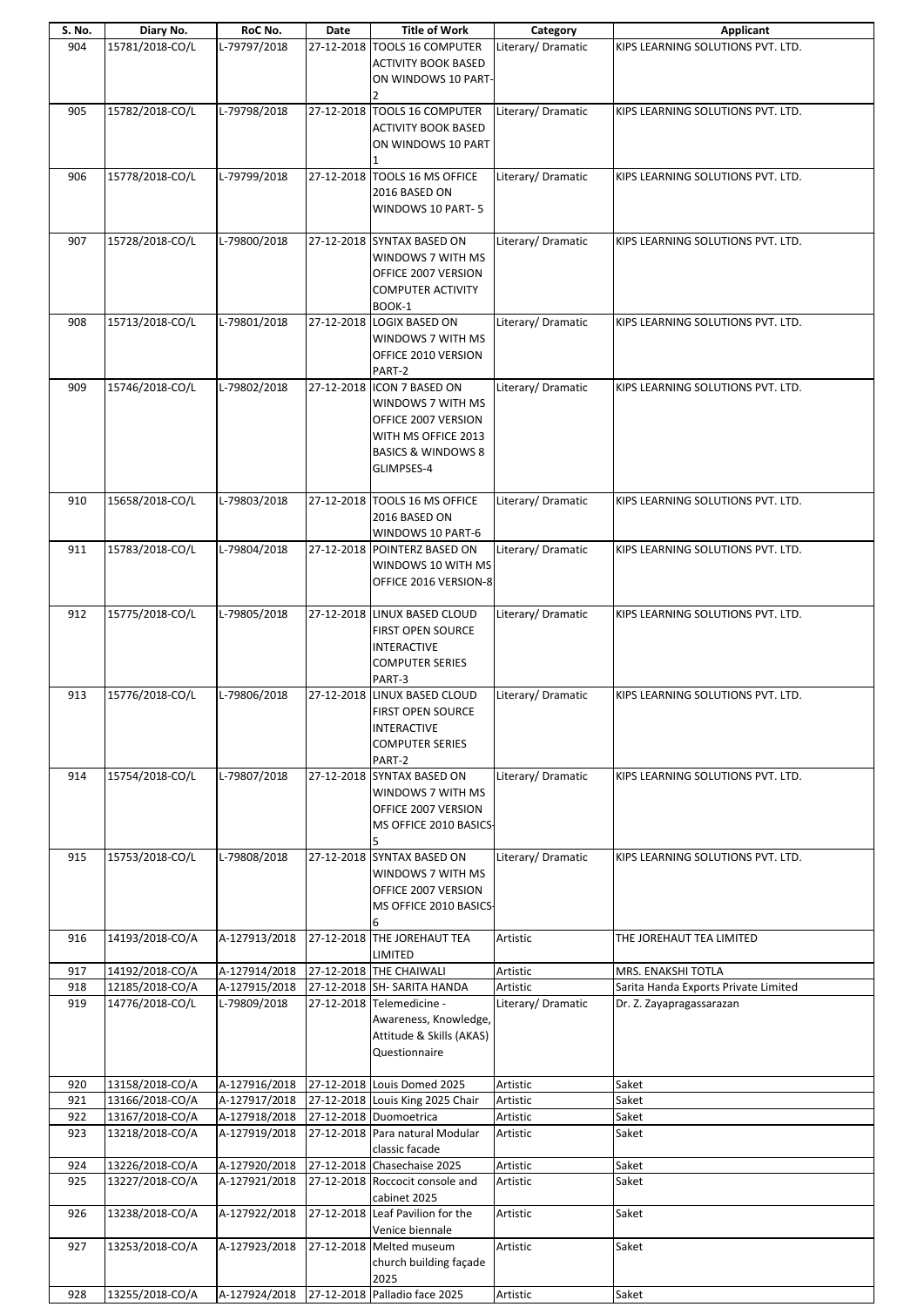| S. No. | Diary No.        | RoC No.                            | Date                  | <b>Title of Work</b>                                                                                                                 | Category                 | Applicant                                                             |
|--------|------------------|------------------------------------|-----------------------|--------------------------------------------------------------------------------------------------------------------------------------|--------------------------|-----------------------------------------------------------------------|
| 929    | 13256/2018-CO/A  | A-127925/2018                      |                       | 27-12-2018 Transdecotower 2025                                                                                                       | Artistic                 | Saket                                                                 |
| 930    | 15867/2018-CO/L  | L-79810/2018                       |                       | 27-12-2018 RISERS -LEVEL 3- BOOK                                                                                                     | Literary/Dramatic        | Kamlesh Nema                                                          |
| 931    | 15862/2018-CO/L  | L-79811/2018                       | 27-12-2018 Mohabbat   |                                                                                                                                      | Literary/Dramatic        | Manoj Kumar Pandey                                                    |
| 932    | 15820/2018-CO/L  | L-79812/2018                       |                       | 27-12-2018 BHOLE SHIV                                                                                                                | Literary/ Dramatic       | <b>ASHUTOSH BHATT</b>                                                 |
| 933    | 15831/2018-CO/L  | L-79813/2018                       |                       | 27-12-2018 MILK O HABIT MEI                                                                                                          | Literary/ Dramatic       | ANIL SANDHU                                                           |
|        |                  |                                    |                       | DOODH KA BHOGI<br><b>HOON</b>                                                                                                        |                          |                                                                       |
| 934    | 18494/2017-CO/L  | L-79814/2018                       | 27-12-2018            | THOTH Profound<br>Thoughts@360degrees                                                                                                | Literary/Dramatic        | Ratnakar Padbidri                                                     |
| 935    | 13530/2018-CO/CF | CF-4299/2018                       |                       | 27-12-2018 Edulil Classroom<br>Learning Videos -2                                                                                    | Cinematograph Film       | Siddhant Bansal                                                       |
| 936    | 11849/2018-CO/SR | SR-13899/2018                      | 27-12-2018 MAAHI      |                                                                                                                                      | Sound Recording          | MANISH ARORA                                                          |
| 937    | 12536/2018-CO/L  | L-79815/2018                       |                       | 27-12-2018 A BLACK AND WHITE                                                                                                         | Literary/Dramatic        | <b>BHARATH VEERARAGHAVAN</b>                                          |
|        |                  |                                    |                       | LIFE                                                                                                                                 |                          |                                                                       |
| 938    | 2581/2018-CO/L   | L-79816/2018                       |                       | 27-12-2018 Waitfreebistro                                                                                                            | Literary/Dramatic        | Piyush srivastava                                                     |
| 939    | 15755/2018-CO/A  | A-127926/2018                      |                       | 27-12-2018 GOKUL HANDLOOM<br>B07HG5LGMF                                                                                              | Artistic                 | LILAVATI KHATRI                                                       |
| 940    | 15604/2018-CO/SW | SW-12027/2018 27-12-2018 SMART HRM |                       |                                                                                                                                      | <b>Computer Software</b> | XS INFOSOL PVT. LTD.                                                  |
| 941    | 15047/2018-CO/SR | SR-13900/2018                      |                       | 27-12-2018 RANJEESHAE                                                                                                                | Sound Recording          | MANMEET SINGH BABBAR                                                  |
| 942    | 15473/2018-CO/SW |                                    |                       | SW-12028/2018 27-12-2018 ALZHWELL: AN APP                                                                                            | Computer Software        | Lokesh Sharma , Sarita , Saurabh Mukhrejee                            |
|        |                  |                                    |                       | HELPFUL FOR PRE-<br><b>&amp;POST AZHIEMER'S</b><br><b>PATIENTS</b>                                                                   |                          | Tanupriya Choudhury,                                                  |
| 943    | 9140/2018-CO/L   | L-79817/2018                       | 27-12-2018 Aatash     |                                                                                                                                      | Literary/Dramatic        | Percy Hansotia, Yasmin Hansotia                                       |
| 944    | 15804/2018-CO/L  | L-79818/2018                       |                       | 27-12-2018 GESTURE CONTROLLED                                                                                                        | Literary/Dramatic        | PCET's Pimpri Chinchawad College of Engineering                       |
|        |                  |                                    |                       | ROBOTIC PALM                                                                                                                         |                          | Near Akurdi Railway Station Nigdi, Pune                               |
| 945    | 10403/2018-CO/L  | L-79819/2018                       |                       | 27-12-2018 Tiny Dreamers -<br><b>Collection of Short</b><br>Stories Vol. 1                                                           | Literary/Dramatic        | Royan Mody                                                            |
| 946    | 9153/2018-CO/L   | L-79820/2018                       |                       | 27-12-2018 Language of Rahu                                                                                                          | Literary/Dramatic        | Vikram Divakar, Soundar Divakar                                       |
| 947    | 16153/2018-CO/L  | L-79821/2018                       |                       | 27-12-2018 THE UNUSUAL<br><b>READING NOOK (TURN)</b>                                                                                 | Literary/Dramatic        | SANDHYA GATTI                                                         |
| 948    | 16215/2018-CO/L  | L-79822/2018                       |                       | 27-12-2018 Bhole Baba ki chilam                                                                                                      | Literary/Dramatic        | Shubham Audio Video Pvt. Ltd.                                         |
| 949    | 16115/2018-CO/L  | L-79823/2018                       |                       | 27-12-2018 Destiny's Child                                                                                                           | Literary/Dramatic        | Chintan                                                               |
| 950    | 16158/2018-CO/L  | L-79824/2018                       |                       | 27-12-2018 Industrial Security &<br>Safety "A CHALLENGE",<br>Sharing of Experiences<br>& Practices Followed,<br>Part-2.              | Literary/ Dramatic       | <b>Gurmeet Singh Gill</b>                                             |
| 951    | 16004/2018-CO/L  | L-79825/2018                       |                       | 27-12-2018 Theory S: Spiritual<br>Leadership of Business<br>Organizations                                                            | Literary/Dramatic        | Dr. N.S.P.RAJU                                                        |
| 952    | 15391/2018-CO/SW |                                    |                       | SW-12029/2018 27-12-2018 SOURCE CODE FOR THE Computer Software<br><b>DASHBOARD AND</b><br>DATABASE SYSTEM FOR<br>THE WEATHER STATION |                          | VILLAGE SHOP PVT. LTD.                                                |
| 953    | 15136/2018-CO/A  | A-127927/2018                      |                       | 27-12-2018 NANHE MUNHE                                                                                                               | Artistic                 | MR. SUKHDEV SACHDEV PROPRIETOR OF M/S.<br><b>BULCHAND KISHANCHAND</b> |
| 954    | 15455/2018-CO/SW |                                    |                       | SW-12030/2018 27-12-2018 OLDIS-GOLD (A APP<br>FOR DARBAR COLLGE,<br><b>BIJAPUR PASS-OUT</b><br>STUDENTS)                             | Computer Software        | PRAVEEN BADAMI                                                        |
| 955    | 10415/2018-CO/L  | L-79826/2018                       |                       | 27-12-2018 The Salt of Life                                                                                                          | Literary/Dramatic        | Deepak Thimaya                                                        |
| 956    | 16138/2018-CO/L  | L-79827/2018                       | 27-12-2018 IDUKKIYILE |                                                                                                                                      | Literary/Dramatic        | <b>FEBIN M SUNNY</b>                                                  |
|        |                  |                                    |                       | APPASTHOLAR                                                                                                                          |                          |                                                                       |
| 957    | 16196/2018-CO/L  | L-79828/2018                       | 27-12-2018 The Womb   |                                                                                                                                      |                          | Literary/Dramatic                                                     |
| 958    | 10993/2018-CO/SW | SW-12031/2018                      |                       | 27-12-2018 HELP ME DEAR                                                                                                              | Computer Software        | VINOD KUMAR ARYA                                                      |
|        |                  |                                    |                       | ANYTIME ANYWHERE<br>EVERYWHERE                                                                                                       |                          |                                                                       |
| 959    | 15971/2018-CO/L  | L-79829/2018                       |                       | 27-12-2018 Jacobs New English to<br>make the whole world<br>speak English through<br>vernacular                                      | Literary/Dramatic        | JACOB NETTIKKADAN ALIAS JACOB NETTIKKATT                              |
| 960    | 10528/2018-CO/A  | A-127928/2018                      |                       | 27-12-2018 MAST PARCEL CHUNO                                                                                                         | Artistic                 | NITINBHAI AMRUTLAL PATEL                                              |
| 961    | 3740/2018-CO/L   | L-79830/2018                       |                       | 27-12-2018 ZENTANGLE, RECIPES                                                                                                        | Literary/Dramatic        | <b>SUNALI SHAH</b>                                                    |
|        |                  |                                    |                       | FOR MINDFULNESS                                                                                                                      |                          |                                                                       |
| 962    | 15450/2018-CO/L  | L-79831/2018                       |                       | 27-12-2018 JYOTISH SAGAR                                                                                                             | Literary/Dramatic        | GURUJI SATENDRA SINGH BHADORIA                                        |
| 963    | 15372/2018-CO/SR | SR-13901/2018                      | 27-12-2018 Not Alive  |                                                                                                                                      | Sound Recording          | J.Daniel leander                                                      |
| 964    | 15186/2018-CO/L  | L-79832/2018                       |                       | 27-12-2018 BIG SHADOW LEVEL-2                                                                                                        | Literary/Dramatic        | PRASHANT KUMAR SHARMA                                                 |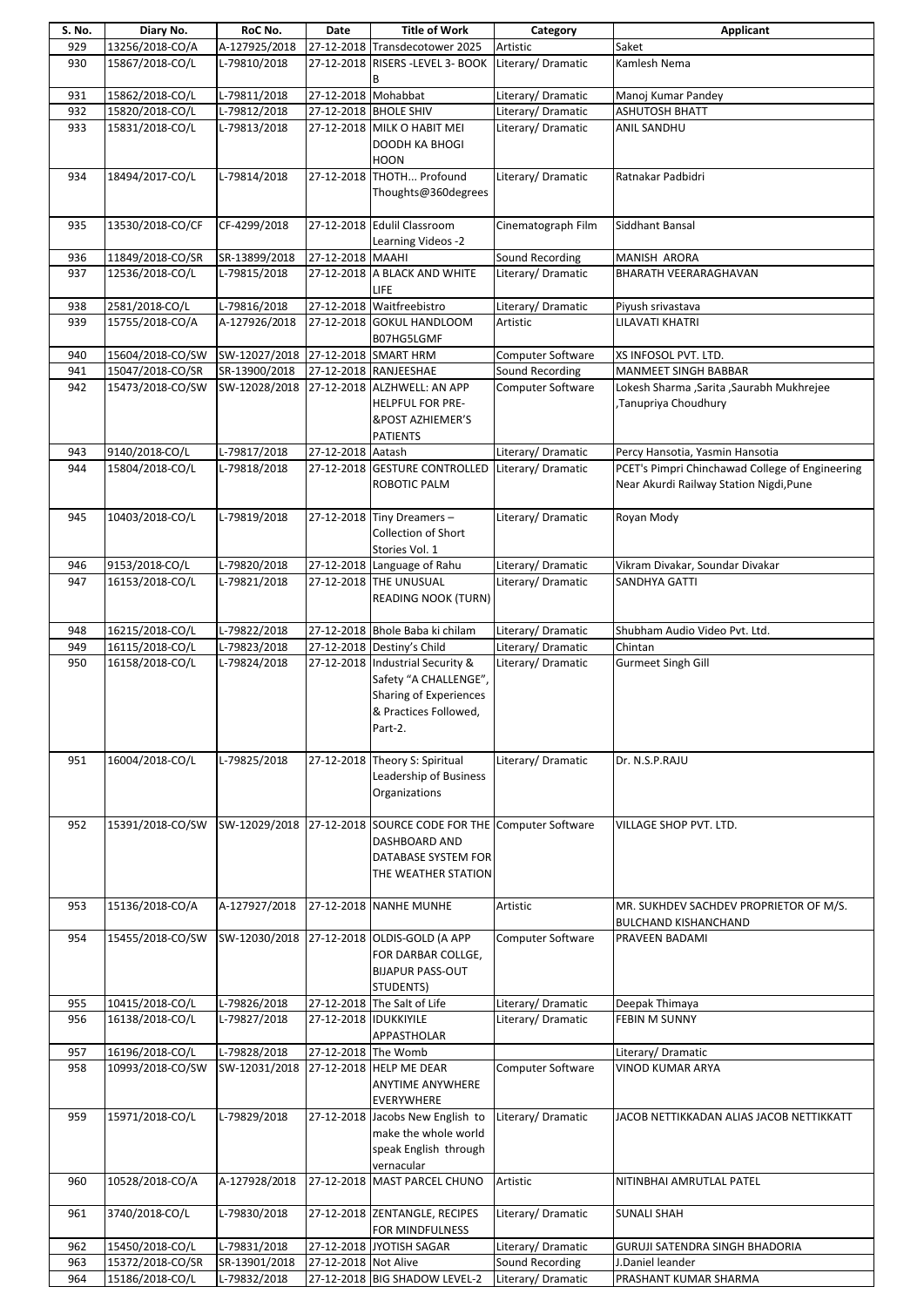| S. No. | Diary No.        | RoC No.       | Date                   | <b>Title of Work</b>                                                                                                                          | Category           | Applicant                                                          |
|--------|------------------|---------------|------------------------|-----------------------------------------------------------------------------------------------------------------------------------------------|--------------------|--------------------------------------------------------------------|
| 965    | 14199/2018-CO/A  | A-127929/2018 | 27-12-2018             | <b>OLIVEMOUNT GLOBAL</b><br>SCHOOL                                                                                                            | Artistic           | Montfort Educational Society                                       |
| 966    | 14134/2018-CO/A  | A-127930/2018 |                        | 27-12-2018 PROTECH ENGINEERS                                                                                                                  | Artistic           | Shri. K. Sundaresan; shri. S. Jeyapandi; Shri. M.<br>Senthil Kumar |
| 967    | 12786/2018-CO/L  | L-79833/2018  |                        | Interiors & Exteriors<br>27-12-2018 THE GLORY OF SRI                                                                                          | Literary/Dramatic  | Central Chinmaya Mission Trust - CCMT                              |
| 968    | 1836/2018-CO/SW  | SW-12032/2018 |                        | <b>GANGOTTARI</b><br>27-12-2018 Global Institute of                                                                                           | Computer Software  | Global Institute of Health Science                                 |
|        |                  |               |                        | Health Science - Online<br><b>Examination Software</b>                                                                                        |                    |                                                                    |
| 969    | 7054/2018-CO/L   | L-79834/2018  |                        | 27-12-2018 PARAM VIR CHAKRA                                                                                                                   | Literary/Dramatic  | Sircar Group                                                       |
| 970    | 15564/2018-CO/SR | SR-13902/2018 |                        | 27-12-2018 MAGIC OF THE TROPICS Sound Recording                                                                                               |                    | <b>NOEL MALEKAR</b>                                                |
| 971    | 15350/2018-CO/L  | L-79835/2018  |                        | 27-12-2018 LECTURE FEEDBACK<br>FORM TO BE FILLED BY<br><b>IIND YEAR MBBS</b><br>STUDENT'S FOR<br><b>EVALUATION OF</b><br><b>TEACHER'S</b>     | Literary/Dramatic  | Mr. Gunjal Prasad Niranjan                                         |
| 972    | 15297/2018-CO/L  | L-79836/2018  |                        | 27-12-2018 Laala/Pathans-The rise<br>and fall                                                                                                 | Literary/Dramatic  | AATIF AHSAN KHAN                                                   |
| 973    | 14174/2018-CO/A  | A-127931/2018 |                        | 27-12-2018 R R KABEL FLAMEX FR-<br>LSH                                                                                                        | Artistic           | R R KABEL LIMITED                                                  |
| 974    | 16208/2018-CO/L  | L-79837/2018  |                        | 27-12-2018 Getting Out of the<br>Maze                                                                                                         | Literary/Dramatic  | LS Kannan                                                          |
| 975    | 14175/2018-CO/A  | A-127932/2018 |                        | 27-12-2018 R R KABEL RATNAFLEX                                                                                                                | Artistic           | <b>R R KABEL LIMITED</b>                                           |
| 976    | 14179/2018-CO/A  | A-127933/2018 | 27-12-2018 R R KABEL   |                                                                                                                                               | Artistic           | R R KABEL LIMITED                                                  |
| 977    | 9599/2018-CO/L   | L-79838/2018  | 27-12-2018   Lal Kitab |                                                                                                                                               | Literary/Dramatic  | Dr. Amar Aggarwal                                                  |
| 978    | 14959/2018-CO/L  | L-79839/2018  |                        | 27-12-2018 Energy aware-multi<br>path transmission of<br>ECG signals for the<br>classification of<br>arrhythmia in wireless<br>sensor network | Literary/Dramatic  | Bhagyalakshmi V                                                    |
| 979    | 2438/2018-CO/SR  | SR-13903/2018 | 27-12-2018 DOSTI       |                                                                                                                                               | Sound Recording    | <b>VIGOROUS</b>                                                    |
| 980    | 1787/2018-CO/SR  | SR-13904/2018 |                        | 27-12-2018 Maa Ambe Gauri                                                                                                                     | Sound Recording    | Renu Kumar                                                         |
| 981    | 240/2018-CO/SR   | SR-13905/2018 |                        | 27-12-2018 LIFE HAS STARTED<br><b>NOW</b>                                                                                                     | Sound Recording    | PARUL BATRA                                                        |
| 982    | 16059/2018-CO/L  | L-79840/2018  |                        | 27-12-2018 Mathematics Simplified Literary/ Dramatic                                                                                          |                    | Jaggan Saneja                                                      |
| 983    | 15990/2018-CO/L  | L-79841/2018  |                        | 27-12-2018 The Life Transforming<br>power of NLP                                                                                              | Literary/Dramatic  | Manoj Keshav                                                       |
| 984    | 16069/2018-CO/L  | L-79842/2018  | 27-12-2018 Filmy Chick |                                                                                                                                               | Literary/Dramatic  | Shweta Rohira, Karishma Chhatrapati                                |
| 985    | 15965/2018-CO/L  | L-79843/2018  |                        | 27-12-2018 The Fire of the Butterfly Literary/ Dramatic                                                                                       |                    | Pallavi Rajput                                                     |
| 986    | 16227/2018-CO/L  | L-79844/2018  |                        | 27-12-2018 How Lecturers are<br>hired in Indian<br>Universities and<br>Colleges? Recruitment<br>Analytics: A Case Study<br>of Madhya Pradesh. | Literary/Dramatic  | Amit Phillora                                                      |
| 987    | 13533/2018-CO/L  | L-79845/2018  |                        | 27-12-2018 MANJARI PURANA                                                                                                                     | Literary/Dramatic  | <b>KOTHAI</b>                                                      |
| 988    | 16090/2018-CO/L  | L-79846/2018  | 27-12-2018 Moraya: A   | Metempsychosis of<br>Ganapati Atharva<br>Shirsha                                                                                              | Literary/Dramatic  | RAHUL KALE , Shivangi Singh                                        |
| 989    | 16221/2018-CO/L  | L-79847/2018  |                        | 27-12-2018 Notes - Musings©                                                                                                                   | Literary/ Dramatic | Abhijeet Madhukar Deshpande                                        |
| 990    | 16162/2018-CO/L  | L-79848/2018  |                        | 27-12-2018 HI PER LOCAL/HI PER<br>LOCAL TRACK                                                                                                 | Literary/Dramatic  | Spartan Minds OPC Pvt. Ltd.                                        |
| 991    | 16117/2018-CO/L  | L-79849/2018  |                        | 27-12-2018 A Fascinating Trip to<br><b>Humans Manufacturing</b><br>Site                                                                       | Literary/Dramatic  | Dinesh N. Verma                                                    |
| 992    | 16118/2018-CO/L  | L-79850/2018  |                        | 27-12-2018 Heartstrings of<br>Courting                                                                                                        | Literary/Dramatic  | Rajesh Hiremath                                                    |
| 993    | 16017/2018-CO/L  | L-79851/2018  |                        | 27-12-2018 MATHS MAGIC                                                                                                                        | Literary/Dramatic  | Revolution Plus Educare Pvt. Ltd.                                  |
| 994    | 16112/2018-CO/L  | L-79852/2018  |                        | 27-12-2018 Kasturba Gandhi: The<br>Silent Sufferer                                                                                            | Literary/Dramatic  | N. C. Beohar                                                       |
| 995    | 16141/2018-CO/L  | L-79853/2018  |                        | 27-12-2018 Laboratory Chart on<br><b>Creational Design</b><br>Patterns                                                                        | Literary/Dramatic  | Priti Vilasrao Bhagat                                              |
| 996    | 16209/2018-CO/L  | L-79854/2018  | 27-12-2018 Ahwan       |                                                                                                                                               | Literary/Dramatic  | Dr. Tarun Kumar                                                    |
| 997    | 15995/2018-CO/L  | L-79855/2018  |                        | 27-12-2018 The Imperial Maukharis Literary/ Dramatic                                                                                          |                    | <b>Thakur Prasad Verma</b>                                         |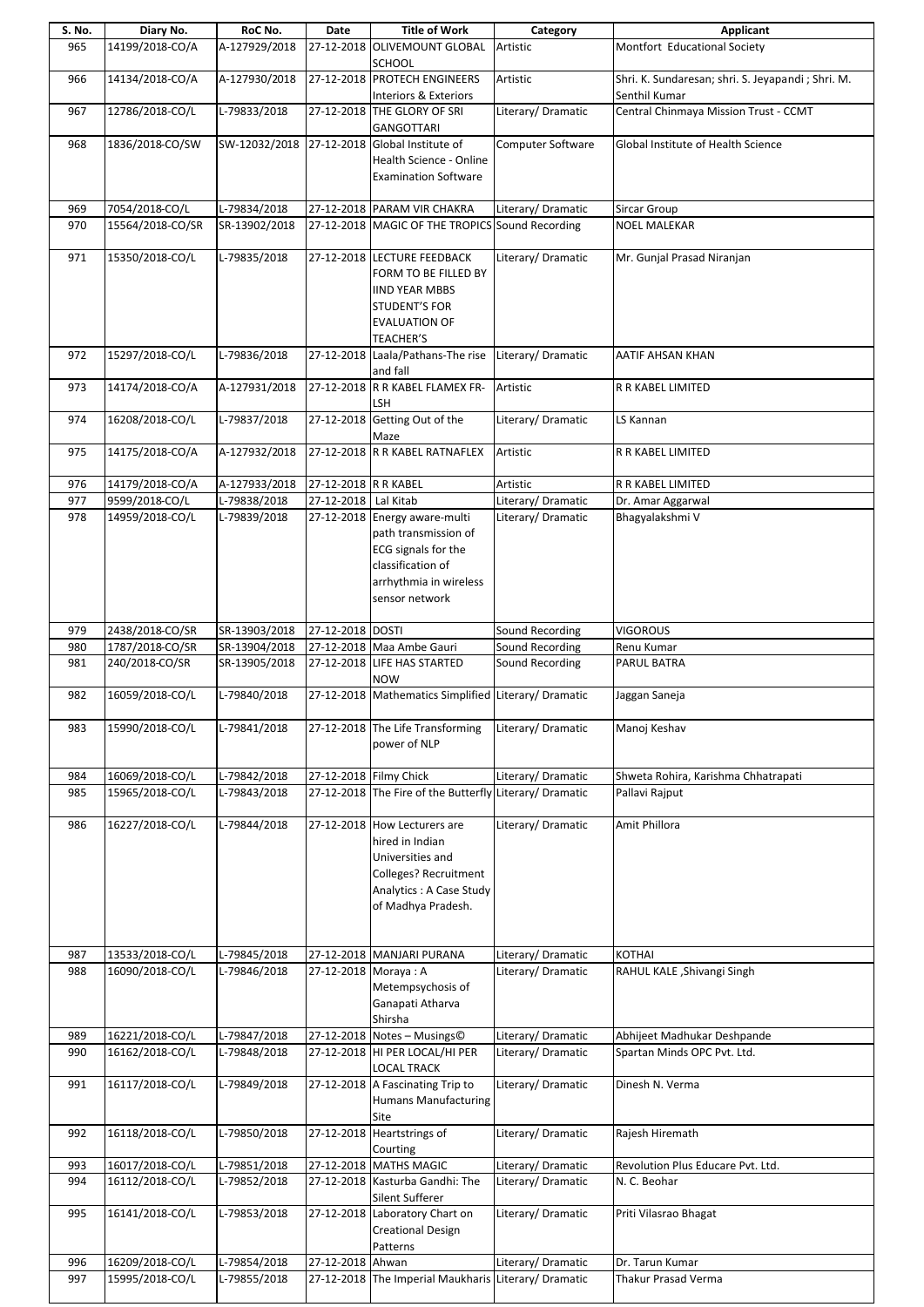| S. No. | Diary No.       | RoC No.                            | Date                   | <b>Title of Work</b>                                 | Category                 | Applicant                                     |
|--------|-----------------|------------------------------------|------------------------|------------------------------------------------------|--------------------------|-----------------------------------------------|
| 998    | 9523/2018-CO/L  | L-79856/2018                       |                        | 27-12-2018 The Little Book of                        | Literary/Dramatic        | Ehsan Jabalbarezi Hookerd                     |
|        |                 |                                    |                        | Contemporary                                         |                          |                                               |
|        |                 |                                    |                        | <b>Sociological Theories</b>                         |                          |                                               |
| 999    | 16123/2018-CO/L | L-79857/2018                       |                        | 27-12-2018 TAK TAK TAK                               | Literary/Dramatic        | <b>VEEJAY YADAAV</b>                          |
|        |                 |                                    |                        |                                                      |                          |                                               |
| 1000   | 1109/2018-CO/SW |                                    |                        | SW-12033/2018 27-12-2018 ASSET MONITORING            | Computer Software        | TATA STEEL LIMITED                            |
|        |                 |                                    |                        | AND DIAGNOSTIC                                       |                          |                                               |
|        |                 |                                    |                        | SYSTEM (ADMS)                                        |                          |                                               |
| 1001   | 1119/2018-CO/SW | SW-12034/2018 27-12-2018 SMART BUS |                        |                                                      | Computer Software        | <b>TATA STEEL</b>                             |
|        |                 |                                    |                        | TRANSPORTATION                                       |                          |                                               |
|        |                 |                                    |                        | SYSTEM FOR SAFETY                                    |                          |                                               |
|        |                 |                                    |                        | DEPARTMENT                                           |                          |                                               |
| 1002   | 1117/2018-CO/SW |                                    |                        | SW-12035/2018 27-12-2018 REAL-TIME MATERIAL          | <b>Computer Software</b> | <b>TATA STEEL</b>                             |
|        |                 |                                    |                        | <b>BEHAVIOR THROUGH</b>                              |                          |                                               |
|        |                 |                                    |                        |                                                      |                          |                                               |
|        |                 |                                    |                        | <b>BELL-LESS TOP BLAST</b>                           |                          |                                               |
|        |                 |                                    |                        | <b>FURNACE</b>                                       |                          |                                               |
| 1003   | 1110/2018-CO/SW |                                    |                        | SW-12036/2018 27-12-2018 PELLET PLANT LEVEL 2        | Computer Software        | <b>TATA STEEL</b>                             |
|        |                 |                                    |                        | SYSTEM                                               |                          |                                               |
| 1004   | 9157/2018-CO/L  | L-79858/2018                       |                        | 27-12-2018 Akshay-Tara                               | Literary/ Dramatic       | Neha                                          |
| 1005   | 15254/2018-CO/L | L-79859/2018                       |                        | 27-12-2018 FEEDBACK FORM FOR                         | Literary/ Dramatic       | DR. SANDEEP KADU                              |
|        |                 |                                    |                        | FACULTY ASSESSMENT                                   |                          |                                               |
|        |                 |                                    |                        | <b>BY STUDENTS FOR</b>                               |                          |                                               |
|        |                 |                                    |                        | <b>FORENSIC MEDICINE</b>                             |                          |                                               |
|        |                 |                                    |                        | AND TOXICOLOGY                                       |                          |                                               |
|        |                 |                                    |                        |                                                      |                          |                                               |
| 1006   | 15398/2018-CO/L | L-79860/2018                       |                        | 27-12-2018 Me With My 75                             | Literary/Dramatic        | Harshal Bajaj                                 |
| 1007   | 15983/2018-CO/L | L-79861/2018                       |                        | 27-12-2018 PATH SEEKERS                              | Literary/Dramatic        | ASMI                                          |
|        |                 |                                    |                        |                                                      |                          |                                               |
| 1008   | 16187/2018-CO/L | L-79862/2018                       | 27-12-2018 Mehfus Sa   |                                                      | Literary/ Dramatic       | Varun Sahoo                                   |
| 1009   | 10320/2018-CO/L | L-79863/2018                       |                        | 27-12-2018 The Power of Gods                         | Literary/Dramatic        | Sanay S Sahani                                |
|        |                 |                                    |                        | :The Ring                                            |                          |                                               |
| 1010   | 16134/2018-CO/L | L-79864/2018                       | 27-12-2018 Black River |                                                      | Literary/ Dramatic       | M. Ashar                                      |
| 1011   | 16167/2018-CO/L | L-79865/2018                       |                        | 27-12-2018 5 TOLA MAAL                               | Literary/Dramatic        | veejay yadaav                                 |
| 1012   | 10418/2018-CO/L | L-79866/2018                       |                        | 27-12-2018 Blossa Sisters and the                    | Literary/Dramatic        | Ashwika Amit                                  |
|        |                 |                                    |                        | Dance MissionB                                       |                          |                                               |
| 1013   | 16149/2018-CO/L | L-79867/2018                       | 27-12-2018 PLOTLESS    |                                                      | Literary/ Dramatic       | MANTARANJOT SINGH MANGAT                      |
| 1014   | 15960/2018-CO/L | L-79868/2018                       |                        | 27-12-2018 IMPLEMENTATION OF                         | Literary/Dramatic        | Dr. Anuja Ikhar                               |
|        |                 |                                    |                        | <b>GROUP OBJECTIVE</b>                               |                          |                                               |
|        |                 |                                    |                        | STRUCTURED CLINICAL                                  |                          |                                               |
|        |                 |                                    |                        | <b>EXAMINATION GOSCE</b>                             |                          |                                               |
|        |                 |                                    |                        | IN THE ASSESSMENT OF                                 |                          |                                               |
|        |                 |                                    |                        | <b>CLINICAL SKILLS OF</b>                            |                          |                                               |
|        |                 |                                    |                        |                                                      |                          |                                               |
|        |                 |                                    |                        | DENTISTRY AT SPDC                                    |                          |                                               |
|        |                 |                                    |                        | WARDHA                                               |                          |                                               |
|        |                 |                                    |                        |                                                      |                          |                                               |
|        |                 |                                    |                        |                                                      |                          |                                               |
| 1015   | 16143/2018-CO/A | A-127934/2018                      |                        | 27-12-2018 GOLD EAGLE TEA                            | Artistic                 | Nathu Ram Trading as M/s Ashapuri Tea Company |
|        |                 |                                    |                        |                                                      |                          |                                               |
| 1016   | 16150/2018-CO/A | A-127935/2018                      |                        | 27-12-2018 WORLD CAB                                 | Artistic                 | GALAXY CONCAB INDIA PRIVATE LIMITED           |
| 1017   | 16061/2018-CO/L | L-79869/2018                       |                        | 27-12-2018 Children flying infinite                  | Literary/ Dramatic       | Viikass Jolly                                 |
|        |                 |                                    |                        |                                                      |                          |                                               |
| 1018   | 15911/2018-CO/L | L-79870/2018                       |                        | 27-12-2018 KNOW YOUR INTEREST                        | Literary/Dramatic        | MR. S. N. MOORTHY                             |
|        |                 |                                    |                        |                                                      |                          |                                               |
| 1019   | 16163/2018-CO/L | L-79871/2018                       |                        | 27-12-2018 Implementation of                         | Literary/ Dramatic       | Sangram Keshari Khandai                       |
|        |                 |                                    |                        |                                                      |                          |                                               |
|        |                 |                                    |                        | Modern Technology in                                 |                          |                                               |
|        |                 |                                    |                        | Smart solar source                                   |                          |                                               |
|        |                 |                                    |                        | system                                               |                          |                                               |
| 1020   | 13524/2018-CO/L | L-79872/2018                       | 27-12-2018 Design and  |                                                      | Literary/Dramatic        | Mrs. Pradnya A Jadhav                         |
|        |                 |                                    |                        | Implementation of High                               |                          |                                               |
|        |                 |                                    |                        | Speed TDES for Digital                               |                          |                                               |
|        |                 |                                    |                        | Watermarking                                         |                          |                                               |
| 1021   | 13525/2018-CO/L | L-79873/2018                       |                        | 27-12-2018 Verilog Implementation Literary/ Dramatic |                          | Mrs. Swati Nitnaware                          |
|        |                 |                                    |                        | of Advanced Encryption                               |                          |                                               |
|        |                 |                                    |                        | <b>Standard Algorithm for</b>                        |                          |                                               |
|        |                 |                                    |                        | <b>Encryption and</b>                                |                          |                                               |
|        |                 |                                    |                        | Decryption                                           |                          |                                               |
|        |                 |                                    |                        |                                                      |                          |                                               |
| 1022   | 16089/2018-CO/L | L-79874/2018                       |                        | 27-12-2018 And We Walked Away                        | Literary/ Dramatic       | Subrat Saurabh                                |
|        |                 |                                    |                        |                                                      |                          |                                               |
|        |                 |                                    |                        |                                                      |                          |                                               |
| 1023   | 16169/2018-CO/L | L-79875/2018                       |                        | 27-12-2018 Want to Know God: For Literary/ Dramatic  |                          | Ajay Gupta                                    |
|        |                 |                                    |                        | Young and Old                                        |                          |                                               |
| 1024   | 15947/2018-CO/L | L-79876/2018                       |                        | 27-12-2018 I.T. APPS BASED ON                        | Literary/ Dramatic       | KIPS LEARNING SOLUTIONS PVT. LTD.             |
|        |                 |                                    |                        | WINDOWS 7 WITH MS                                    |                          |                                               |
|        |                 |                                    |                        | OFFICE 2007 VERSION                                  |                          |                                               |
|        |                 |                                    |                        | <b>COMPUTER ACTIVITY</b>                             |                          |                                               |
|        |                 |                                    |                        | BOOK-1                                               |                          |                                               |
| 1025   | 16220/2018-CO/L | L-79877/2018                       | 27-12-2018 Oochchu     |                                                      | Literary/Dramatic        | Aravindh Kumar Sachidanandam                  |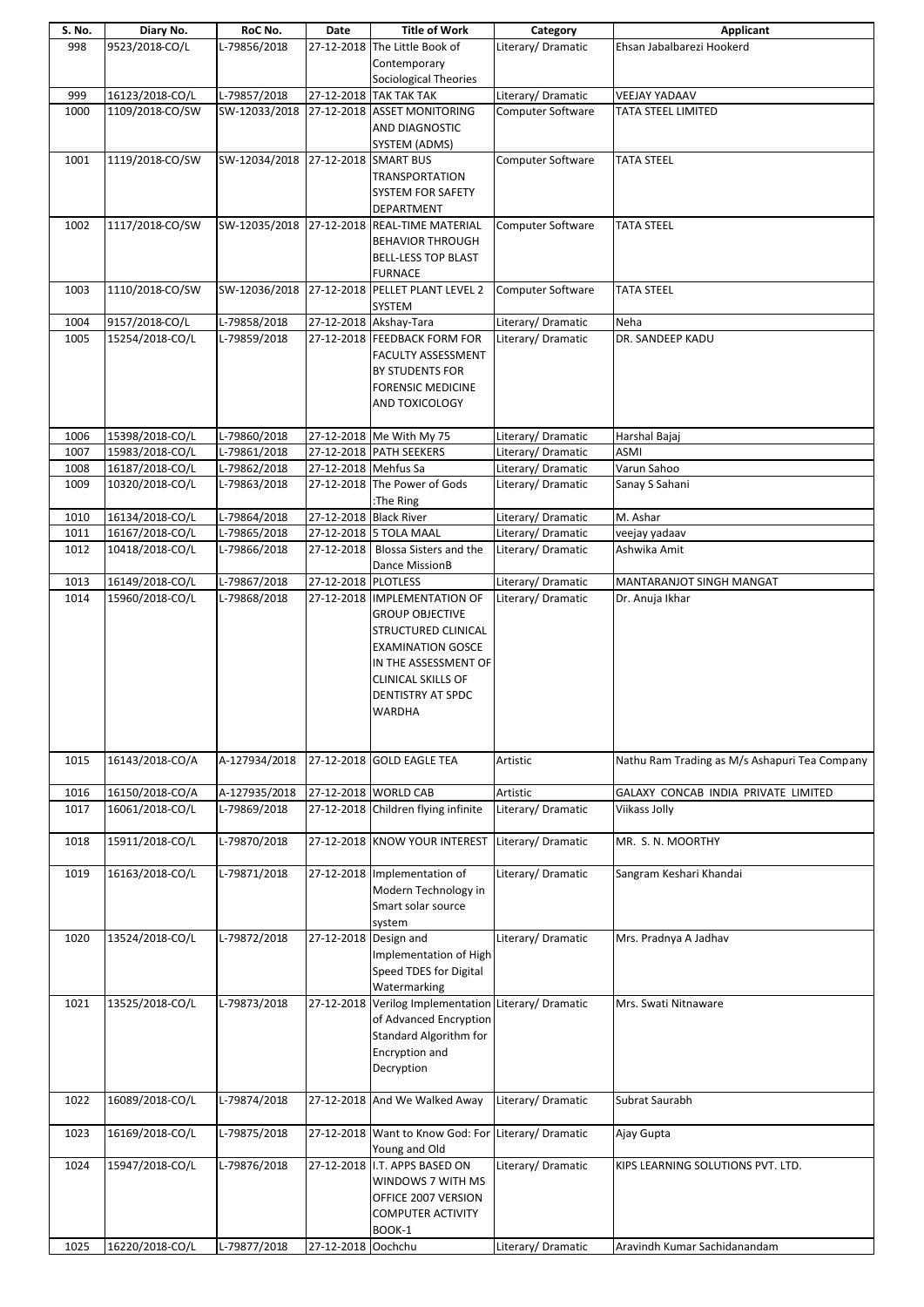| S. No. | Diary No.        | RoC No.       | Date                 | <b>Title of Work</b>                                   | Category                 | Applicant                                      |
|--------|------------------|---------------|----------------------|--------------------------------------------------------|--------------------------|------------------------------------------------|
| 1026   | 16178/2018-CO/L  | L-79878/2018  |                      | 27-12-2018 Inner Game: All it takes Literary/ Dramatic |                          | joe thomas kavlackal                           |
|        |                  |               |                      | is 21 days of fun to                                   |                          |                                                |
|        |                  |               |                      |                                                        |                          |                                                |
|        |                  |               |                      | make money fall in love                                |                          |                                                |
|        |                  |               |                      | with you and manifest                                  |                          |                                                |
|        |                  |               |                      | riches now                                             |                          |                                                |
|        |                  |               |                      |                                                        |                          |                                                |
|        |                  |               |                      |                                                        |                          |                                                |
| 1027   | 16137/2018-CO/L  | L-79879/2018  |                      | 27-12-2018 A Silent Sight                              | Literary/Dramatic        | Samanyan                                       |
| 1028   | 15934/2018-CO/L  | L-79880/2018  |                      | 27-12-2018 Kids Prodigy Book -                         | Literary/Dramatic        | <b>Sapience Publications</b>                   |
|        |                  |               |                      | Learning 2 - LKG                                       |                          |                                                |
| 1029   | 15958/2018-CO/L  | L-79881/2018  |                      | 27-12-2018 Dahej Pratha ki ek                          | Literary/Dramatic        | <b>INDRAJIT KUMAR PRASAD</b>                   |
|        |                  |               |                      |                                                        |                          |                                                |
|        |                  |               |                      | ladaee                                                 |                          |                                                |
| 1030   | 16016/2018-CO/L  | L-79882/2018  | 27-12-2018           | Harihar Tikuliya                                       | Literary/Dramatic        | Ganesh Chandra Surya Team Film Pvt. Ltd.       |
|        |                  |               |                      | lahardaar                                              |                          |                                                |
| 1031   | 40/2018-CO/A     | A-127936/2018 |                      | 28-12-2018 THAMILAGA DHESIAK                           | Artistic                 | K. KALAISELVAN                                 |
|        |                  |               |                      |                                                        |                          |                                                |
|        |                  |               |                      | KATCHI                                                 |                          |                                                |
| 1032   | 15626/2018-CO/SW | SW-12037/2018 | 28-12-2018 Eduscope  |                                                        | Computer Software        | Lokesh Dugar, Rajul Saxena, Sunil Kumar        |
| 1033   | 14234/2018-CO/L  | L-79883/2018  |                      | 28-12-2018 PROGRAMMING FOR                             | Literary/Dramatic        | M/s StudentsHelpline Publishing House Private  |
|        |                  |               |                      | PROBLEM SOLVING                                        |                          | Limited                                        |
|        |                  |               |                      |                                                        |                          |                                                |
|        |                  |               |                      | (LABORATORY)                                           |                          |                                                |
| 1034   | 16161/2018-CO/A  | A-127937/2018 |                      | 28-12-2018 Wol Cut (logo)                              | Artistic                 | Rajiv Kumar Khandelwal [Sole Proprietor] M/S   |
|        |                  |               |                      |                                                        |                          | <b>Wolcut Abrasive</b>                         |
| 1035   | 14166/2018-CO/SR | SR-13906/2018 |                      | 28-12-2018 CONQUERED BY NONE                           | Sound Recording          | <b>NOEL MALEKAR</b>                            |
|        |                  |               |                      |                                                        |                          |                                                |
|        |                  |               |                      |                                                        |                          |                                                |
| 1036   | 15987/2018-CO/L  | L-79884/2018  |                      | 28-12-2018 TRANSFORMATIONAL                            | Literary/Dramatic        | K. JOTHI SHANKAR                               |
|        |                  |               |                      | TEACHER                                                |                          |                                                |
| 1037   | 16109/2018-CO/L  | L-79885/2018  |                      | 28-12-2018 Laboratory Manual                           | Literary/ Dramatic       | Lovely Professional University                 |
|        |                  |               |                      | <b>PTH512</b>                                          |                          |                                                |
|        |                  |               |                      |                                                        |                          |                                                |
| 1038   | 16083/2018-CO/L  | L-79886/2018  |                      | 28-12-2018 A Billion Things to Do                      | Literary/Dramatic        | Deeksha Arora                                  |
| 1039   | 12745/2018-CO/L  | L-79887/2018  |                      | 28-12-2018 MYTHICKA A NEW                              | Literary/Dramatic        | Raja Mishra                                    |
|        |                  |               |                      | WORD FOR A NEW                                         |                          |                                                |
|        |                  |               |                      | <b>IDEA</b>                                            |                          |                                                |
|        |                  |               |                      |                                                        |                          |                                                |
| 1040   | 13994/2018-CO/A  | A-127938/2018 |                      | 28-12-2018 DILBARO 5391                                | Artistic                 | Siddhi Vinayak Knots & Prints Pvt. Ltd.        |
| 1041   | 13937/2018-CO/A  | A-127939/2018 | 28-12-2018 UNT BIDI  |                                                        | Artistic                 | M/S. KISANLAL BASTIRAM SARDA                   |
| 1042   | 15592/2018-CO/A  | A-127940/2018 |                      | 28-12-2018 BOOTY (LABEL)                               | Artistic                 | Dilvinder Singh Kapoor trading as M/s. Delstar |
|        |                  |               |                      |                                                        |                          | Incorporation                                  |
|        |                  |               |                      |                                                        |                          |                                                |
| 1043   | 15300/2018-CO/CF | CF-4300/2018  |                      | 28-12-2018 MAKE JOKE OF SEASON                         | Cinematograph Film       | SAURABH SHUKLA                                 |
|        |                  |               |                      |                                                        |                          |                                                |
| 1044   | 13554/2018-CO/L  | L-79888/2018  |                      | 28-12-2018 SITA-THE UNTOLD                             | Literary/Dramatic        | MR. ALAUKIK DESAI                              |
|        |                  |               |                      | <b>STORY</b>                                           |                          |                                                |
| 1045   | 11007/2018-CO/SR | SR-13907/2018 |                      | 28-12-2018 Priya Radhe Priya                           | Sound Recording          | Gaurav Krishna Goswami                         |
|        |                  |               |                      |                                                        |                          |                                                |
|        |                  |               |                      | Radhe                                                  |                          |                                                |
| 1046   | 14434/2018-CO/L  | L-79889/2018  |                      | 28-12-2018 SUKHI VAIVAHIK                              | Literary/Dramatic        | SATISH MOHAN SHARMA                            |
|        |                  |               |                      | <b>JEEVAN</b>                                          |                          |                                                |
| 1047   | 3846/2018-CO/A   | A-127941/2018 |                      | 28-12-2018 ADRM WITH DEVICE OF Artistic                |                          | S K JAKIR ALI, MIRZA AMANAT ALI                |
|        |                  |               |                      |                                                        |                          |                                                |
|        |                  |               |                      |                                                        |                          |                                                |
| 1048   | 15861/2018-CO/L  | L-79890/2018  |                      | 28-12-2018 Hey Prabhu                                  | Literary/ Dramatic       | Manoj Kumar Pandey                             |
| 1049   | 14879/2018-CO/L  | L-79891/2018  |                      | 28-12-2018 Skin Beautification                         | Literary/Dramatic        | Jagruti Boda Rameshbhai                        |
|        |                  |               |                      | using Golden Ratio                                     |                          |                                                |
|        |                  |               |                      |                                                        |                          |                                                |
| 1050   | 11815/2018-CO/SR | SR-13908/2018 |                      | 28-12-2018 Ek Tu Hi Adhaar                             | Sound Recording          | Gaurav Krishna Goswami                         |
|        |                  |               |                      | Sadguru                                                |                          |                                                |
| 1051   | 11816/2018-CO/SR | SR-13909/2018 |                      | 28-12-2018 Jabse Vrindavan Mein                        | Sound Recording          | Gaurav Krishna Goswami                         |
|        |                  |               |                      | Aana Jaana Hogaya                                      |                          |                                                |
|        |                  |               |                      |                                                        |                          |                                                |
|        |                  |               |                      |                                                        |                          |                                                |
| 1052   | 15988/2018-CO/L  | L-79892/2018  |                      | 28-12-2018 M.A.R.R.I.A.G.E THE                         | Literary/Dramatic        | Anam A. Ahmad                                  |
|        |                  |               |                      | <b>EDITION</b>                                         |                          |                                                |
| 1053   | 11817/2018-CO/SR | SR-13910/2018 |                      | 28-12-2018 Gurudev Ne Apna                             | Sound Recording          | Gaurav Krishna Goswami                         |
|        |                  |               |                      | Banake Muskurana                                       |                          |                                                |
|        |                  |               |                      |                                                        |                          |                                                |
|        |                  |               |                      | Sikhadiya                                              |                          |                                                |
| 1054   | 15916/2018-CO/L  | L-79893/2018  |                      | 28-12-2018 Electrical Load                             | Literary/Dramatic        | Khushbu Patil                                  |
|        |                  |               |                      | Assessment                                             |                          |                                                |
| 1055   | 239/2018-CO/L    | L-79894/2018  | 28-12-2018 DESIGN OF |                                                        | Literary/Dramatic        | Dr K Ramesh, Dr R Anand, P Ponmurugan          |
|        |                  |               |                      |                                                        |                          |                                                |
|        |                  |               |                      | <b>CONTROLLER FOR</b>                                  |                          |                                                |
|        |                  |               |                      | LINEAR SYSTEM USING                                    |                          |                                                |
|        |                  |               |                      | MODEL ORDER                                            |                          |                                                |
|        |                  |               |                      | <b>REDUCTION</b>                                       |                          |                                                |
|        | 14204/2018-CO/SW | SW-12038/2018 |                      |                                                        |                          | AIRCRAFT RESEARCH AND DESIGN CENTRE [ARDC]     |
| 1056   |                  |               |                      | 28-12-2018 GRAPHICAL USER                              | <b>Computer Software</b> |                                                |
|        |                  |               |                      | INTERFACE BASED                                        |                          |                                                |
|        |                  |               |                      | TOOL FOR MODE                                          |                          |                                                |
|        |                  |               |                      | <b>TRANSITION ANALYSIS</b>                             |                          |                                                |
|        |                  |               |                      |                                                        |                          |                                                |
|        |                  |               |                      | OF FLIGHT CONTROL                                      |                          |                                                |
|        |                  |               |                      | <b>ALGORITHMS</b>                                      |                          |                                                |
|        |                  |               |                      |                                                        |                          |                                                |
| 1057   | 16056/2018-CO/L  | L-79895/2018  |                      | 28-12-2018 Butterfly for a heart                       | Literary/Dramatic        | j. JACQUELINE                                  |
| 1058   | 16052/2018-CO/L  | L-79896/2018  |                      | 28-12-2018 political leader                            | Literary/Dramatic        | CHANDRAKANT NARSAPPA JAKKAN                    |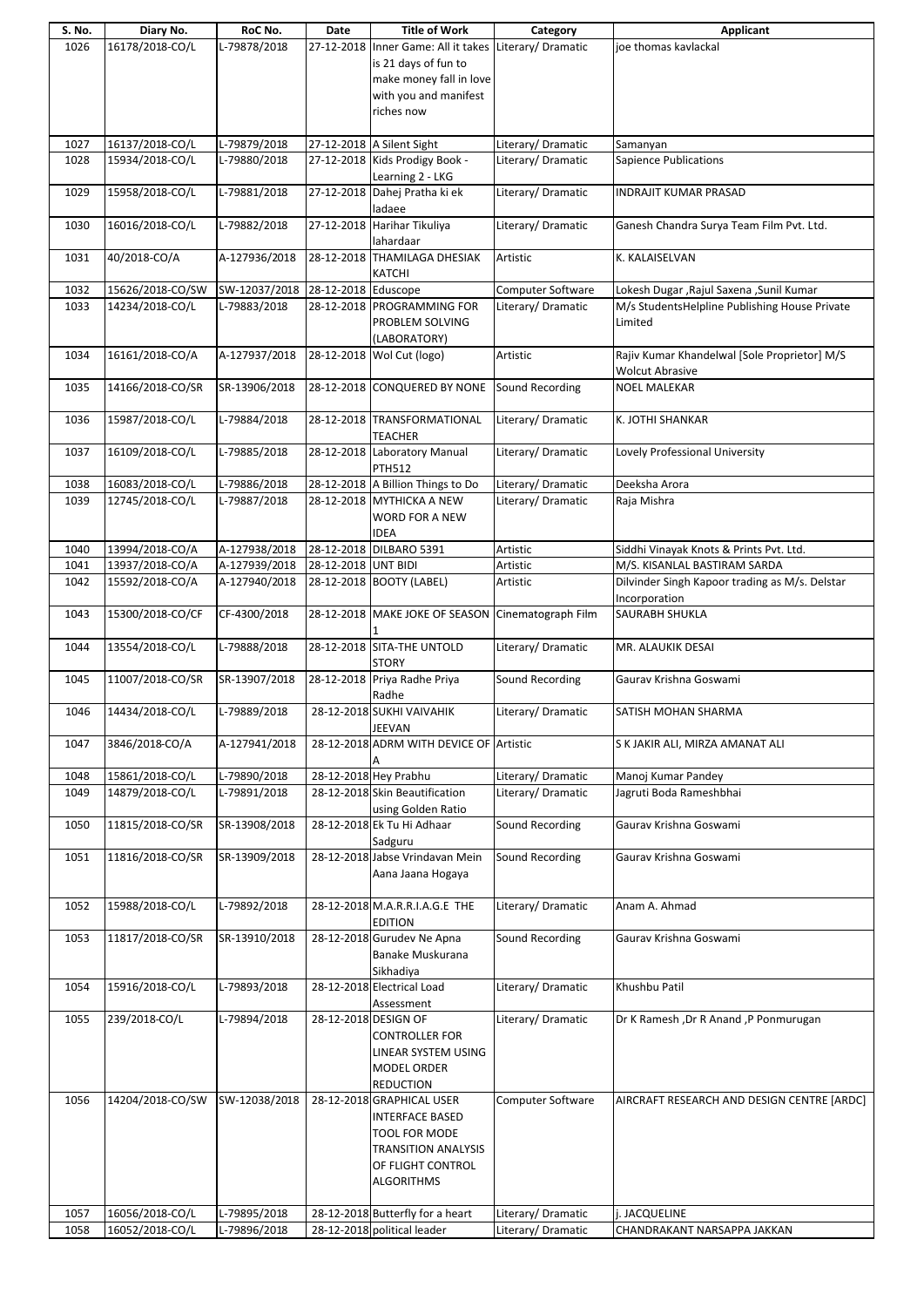| S. No. | Diary No.        | RoC No.       | Date              | <b>Title of Work</b>                                  | Category                 | Applicant                               |
|--------|------------------|---------------|-------------------|-------------------------------------------------------|--------------------------|-----------------------------------------|
| 1059   | 15991/2018-CO/L  | L-79897/2018  |                   | 28-12-2018 Seventy Two Major                          | Literary/Dramatic        | Radha Krishan Kanodia                   |
|        |                  |               |                   | Gods and Goddesses of                                 |                          |                                         |
|        |                  |               |                   | 108 Credits and Their                                 |                          |                                         |
|        |                  |               |                   | Diverse Philosophy                                    |                          |                                         |
|        |                  |               |                   |                                                       |                          |                                         |
| 1060   | 15933/2018-CO/L  | L-79898/2018  |                   | 28-12-2018 Kids Prodigy Book -                        | Literary/Dramatic        | Sapience Publications                   |
|        |                  |               |                   | Learning 3 - LKG                                      |                          |                                         |
| 1061   | 14769/2018-CO/SW | SW-12039/2018 |                   | 28-12-2018 TOOL FOR ENSURING                          | Computer Software        | BHARAT HEAVY ELECTRICALS LIMITED        |
|        |                  |               |                   | <b>SUPPLY OF PROPER</b>                               |                          |                                         |
|        |                  |               |                   | AND CORRECT RAW                                       |                          |                                         |
|        |                  |               |                   | <b>MATERIAL TO</b>                                    |                          |                                         |
|        |                  |               |                   | PRODUCTION CENTRES                                    |                          |                                         |
|        |                  |               |                   |                                                       |                          |                                         |
| 1062   | 16026/2018-CO/L  | L-79899/2018  |                   | 28-12-2018 Apna Electric Motor                        | Literary/Dramatic        | <b>Mahesh Prasad Patel</b>              |
|        |                  |               |                   | Evam Diesel Pamp                                      |                          |                                         |
|        |                  |               |                   | Svyam Sudharen                                        |                          |                                         |
| 1063   | 16065/2018-CO/L  | L-79900/2018  |                   | 28-12-2018 Wings Aflutter                             | Literary/Dramatic        | P.K. Bhilotra, Bhagwat Tavri            |
| 1064   | 14774/2018-CO/SW | SW-12040/2018 |                   | 28-12-2018 DRAWING SEARCH                             | Computer Software        | BHARAT HEAVY ELECTRICALS LIMITED        |
|        |                  |               |                   | SYSTEM                                                |                          |                                         |
| 1065   | 16113/2018-CO/L  | L-79901/2018  |                   | 28-12-2018 My Mind's Galaxy                           | Literary/ Dramatic       | Manthra Hariharan                       |
| 1066   | 16108/2018-CO/L  | L-79902/2018  |                   | 28-12-2018 Laboratory Manual                          | Literary/ Dramatic       | Lovely Professional University          |
|        |                  |               |                   | <b>CSE105</b>                                         |                          |                                         |
|        | 16193/2018-CO/L  | L-79903/2018  | 28-12-2018 COMING |                                                       | Literary/Dramatic        |                                         |
| 1067   |                  |               |                   |                                                       |                          | Kritagya                                |
|        |                  |               |                   | OUTScribblings from                                   |                          |                                         |
|        |                  |               |                   | the heart                                             |                          |                                         |
| 1068   | 16101/2018-CO/L  | L-79904/2018  |                   | 28-12-2018 Tikuliya Raja Ji                           | Literary/ Dramatic       | Ganesh Chandra Surya Team Film Pvt. Ltd |
| 1069   | 16125/2018-CO/L  | L-79905/2018  |                   | 28-12-2018 TERE MERE DARMIYA                          | Literary/ Dramatic       | DR.HEMA UDAWAT                          |
| 1070   | 16022/2018-CO/L  | L-79906/2018  | 28-12-2018 Face   |                                                       | Literary/Dramatic        | Abhijit Das                             |
| 1071   | 16067/2018-CO/L  | L-79907/2018  |                   | 28-12-2018 GENERAL KNOWLEDGE                          | Literary/Dramatic        | Revolution Plus Educare Pvt. Ltd.       |
|        |                  |               |                   |                                                       |                          |                                         |
| 1072   | 16012/2018-CO/L  | L-79908/2018  |                   | 28-12-2018 Let's Talk Life Sciences                   | Literary/Dramatic        | Ekta Chotia                             |
|        |                  |               |                   | Part-2                                                |                          |                                         |
| 1073   | 16002/2018-CO/CF | CF-4301/2018  |                   | 28-12-2018 ADVANCED                                   | Cinematograph Film       |                                         |
|        |                  |               |                   | <b>ELECTRONIC DEVICE</b>                              |                          |                                         |
|        |                  |               |                   | <b>INTEGRATED</b>                                     |                          |                                         |
|        |                  |               |                   | <b>MONITORING SYSTEM</b>                              |                          |                                         |
|        |                  |               |                   | A.E.D.I.M.S                                           |                          |                                         |
| 1074   | 15980/2018-CO/L  | L-79909/2018  |                   | 28-12-2018 Perfect Strangers                          | Literary/Dramatic        | Mukund Srivastava                       |
| 1075   | 16191/2018-CO/L  | L-79910/2018  |                   | 28-12-2018 Habits and Homes                           | Literary/Dramatic        | Shagun Verma                            |
| 1076   | 16122/2018-CO/L  | L-79911/2018  |                   | 28-12-2018 JOURNEY OF A                               | Literary/Dramatic        | <b>NAVINA R</b>                         |
|        |                  |               |                   | FILMMAKER: K.S.                                       |                          |                                         |
|        |                  |               |                   | Sethumadhavan                                         |                          |                                         |
| 1077   | 16124/2018-CO/L  | L-79912/2018  |                   | 28-12-2018 The Shadows In The                         | Literary/Dramatic        | Rajesh Kallaje                          |
|        |                  |               |                   | Jungle                                                |                          |                                         |
| 1078   | 16063/2018-CO/L  | L-79913/2018  |                   | 28-12-2018 Fashion the Garden                         | Literary/Dramatic        | Rishi Shah                              |
| 1079   | 16079/2018-CO/L  | L-79914/2018  |                   | 28-12-2018 The Elegance of English Literary/ Dramatic |                          | Dharam Pal Singh Chauhan                |
|        |                  |               |                   | Grammar &                                             |                          |                                         |
|        |                  |               |                   | Composition                                           |                          |                                         |
| 1080   | 15994/2018-CO/L  | L-79915/2018  |                   | 28-12-2018 Impact Your Destiny                        | Literary/Dramatic        | Rajiv Arora                             |
| 1081   | 15943/2018-CO/L  | L-79916/2018  |                   | 28-12-2018 BABUCHAK                                   | Literary/Dramatic        | JALPA RAMESH SHAH                       |
| 1082   | 297/2017-CO/L    | L-79917/2018  |                   | 28-12-2018 MINDFUL GURUKUL                            | Literary/Dramatic        | CHIRAG JAIN                             |
| 1083   | 16121/2018-CO/L  | L-79918/2018  |                   | 28-12-2018 Dulhan Scheme                              | Literary/Dramatic        | Bipin bihari singh                      |
| 1084   | 14414/2018-CO/L  | L-79919/2018  |                   | 31-12-2018 Julille Nate                               | Literary/ Dramatic       | Siddhi Shet Raikar                      |
| 1085   | 14190/2018-CO/A  | A-127942/2018 |                   | 31-12-2018 BASU GROUP GROW                            | Artistic                 | BASU CHICKS AND FEED PVT. LTD.          |
|        |                  |               |                   | <b>HEALTHY STAY HAPPY</b>                             |                          |                                         |
| 1086   | 14191/2018-CO/A  | A-127943/2018 |                   | 31-12-2018 SUGANDH PARI                               | Artistic                 | MRS. KALAWATI DEVI                      |
| 1087   | 14182/2018-CO/A  | A-127944/2018 |                   | 31-12-2018 CORUM MODULAR                              | Artistic                 | M/S.V.K. INDUSTRIES                     |
|        |                  |               |                   | <b>SWITCHES</b>                                       |                          |                                         |
| 1088   | 14183/2018-CO/A  | A-127945/2018 |                   | 31-12-2018 SEEQURE Seek Your                          | Artistic                 | M/S.V.K. INDUSTRIES                     |
|        |                  |               |                   | Security                                              |                          |                                         |
| 1089   | 9084/2018-CO/L   | L-79920/2018  |                   | 31-12-2018 Food and Human                             | Literary/Dramatic        | Kodoth Prabhakaran Nair                 |
|        |                  |               |                   | Responses - A Holistic                                |                          |                                         |
|        |                  |               |                   | View                                                  |                          |                                         |
| 1090   | 1722/2018-CO/L   | L-79921/2018  |                   | 31-12-2018 Speaking Book (15                          | Literary/Dramatic        | Amit Kumar Dixit                        |
|        |                  |               |                   | Years chapter wise                                    |                          |                                         |
|        |                  |               |                   | solved question bank                                  |                          |                                         |
|        |                  |               |                   | PHYSICS for NEET)                                     |                          |                                         |
| 1091   | 1518/2018-CO/A   | A-127946/2018 |                   | 31-12-2018 Image for Artistic work                    | Artistic                 | KAUSHABH UNMESH KANTAWALA               |
|        |                  |               |                   | of GOD GANESH                                         |                          |                                         |
| 1092   | 15486/2018-CO/SW | SW-12041/2018 |                   | 31-12-2018 DEVELOPMENT OF                             | <b>Computer Software</b> | BHARAT HEAVY ELECTRICALS LIMITED        |
|        |                  |               |                   | <b>AUTOMATION</b>                                     |                          |                                         |
|        |                  |               |                   | PROGRAM FOR                                           |                          |                                         |
|        |                  |               |                   | MECHANICAL DESIGN                                     |                          |                                         |
|        |                  |               |                   |                                                       |                          |                                         |
|        |                  |               |                   | OF TANK FOR POWER                                     |                          |                                         |
|        |                  |               |                   | <b>TRANSFORMER OF</b>                                 |                          |                                         |
|        |                  |               |                   | JHANSI                                                |                          |                                         |